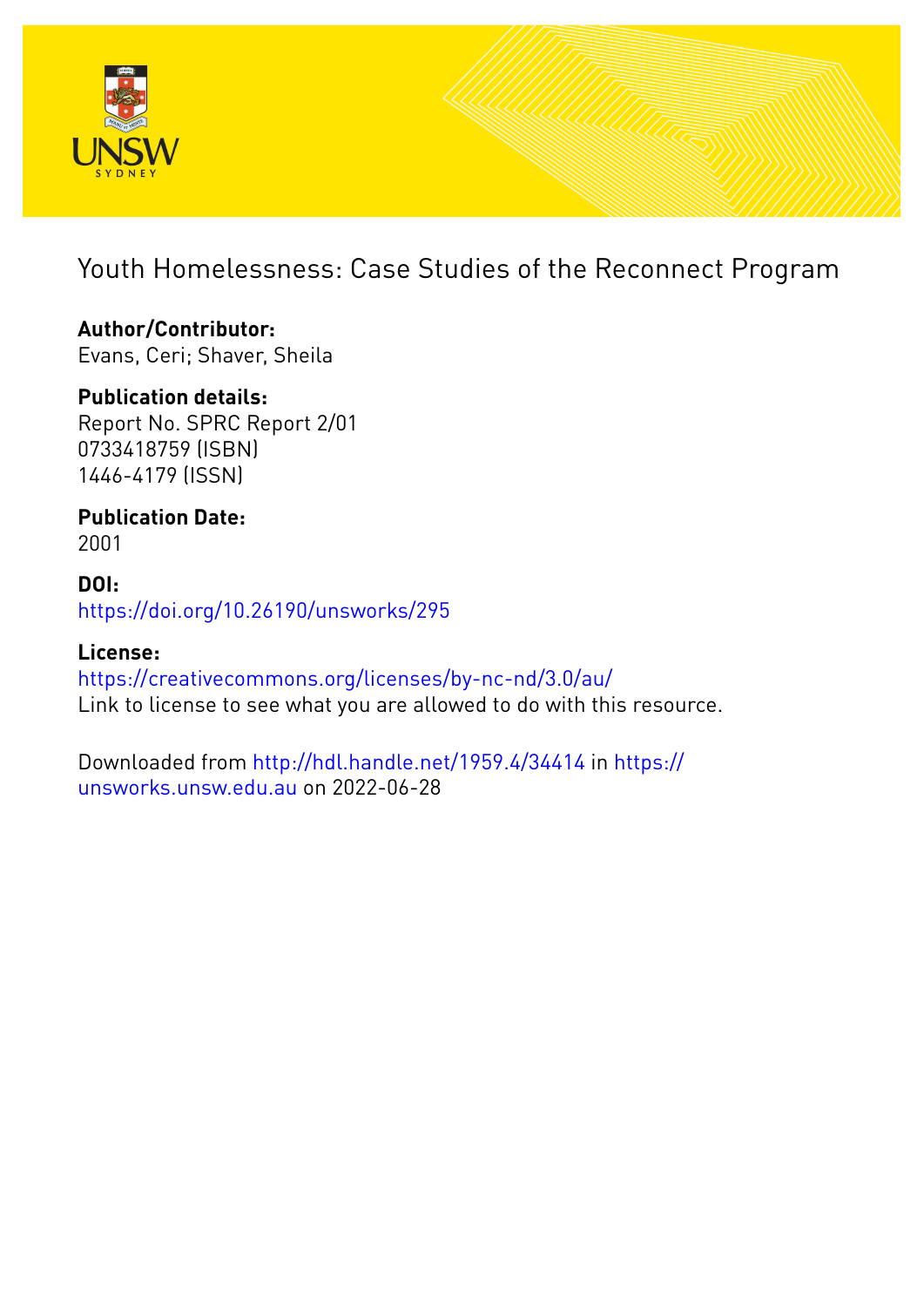

# **Youth HOMELESSNESS: CASE STUDIES OF THE RECONNECT PROGRAM**

## FINAL report

PREPARED FOR THE DEPARTMENT OF FAMILY AND COMMUNITY SERVICES

Ceri Evans and Sheila Shaver

SPRC Report 2/01

*University of New South Wales July 2001*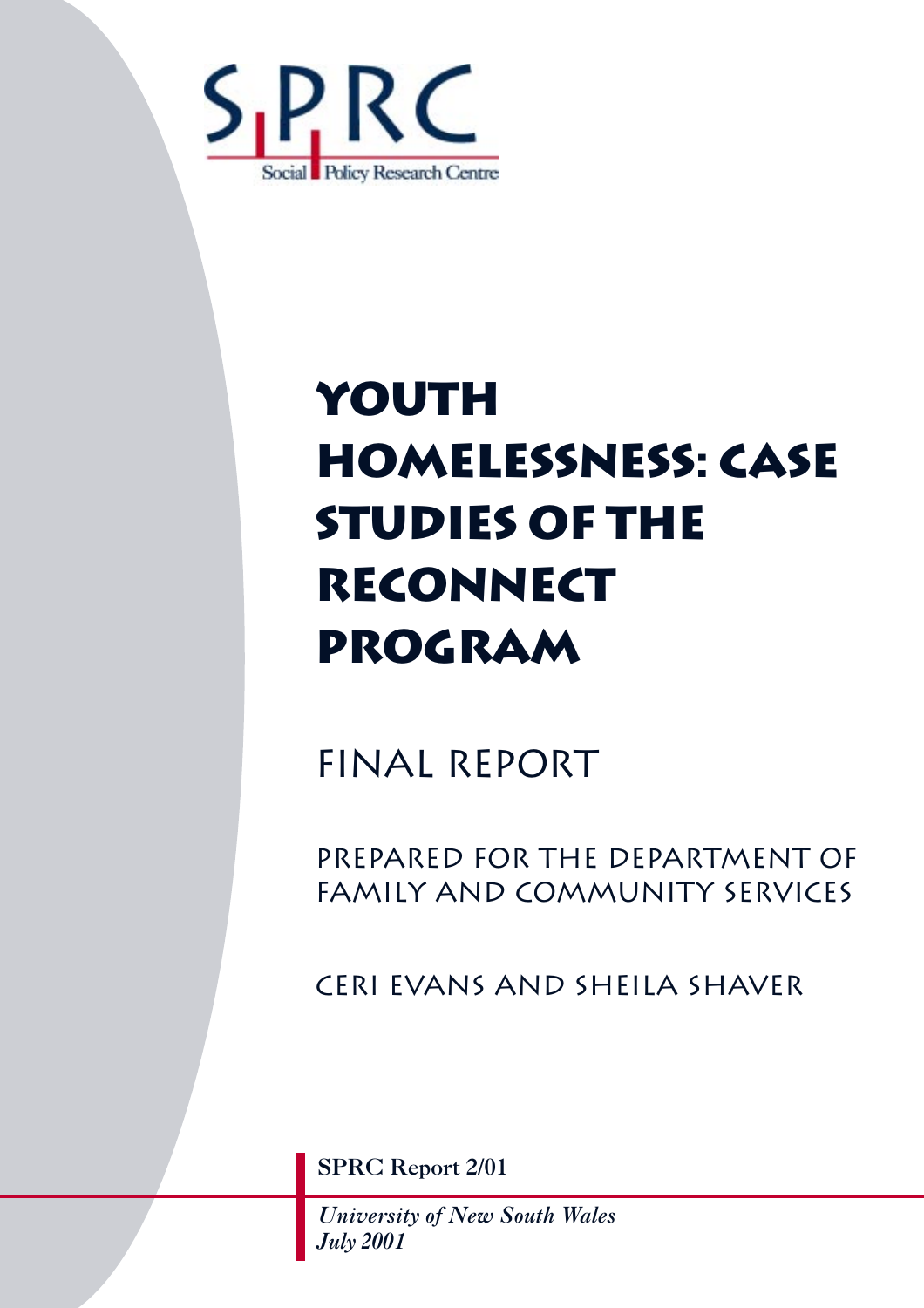For a full list of SPRC Publications see, www.sprc.unsw.edu.au or Contact: Publications, SPRC, University of New South Wales, Sydney, NSW, 2052, Australia. Telephone: +61 (2) 9385 7800 Fax: +61 (2) 9385 7838 Email: sprc@unsw.edu.au

> ISSN 1446-4179 ISBN 0 7334 1875 9

> > July 2001

The views expressed in this publication do not represent any official position on the part of the Social Policy Research Centre. This report was produced to make available the research findings of the individual authors, and to promote the development of ideas and discussions about major areas of concern in the field of social policy.

 $\backslash$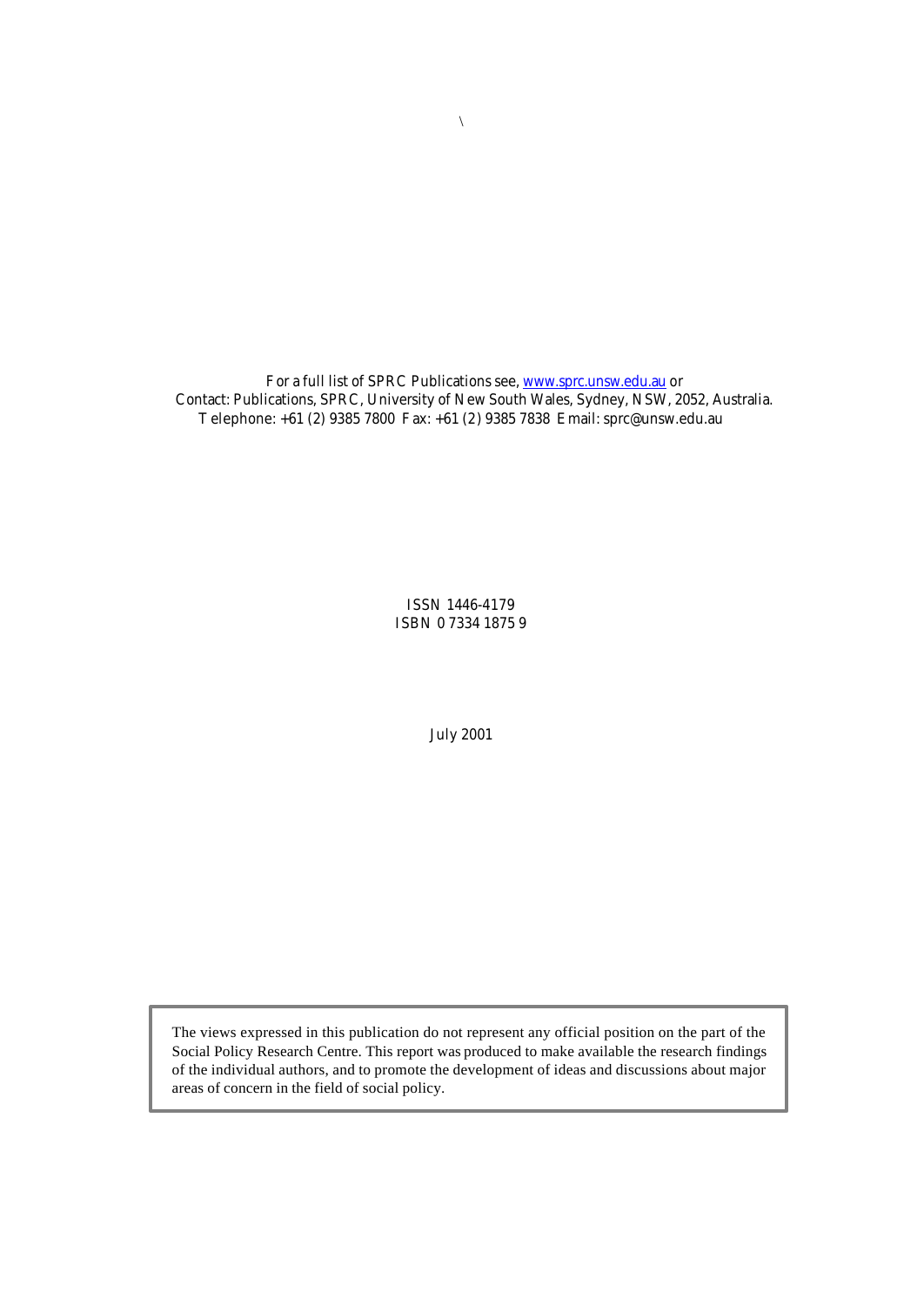## **Youth Homelessness: Case Studies of the Reconnect Program**

*Ceri Evans and Sheila Shaver*

Report prepared for the Department of Family and Community Services by the Social Policy Research Centre, University of New South Wales as part of the SPRC commissioned research program for 2000

> FINAL REPORT July 2001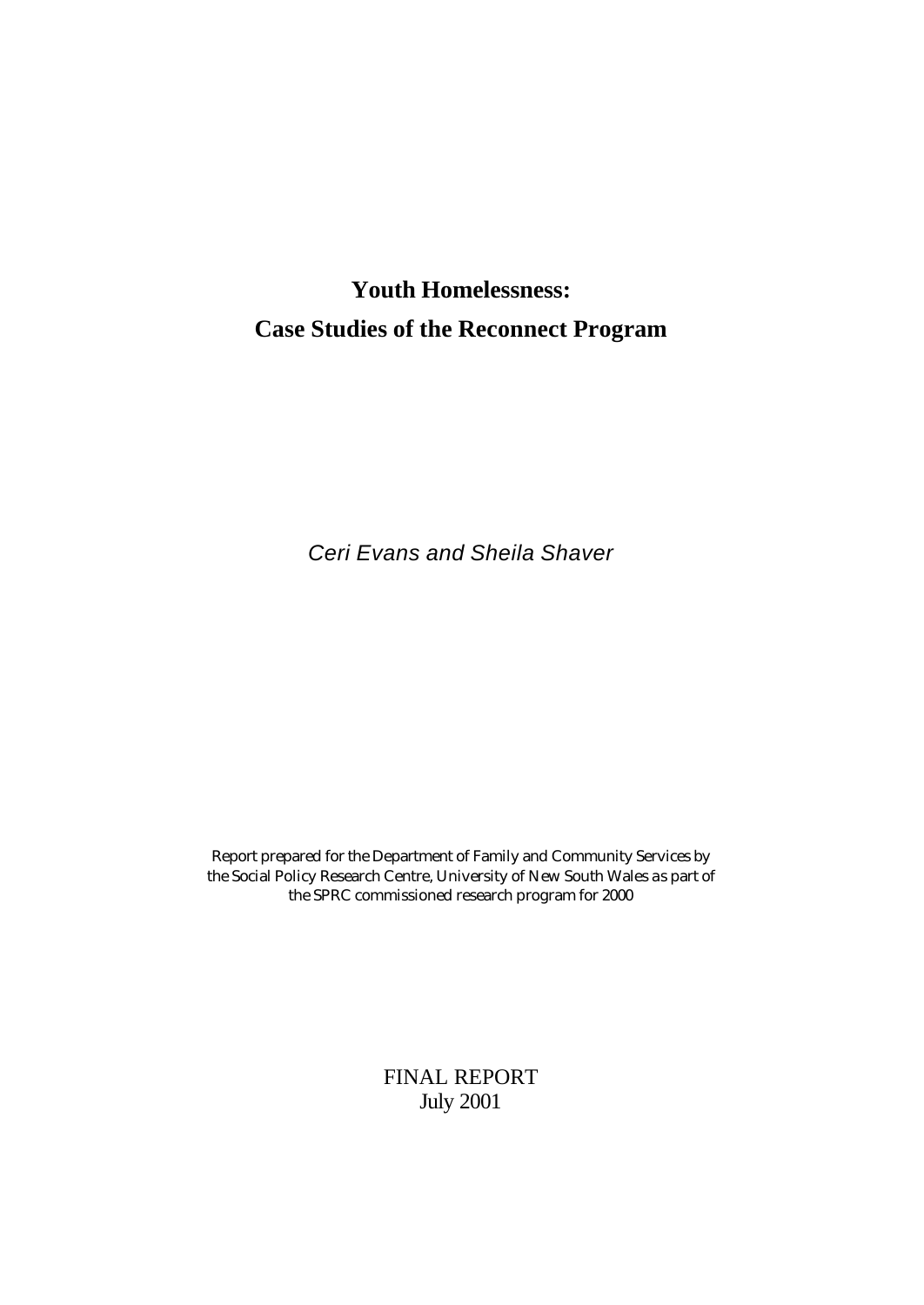#### **ACKNOWLEDGMENTS**

We would like to thank all the individuals that participated in the fieldwork and gave us their valuable time and input. A very special thanks goes to all the staff at the Reconnect services who were so welcoming, helpful and generous with their time. We know how hard you all work and we greatly appreciate what you all did for us.

Thanks to Phil Brown and the team at the Department of Family and Community Services, particularly Sylvia Sim and Penny Andrews, for developing the mailing list of stakeholders.

We would also like to thank Jenny Doyle and Marilyn McHugh for their generous and professional contributions to the fieldwork for this study. We are also indebted to Lynn Sitsky and Diana Encel for their help with the literature review and to Lynda Pawley for her administrative support.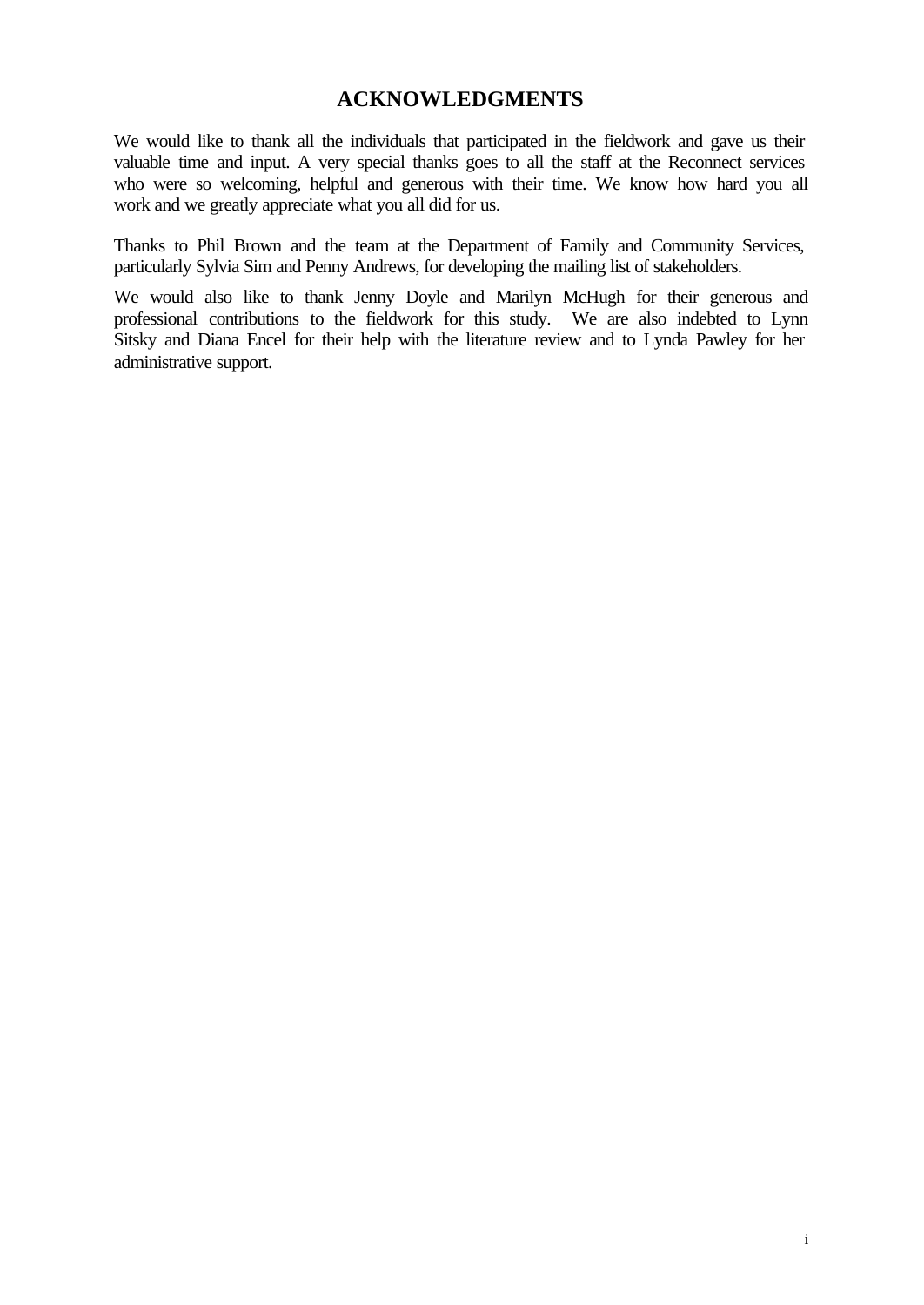## **CONTENTS**

| 1.  | <b>INTRODUCTION</b>       |                                                                                                          | $\mathbf{1}$            |
|-----|---------------------------|----------------------------------------------------------------------------------------------------------|-------------------------|
| 1.1 | <b>Research Questions</b> |                                                                                                          | $\mathbf{1}$            |
| 1.2 | Methodology               |                                                                                                          | $\overline{2}$          |
| 2.  | <b>COMMUNITY</b>          | THE DEVELOPMENT OF EARLY INVENTION WITHIN A                                                              | $\overline{\mathbf{4}}$ |
| 2.1 |                           | Regional Extended Family Services Inc. (REFS)                                                            | $\overline{4}$          |
| 2.2 | <b>Reconnect West</b>     |                                                                                                          | 8                       |
| 2.3 | <b>Vinnies Reconnect</b>  |                                                                                                          | 10                      |
| 2.4 |                           | Resourcing Adolescent and Families Team (RAFT)                                                           | 11                      |
| 2.5 |                           | Local Services, Agencies and Partners                                                                    | 14                      |
| 3.  |                           | RECONNECT LOCAL SERVICE NETWORKS                                                                         | 19                      |
| 3.1 |                           | The REFS Reconnect Network                                                                               | 20                      |
| 3.2 |                           | The Reconnect West Reconnect Network                                                                     | 24                      |
| 3.3 |                           | The Vinnies Reconnect Network                                                                            | 28                      |
| 3.4 |                           | The RAFT Reconnect Network                                                                               | 33                      |
| 3.5 |                           | Factors Accounting for Differences in Reconnect Networks                                                 | 36                      |
| 3.6 |                           | Perceptions of the Reconnect Services                                                                    | 38                      |
| 4.  |                           | <b>ISSUES IN PREVENTION AND EARLY INTERVENTION</b>                                                       | 39                      |
| 4.1 |                           | A Continuum of Prevention and Early Intervention Services                                                | 39                      |
| 4.2 |                           | Problems and Barriers for Prevention and Early Intervention                                              | 41                      |
| 4.3 | <b>Community Capacity</b> |                                                                                                          | 51                      |
| 5.  |                           | <b>SUMMARY AND CONCLUSION</b>                                                                            | 53                      |
| 5.1 |                           | Reconnect Services and Approaches to Early Intervention                                                  | 53                      |
| 5.2 |                           | <b>Reconnect Local Service Networks</b>                                                                  | 57                      |
| 5.3 |                           | <b>Building Community Capacity for Early Intervention</b>                                                | 58                      |
| 5.4 | <b>Other Issues</b>       |                                                                                                          | 59                      |
|     | <b>Appendix 1</b>         | Review of the Key Literature on the Prevention of and Early<br><b>Intervention in Youth Homelessness</b> | 62                      |
|     | <b>Appendix 2</b>         | <b>A Note on Social Network Analysis</b>                                                                 | 72                      |
|     | <b>Appendix 3</b>         | <b>Discussion Guide</b>                                                                                  | 75                      |
|     | <b>References</b>         |                                                                                                          | 79                      |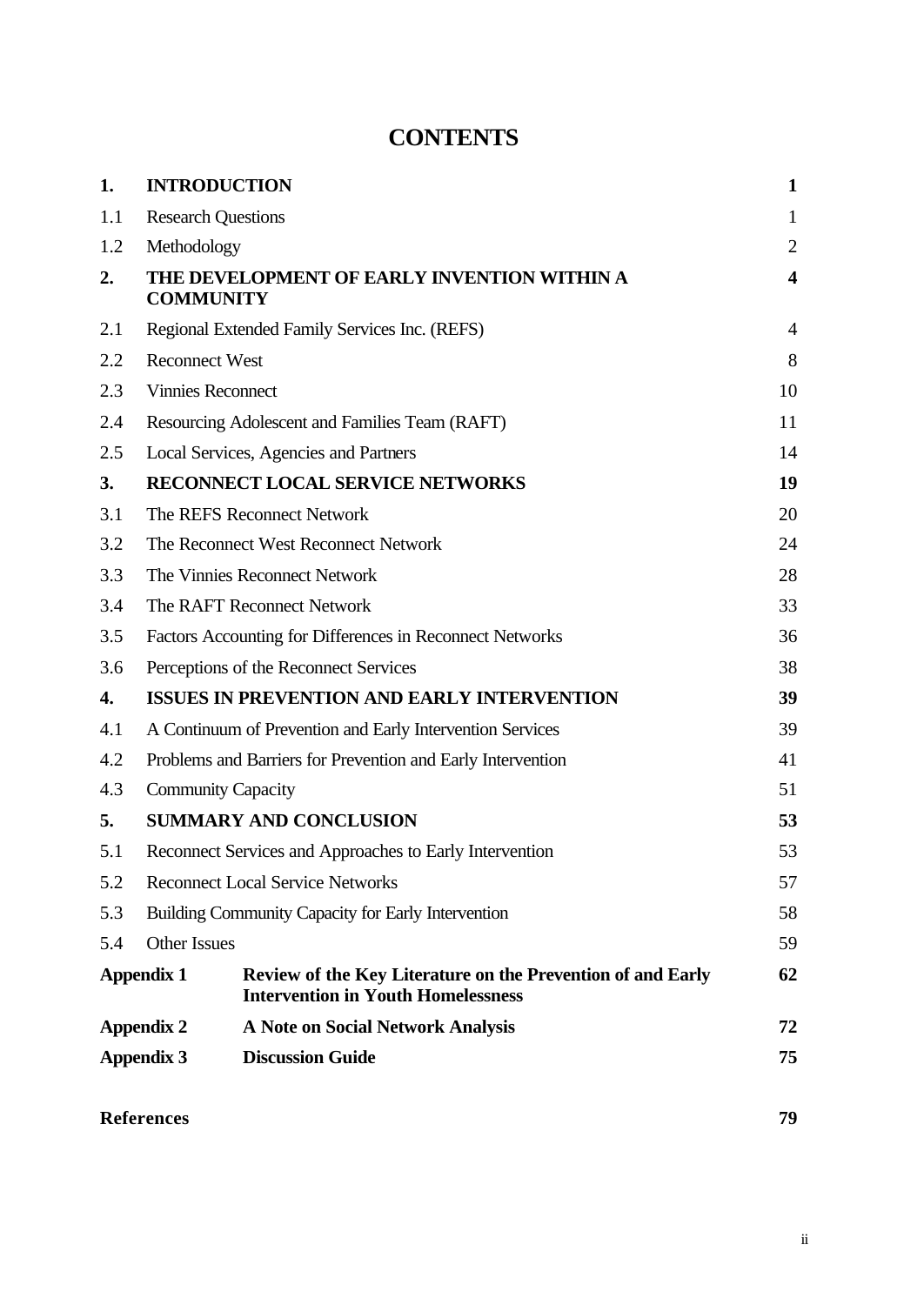## **Figures**

| 2.1 | Services in the Four Reconnect Networks                                             | 16 |
|-----|-------------------------------------------------------------------------------------|----|
| 3.1 | The REFS Referral Network                                                           | 22 |
| 3.2 | The Reconnect West Referral Network                                                 | 26 |
| 3.3 | The Vinnies Reconnect Referral Network                                              | 30 |
| 3.4 | Towns in the Vinnies Reconnect Region                                               | 32 |
| 3.5 | The RAFT Reconnect Referral Network                                                 | 34 |
| 4.1 | A Continuum of Prevention and Early Intervention Services for Youth<br>Homelessness | 40 |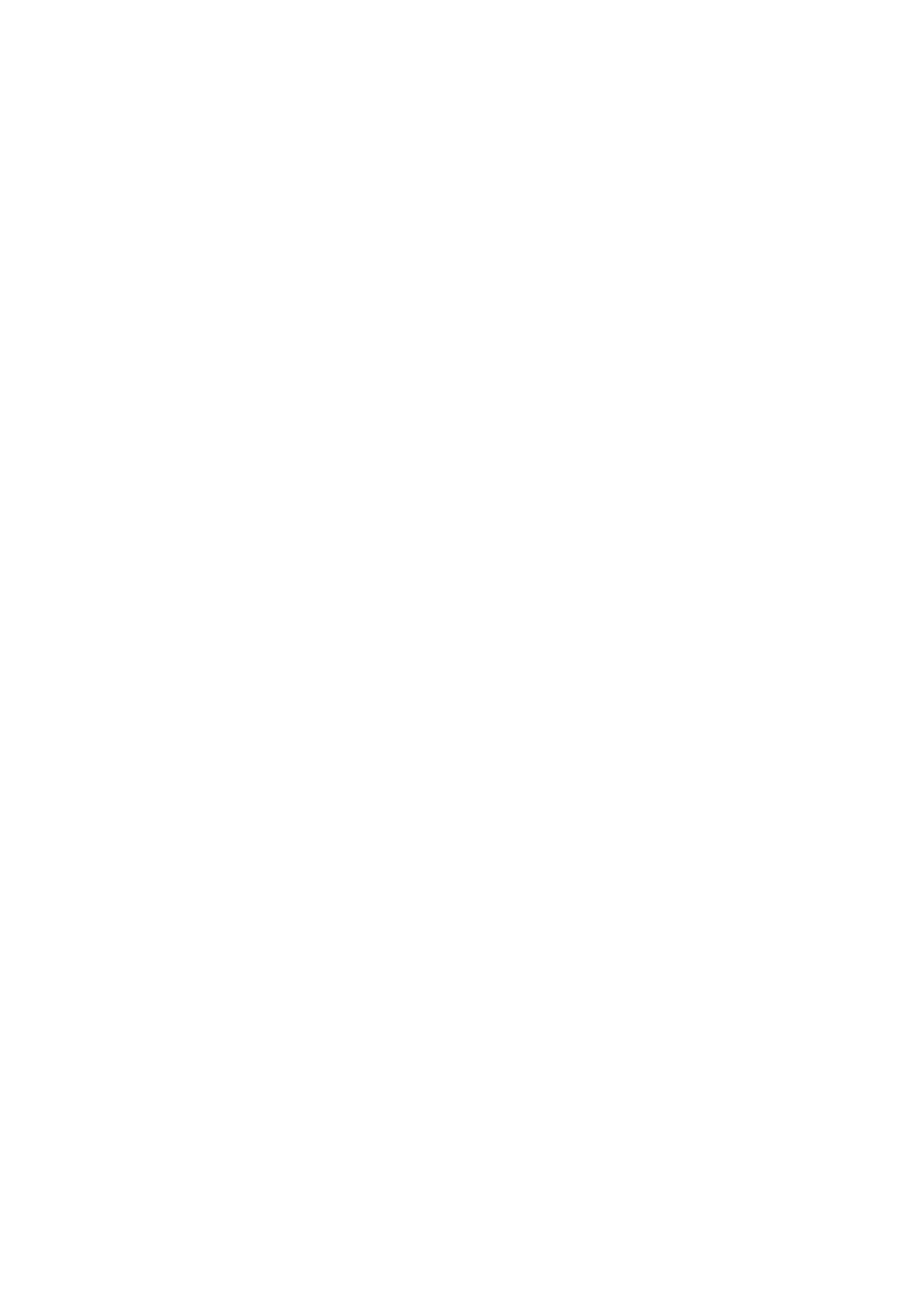#### **1. Introduction**

The recognition of youth homelessness as a social problem has been well documented over the last 20 years and more. Recent approaches to the problem put particular emphasis on prevention and early intervention strategies. Integral to such approaches are the supply of income transfer payments and the provision of services aimed at the target group. The case studies in this research look at one such initiative aimed at youth homelessness, the Reconnect program supported and administered by the Commonwealth Department of Family and Community Services (FaCS). Introduced in 1999, the Reconnect program provides for the development of community-based early intervention services aimed at family reconciliation for young people and their families.

The research comprises a study of the support provided under the Reconnect program to young people and the families of young people who are homeless or at risk of homelessness. The project investigates the articulation of and relationship between programs providing different types of support to young people at the local level. The work studies the co-ordination of support to different groups and to young people where the need is for support in crisis, or where there is a need for longer-term support. The study was designed to explore the initial development of the Reconnect program by focusing on the system of support for young people as it is operating in four localities (see below for a description of the four areas). The choice of four localities enabled the research to examine the development of services in urban, rural and regional areas within two states and to compare of services at different stages of development.

The project also provides information about the co-ordination of support provided by commonwealth and state authorities. This research thus provides feedback at an early stage of the life of the program about the extent to which the key result areas of Reconnect are being addressed (Prime Ministerial Youth Homelessness Taskforce, 1998).<sup>1</sup> Although this investigation is primarily exploratory, it will contribute to an understanding of the program's role in building community capacity for early intervention with regard to youth homelessness.

The report is in five main sections. This first section describes the objectives and methodology of the project. Section 2 outlines the key aspects of the work of each of the four Reconnect services with regard to the development of prevention and early intervention capacity within four areas. The second section ends with brief descriptions of the other services indicated to be in the networks of the four Reconnect projects. Section 3 explores how the services relate at a local level by analysing in detail the service networks as they are developing in each of the four areas. Section 4 discusses key issues which arose from the fieldwork with regard to the development of prevention and early intervention capacity in the four network areas. The concluding section of the report summarises the findings of the research and the issues it raises for the development of early intervention services to homeless young people and their families.

#### **1.1 Research Questions**

Following the brief given for the research, the study focuses on the following two groups of questions:

<sup>&</sup>lt;sup>1</sup> See the Reconnect program evaluation strategy for more details.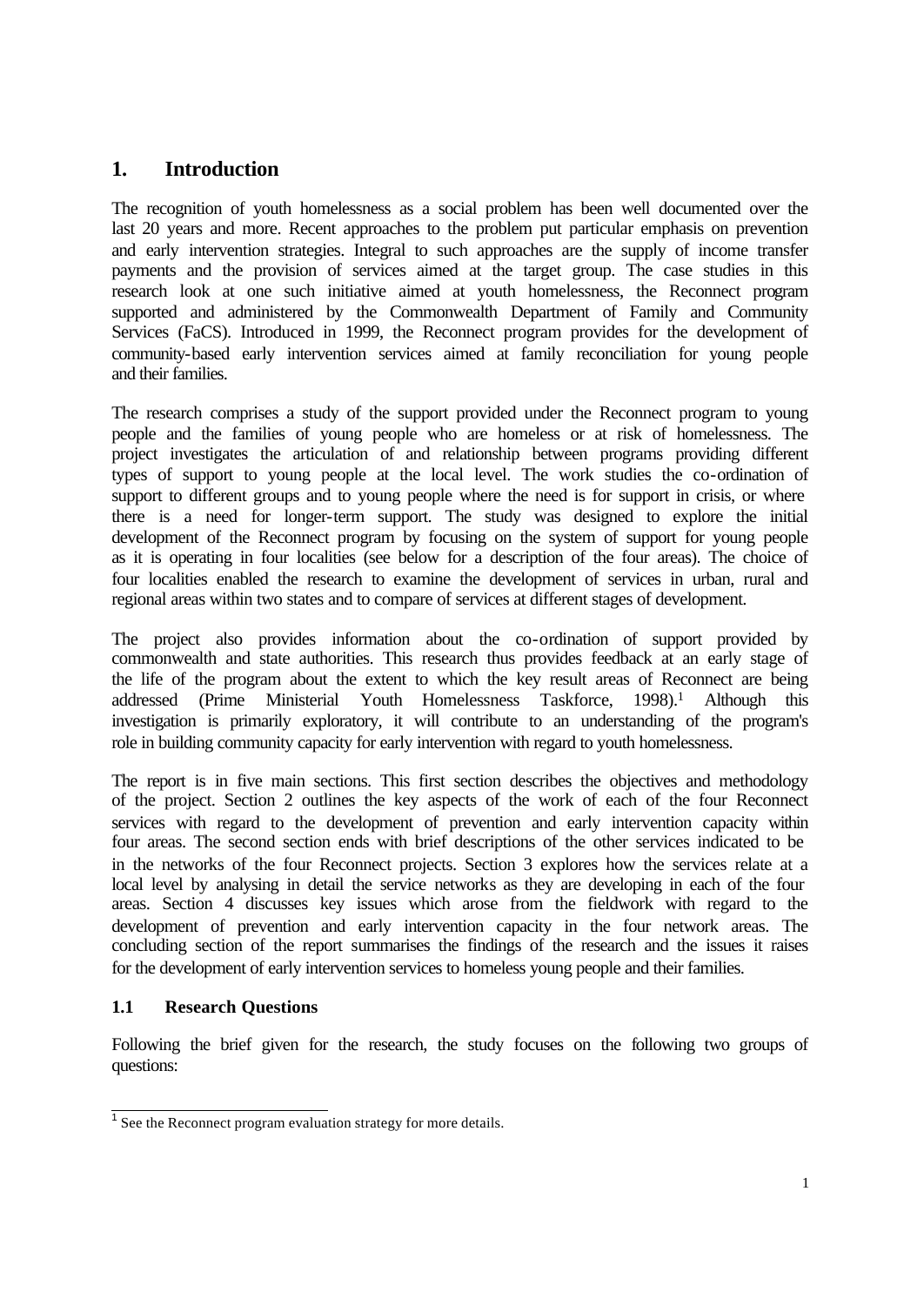First, how do various forms of support articulate ('join up') with one another at a local level? The research has been concerned with this question both in general and in the particular terms of the relationships (and the nature of the relationships) between support services/interventions in different locations including Reconnect, income support, Supported Accommodation and Assistance Program (SAAP), Job Placement Employment and Training Program (JPET), schools, youth services, state welfare agencies.

Second, how does Reconnect assist in developing early intervention capacity within a community? There are a number of particular aspects to this question:

- How do Reconnect services perform their roles as service providers and builders of community capacity? What approaches do they use in 'building capacity' through their impact on existing networks and developing new networks? How do these roles interrelate?
- What role do Reconnect services play in assisting young people and parents through the income support assessment process?
- How do Reconnect providers present themselves to the other support services in the area?
- How do other key 'first-to-know' players perceive the role of Reconnect, and how important are they (particularly state agencies) in determining that role?
- Are there differences between the way Reconnect services operate in different locations, and why? To what extent are these due to geography, state differences, and length of time that the Reconnect service has been in place?

#### **1.2 Methodology**

The project includes a brief literature review focusing on the issues regarding prevention and early intervention services for young people, in particular, those at risk of early home leaving or homelessness.

The empirical study comprises four case studies of services to young people at risk of homelessness and their families, in different types of locality. The local areas were chosen to allow comparison between a recently introduced and more established Reconnect service, and between established services operating in urban, regional and rural areas. In addition, the areas selected cover two states, Victoria and New South Wales. The fieldwork was conducted during October and November, 2000 and so provides a snapshot' of the services as they were operating at that time.

Lists of participants in each of the four areas were developed from information provided by the four Reconnect services. Interviews were carried out with a range of individuals, services, and agencies in the four areas. Respondents included representatives from Reconnect services, representatives from the range of 'first-to- know' agencies such as schools and community based youth and family services, and representatives from Centrelink offices, JPET**,** SAAP services and state welfare departments. Interviews followed a discussion guide (set out in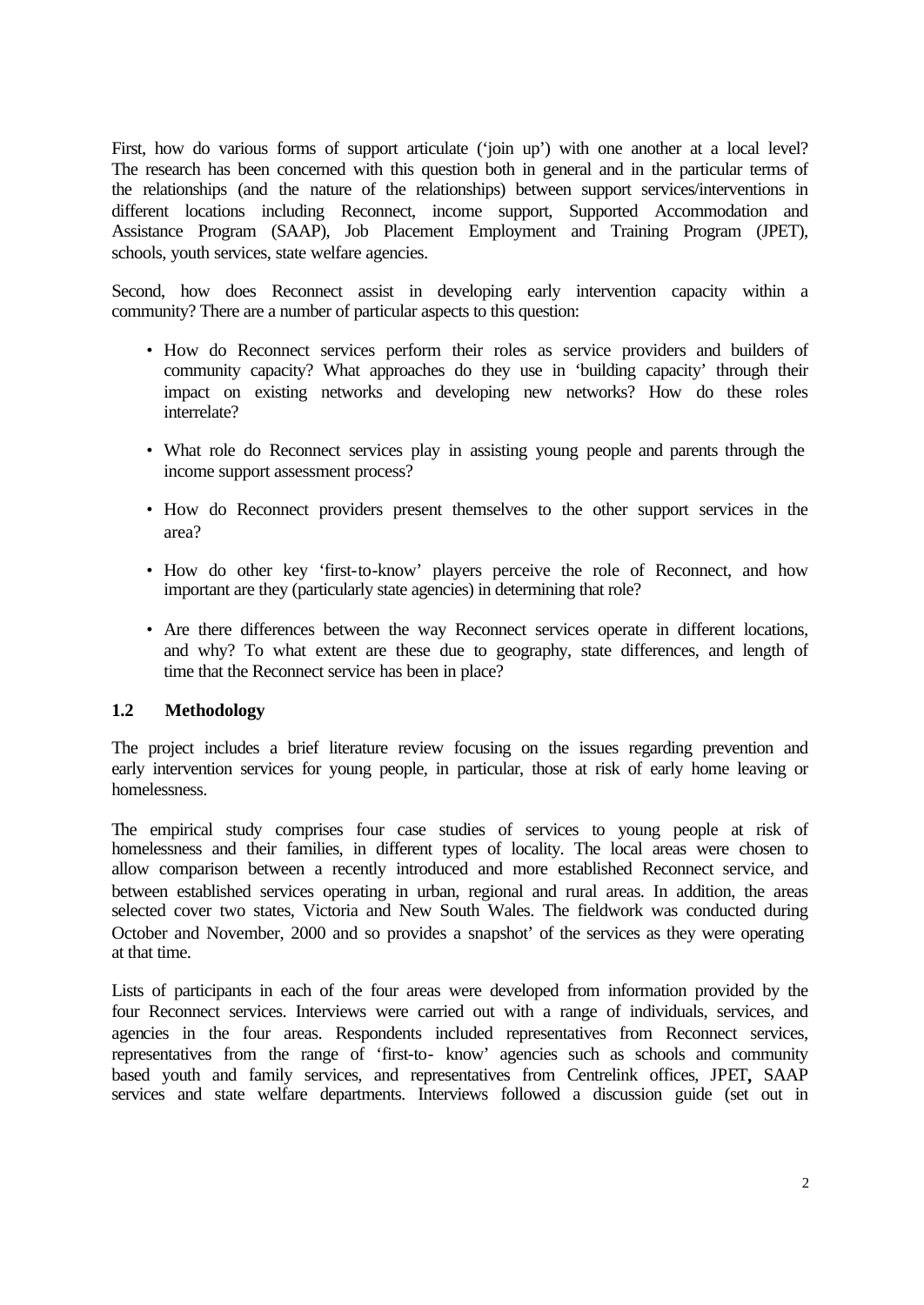Appendix 3) and generally took about 60-90 minutes to complete. Subject matter covered in the interview discussions included, as relevant:

- the nature of working relations between service providers to young people in the area;
- the coordination of services delivered by government and the community sector;
- the use of Youth Protocol agreements by state welfare departments in assisting young people;
- the involvement of funded services in assisting young people and their parents through the income support assessment process;
- the use of strategies to achieve or sustain engagement of young people in education, training, employment, and community participation;
- the experience of the strategies being applied from the perspective of first-to-know agencies and service providers; and,
- the participation of Indigenous communities in the use and development of early intervention services.

Data collection also included the use of a pro-forma designed to map the networks of contact and interaction between local service providers, including: first-to-know agencies, income support services, early intervention assistance services, crisis support, and long-term support to young people who are homeless or at risk of homelessness.

The analysis of the data proceeded in two stages. In the first stage, a portrait of the service system was constructed for each locality, including all relevant agencies in the area which are part of the current Reconnect linkages and network. This included a qualitative assessment of the services being developed and their effectiveness with respect to the key result areas for Reconnect schemes. This portrait includes the development of a composite picture of the networks of services developed in each area to assist young people and their families at risk. Analysis of the roles played by income support and assistance services in those networks was undertaken. These portraits provided the basis for answering the first research question identified above.

In the second stage, these local systems were compared and contrasted, and those factors which appear to explain differences between them have been identified. This analysis provided the basis for answering the second set of research questions. The significance of state government policies, urban, regional and rural location, and the comparison between new and established services for service integration was considered in this analysis.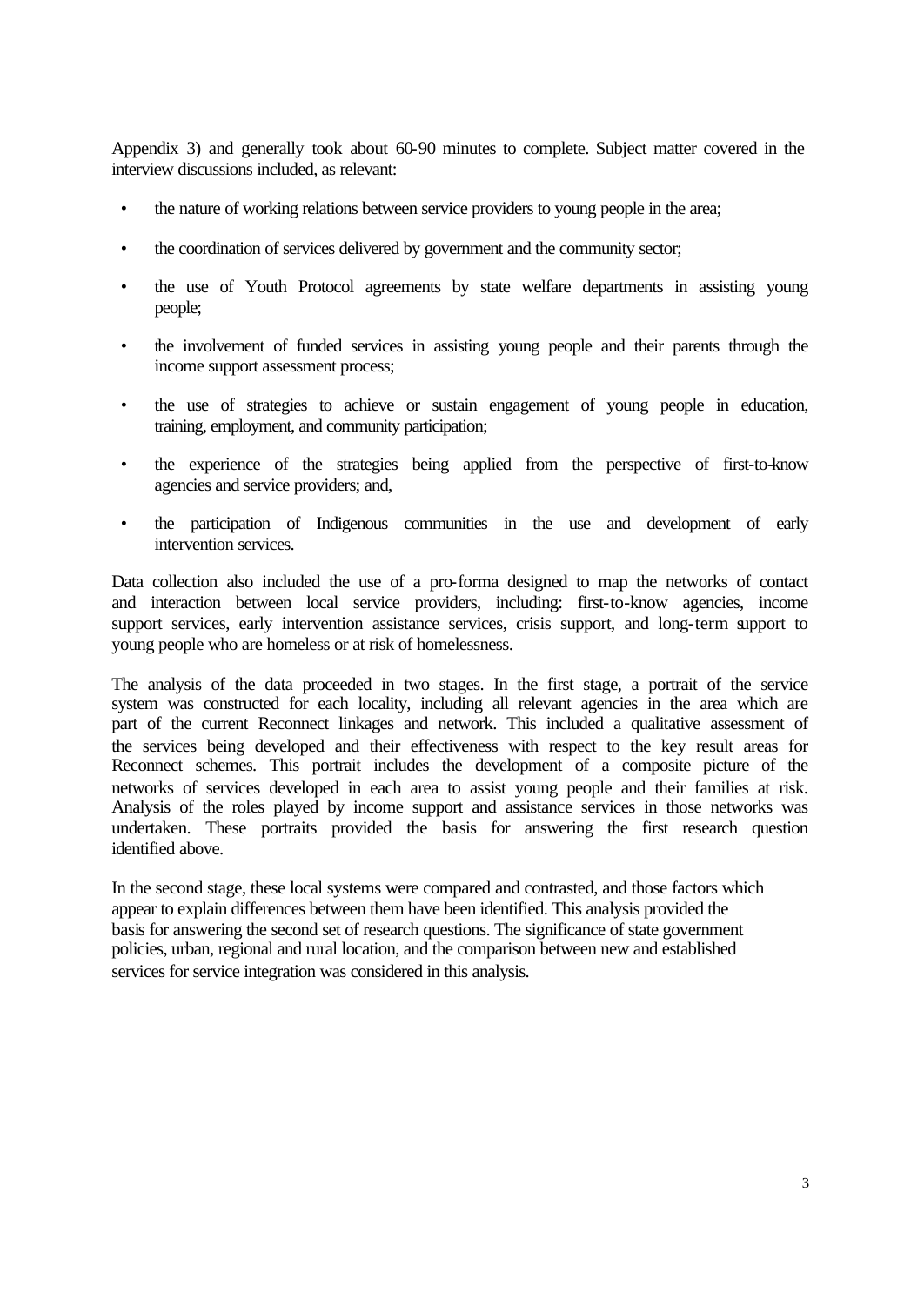#### **2. The Development of Early Intervention Capacity Within A Community**

The section below describes how the four Reconnect programs studied in the research perform their roles as services providers and builders of community capacity through their networks with other agencies in the local community.

The study was designed to comprise four case studies of Reconnect programs having as their objective the prevention of and early intervention in early home leaving and homelessness. The four programs chosen for study are:

- Regional Extended Family Services Inc. (REFS), Ringwood, Victoria;
- Reconnect West, Werribee, Victoria;
- Vinnies Reconnect, Deniliquin, New South Wales; and
- Resourcing Adolescents and Families Team (RAFT), Wollongong, New South Wales

These programs were chosen for their location and for the stage of development that they had reached at the time of the study. REFS and Reconnect West are in outer Melbourne, Victoria. Vinnies Reconnect is in country New South Wales, and RAFT is in Wollongong, regional New South Wales. Reconnect West is a newly established Reconnect service, the other three having been established for some time. Taken together, the selection of these four programs allowed for case studies contrasting service provision in two states, in outer urban and rural settings, and in new and established developmental stages.

The following section describes the early intervention services these agencies offer to youths and their families in the community where there is a risk of early home leaving or homelessness. Section 2.2 describes the range of other services present in the four Reconnect networks as detailed in the information provided by the Reconnect services. These form the network of services developed to provide early intervention capacity in the local community, analysed in detail in section 3.

#### **2.1 Regional Extended Family Services Inc.**

Regional Extended Family Services (REFS) have been operating in Ringwood in Eastern Melbourne for more than ten years. REFS were one of the pilot projects set up under the Youth Homelessness Pilot Programme (YHPP) and were successful in tendering for the first round of Reconnect funding awarded in 1999.

REFS offer a range of family-oriented services to young people and their families to prevent  $\sigma$ intervene early in situations of possible early home leaving and homelessness. The service appears very well integrated within their area, which covers some or all of the local government areas of Maroondah; Knox; Manningham; Shire of Yarra Ranges; Whitehorse; Monash; and Boroondara. The service is most heavily concentrated in Maroondah, Yarra Ranges and Whitehorse.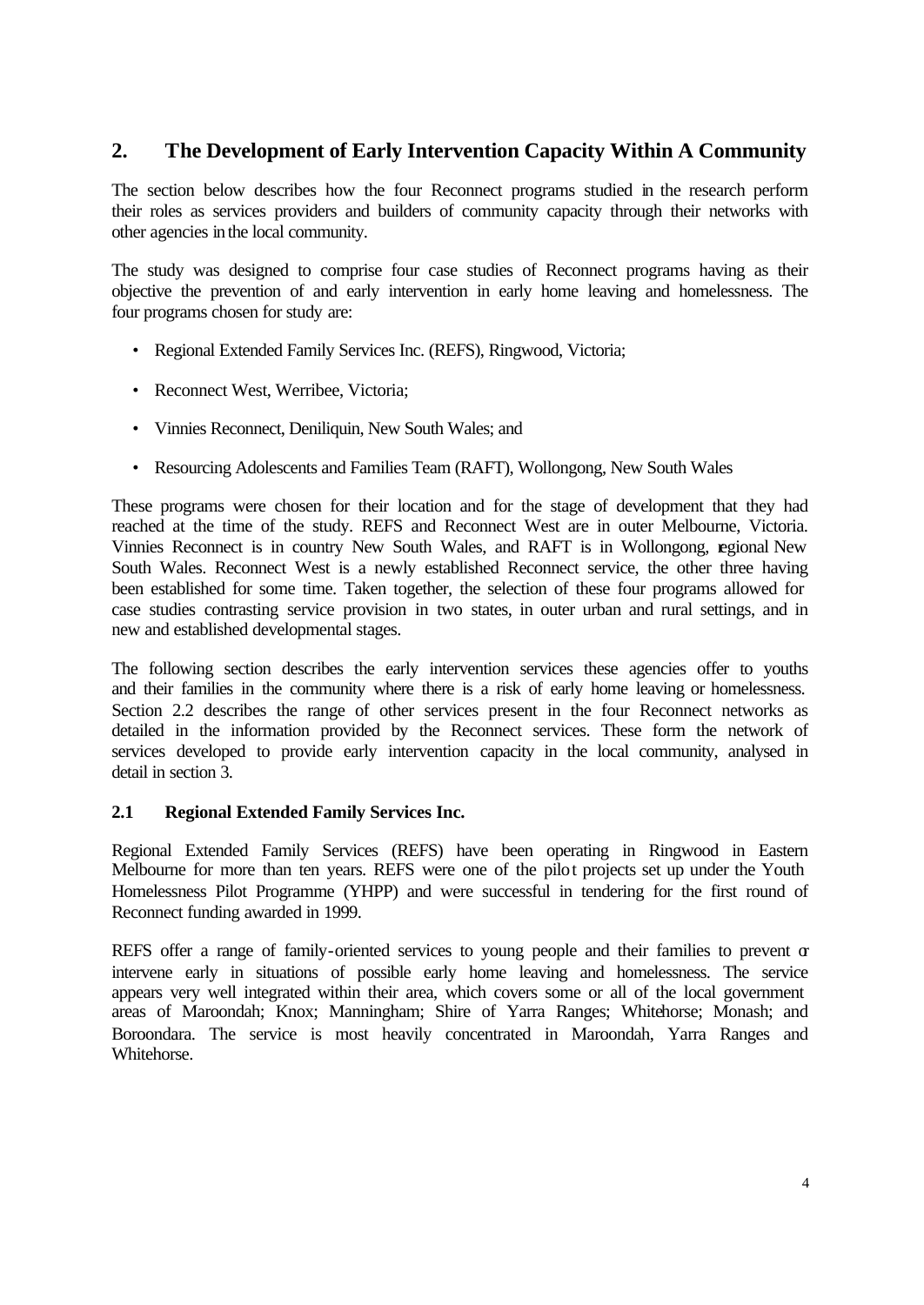REFS began as Ringwood Extended Family Services but the service changed its name to Regional Extended Family Services to better describe the increasing geographical spread of the agency over recent years. REFS now have offices in other parts of Victoria, in New South Wales and Queensland. The service developed with the support of the local Lutheran Church and Lutheran Children' s Home, which provides subsidised premises and financial assistance.

#### *Mediation and Family Support*

The YHPP and Reconnect funding enabled REFS to extend and refine their services to young people and their families in the area. Key aspects of REFS work with regard to the prevention of and early intervention into youth homelessness are quick response, flexibility in service provision, and a range of family relations approaches to reconcile families and prevent the escalation of family conflict.

At the heart of the REFS program is mediation. Mediation is an effective way of enabling people in conflict to clarify issues, explore options and resolve disagreements through negotiation. It empowers people in their personal and joint decision making processes and teaches people skills which can be utilised in other social contexts (http://www.jeack.com.au/-refs/refs.html).

REFS has successfully developed a co-mediation model using both an adult and a 'young' volunteer mediator. The 'young' mediator works alongside the adult mediator to encourage the involvement of young people in family mediation. It has been found that young people are more likely to engage in family mediation with another young person present as they do not feel like the parents and adults are 'ganging up on them'.

Mediation often offers a way into REFS for young people and their families. People can be reluctant to attend counselling or therapy, and mediation does not have the same stigma attached that these more traditional services do. REFS family workers have found that once people access mediation, it is easier to persuade them to undertake therapy and counselling where they can be given more intensive support.

Mediation can in some circumstances also act as a 'gate-house' to other services REFS offers. It is much easier to move families to family therapy after mediation because we have built up trusting relationships with the family and the family feel more comfortable dealing with some of the difficult issues. Mediation creates pathways and after they have engaged with one service, they are more likely to engage with other services. The added advantage is the family do not have to repeat their story. ( *REFS Family Worker* )

REFS also provide mediation training to professionals across a wide range of occupations.

Immediacy of response is seen as important in prevention and early intervention approaches. The availability of advice and support to a young person and/or their family at the earlier stages of conflict and difficulties may prevent the escalation of problems which can lead to early home leaving and homelessness. Crucial to the work of REFS is the speed and responsiveness of their family workers to young people and their families experiencing problems which may lead to a young person leaving home or who has already left home. One of the key factors which enables REFS to respond quickly and effectively is the use of a full time intake worker who is available to take calls from young people, parents, other family members, schools, local agencies etc. The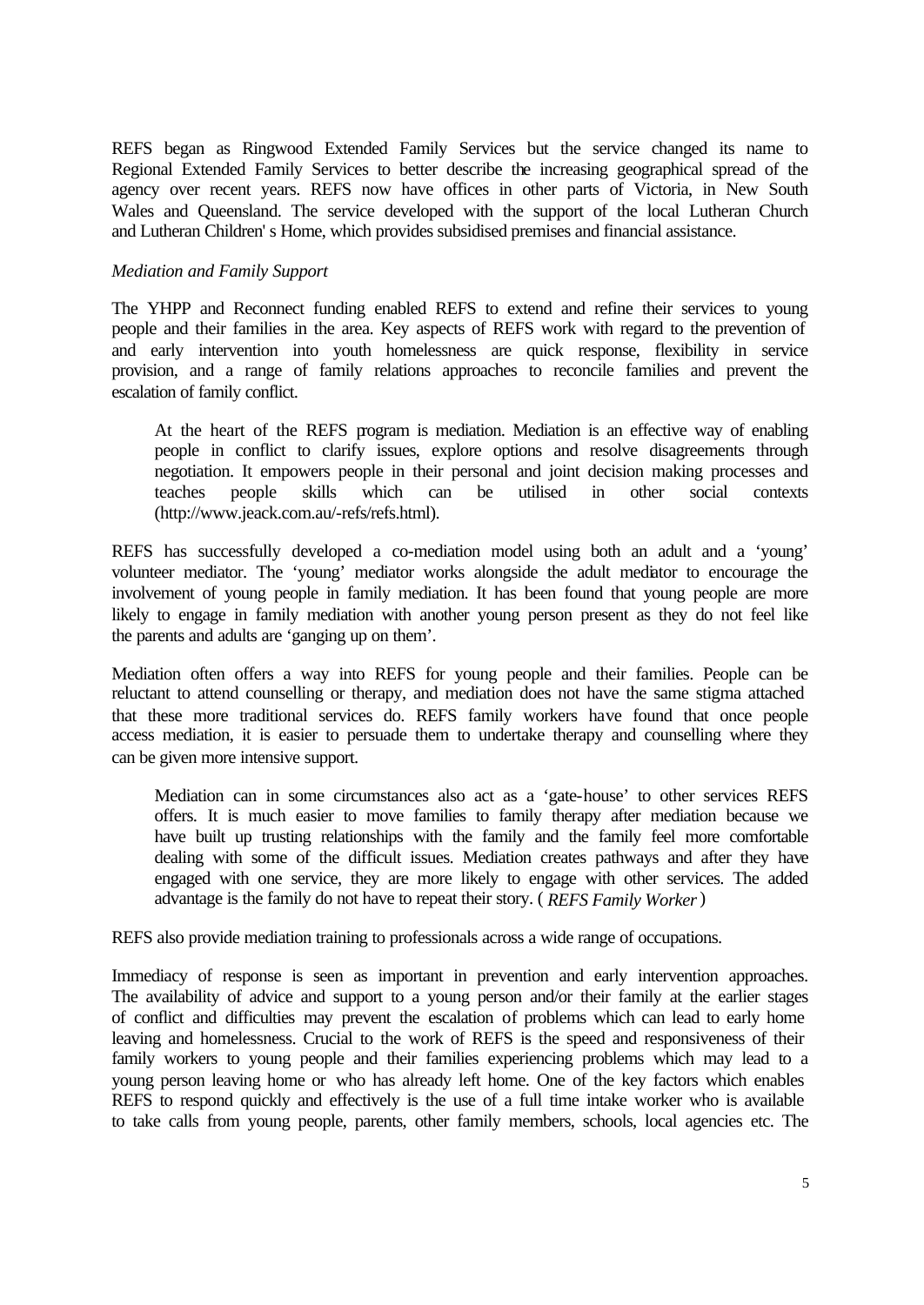intake worker is in a position to offer immediate support in a situation which may deteriorate without such support. In order to ensure their service is fully accessible, REFS use a pager service for clients to contact a worker out of hours, 24 hours a day if needed.

One of the important elements of the REFS approach to early home leaving is their ability to offer a range of services focused on their clients, and to combine these with appropriate referrals to other agencies in the area. REFS have been working in the area for a number of years, and they are well networked with other agencies in the area. During the YHPP phase REFS worked at developing links with other local agencies to ensure the Reconnect program was well publicised. On the whole, the work REFS does is well known and a number of agencies make regular referrals to the REFS workers for assistance and support for a young person and their family.

#### *Schools*

As a key first-to-know agency, schools are a common source of referrals to services in the area. REFS have developed strong relationships with a number of the schools in the area that enable REFS to become involved with young people and their families in a prevention and early intervention capacity.

A key aspect of REFS prevention and early intervention work with regard to children at risk of leaving home early is their development of Schools Training Programs. REFS works with both staff and students in a number of schools in their area providing training enabling both staff and students to deal with issues which arise. The training in schools works in a number of ways. It:

- trains school personnel including teachers and counsellors in the skills to be able to deal with young people and help them with issues they may be facing;
- trains young people in areas such as peer mediation, leadership skills, self-esteem and bullying; and
- increases the profile of REFS within the school system, enabling staff and students to access REFS services more easily and giving REFS credibility within the school.

REFS also offer a range of one-day Train the Trainer days for teaching staff to facilitate programs for students in areas such as anger management, bullying and self esteem.

REFS are increasing the number of programs they run in primary schools. REFS workers annually run Building Relationships with Adolescents evenings in one of the primary schools in the area to provide parents with information regarding children and the transition to secondary school and adolescence. Another program for primary schools which REFS is involved in is the Seasons for Growth course. This is a grief and loss education program run in Years 3 and 4. It was noted by a number of participants that prevention and early intervention work can happen earlier than the current Reconnect age group of 12-18. The Seasons for Growth program was developed and used in primary schools to give children the skills to cope with grief and loss, as more research is showing that early attention to these issues can prevent future problems. The work that REFS is involved with in schools is directed at building resilience among children and young people by encouraging openness and discussion of issues before they become serious.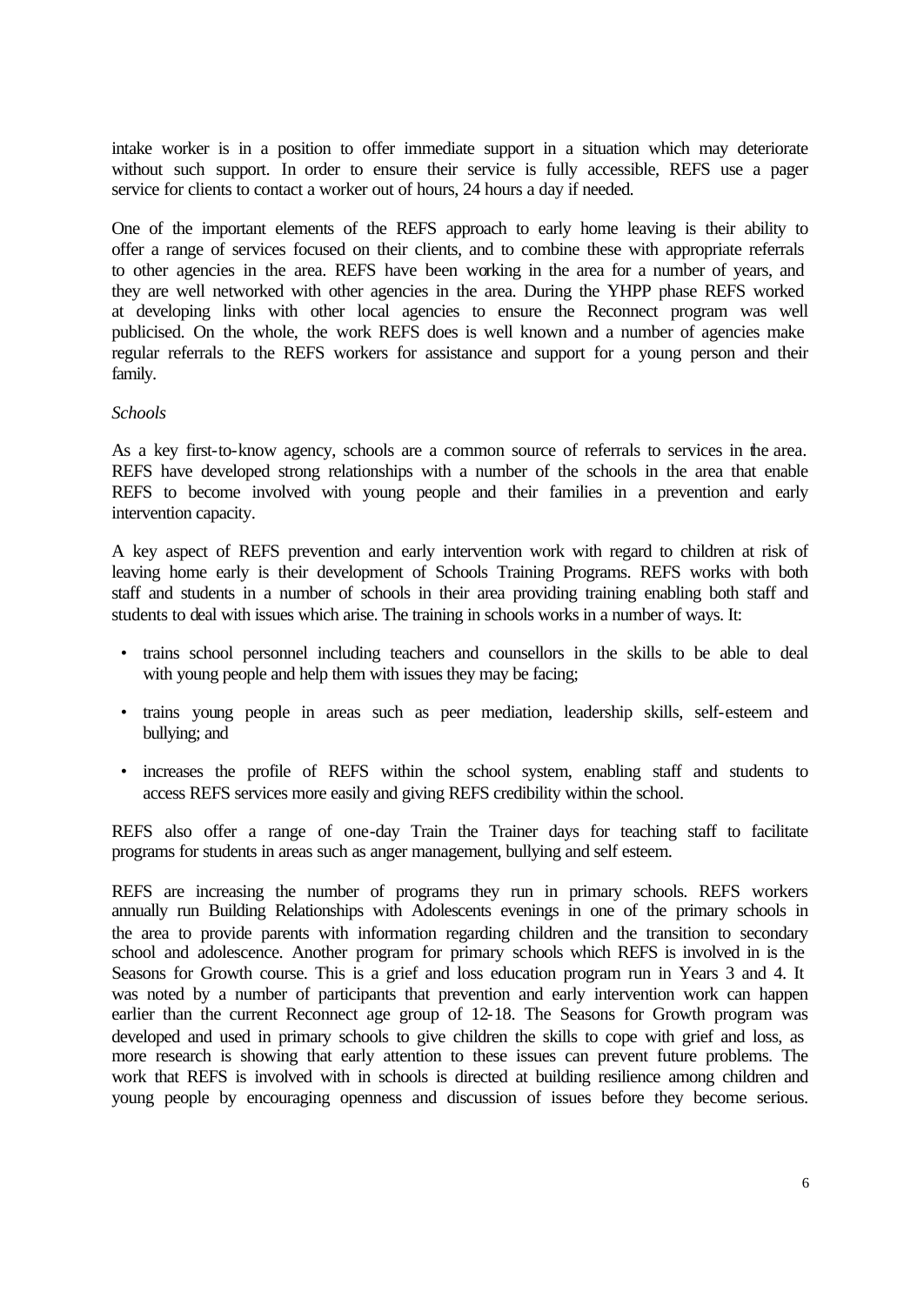Running such courses enables parents and young people to deal with some of these problems on their own account.

The School Focused Youth Service (SFYS) is a statewide Victorian initiative jointly funded by the Department of Education and the Department of Human Services. The program began in response to the National Youth Suicide Prevention Task Force Report. The SFYS is aimed at suicide prevention and early intervention for students at risk. The REFS area covers three SFYS sites:

- City of Maroondah
- City of Knox
- Shire of Yarra Ranges.

SFYS funding is available to schools, and has enabled REFS to work closely with the schools in their area by providing training which the SFYS officers coordinate and facilitate.

#### *Parent Support Groups*

REFS run regular support groups for parents with adolescents. These groups provide parents with peer support, education, information and advice on parenting adolescents. The parent support groups enable parents to discuss issues and problems they are having with their children. REFS staff and other parents are able to offer support and advice which may avoid family breakdown and irreconcilable conflict.

Parents can discuss their children with workers and other parents, they can get reassurance that their problems are not so unusual and they are on the right track. They are relieved to find out that they are not the only ones having problems, they learn to understand the issues a bit more, and then they might not be so hard on their children. *(REFS worker)* 

The service has organised a number of other parenting projects recently including a public parenting forum and sessions on conflict resolution skills.

#### *REFS Long-term Supported Houses and Community Placements*

REFS provides long-term supported accommodation for homeless students where it is not appropriate or possible for them to return home. The supported housing allows REFS to continue working with young people while giving them a stable supported environment in which they can continue their studies and in most cases, complete their VCE. REFS are also able to offer a very small number of community placements in times of crisis to give families some 'breathing space' and 'time out'.

#### *Mental Health Needs*

REFS caseworkers have regular secondary consultation sessions with a senior mental health worker from Maroondah Child and Adolescent Mental Health Service (CAMHS). This worker suggests appropriate approaches staff might take, which assists in alleviating some problems and can prevent some conditions from worsening. These sessions are invaluable to REFS workers and their clients, and have the potential to prevent exacerbation of problems which may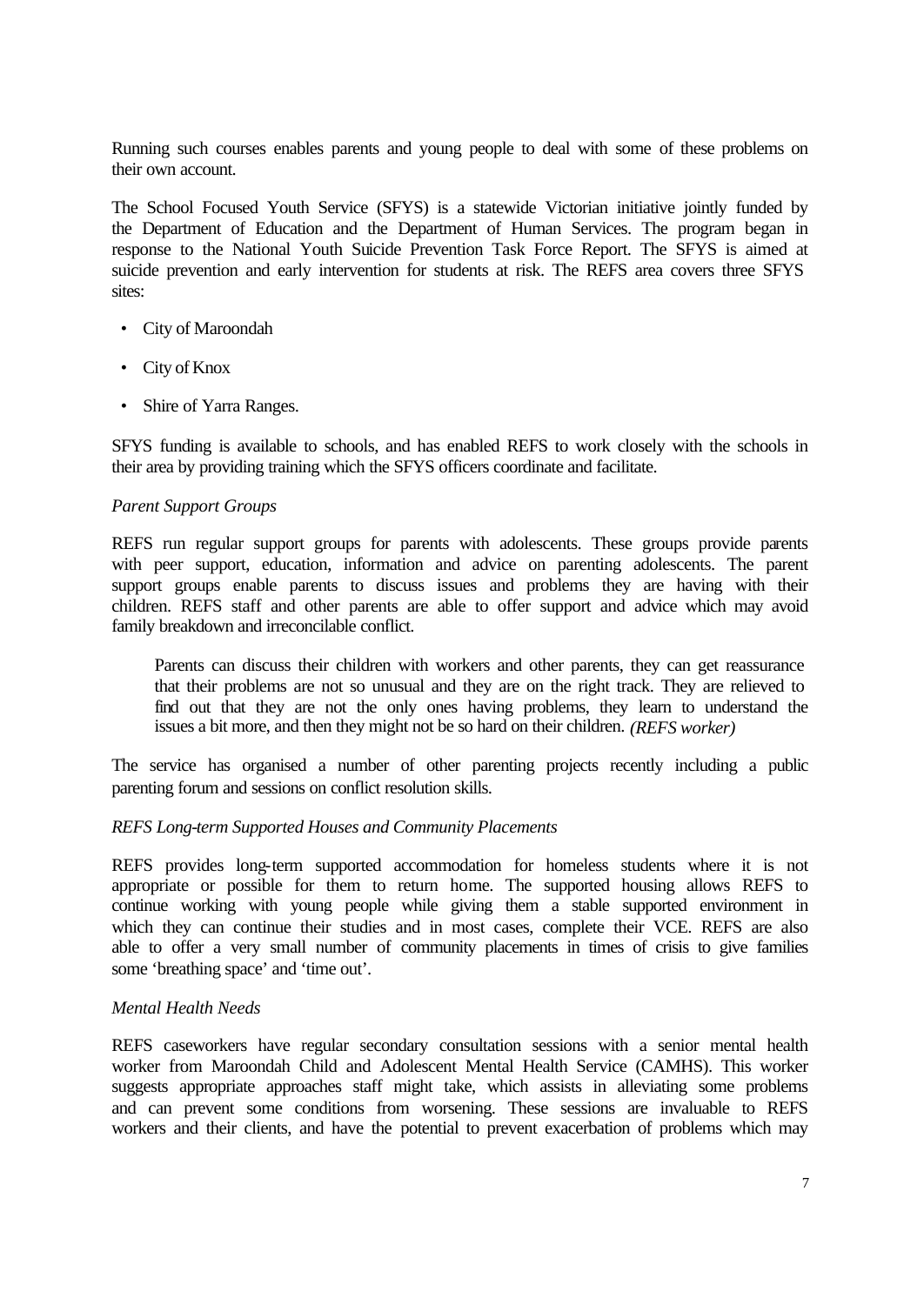have gone unnoticed or unchecked while the client waited for an appointment with a mental health service. The technique also avoids the stigma of approaching a mental health service which is experienced by most people and can delay interventions.

#### **2.2 Reconnect West**

Reconnect West are based in the Western Region of Victoria between Melbourne and Geelong. It is responsible for providing early intervention services to young people who are homeless or at risk of homelessness and to their families in two municipalities in the Western Region:

- Wyndham City, including the towns of Werribee and Hopper's Crossing;
- The City of Hobson's Bay, which includes Altona, Laverton, Newport and Williamstown.

The service is a consortium of three agencies working across the local areas of Wyndham and Hobson's Bay: Werribee Support and Housing Group, based in Werribee; Anglicare, also based in Werribee; and BayWest Youth Housing Group, which has offices in Newport and Altona, Hobson' s Bay. Reconnect West was created as part of the third round of funding provided under Reconnect in 2000. Reconnect West is in its early days and is currently establishing itself within the local area.

As with the three established Reconnect services included in the study, Reconnect West has arisen out of services already existing in the area and as such is not a newcomer to issues of early home leaving, youth homelessness, and family conflict. The nature of the planned Reconnect West service builds on the strengths of the three agencies involved to provide services to the area with a specific focus on prevention and early intervention of youth early home leaving and homelessness. The section below details what the Reconnect West partners are currently doing as well as their plans for increased prevention and early intervention services.

#### *Mediation and Counselling, and Critical Linkages*

Werribee Support and Housing Group (WSHG) have a long tradition of providing youth and family mediation in the municipality of Wyndham. As part of Reconnect West, WSHG will offer mediation services to young people and families to provide a preventative intervention service to people in their area. The agency also has funding from the Victorian Department of Human Services to operate a youth and parent mediation service. The Reconnect program requires WSHG to extend their services eastward to cover the population living in the Hobson's Bay area. The distances involved meant that people living in Hobson's Bay rarely accessed services in the City of Wyndham. Reconnect funding requires the services to work in new areas with larger distances involved.

WSHG have started looking at providing mediation training to professionals who work with young people and families. The service has trialed one program for professionals including student welfare coordinators in the area, and this was considered a success.

Counselling will play an important part in the work Reconnect West do with young people and their families in the Wyndham and Hobson's Bay areas. The counselling service will be provided by Anglicare Werribee, who also have a long history of providing counselling services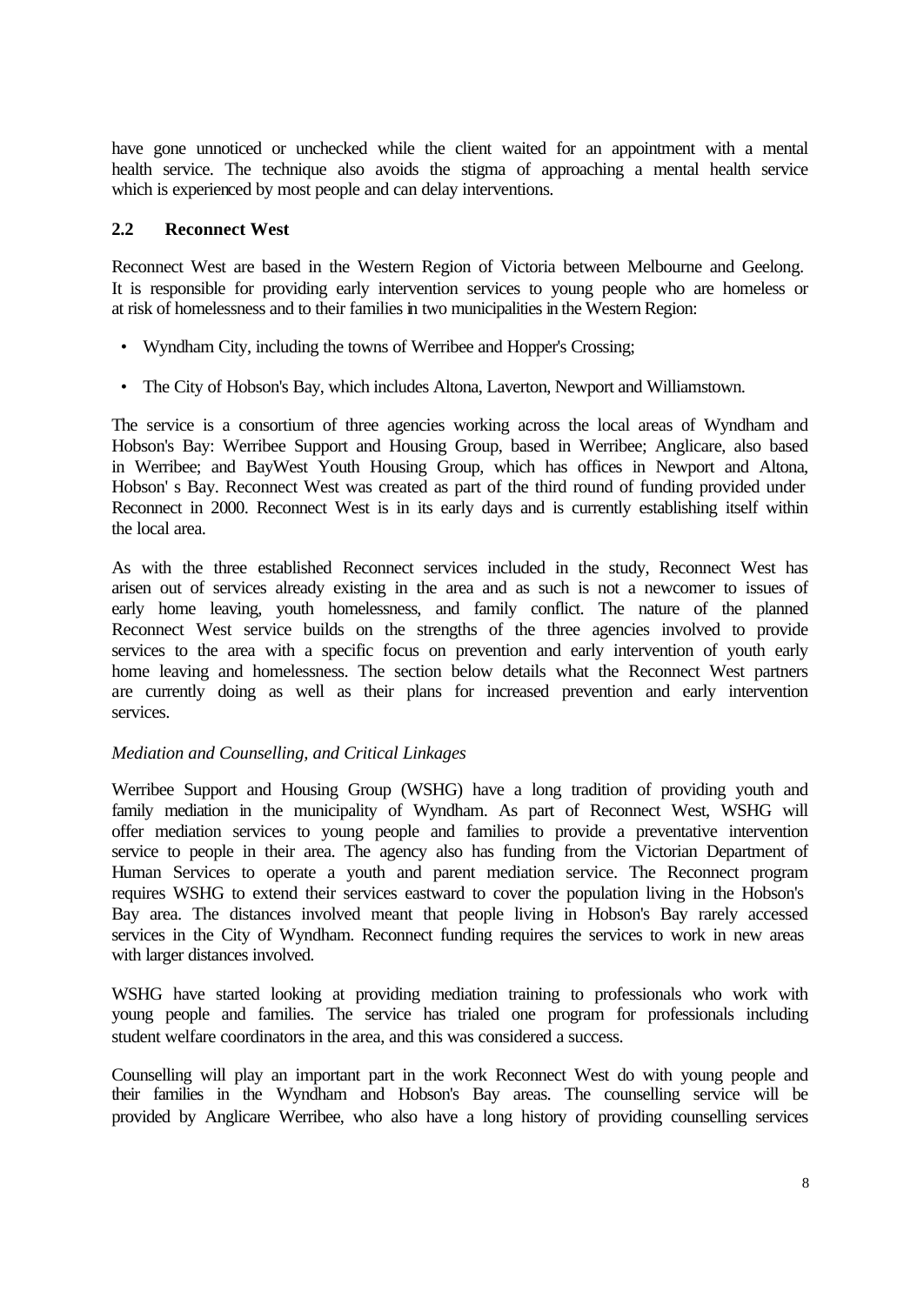to individuals and families in the Werribee area. Anglicare also offer a range of other family support services.

The third aspect of Reconnect West's work in the area is the work they have called Critical Linkages. A proportion of the Reconnect funding is being put towards employing a person to develop strategies to constantly monitor and review the services people receive from Reconnect West. BayWest Youth Housing is the third partner in Reconnect West's joint initiative and this new position will be based with BayWest Youth Housing in Hobson's Bay. The work will involve collecting information and data on the service and provide opportunities for feedback from clients and providers.

#### *Schools*

All three of the agencies involved in Reconnect West have experience of working with local secondary colleges in their respective areas. The Reconnect funding has allowed the service to start doing group work in some of the secondary schools in the Wyndham area. These sessions are developed in partnership with the schools and focus on the needs of the school and what is happening in the schools themselves. Workshops so far have included conflict resolution and peer mediation. The work in schools is designed to produce benefits for young people and their relationships with peers, in school, with family and the broader society. WSHG have also worked with four primary schools in the Wyndham area in running parenting programs. The Reconnect funding is currently being used to develop peer mediation programs in primary and secondary schools in Wyndham and Hobson's Bay.

In the school link parent support program WSHG focused on young people in the transition from primary school to secondary school as this stage was identified as often problematic for young people and their families.

A school focused youth service operates in the area as a joint Wyndham and Hobson's Bay service. The service facilitates contact between agencies in the two municipalities and funds programs for schools in the area.

#### *Parent Support*

In terms of support for parents of adolescents, WSHG have run courses including their Parenting Teenagers Program, which has recently finished. As mentioned above, they have also run parenting programs in some of the local primary schools.

#### *Accommodation*

WSHG have been providing SAAP funded youth accommodation in Wyndham for a number of years. WSHG auspice Bridges, the Adolescent Community Placement Program which provides community based placements for young people from respite to long-term accommodation. BayWest Youth Housing is the youth SAAP provider in Hobson' s Bay. Anglicare in Werribee have been funded to provide foster care and adoption programs in Wyndham and Hobson's Bay.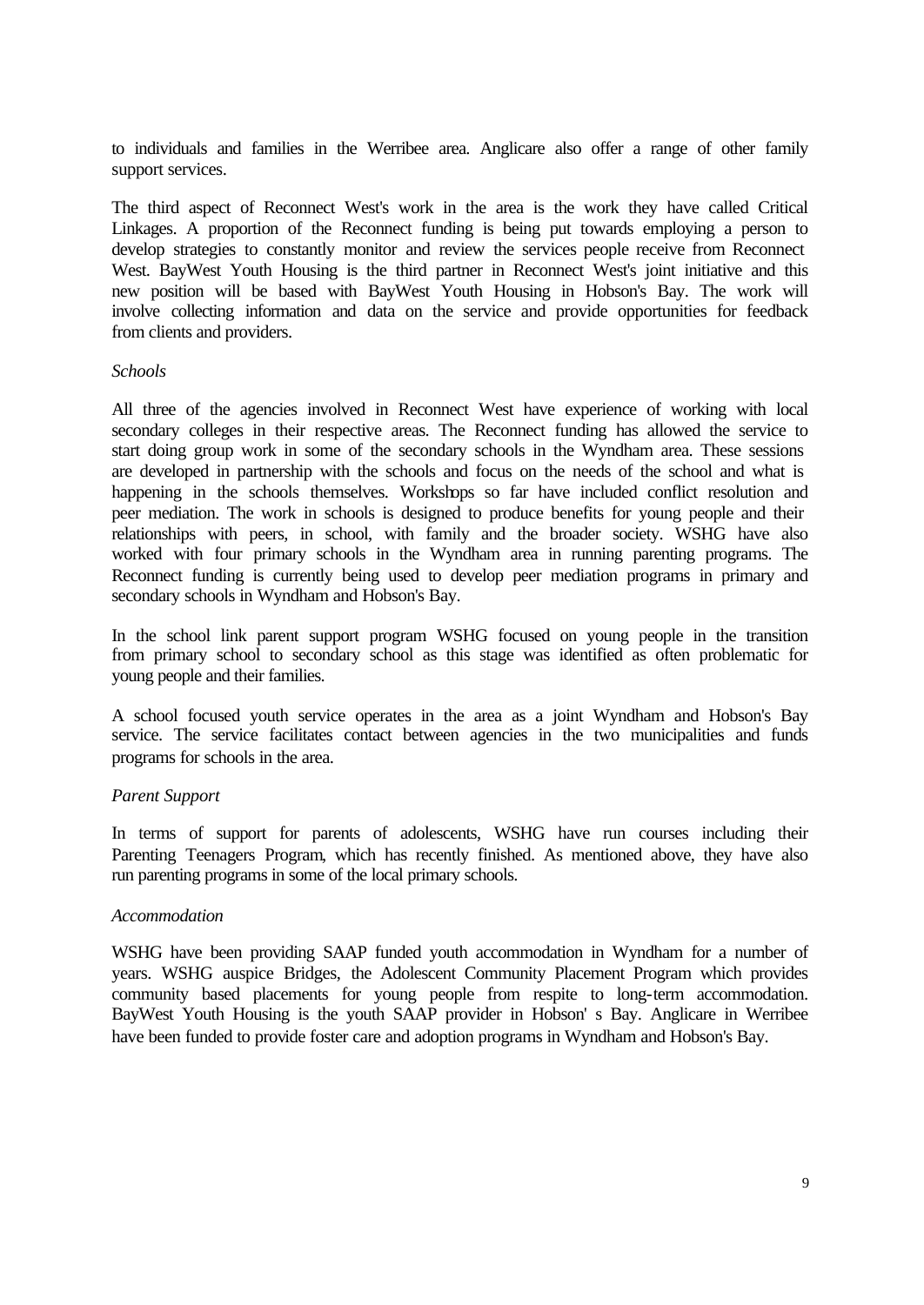#### *Mental Health Needs*

The child and adolescent mental health service in the area has provided secondary consultation to WSHG in the past regarding young people with possible mental health problems.

#### **2.3 Vinnies Reconnect**

Vinnies Reconnect is located in the country town of Deniliquin, in southwest New South Wales. The Vinnies Reconnect service arose out of the Deniliquin Emergency Accommodation service auspiced by the St Vincent de Paul Society. As one of the YHPP pilots it was funded to serve a rural and isolated community and to put an emphasis on local Indigenous communities. The area that Vinnies Reconnect covers is considerable, stretching south to Moama on the Victorian border, north past Hay to Booligal, east including Finley, Tocumwal and beyond, and west to cover Balranald and Tooleybuc (see Figure 3.4).

Vinnies Reconnect offer a range of services to young people and their families who are experiencing problems at home or in other aspects of their lives which may lead to early home leaving. These services include counselling, assistance with education, training, health, and income support benefits, and mediation services. The services Vinnies Reconnect offer are flexible and adaptive to the individual needs of young people and their families. Vinnies will meet young people and their families wherever they feel comfortable. One of the problems for the Reconnect workers in a small rural community is the maintenance of confidentiality and privacy. Vinnies Reconnect workers are aware that if their assistance is to be accessible, their workers should be available to people where they feel at ease.

Vinnies Reconnect focuses on family solutions to problems and helps normalise family conflicts. The emphasis is on counselling, either individually or in a group. The workers use a technique called the Solution Focused Framework which encourages people to develop skills to help them solve problems through empowerment. The workers sometimes use family mediation, and some of the workers who are with Vinnies were trained by REFS. Vinnies are currently arranging mediation training for the newer staff.

In addition to the services listed above, Vinnies are able to offer practical assistance to young people and their families with things such as food, clothing and transport costs provided through the St Vincent de Paul Society.

#### *Schools*

Vinnies try to work closely with the schools in their area in supporting young people to stay connected to school and family. School staff such as teachers and counsellors often act as a 'doorway' which enables the Reconnect workers and students to make contact. Vinnies access the schools in the area and, when this is what the young person prefers, often meet students in the school.

The distances within the area can sometimes make working with the schools quite difficult, as this requires a substantial amount of travelling. Although schools normally have the same counsellor each week, they do not have permanent counsellors based in individual schools. Instead, schools operate within a system of itinerant counsellors, each of whom has a number of schools which they visit weekly.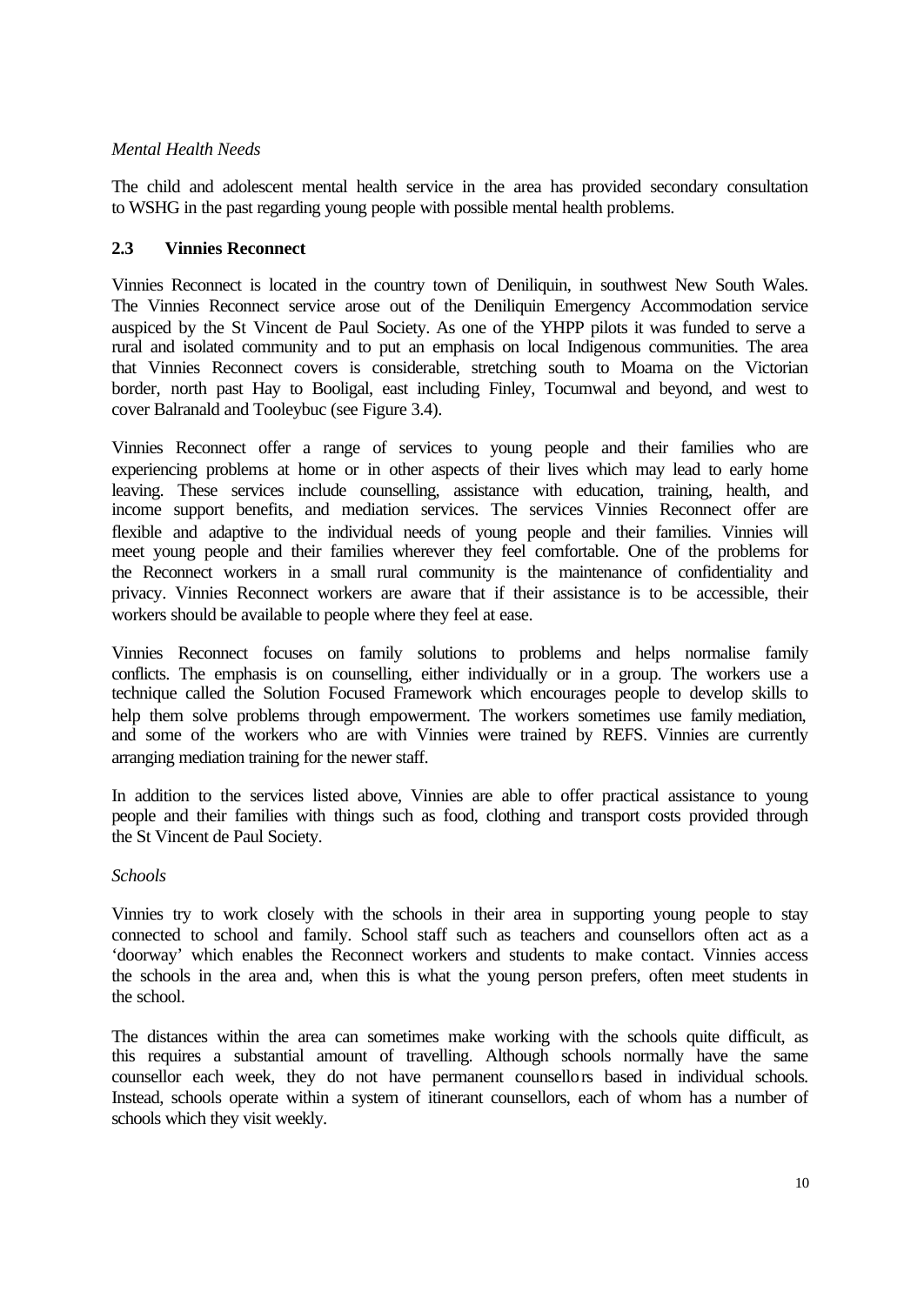The area lacks non-school based education and training opportunities for young people who have left school. This is a particular problem for some of the young people that Vinnies are involved with who have problems at school. The Reconnect workers have been able to arrange a small number of work-based opportunities for some of their clients with local employers but there is a limited number of such openings in the area. The local TAFE has recently provided some non-school based training as an alternative to Year 10 for a small number of local young people.

#### *Accommodation*

Vinnies Reconnect arose out of the emergency accommodation service which had existed in Deniliquin for a number of years under the auspices of the St Vincent de Paul Society. Vinnies Reconnect and the Deniliquin Emergency Accommodation Program operate from the same premises and work closely together in providing accommodation. The SAAP-funded program has undergone some changes recently with the introduction of a 24 hour emergency accommodation service. The Department of Housing funds the running costs for Vinnies and the police to coordinate emergency accommodation across the area for women and children choosing to leave a domestic violence situation.

Vinnies Reconnect are not able to access youth specific accommodation for their clients who are under 16. When alternative accommodation is required, young people often have to leave the area to access such services. This can be problematic when a family may only need some timeout; the young person has to go outside the area to do this, and risks becoming estranged from the local community. Young men over 16 can access the homeless men's accommodation. In circumstances where the young person is over 16 and able to live independently, Vinnies can sometimes organise unit accommodation through the emergency accommodation service.

#### *Indigenous Communities*

Vinnies Reconnect covers an area in which there are a number of Aboriginal communities including Balranald to the west, Cummeragunja to the south, and in Deniliquin itself. The service has found it quite difficult to establish relations with the local Indigenous communities, which is discussed in more detail below. Vinnies have recently organised an art exhibition of works from residents in one of the local communities to increase the service's profile in the area and begin to address issues for young people and families. The art exhibition enabled Vinnies to make contact with local people on an informal basis and start building up trust of the service among the local Indigenous community.

#### **2.4 Resourcing Adolescents and Families Team**

The Resourcing Adolescents and Families Team (RAFT) were another of the YHPP pilot projects funded to provide services to the City of Wollongong and surrounding areas. As part of the Reconnect funding, RAFT have extended their coverage down into Shoalhaven by opening an office in Nowra. As with the other Reconnect services, the area RAFT covers is extensive, reaching north to Helensburgh and south as far as Durras.

RAFT are auspiced by Southern Youth and Family Services (SYFS) Association Inc.<sup>2</sup> SYFS provides a wide range of services within Wollongong and its surrounds. In addition to providing

<sup>&</sup>lt;sup>2</sup> Until 2000, SYFS was Wollongong Youth Accommodation and Support Association Inc.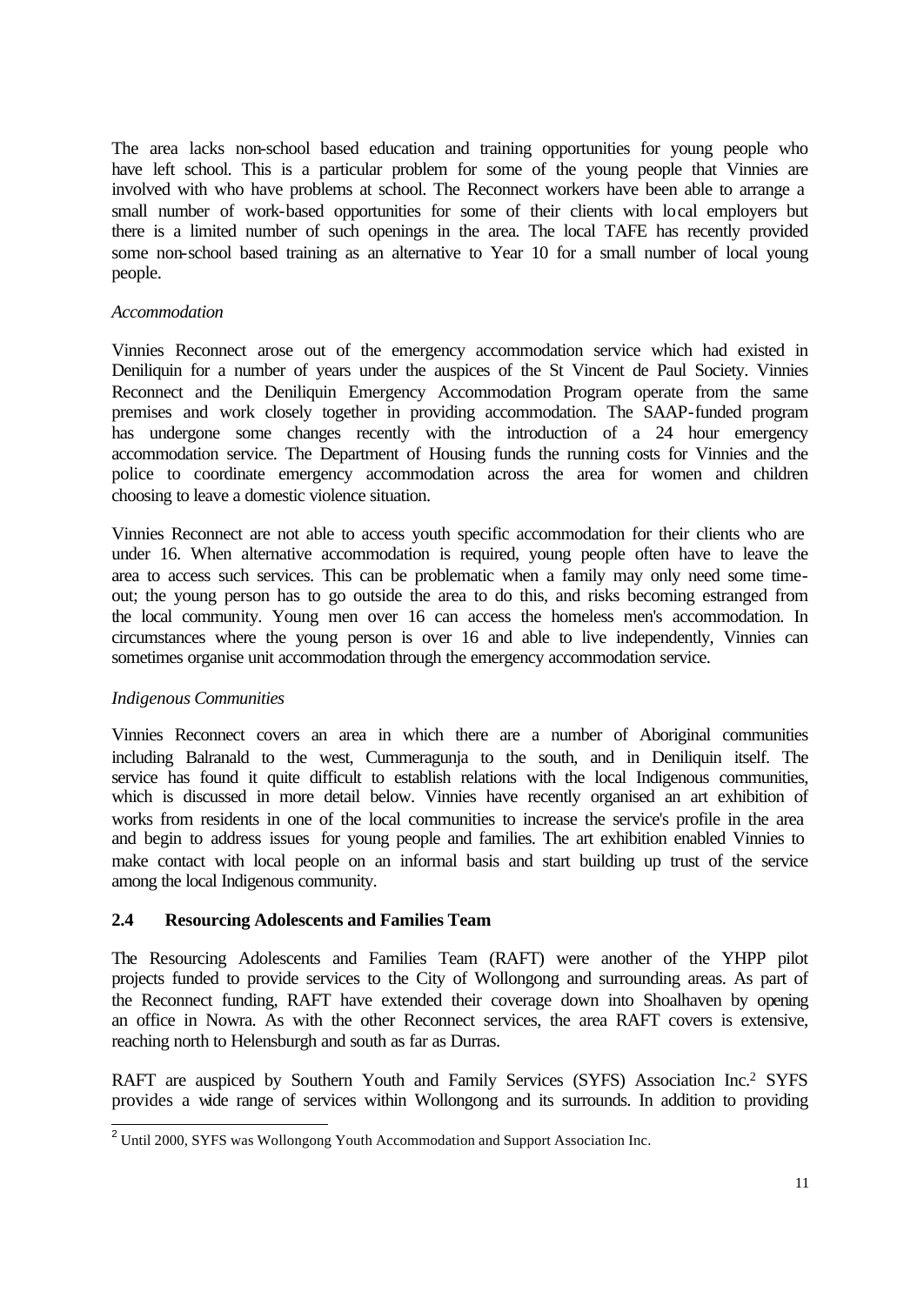services under the Reconnect program, RAFT workers are able to refer their clients on to a wide range of services from within SYFS and the wider community of agencies. The ability to refer clients on to a partner agency within the same association makes for speedy and appropriate referrals of cases.

As discussed above, immediacy of response to situations is critical in prevention and early intervention work if a young person leaving home is to be avoided. RAFT recognises that problems and conflict often occur at night and on the weekends when most services are closed. RAFT provide after-hours support by part funding the Lifeline counselling manager at Lifeline South Coast, an organisation that operates a 24-hour telephone helpline. This also provides a useful source of referrals. The counselling manager collects relevant data on calls to Lifeline, referrals, and cases dealt with by the telephone counsellors. The RAFT funding also part funds training and updating of other Lifeline counsellors on the Reconnect service to ensure appropriate support and referrals are given to young people and their families. The telephone number of Lifeline is provided on RAFT's answer-machine message for after-hours support.

As part of SYFS, RAFT workers are able to access a range of services rum by the association such as the JPET program and the youth refuge. In addition, the association has offered services to young people in Wollongong and the surrounding areas for a number of years. Consequently, the association and its workers including RAFT have well developed network relationships with other services and organisations in the area including state welfare and income support services, mental health services and schools. For RAFT, supporting young people involves both offering clients the services of RAFT together with providing appropriate referrals to other services in the area. RAFT actively networked with a number of local services including welfare agencies, income support services and schools during the YHPP phase to develop their links and ensure the Reconnect program was well publicised. Consequently, a number of these agencies make regular referrals to the RAFT workers who themselves refer cases out to other agencies for various types of support to young people and their families.

RAFT Family and Adolescent Support Workers concentrate on family counselling and support to young people and their families who are experiencing problems and are at risk of leaving home early or have left home. The workers generally support young people who are either still at home or have left home fairly recently, i.e. within the previous six weeks. In cases where the young person has been away for longer than six weeks, RAFT workers can refer onto the SYFS Family Counsellor located in the same building or a number of other family counselling services based locally.

RAFT workers offer a highly flexible and responsive service to young people and their families in the area and are able to react rapidly to situations which arise and intervene early in possible situations of early home leaving. RAFT workers will meet young people and their families wherever is suitable and convenient for their clients, including at homes, school, cafes, youth clubs or anywhere where the young person feels comfortable. An important aspect of the way in which RAFT provide a flexible and responsive service to people in the area are their operating hours of l0am to 7.30pm. These evening opening hours enable parents who work to use the service without having to take time out of work. These hours also make it easier for young people to use the service either after school or work.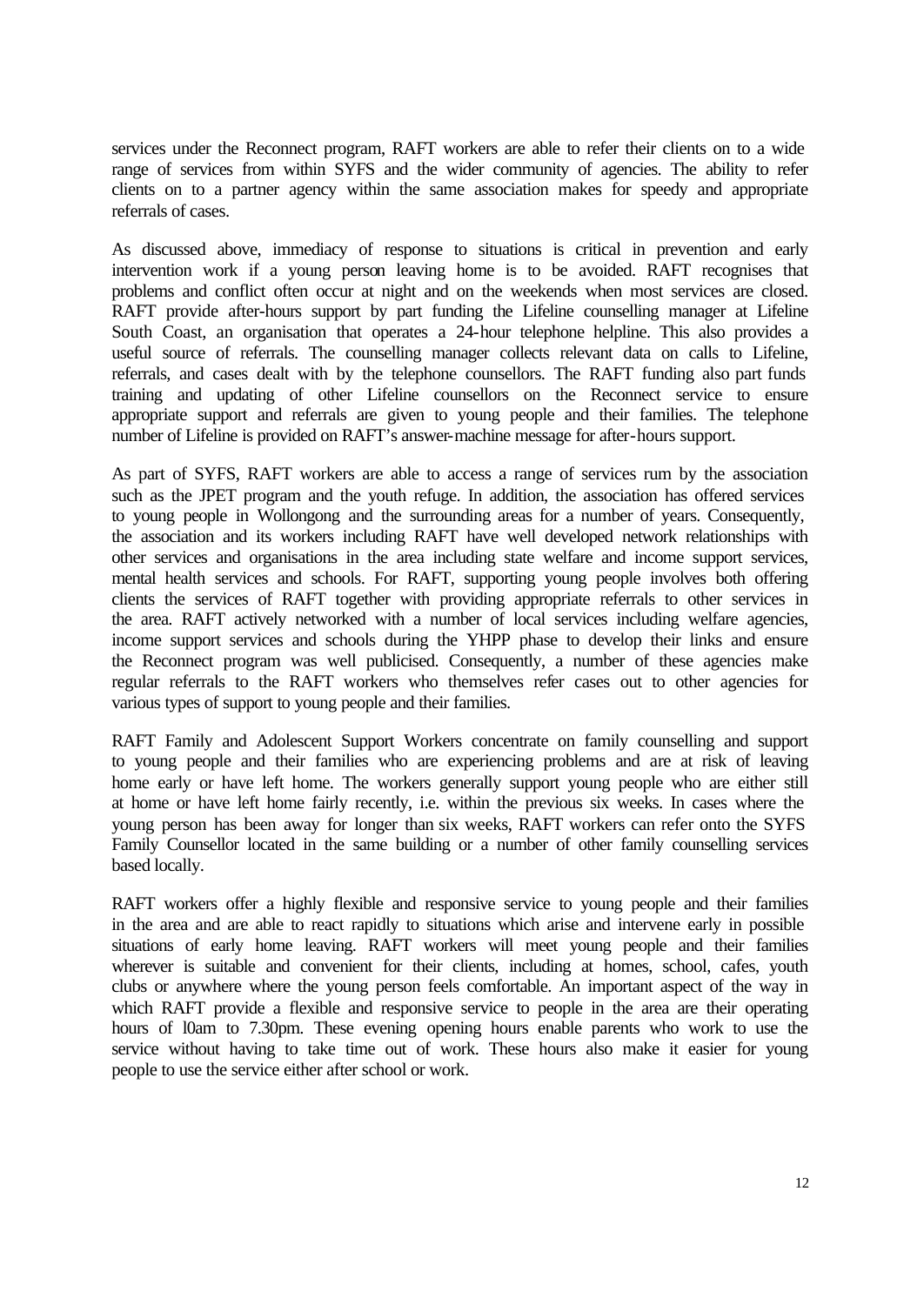#### *Schools*

The pilot phase of the YHPP allowed RAFT to develop close links with a number of schools in the area, enabling RAFT to access some of the key first-to-know workers in touch with young people and their families across the area. RAFT are currently trialing outreach clinics to two of the schools in the area. In these clinics a RAFT worker spends half a day once a week working with students identified by the school welfare staff as RAFT cases. The outreach clinics mean the RAFT workers are able to work closely with students and staff in these schools and provide support and assistance as needed. The clinics also improve RAFT's profile among students and staff in these schools, increasing accessibility and approachability through word of mouth.

#### *Parent Support Group*

RAFT was initially involved in setting up self-help support groups for parents in the area. These groups have subsequently become self-sustaining and RAFT workers have withdrawn to allow parents to continue the groups on their own.

#### *Accommodation*

The ability of Reconnect services to access accommodation for its clients is an important part of prevention and early intervention work. RAFT workers have access to a number of accommodation options to offer young people if needed, provided by the SYFS Association. The accommodation options are varied and range from crisis to long-term housing. The ability to offer crisis accommodation to Reconnect clients can be valuable for a number of reasons. Firstly, crisis accommodation can offer some time-out for families experiencing conflict and tension while RAFT services provide support and assistance to the individuals. Secondly, showing clients crisis accommodation can be what workers called a 'reality check' for young people and can work to encourage some young people to stay at home and work through the problems. SYFS also provide a range of supported medium and long-term housing options for young people who are unable to return home.

#### *Mental Health Services*

A prevention/early intervention service for young people aged 15-25 experiencing first episode psychosis has been operating in the south east region of NSW for three years. A number of such services were funded through the Federal Government's Burdekin Enhancement Fund set up in response to the Burdekin Report. The service is based in Wollongong and is part of the Area Health Authority. For a number of months this prevention and early intervention service was colocated with RAFT, and during this time the services developed a collaborative relationship in working with young people in the area. The services continue to collaborate and as part of their current relationship RAFT workers are able to refer cases to this mental health service which will facilitate access to mental health services for young people. RAFT also work closely with the mental health service in developing case plans for some of RAFT's clients with mental health problems. As in the case of REFS, the mental health worker provides secondary consultation on relevant cases and in some instances, carries out joint assessments of clients.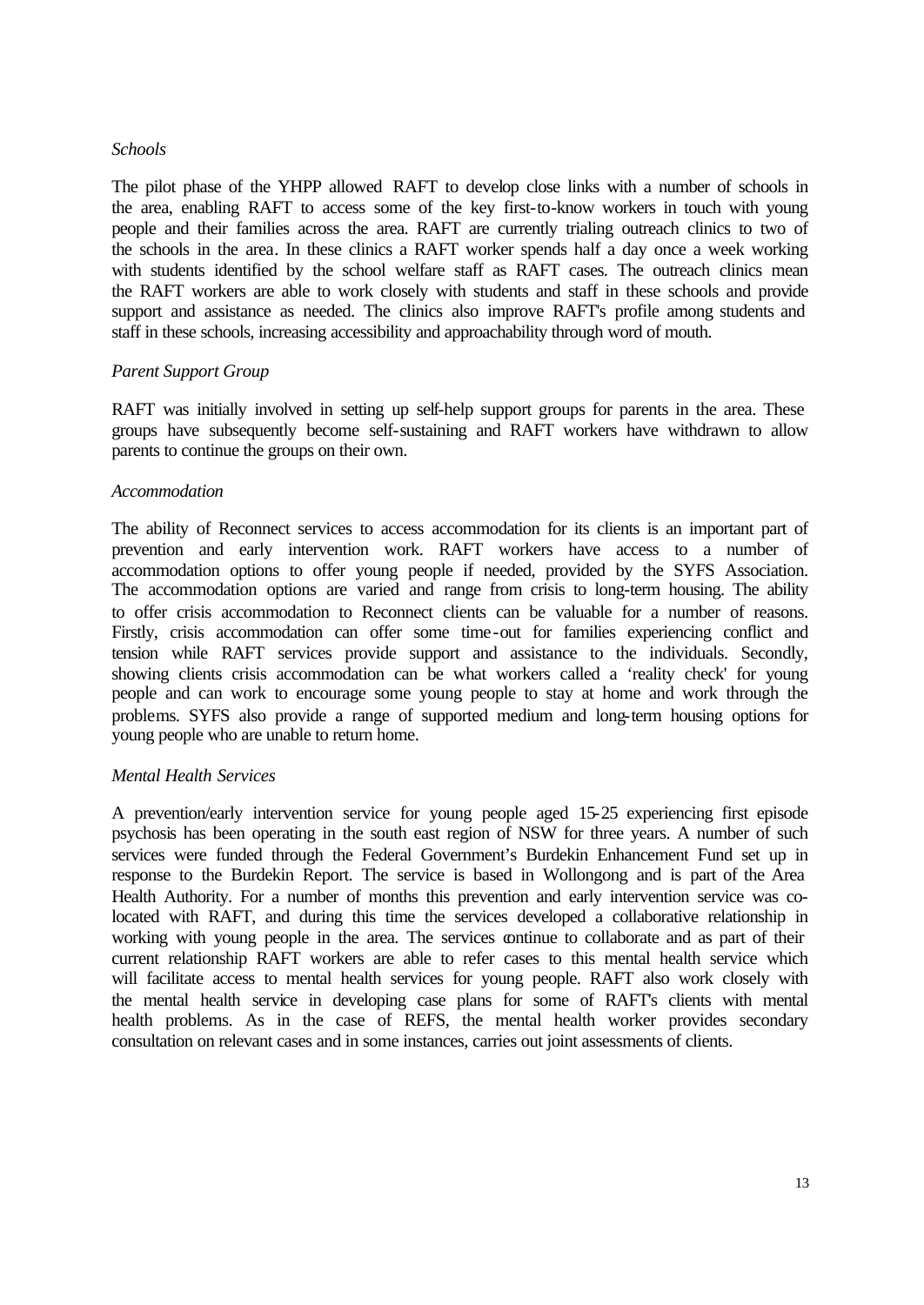#### **2.5 Local Services, Agencies and Partners**

As discussed in the section above, the Reconnect services work with a number of other local services in their respective areas. The section below briefly describes the types of agencies and providers which were identified by the Reconnect services as being part of their service networks. It is important to note that the lists provided to us by the Reconnect services were by no means exhaustive; they represented only the primary first-to-know agencies in their areas. Figure 2.1 illustrates the presence of these services as identified by the four Reconnect providers.

#### *Schools*

Secondary schools form part of the network in all four Reconnect services. Each service has a varying number of schools in their network. REFS also listed some primary schools in the area.

#### *Income Support Services*

As represented by Centrelink offices, income support services are present in the four Reconnect areas. The local Centrelink office in Deniliquin is not able to make decisions about youth allowance; these decisions are made in the Albury office of Centrelink.

#### *State Welfare Agencies*

The Department of Human Services (DHS) in Victoria and the Department of Community Services (DoCS) in New South Wales operate in the Reconnect areas of their respective states.

#### *Youth Services*

Youth services are varied and cover local community services, local government funded services and state department funded services like the SFYS in Victoria discussed above. Local government funded youth services are present in the Victorian services and represented by SFYS providers. Youth services are currently being improved in the Vinnies network with the establishment of a youth action group who have received funding from the local council to organise youth specific activities. While RAFT do not receive referrals from the local network of youth services, they do access the recreational options for young people and refer to young people to the services. As part of their action research work, RAFT are looking into ways of accessing the local youth services in the Shellharbour area.

#### *SAAP*

All four Reconnect programs are networked with SAAP services, although to differing degrees (see section 4 below). RAFT and Reconnect West have access to SAAP-funded youth specific accommodation from within their own organisation. REFS identified a number of SAAP-funded providers in their network and they also receive some SAAP funding for family reconciliation.

#### *Juvenile Justice Department and Police*

In New South Wales, the Juvenile Justice Department funds a number of intervention programs aimed at working with young offenders to prevent them re-offending. RAFT indicated that the Juvenile Justice Department has a program in the Wollongong area, auspiced by the SYFS.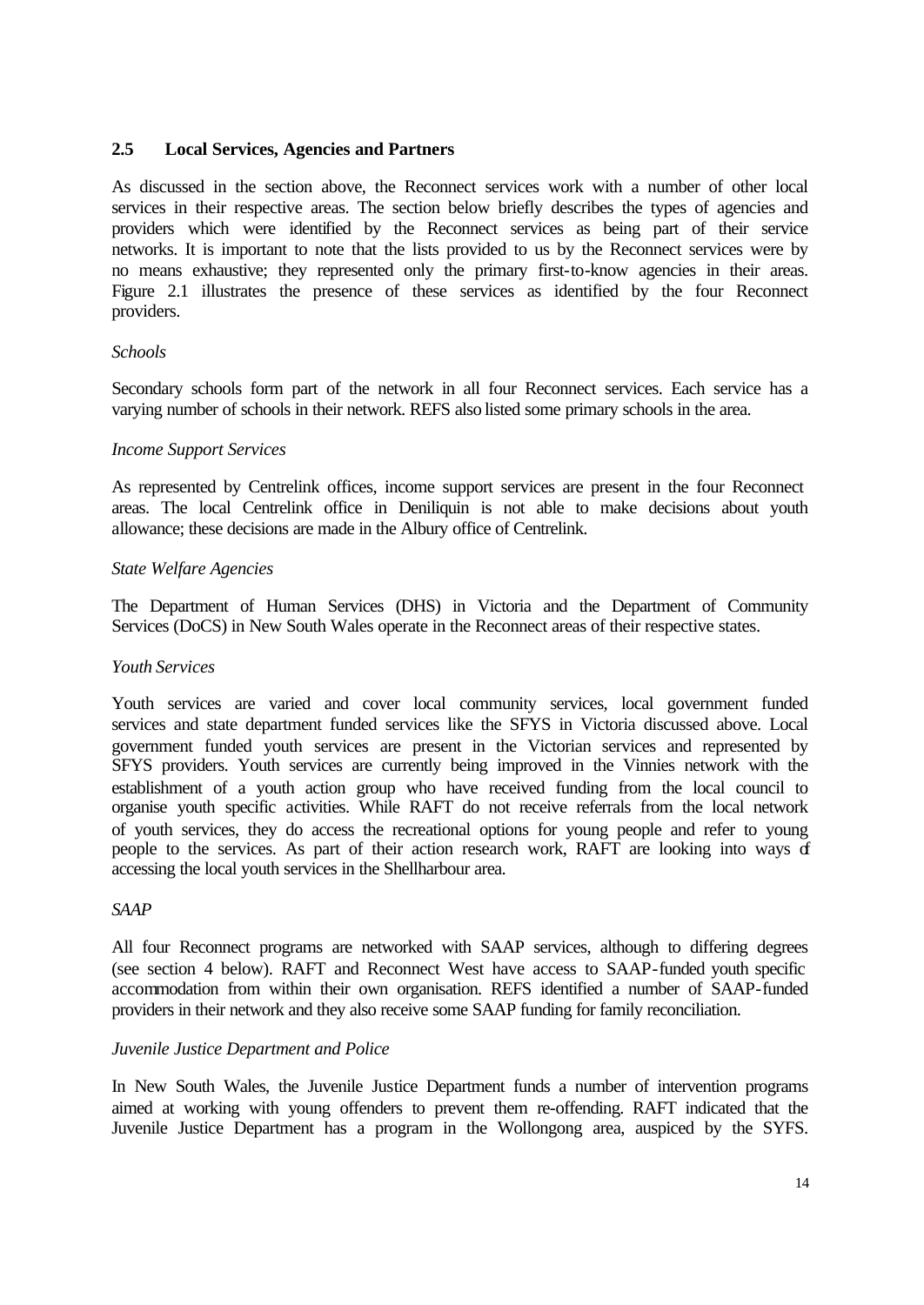Workers can refer Juvenile Justice clients to the Reconnect services where appropriate, although Reconnect cannot refer cases to the Juvenile Justice program. The field evidence found that there were programs operating in the other three areas which were fairly weakly attached to the Reconnect services networks. REFS have provided training to local Juvenile Justice officers. However, the Juvenile Justice program has not been a source of referrals to the Reconnect service. The same point can be made about Vinnies and Reconnect West. Conversely, Vinnies and Reconnect West both identified local police departments on their network lists. Reconnect West identifies the local police as a source of referrals and are currently developing protocols with the local police for referring cases. As part of their inter-agency work, WSHG are involved with the police and legal aid agency, training workers and volunteers to work with under-18 years olds in the community. BayWest Youth Housing have worked with local police in the Hobson's Bay area. RAFT and REFS did not identify the police as a first-to-know agency. However, RAFT has received referrals from the police and works closely with them on some cases.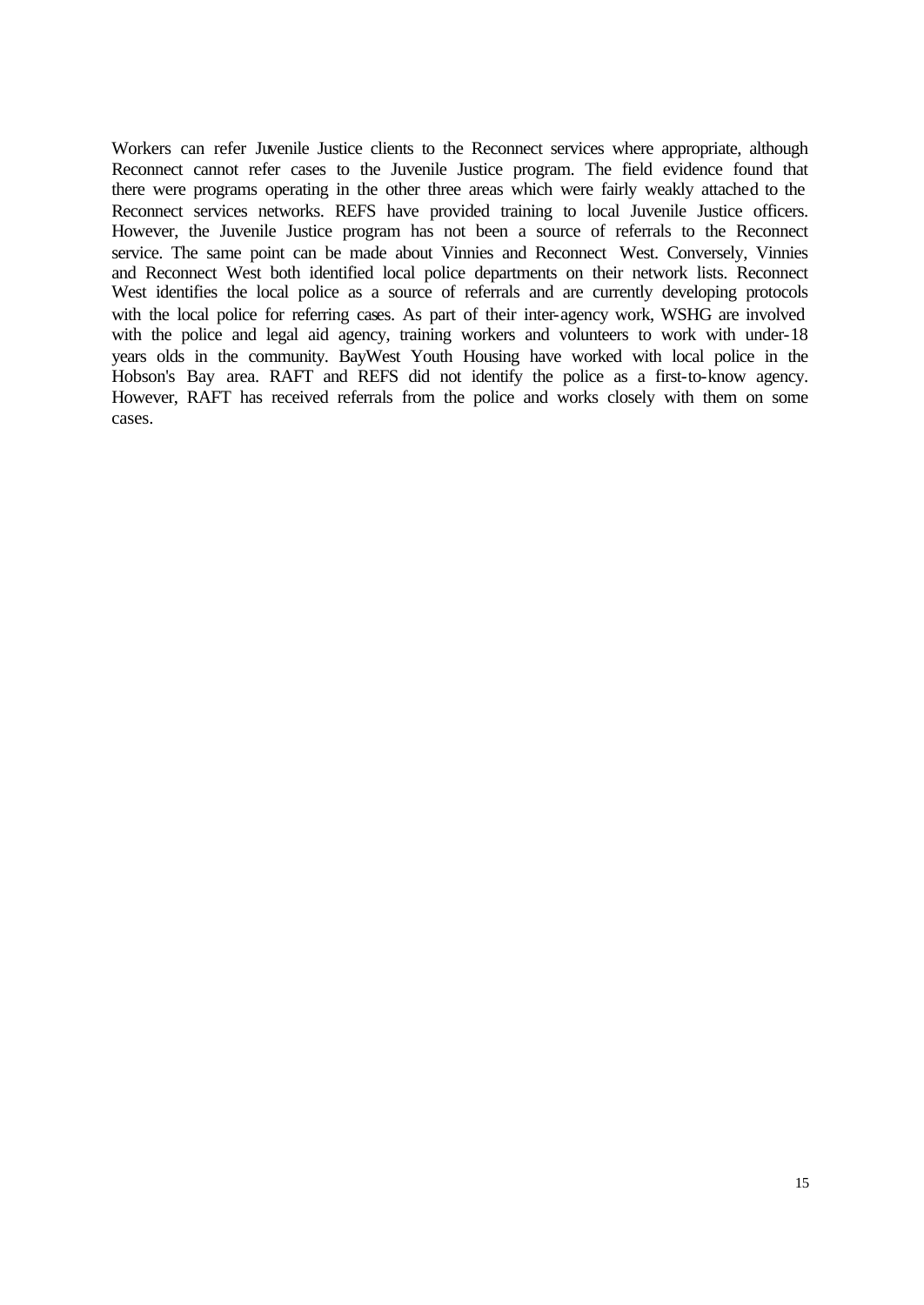|                             | <b>Schools</b> | <b>School</b><br><b>Focused</b><br>Youth<br><b>Services</b> | <b>Income</b><br><b>Support</b><br><b>Services</b> | <b>State</b><br>Welfare<br><b>Agencies</b> | Youth<br>Services:<br>Council/<br><b>Community</b> | SAAP-<br>Youth | <b>Juvenile</b><br><b>Justice</b><br><b>Department</b> | <b>Police</b>             | <b>JPET</b> | <b>Other</b><br><b>Services</b> |
|-----------------------------|----------------|-------------------------------------------------------------|----------------------------------------------------|--------------------------------------------|----------------------------------------------------|----------------|--------------------------------------------------------|---------------------------|-------------|---------------------------------|
| <b>REFS</b>                 | Ŷ              | ₱                                                           | ♦                                                  | ₱                                          | ₱                                                  | ₱              | ♦                                                      |                           | 中           |                                 |
| Reconnect<br>West           | Ť              | ₱                                                           | Ŷ                                                  | ₱                                          | 中                                                  | Ŷ              | $($ $^{\dagger}$ $)$                                   |                           |             |                                 |
| <b>Vinnies</b><br>Reconnect | ↟              | ₱                                                           | $($ † $)$                                          | ↟                                          | $(\mathbb{ \}$ )                                   | (肀)            | $($ $^{\dagger}$ $)$                                   |                           |             |                                 |
| <b>RAFT</b>                 | Ŷ              | ₱                                                           |                                                    | ₱                                          | (肀)                                                | ₱              |                                                        | $(\mathring{\mathbb{T}})$ |             |                                 |

#### **Figure 2:1 Services in the Four Reconnect Networks**

? Provider in network

(? ) Provider offers less than full service, or is not well connected to network

? Provider not identified/available in network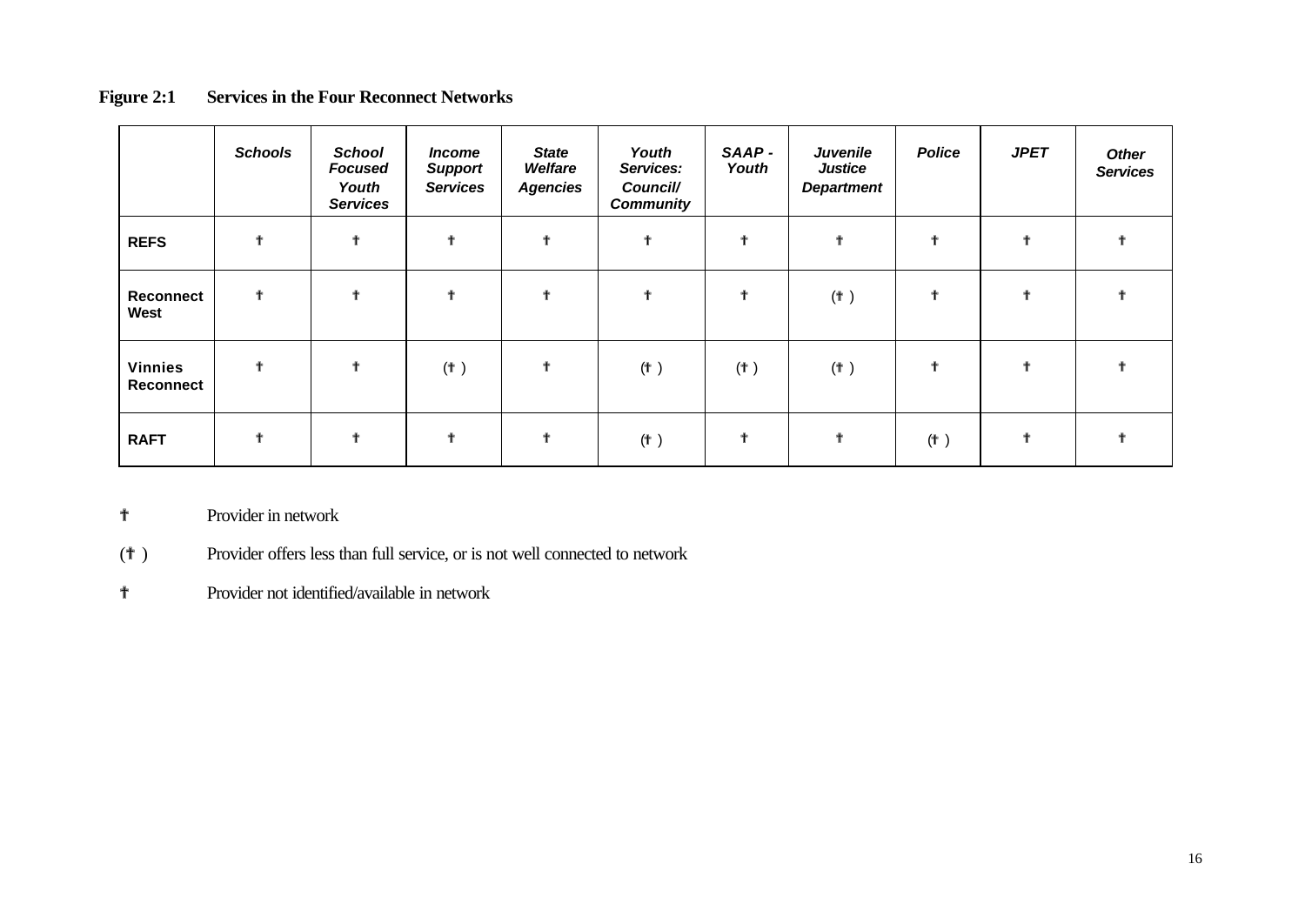#### *Job Placement, Employment and Training*

The JPET program is for young people aged 15-21 who are homeless or at risk of homelessness. It aims to assist young people to overcome problems which prevent them from maintaining stable accommodation and entering into full-time education, training or gaining employment. Reconnect West and RAFT listed local JPET programs in their networks. There are two different JPET services in Wollongong; one is run by the SYFS youth refuge and the other by Mission Australia. REFS has strong links with another local youth education and employment provider, KYM, which they included on their list of contacts.

#### *Other Services*

The range of other services available in the four Reconnect areas is broad, ranging from the specialist adolescent mental health services to the *Job* Pathways Program (JPP) to Strengthening Families.

Various health services feature in the four lists and form key aspects of the networks. These range from general community health centres in rural areas to specialist services such as drug and alcohol, mental health and sexual assault.

JPP is funded by the Department of Education, Training and Youth Affairs. It works with 15 to 19 years olds who have left school and assists them in making the transition from school to work. The local JPP were on lists provided by both Victorian Reconnect services but were not identified in the two New South Wales service areas.

A number of parent support organisations operate within local communities. Parentzone was included on REFS list. Auspiced by Anglicare Victoria, Parentzone has offices in the Eastern Metropolitan region of Melbourne. The agency provides a range of services including free information and support to parents in the local area, training and consultancy to professionals in facilitating parenting groups, and links to other services.

Victoria and New South Wales state governments both have prevention and early intervention initiatives for families raising children, the Strengthening Families Program in Victoria and Families First in New South Wales. Of the four areas studied in the research, only Reconnect West has such an initiative working in its area. The Strengthening Families program in Western Melbourne is provided by ISIS Primary Care and covers the municipalities of Hobson's Bay and Keilor to the north; it does not cover Wyndham.

A range of non-government organisation support services are present in the four Reconnect networks. REFS include the Wesley Contact Centre, Reach Out for Kids (ROK) and Yarra Ranges Community Christian Care, who provide a wide range of services to young people and their families. Reconnect West listed a number of local agencies such as Lifeworks Werribee, Migrant Resource Centre, and Uniting Care and Care and Concern. Included in Vinnies network list were McKillop Family Services in Balranald (the only permanent service in the town), Family Support Services and Deniliquin Council for Social Development. RAFT did not include many community based services in their network list.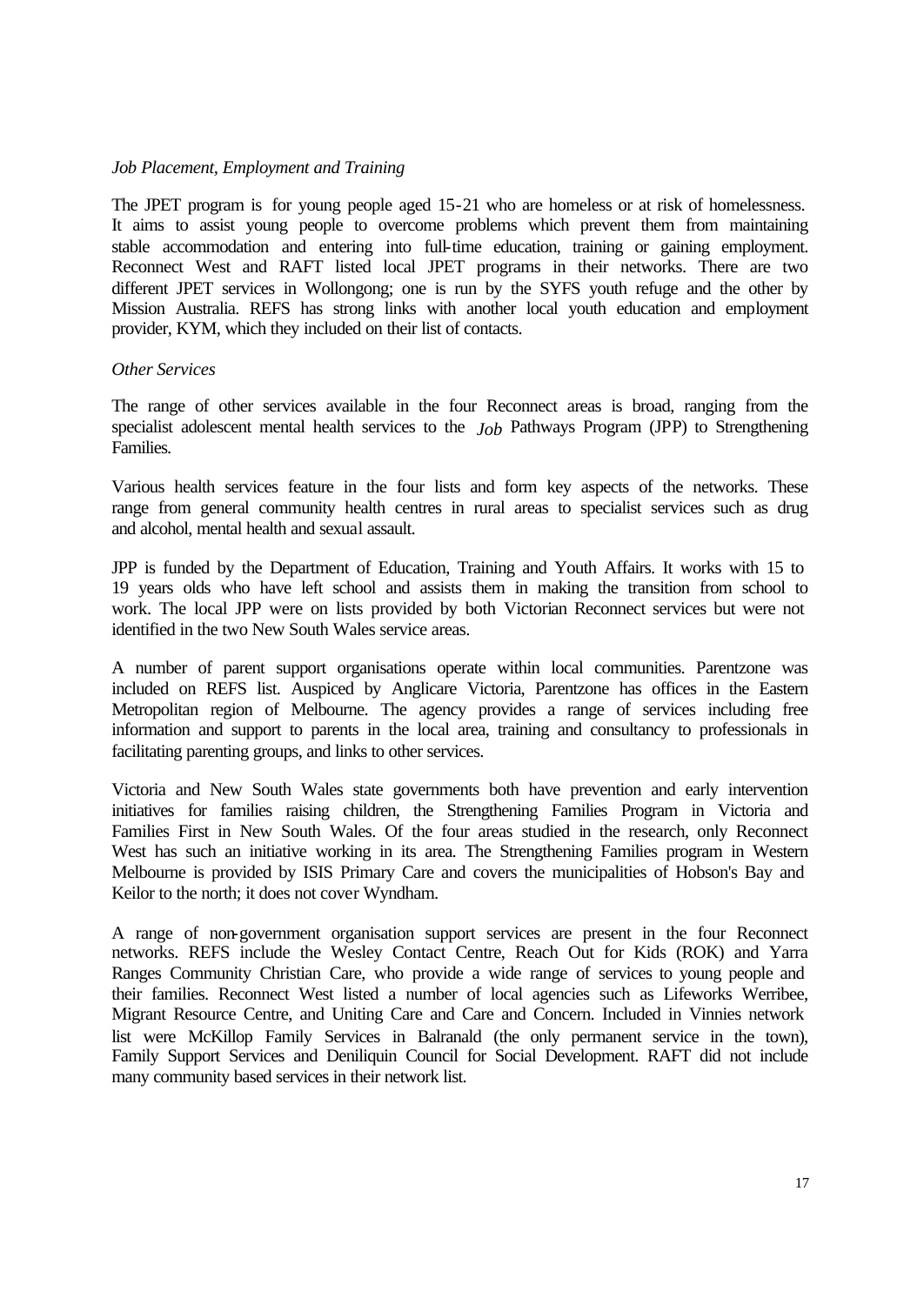As discussed above, they work closely with Lifeline South Coast and are linked to a range of other youth services through their auspicing body, SYFS. Many of these agencies offer counselling services. In addition, a number of specific counselling services were included in the network lists including Centacare and The Listening Place in Deniliquin.

A feature of the network list from Vinnies was the presence of two Aboriginal organisations, Balranald Land Council and Viney Morgan Aboriginal Health Centre.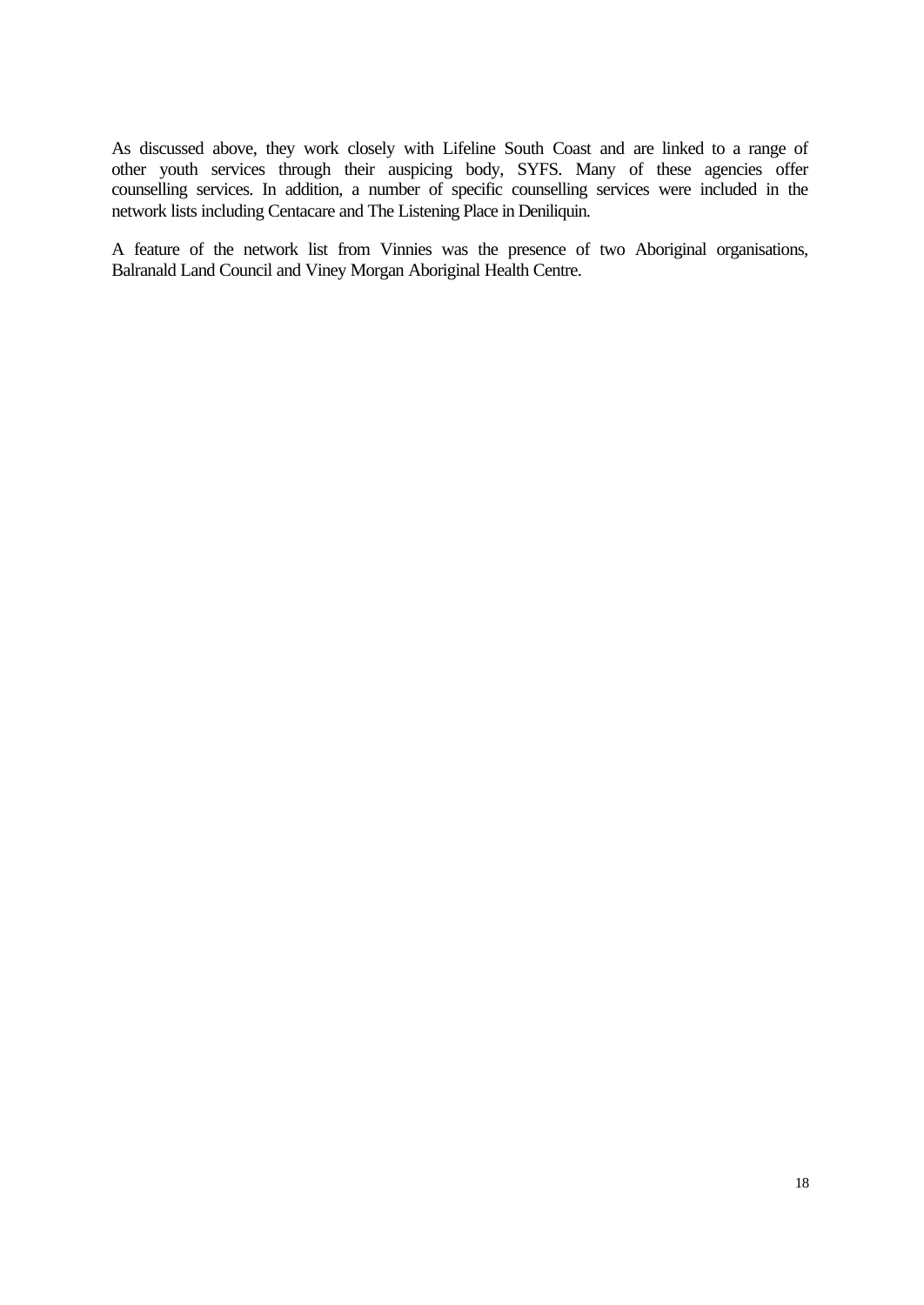#### **3. Reconnect Local Service Networks**

One of the main objectives of the research was to look at how the various forms of support services are linked together at the local level. This involved uncovering the nature of the relationships between different support services in the four locations and included income support services, SAAP, schools and state welfare agencies. This section uses a network analysis to describe how local services are related. See Appendix 2 for a general description of social network analysis.

Inter-agency relations exist at a variety of levels, ranging from interaction in the course of assistance to individual young people who are homeless or at risk of homelessness or to their families, to common membership in local service co-ordination groups, and to formal interagency contacts in planning and service development. While the present study is concerned with all of these, we regarded inter-agency contact in the provision of assistance to young people and their families as offering the best indication of the way in which services are linked together in an area. The aim of Reconnect is to strengthen the role of preventive and early intervention activity. The rationale for our focus on referral is that these contacts provide the most direct and reliable measure of working inter-agency relationships; in consequence, patterns of inter-agency contact at this level give a useful indication of the local foundations for the development of preventive and early intervention roles.

In preparation for the research, each Reconnect service was asked to provide the researchers with a list of local agencies, organisations and services dealing with young people at risk of homelessness in their area. Most of these were organisations whose work makes them potentially the first to know that a young person may be at risk of homelessness. Typically, these lists included Commonwealth and state agencies such as Centrelink, and the DHS in Victoria or DoCS in New South Wales, local government and non-government providers of health, counselling, accommodation and other services, and schools and education and employment services. The Reconnect services each included schools in their lists, the number of which varied between services. Representatives of most of the organisations on these lists were interviewed in the course of the research.

One section of the interview focused on inter-agency relations in work with young people and families where actual or potential homelessness was a concern. Respondents were asked to talk about the referral of cases within local service networks and the frequency of contacts of this kind. For this purpose, referral was defined as the referral of a client, ie. a young person or family, or of the management of such a case. Respondents were provided with a list of the agencies and asked to identify those with which they had contact of this kind as frequently as once per week, once per month, less frequently than that, or not at all. They were then asked whether there were other agencies with which they had contact, and if so to add these to the list and indicate the frequency of these contacts. We have used the information generated from this section of the interview to map the networks of support and assistance to young people at risk of homelessness in each of the four Reconnect areas.

To do so, we have regarded two services as directly linked in the network if representatives of one or both of the agencies concerned mentioned the existence of a referral relationship between them. The networks reflect relationships between agencies rather than individuals, and where more than one representative of a given agency was interviewed we have combined their contacts. In interpreting respondents' comments, we defined weekly contact very strictly, so that weekly contacts are recorded only where at least one respondent was sure of such frequent interaction. We were more generous in the interpretation of comments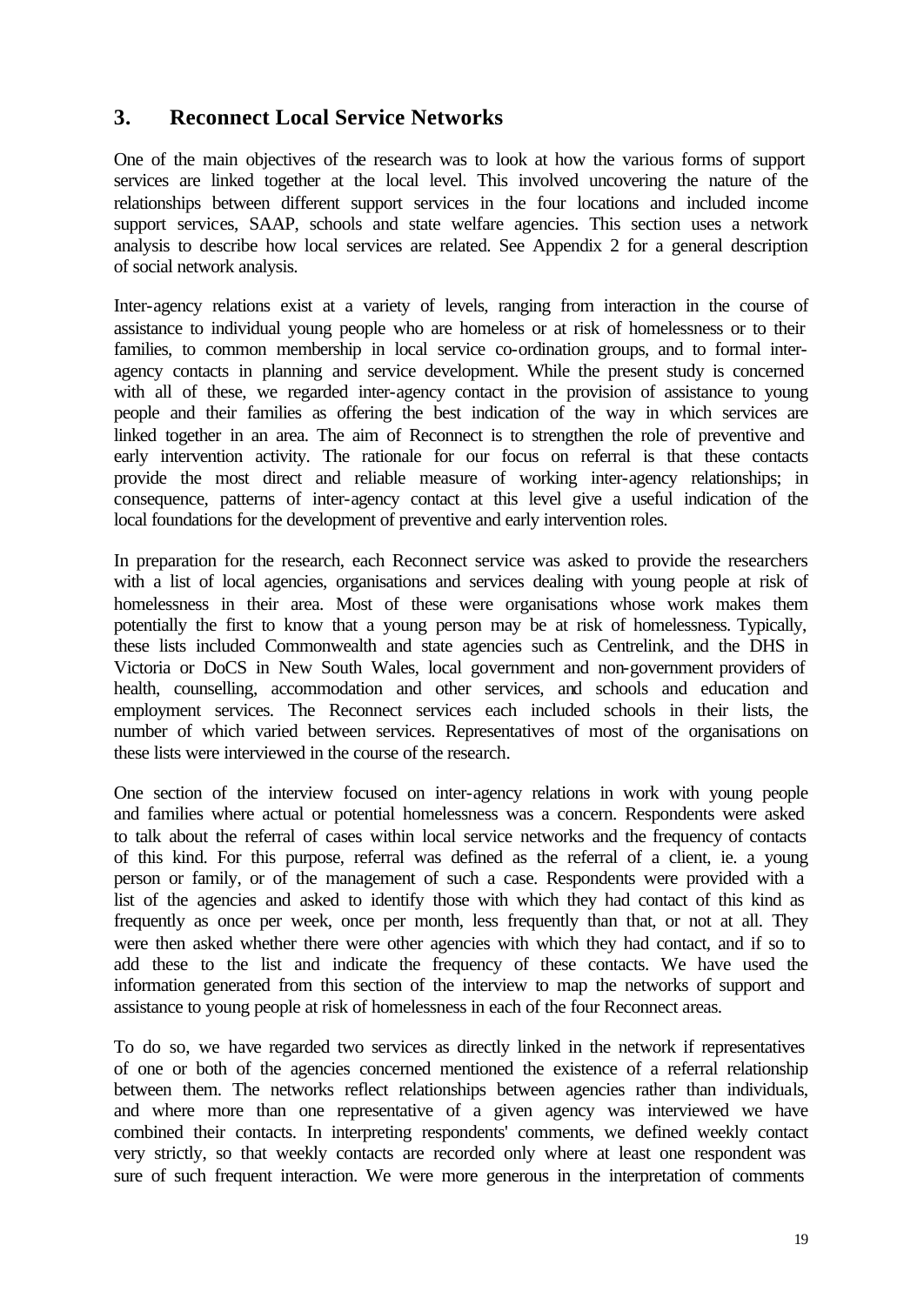about monthly contact. Where two respondents differed about the frequency of contact between their agencies, we have taken the most frequent measure. The use of a list of agencies to prompt recall has encouraged respondents to mention links with others on the list. This practice, and the rules of interpretation used to interpret the data, have the effect of potentially over- rather than under-stating the connectedness of network members and the frequency of contact among them.

The referral networks operating in each area do, of course, include other agencies not included in the original list. Because representatives of these other agencies were not interviewed, their linkages to others in the network had a lower likelihood of being observed, and for this reason we have analysed these parts of the networks separately. These lists of contacts allow us to examine the possibility that the initial lists of agencies excluded service providers serving as important hubs in the structure of local services. In this context, we were interested in identifying agencies which though not on our list were in touch with a number of respondents and understanding whether there was any significance in their omission from the list. (It should nevertheless be noted that the lists requested from Reconnect agencies were not expected to be exhaustive and that there is no necessary significance in the inclusion or exclusion of particular agencies. It is the general pattern of network relations that is significant.)

The service networks in each of the four Reconnect areas are shown in Figures 3.1, 3.2, 3.3 and 3.5 to follow. These figures show the links between each pair of agencies included in the original list of local agencies serving young people and their families, with the representation of the link shaded more darkly according to the frequency of contact between them. The discussion to follow will consider each of these in turn.

#### **3.1 The REFS Reconnect Network**

The network of services for young people and families in the area served by Reconnect provider Regional Extended Family Service (REFS) is the strongest and most closely connected of the four examined in the study. This network is shown diagrammatically in Figure 3.1 below, with additional contacts given in an associated listing.

REFS, including in its role as Reconnect provider, has very good working contact with virtually all other services in the network. It has weekly referral contact with almost all of the first-to-know agencies interviewed for the study. These agencies appear to understand what REFS offers, and to regard it highly.

With one exception to be discussed below, the network is well integrated in functional terms. There appear to be regular contacts between the providers of advice, support, counselling and family mediation, and the providers of accommodation, income support, employment, and health services. There appeared to be few difficulties associated with the provision of income support and the assessment and verification of claims for youth allowance at the rate for those unable to live at home. Centrelink social workers in Ringwood and Lilydale offices seemed to have at least monthly contact with most other agencies in the network, and weekly contact with some of them. REFS and other key agencies had frequent contact with the Victorian DHS.

Education and education-related services are particularly well connected. REFS provided a list of over 20 secondary schools with which they have varying degrees of contact. Interviews were conducted with the student welfare co-ordinators from two secondary schools, and with the School Focused Youth Workers attached to three local government authorities. All were well connected with each other, and with relevant local services. REFS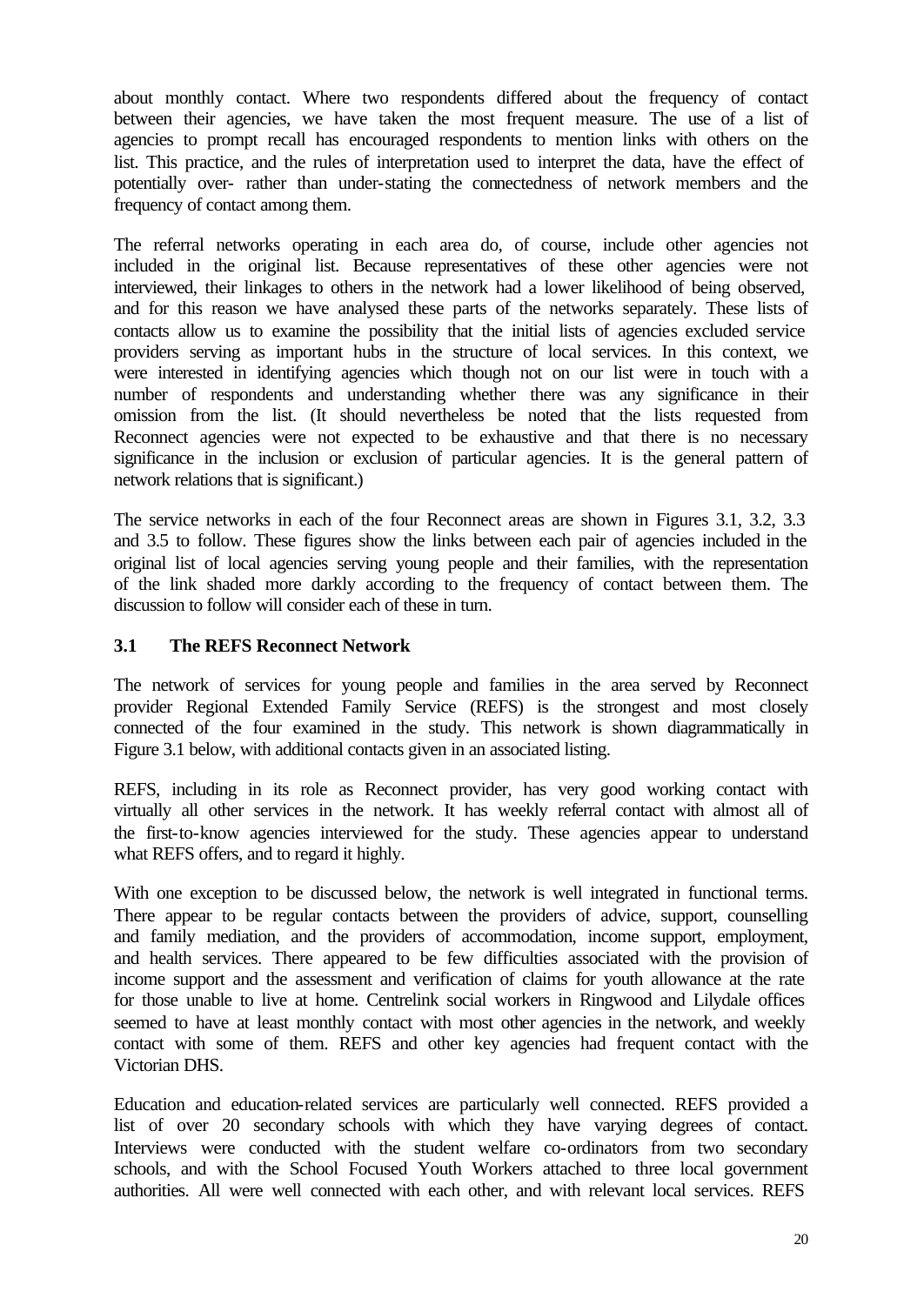has good contact with all these agencies. REFS are well networked with KYM, which provides education, training and employment for young people and manage the JPP. REFS have had contact with the local JPET program in the past although not so much recently. More than 80 per cent of REFS clients are still at school and so REFS do not have a regular need for the JPET program.

The main exception to this general pattern is in the area of Knox, where some levels of the network are much less well connected. In commenting on the draft report, REFS have informed us that they receive and act on a substantial number of referrals from the Knox district. These referrals come via schools, from young people and their families and from other agencies in the Knox area. However, it can be seen in the network diagram that there is a relative lack of contact of network members with both the Centrelink office in Knox and the City of Knox Youth Service. One reason for the weakness of the network in this part of the Reconnect region is the existence of an alternative, and in part competing, network hub for services to young people centred on Harrison's Youth and Community Services. Harrisons have a parent/adolescent mediation and family support service based in Knox and up until recently were located in the same building as Centrelink Knox. Although Harrisons was not on the list of local services given to respondents, a significantly large number of them recognised its omission and added it to their list of contacts. We understand the weakness of the Reconnect network in Knox may also in part be due to geography. On one hand, Knox is not far from Ringwood and the geographical centre of the Reconnect region. Transport connections are good, and travel from Knox to Ringwood takes only fifteen minutes. Although REFS had a Knox office for a time, they found that Knox clients were as or more likely to attend in Ringwood and they have since closed it. At the same time, however, the Knox location of Harrison's seems to have made it the natural referral choice of some cases for other agencies in Knox. REFS also point to the relative size of the Knox area in comparison to Yarra Ranges which they consider to have far greater needs for additional adolescent and family service than Knox, hence their increased focus on this area of identified high need.

The tendency to network division has probably been exacerbated by competitive tendering for human service provision; it is relevant that both REFS and Harrison's sought to be the Reconnect provider. This legacy is currently being addressed in the development of a joint proposal by REFS and Harrison's to provide the early intervention component in a new program for the support of young people leaving care. This pilot is now well established and working well.

The geographical spread of the network is a further source of weakness. The region is large, and the network stretches across sub regions on both the eastern and the western sides. While REFS appears to bridge these divides, other agencies are much less likely to cover the whole area. Something of this can be seen from the list of Other Agencies in Contact that follows the diagram. Agencies on the western side of the region tend to refer to other agencies in, for example, the municipality of Whitehorse. The main significance of this geographical divide is for agencies operating on the eastern side, where the region extends into the semi-rural area of Yarra Ranges and the mountain towns of Healesville and Yarra Glen. Needs are much more thinly served in this area. Public transport to Ringwood is expensive. Agencies tend to refer to others in the locality. REFS operate an office in Lilydale providing mediation and outreach services, and have plans to extend their reach further into the Yarra valley this year. Yarra Ranges Community Christian Care serves as an alternative service providing accommodation to young people and families.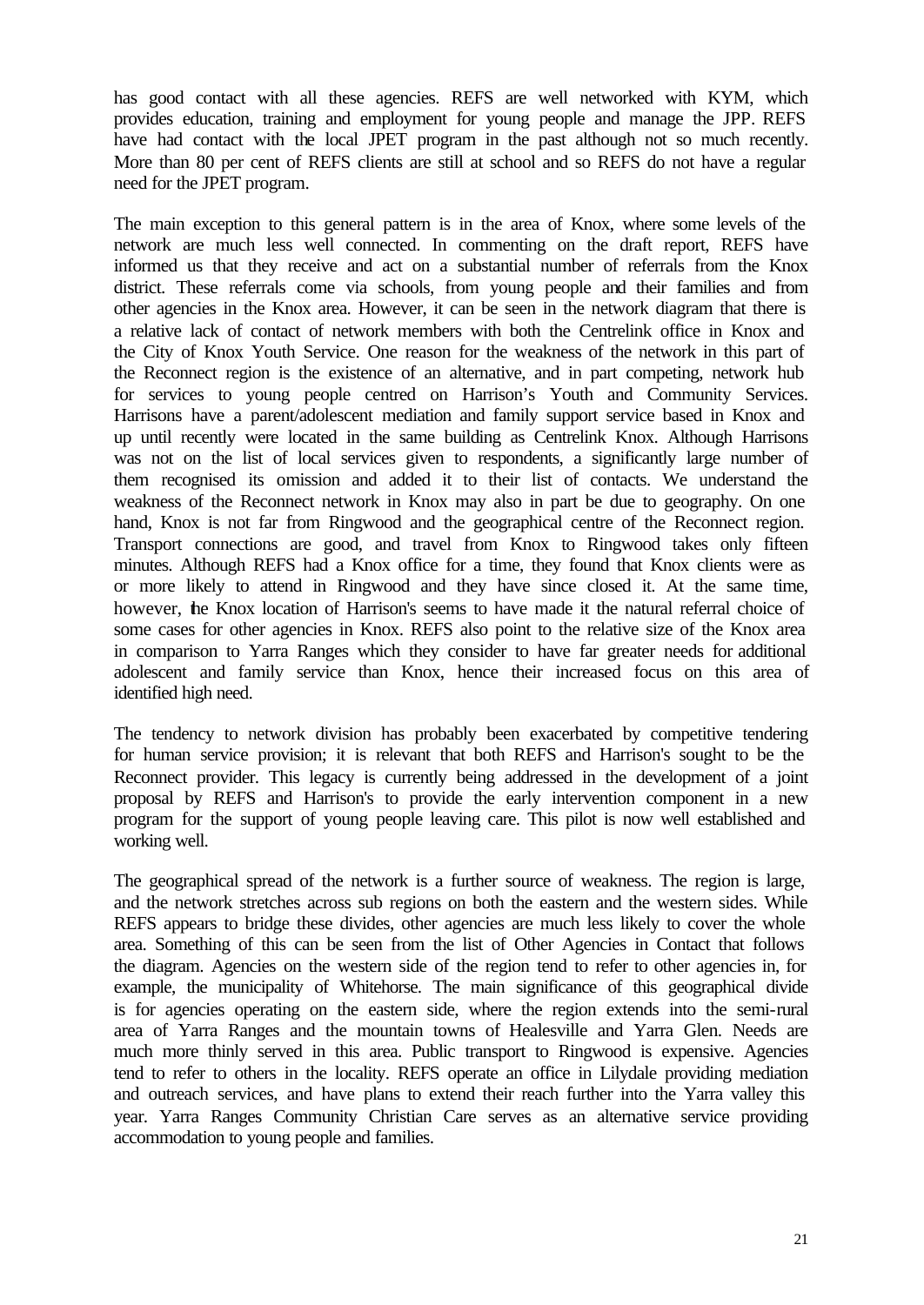|                | 1 REFS/Reconnect |                          |                         |                                                             |                                                 |  |  |  |  |  |                            |  |                    |  |  |  |                                          |
|----------------|------------------|--------------------------|-------------------------|-------------------------------------------------------------|-------------------------------------------------|--|--|--|--|--|----------------------------|--|--------------------|--|--|--|------------------------------------------|
| $\overline{2}$ |                  | 2 Centrelink – Ringwood  |                         |                                                             |                                                 |  |  |  |  |  |                            |  |                    |  |  |  |                                          |
| 3              |                  | 3 City of Maroondah SFYS |                         |                                                             |                                                 |  |  |  |  |  |                            |  |                    |  |  |  |                                          |
| 4              |                  | 4 Anglicare Parentzone   |                         |                                                             |                                                 |  |  |  |  |  |                            |  |                    |  |  |  |                                          |
| 5              |                  |                          | 5 Wesley Contact Centre |                                                             |                                                 |  |  |  |  |  |                            |  |                    |  |  |  |                                          |
| 6              |                  |                          |                         | 6 Wesley 121                                                |                                                 |  |  |  |  |  |                            |  |                    |  |  |  |                                          |
| 7              |                  |                          |                         | 7 Maroondah Hosp Child and Adolescent Mental Health Service |                                                 |  |  |  |  |  |                            |  |                    |  |  |  |                                          |
| 8              |                  |                          |                         |                                                             | 8 Eastern Centre against Sexual Assault (ECASA) |  |  |  |  |  |                            |  |                    |  |  |  |                                          |
| 9              |                  |                          |                         |                                                             |                                                 |  |  |  |  |  | 9 Reach Out for Kids (ROK) |  |                    |  |  |  |                                          |
| 10             |                  |                          |                         |                                                             |                                                 |  |  |  |  |  |                            |  |                    |  |  |  | 10 Family Access Network - SAAP          |
| 11             |                  |                          |                         |                                                             |                                                 |  |  |  |  |  | 11 DHS Eastern Region      |  |                    |  |  |  |                                          |
| 12             |                  |                          |                         |                                                             |                                                 |  |  |  |  |  |                            |  | 12 Centrelink Knox |  |  |  |                                          |
| 13             |                  |                          |                         |                                                             |                                                 |  |  |  |  |  |                            |  |                    |  |  |  | 13 City of Knox Youth Service            |
| 14             |                  |                          |                         |                                                             |                                                 |  |  |  |  |  |                            |  |                    |  |  |  | 14 KYM Employment Services               |
| 15             |                  |                          |                         |                                                             |                                                 |  |  |  |  |  |                            |  |                    |  |  |  | 15 Centrelink - Lilydale                 |
| 16             |                  |                          |                         |                                                             |                                                 |  |  |  |  |  |                            |  |                    |  |  |  | 16 Yarra Ranges Community Christian Care |
| 17             |                  |                          |                         |                                                             |                                                 |  |  |  |  |  |                            |  |                    |  |  |  | 17 Yarra Ranges Shire (Youth Works)      |
| 18             |                  |                          |                         |                                                             |                                                 |  |  |  |  |  |                            |  |                    |  |  |  | 18 Croydon Secondary College             |
| 19             |                  |                          |                         |                                                             |                                                 |  |  |  |  |  |                            |  |                    |  |  |  | 19 Ringwood SC                           |

| Contact at least weekly  |  |
|--------------------------|--|
| Contact at least monthly |  |
| Less frequent contact    |  |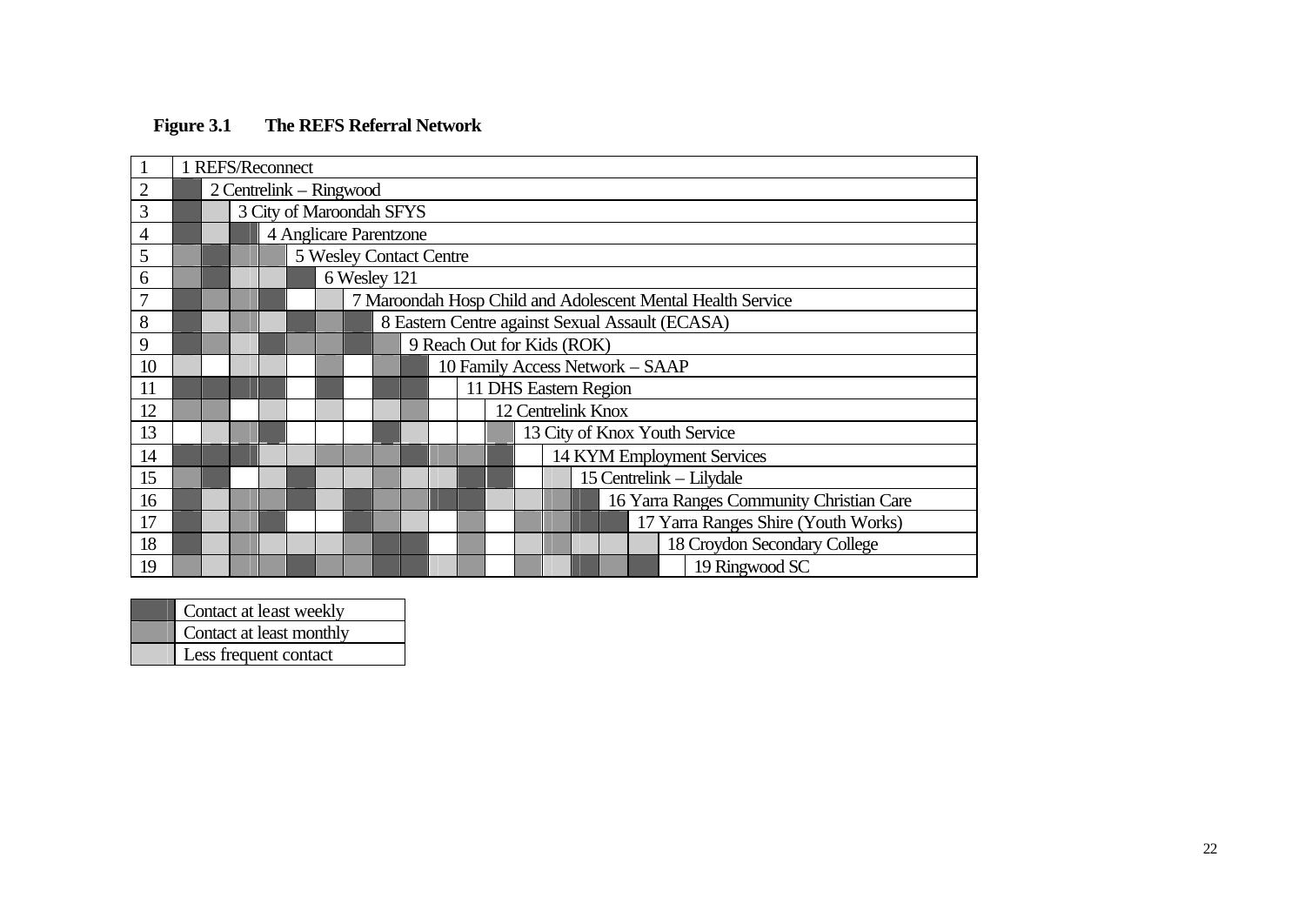#### **Other agencies in contact**

- Parent Network (REFS/Reconnect)
- 20 other schools (REFS/Reconnect)
- Department of Education (REFS)
- Community Policing Squad (REFS)
- Uniting Care, Family Fix Program (REFS)
- Knox Counselling Service (REFS)
- Ringwood Magistrates Court (REFS)
- Rotary Club (REFS)
- Harrison's Community Services (Centrelink Knox) (Knox SFYS) (Centrelink Ringwood) (JPET) (KYMS) (ROK) (Croydon SC)
- City of Whitehorse YAB (KYMS) (ROK)
- Knox Community Health (Centrelink Knox)
- EDAS (Centrelink Knox) (Centrelink Lilydale) (ECASA) (YRCCC) (Shire of YR) (City of Maroondah SFYS)
- Open Family (Centrelink Knox)
- Anglicare Strengthening Families (Centrelink Knox) (Knox SFYS) (Lilydale Centrelink) (Parentzone)
- Upper Yarra Comm House JPET (KYMS) (Lilydale Centrelink)
- East Burwood Centre (ROK)
- Uniting Care Connections (ROK)
- Eastern Tenancy Housing Ltd, public Housing (ROK)
- Salvation Army Eastcare (ROK) (Centrelink Maroondah)
- Camcare (ROK)
- Eastern Access Community Health (ROK) (ECASA) (Shire of YR)
- Whitehorse Community Health (ROK)
- Youth Substance Abuse Service (Wesley 121)
- Yarra Junction JPET (YRCCC) (Shire of YR)
- HICCI Healesville (YRCCC)
- Anglicare Lilydale (YRCCC) (Shire of YR)
- Financial Counselling (YRCCC)
- Material Aid (YRCCCC)
- CAB Lilydale (YRCCC)
- Vineyard Church (YRCCC)
- Maternal and Child Health (Parentzone)
- Maroondah Citizens Advice Bureau (Centrelink Maroondah)
- Wesley Youth Services (Centrelink Maroondah)
- Stepping Out (Centrelink Maroondah)
- Youth for Christ (ECASA)
- Ranges Community Health Service (Shire of YR)
- Yarra Valley Community Health (Shire of YR)
- Community Houses (Shire of YR)
- Anglicare Box Hill (Ringwood SC)
- Women's Health East (Ringwood SC) (City of Maroondah SFYS) (REFS)
- Maroondah Social Health (Ringwood SC)
- Anglicare Croydon (Croydon SC)
- Youth Homeless Outreach Team (Croydon SC)
- Assertive Parenting Group (Croydon SC)
- Manningham Youth and Family Services (City of Maroondah SFYS)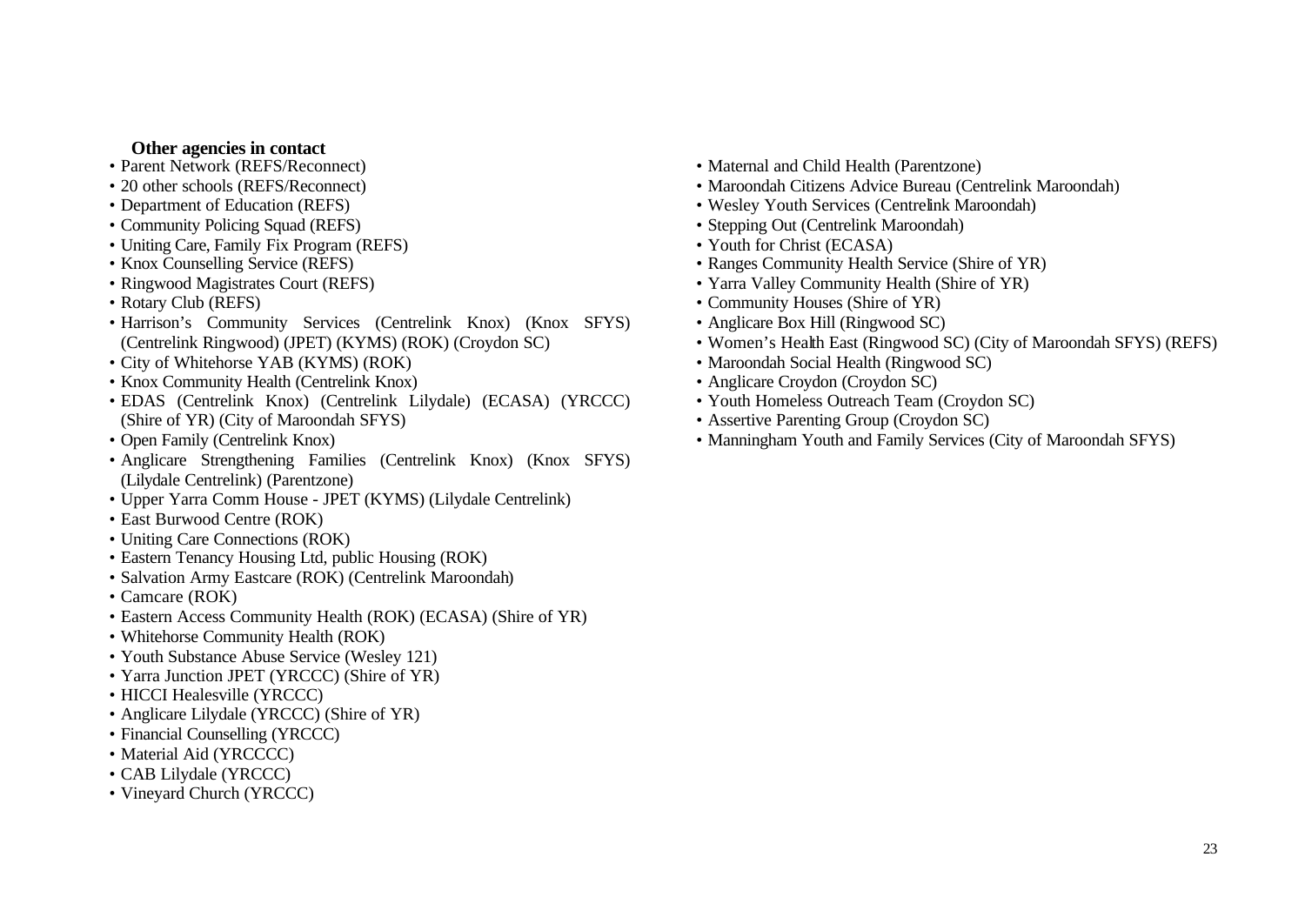#### **3.2 The Reconnect West Reconnect Network**

Reconnect West is only now taking up its Reconnect role. The network of services in the Werribee region, therefore, reflects the patterns of interaction 'before' Reconnect services were funded, ie, without the added network development that Reconnect is intended to achieve.

Not surprisingly, the Reconnect West network is much less well developed than was the case in the area served by REFS. The two main Reconnect partners, Werribee Support and Housing Group and Anglicare Werribee, are both well known and highly regarded in the region. Respondents from the partner organisations reported regular contact with most of the other agencies in the network, including both first-to-know agencies such as schools and mainstream youth services. Contact of the Reconnect partners with other agencies is reported as mainly monthly, as compared with the REFS area, where REFS had weekly contact with a number of agencies. In our view, the number and frequency of referral relationships shown in Figure 3.2 overstate the role of the Reconnect partners in the network, at least as it operates at the present time. Respondents representing the Reconnect partners tended to estimate their contact with other agencies as more frequent than the other agencies did, and some of these other agencies reported that they had no contact with at least one of the Reconnect partners.

While less well integrated than its REFS counterpart, the Reconnect West network is adequately so. There are established linkages between the providers of support, counselling and family mediation, and the providers of accommodation, income support, employment, and health services. WSHG appear fairly well connected to Werribee police, and BayWest Youth Housing has worked with the local police (although this is not identified in the network due to a lack of network list from this partner). The Reconnect partners have some accommodation resources, though these are apparently limited in Hobson's Bay. In Werribee at least relations with Centrelink and other agencies give the capacity to respond when the risk of homelessness is imminent. However, connections with the Victorian DHS, located outside the area in Footscray, are patchy, and accessible resources to address sexual health needs and adolescent mental issues are less apparent than in Ringwood. On the other hand, there were strong connections with Strengthening Families, represented by ISIS Primary Care in Hobson' s Bay.

Respondents in the Reconnect West region included student welfare counsellors from five schools in Wyndham, school focused youth workers covering both municipalities under the auspices of the Hobson's Bay City Council Youth Services, and the Job Pathways Program. Werribee West's list included six schools in Wyndham however, it did not include any schools in the Hobson's Bay area. Bay West Youth Housing would have more contact with schools in the Hobson's Bay area. Education-based services are not as well integrated in the network as was the case in Ringwood. JPET, based in Footscray, has become more closely integrated in the region since it responded to increasing demand by opening a Werribee office for one day per week.

Like the REFS network, the Reconnect West network is stretched over a large area having socio-economically diverse communities. Its two main partners are based in Werribee, and its network is much better connected in its western areas of Werribee and Hopper's Crossing than in the northern area of Laverton and especially the eastern areas of Hobson's Bay. The inclusion of BayWest Housing in the consortium may help to develop its reach into this area. At present, the network has almost no penetration into Williamstown, which with its mixture of heavy industry, public housing and gentrifying waterside suburbs is probably more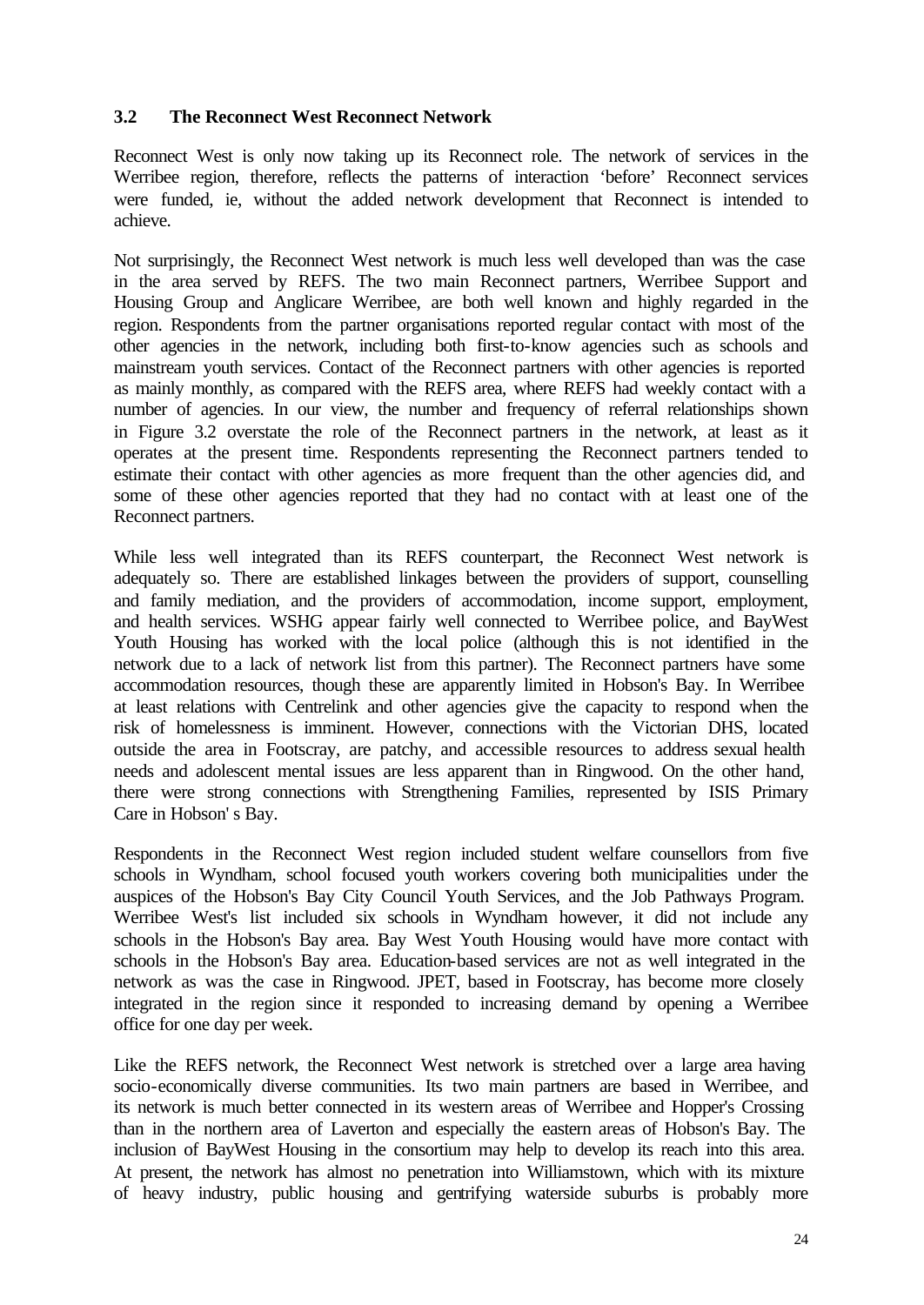closely associated with urban Melbourne than its western fringes. Schools in Hobson's Bay were not included in the initial network list. Williamstown High and Bayside Secondary Colleges were contacted during the fieldwork and interviewed to gain the perspective of schools which it would appear that the Reconnect group as a whole have not yet established links with.

A further difficulty for the Reconnect West network is the location of some of its key resources in Footscray. The nearest branch of the Victorian DHS and JPET provider Melbourne City Mission, for example, are located in Footscray, as is the region's Juvenile Justice Program. Although just beyond the northern border of the Werribee East region, Footscray is socially and culturally very different from Werribee. Respondents describe Werribee clients as intimidated by the greater cultural diversity of Footscray and the area's and reputation as a centre of drug use and drug dealing.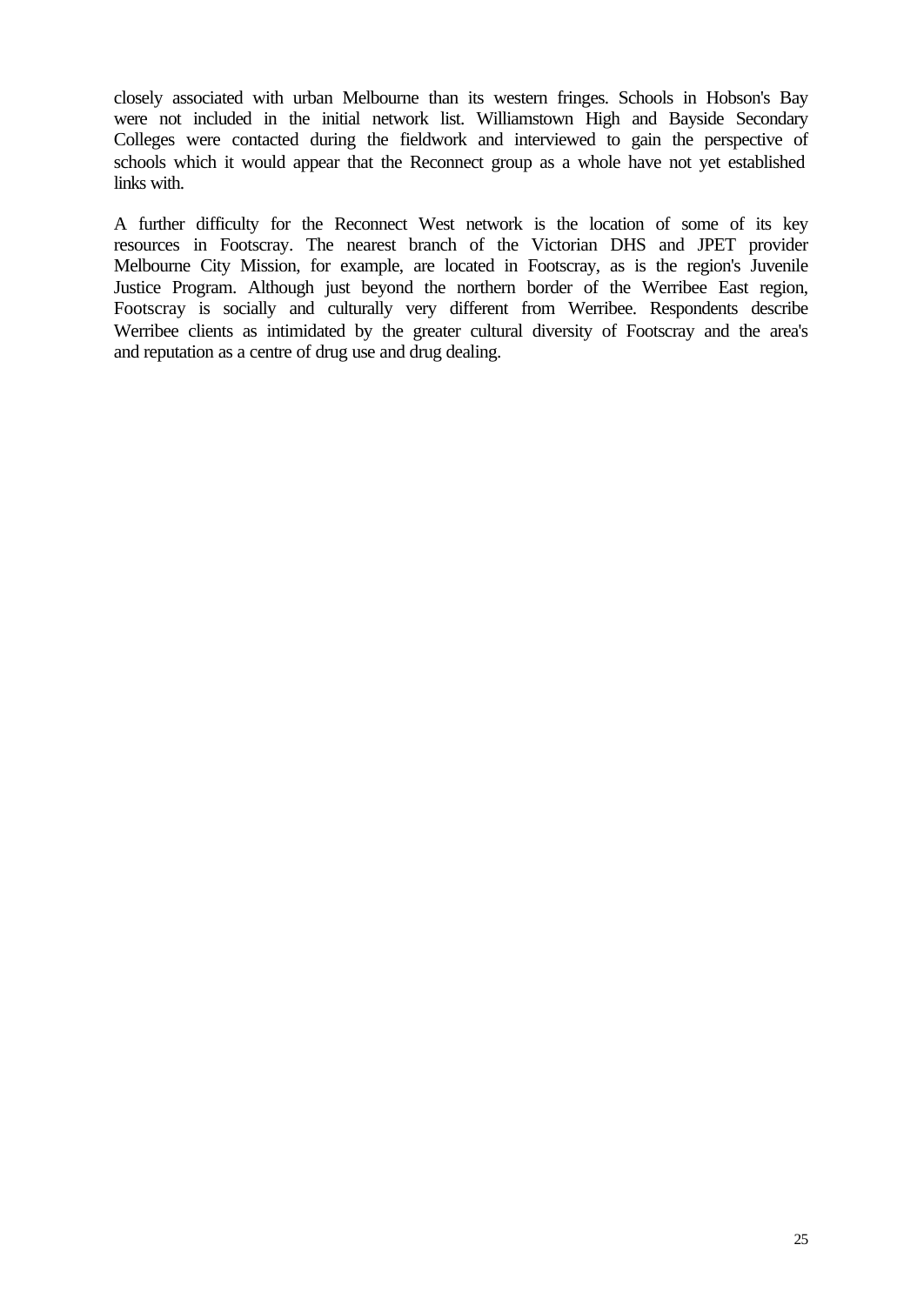|                | 1 Werribee Support and Housing Group/Reconnect |                                       |  |                      |  |                                              |                                     |  |                                                     |  |  |  |  |                           |  |                    |                |  |  |                                           |                                     |
|----------------|------------------------------------------------|---------------------------------------|--|----------------------|--|----------------------------------------------|-------------------------------------|--|-----------------------------------------------------|--|--|--|--|---------------------------|--|--------------------|----------------|--|--|-------------------------------------------|-------------------------------------|
| $\overline{2}$ | 2 Anglicare Werribee/Reconnect                 |                                       |  |                      |  |                                              |                                     |  |                                                     |  |  |  |  |                           |  |                    |                |  |  |                                           |                                     |
| $\overline{3}$ |                                                | 3 Centrelink Werribee                 |  |                      |  |                                              |                                     |  |                                                     |  |  |  |  |                           |  |                    |                |  |  |                                           |                                     |
| $\overline{4}$ |                                                | 4 Wyndham City Council Youth Services |  |                      |  |                                              |                                     |  |                                                     |  |  |  |  |                           |  |                    |                |  |  |                                           |                                     |
| 5              |                                                |                                       |  |                      |  |                                              |                                     |  | 5 ISIS Primary Care - Wyndham                       |  |  |  |  |                           |  |                    |                |  |  |                                           |                                     |
| 6              |                                                |                                       |  | 6 Lifeworks Werribee |  |                                              |                                     |  |                                                     |  |  |  |  |                           |  |                    |                |  |  |                                           |                                     |
| $\overline{7}$ |                                                |                                       |  |                      |  |                                              |                                     |  | 7 Mental Health Services for Kids and Youth -MH Sky |  |  |  |  |                           |  |                    |                |  |  |                                           |                                     |
| $8\,$          |                                                |                                       |  |                      |  | 8 Migrant Resource Centre, Hopper's Crossing |                                     |  |                                                     |  |  |  |  |                           |  |                    |                |  |  |                                           |                                     |
| 9              |                                                |                                       |  |                      |  |                                              | 9 Uniting Care and Concern Werribee |  |                                                     |  |  |  |  |                           |  |                    |                |  |  |                                           |                                     |
| 10             |                                                |                                       |  |                      |  |                                              |                                     |  |                                                     |  |  |  |  | 10 Werribee Legal Service |  |                    |                |  |  |                                           |                                     |
| 11             |                                                |                                       |  |                      |  |                                              |                                     |  |                                                     |  |  |  |  |                           |  |                    |                |  |  | 11 JPET - Melbourne City Mission Werribee |                                     |
| 12             |                                                |                                       |  |                      |  |                                              |                                     |  |                                                     |  |  |  |  |                           |  |                    |                |  |  | 12 Job Pathways Programme Werribee        |                                     |
| 13             |                                                |                                       |  |                      |  |                                              |                                     |  |                                                     |  |  |  |  |                           |  | 13 Werribee Police |                |  |  |                                           |                                     |
| 14             |                                                |                                       |  |                      |  |                                              |                                     |  |                                                     |  |  |  |  |                           |  |                    |                |  |  |                                           | 14 The Grange SC, Hopper's Crossing |
| 15             |                                                |                                       |  |                      |  |                                              |                                     |  |                                                     |  |  |  |  |                           |  |                    |                |  |  | 15 Galvin Park SC, Werribee               |                                     |
| 16             |                                                |                                       |  |                      |  |                                              |                                     |  |                                                     |  |  |  |  |                           |  |                    | 16 Werribee SC |  |  |                                           |                                     |
| 17             |                                                |                                       |  |                      |  |                                              |                                     |  |                                                     |  |  |  |  |                           |  |                    |                |  |  | 17 Hopper's Crossing SC                   |                                     |
| 18             |                                                |                                       |  |                      |  |                                              |                                     |  |                                                     |  |  |  |  |                           |  |                    |                |  |  | 18 Laverton SC                            |                                     |
| 19             |                                                |                                       |  |                      |  |                                              |                                     |  |                                                     |  |  |  |  |                           |  |                    |                |  |  |                                           | 19 Youth Outreach Team, Footscray   |
| 20             |                                                |                                       |  |                      |  |                                              |                                     |  |                                                     |  |  |  |  |                           |  |                    |                |  |  |                                           | 20 DHS Western Region               |
| 21             |                                                |                                       |  |                      |  |                                              |                                     |  |                                                     |  |  |  |  |                           |  |                    |                |  |  |                                           | 21 Bay West Youth Housing           |
| 22             |                                                |                                       |  |                      |  |                                              |                                     |  |                                                     |  |  |  |  |                           |  |                    |                |  |  |                                           | 22 Centrelink Newport               |
| 23             |                                                |                                       |  |                      |  |                                              |                                     |  |                                                     |  |  |  |  |                           |  |                    |                |  |  |                                           | 23 Hobson's Bay SFYS                |
| 24             |                                                |                                       |  |                      |  |                                              |                                     |  |                                                     |  |  |  |  |                           |  |                    |                |  |  |                                           | 24 ISIS Primary Care Hobson's Bay   |
| 25             |                                                |                                       |  |                      |  |                                              |                                     |  |                                                     |  |  |  |  |                           |  |                    |                |  |  |                                           | 25 ACP, WS&HG                       |

## **Figure 3.2 The Reconnect West Referral Network**

| Contact at least weekly  |
|--------------------------|
| Contact at least monthly |
| Less frequent contact    |
|                          |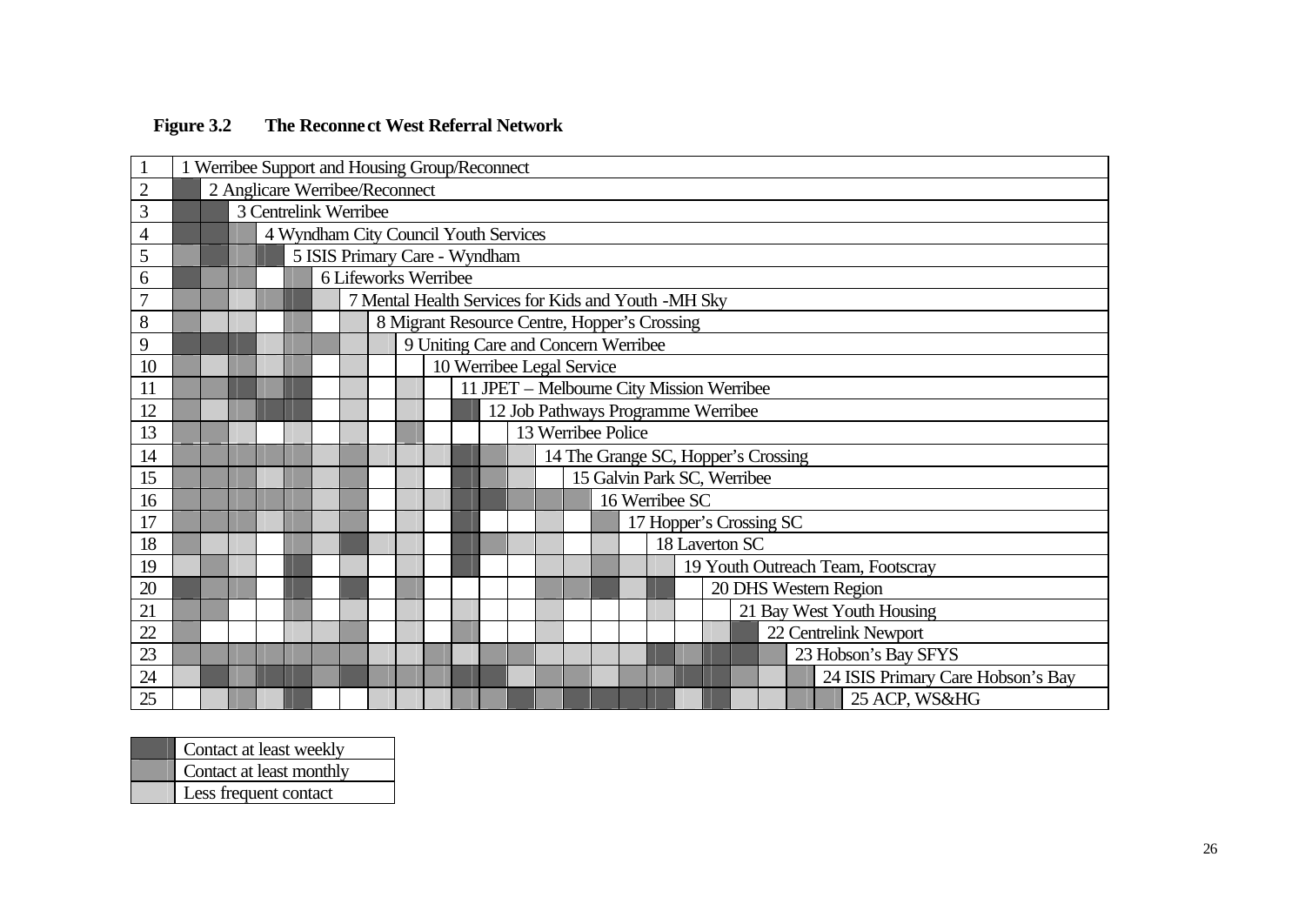#### **Other agencies in contact**

- Altona SC (ACP WS&HG) (Centrelink Newport)
- Bayside SC (ACP WS&HG)
- Williamstown High (ACP WS&HG) (Centrelink Newport)
- Sunshine SC (ACP WS&HG)
- Sunshine Teaching Unit (ACP WS&HG)
- WestCare ACP (ACP WS&HG)
- WestCASA (ACP WS&HG) (Laverton SC) (Centrelink Newport)
- MAPS (ACP WS&HG)
- Footscray City High (ACP WS&HG)
- Anglicare Yarraville (ACP WS&HG)
- MacKillop Family Services Strengthening Families (ACP WS&HG)
- Legal Aid Sunshine (ACP WS&HG)
- Hoppers [Crossing] Specialist School (ACP WS&HG)
- Werribee Hospital (ACP WS&HG)
- Hobson's Bay School Focussed Youth Service (Anglicare) (Werribee SC)
- Gatehouse (Laverton SC)
- Werribee Youth and Parent Mediation (Grange SC)
- Pt Gellibrand Girls (Centrelink Newport)
- Bayside SC, Paisley Campus (Centrelink Newport)
- Altona Police, Community Policing Squad (Centrelink Newport)
- NRC Westgate, Altona (Centrelink Newport)
- Western Suburbs Legal Service (Centrelink Newport)
- Front Yard, Melbourne Youth Support (Centrelink Newport)
- Metro West Housing (Centrelink Newport)
- Police, Altona (Centrelink Newport) (Bayside SC)
- Newport Community Policing Squad (Centrelink Newport)
- Caroline Chisholm Society (Centrelink Newport)
- Travellers Aid (Centrelink Newport)
- Open Family, Footscray (Centrelink Newport)
- ISIS Family Counselling (ISIS Primary Care, Wyndham)
- MacKillop Secondary College (Werribee Support & Housing) (Anglicare Werribee) (Centrelink Werribee) (ISIS Primary Care) (Uniting Care and Concern) (JPET MCM) (The Grange SC)

(Werribee SC) (Hobson's Bay City Council Youth Worker) (ISIS Primary Care HB) (ACP WS&H)

- Relationships Australia (MH Sky)
- Crisis Assessment Team (MH Sky)
- Older Adolescent Service (MH Sky)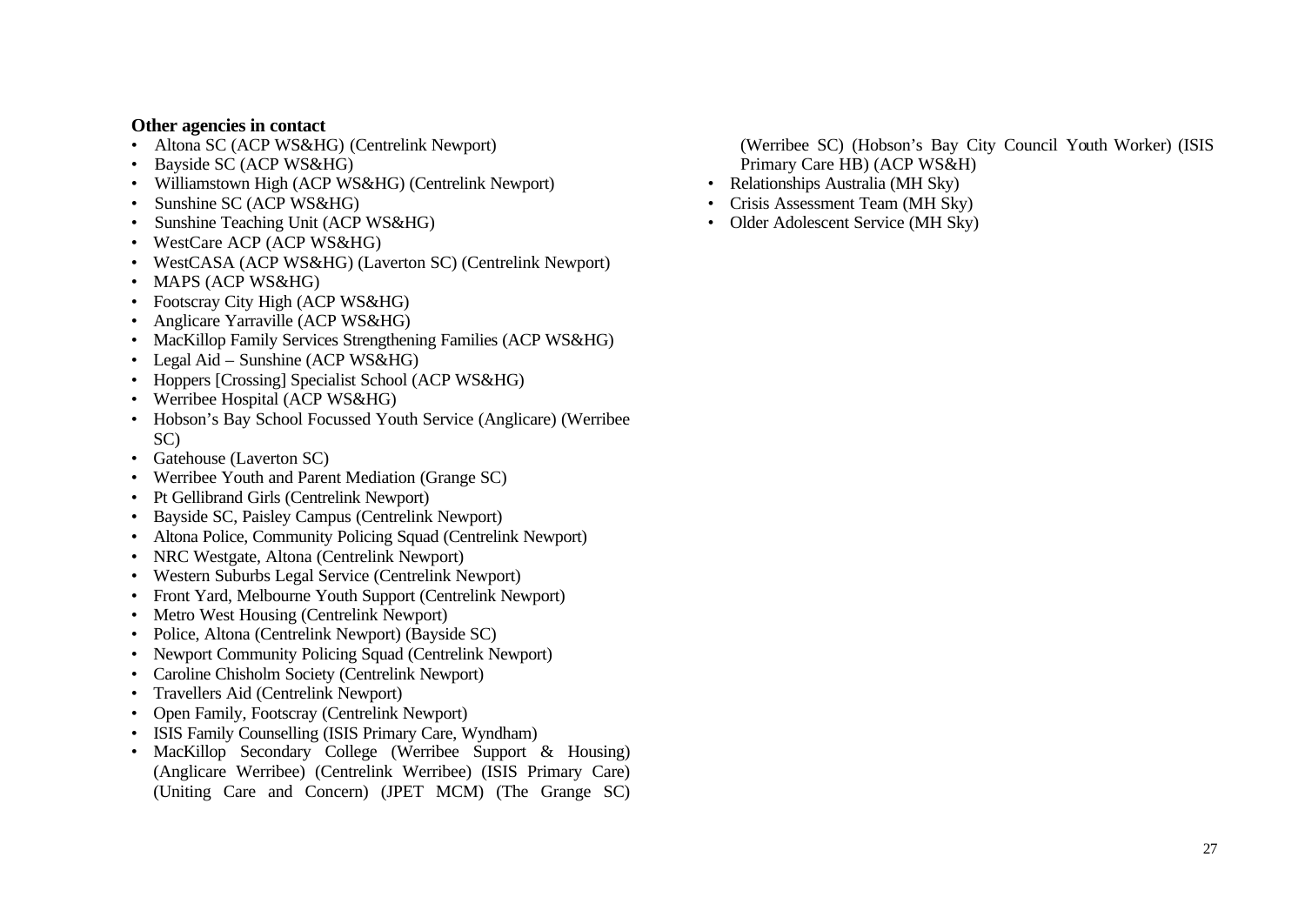#### **3.3 The Vinnies Reconnect Network**

The Reconnect network serving the Deniliquin region is sprawling and loosely connected. Most differences in character from those in the REFS and Reconnect West areas are clearly associated with its rural location.

Vinnies Reconnect gives a strong centre to this network, having regular and mainly at least monthly contact with virtually all its members. Vinnies has satisfactory links with the provision of income support through Centrelink, and at least monthly contact with health services, counselling services, and some of the Aboriginal community organisations. There is frequent contact with DoCS in Deniliquin. The police and juvenile justice programs appear to play a far larger role than in the Victorian networks although their involvement in prevention and early intervention is limited. Except for Centrelink Deniliquin, employment and training services have little presence in the network

The network as a whole is very different from those in the other Reconnect regions examined for the study. Even at first glance it can be seen that Vinnies maintains relationships with a much wider range of other agencies than does almost any other network member. With two or three exceptions, there are few direct links between other services in the network. This includes Centrelink social work services other than in Deniliquin. This pattern implies that while Vinnies Reconnect is in good touch with the range of youth services and first-to-know agencies in its region, it bears a relatively heavier burden of responsibility for assistance to young people and families than the other Reconnect providers considered in the study. The functional integration of the network is accordingly less developed. This is exacerbated by the shortage of accommodation appropriate for young people either *refuge/short-term* emergency or medium to long-term accommodation options.

Integral to the network and a factor that sets it apart from the urban networks is the presence of community health centres in a number of the towns including Deniliquin, Hay, Barham, Finley and Mathoura. A particular feature of rural areas, community health workers are central in any network of services in a community. Vinnies' connection with these community health workers is variable across the network with the health centre closest to Vinnies (Deniliquin) having the greatest degree of contact.

Vinnies Reconnect has reasonably good relations with all of the four secondary schools where we conducted interviews, although there have been some issues about its acceptance into one of the schools. Of the high schools, only Deniliquin is well connected with other services in the region. Links with the office of the Department of Education and Employment in Deniliquin are, to some extent, a reflection of the thinness of other resources in the region for the support of young people and their families. This office coordinates school counsellors and other assistance for young people with special needs, and has started to develop peer mediation programs in schools in the area. There are no JPET or Job Pathways providers in the region

Perhaps the most significant feature of the regional network is its geographical fragmentation. Thinly stretched across a vast area, this is effectively a loosely connected aggregation of more or less distinct networks based in the town centres of Deniliquin, Hay, Balranald, Barham, Finley, and Echuca-Moama (see Figure 3.4). These local sub-networks are clearly shown in the list of the contacts agencies have with others not on the list presented at interview, where interviewees have added other agencies in their own locality.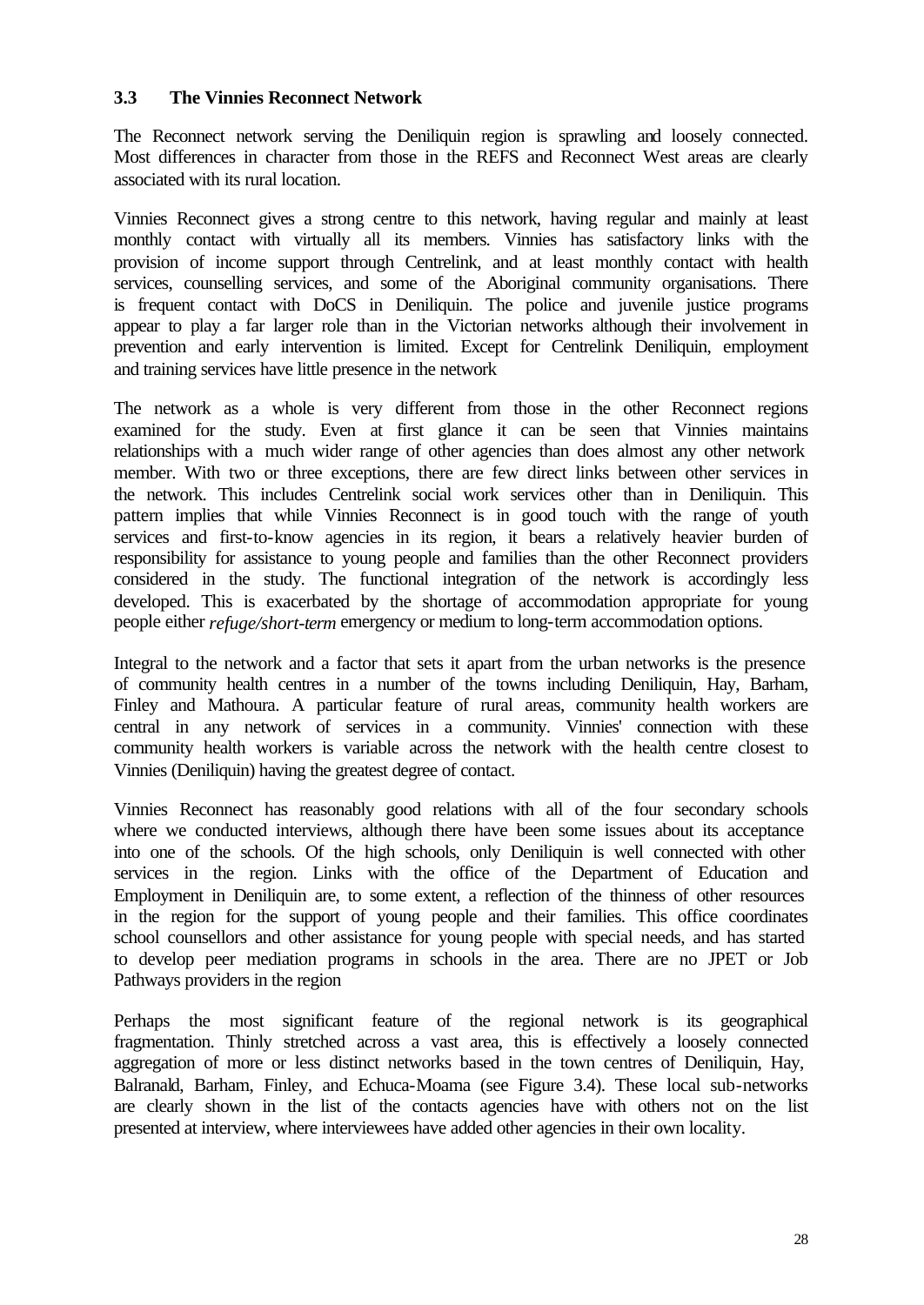This is clearly due to the distance and travel time involved in maintaining contacts across the region. The pattern is replicated within Vinnies Reconnect itself, in the management of Reconnect work on a locality basis.

This geographical fragmentation takes sharpest form at the New South Wales border with Victoria. Here the Reconnect region extends to Echuca-Moama on the Murray River border, where young people from Echuca and Moama attend secondary school and draw on services such as Centrelink in Echuca. However, although Vinnies have provided support to some young people in Echuca, this is beyond their contractual boundaries which only go as far as Moama. Administrative boundaries stemming from state government administration are a further source of fragmentation in support to these young people and their families particularly with regard to health services.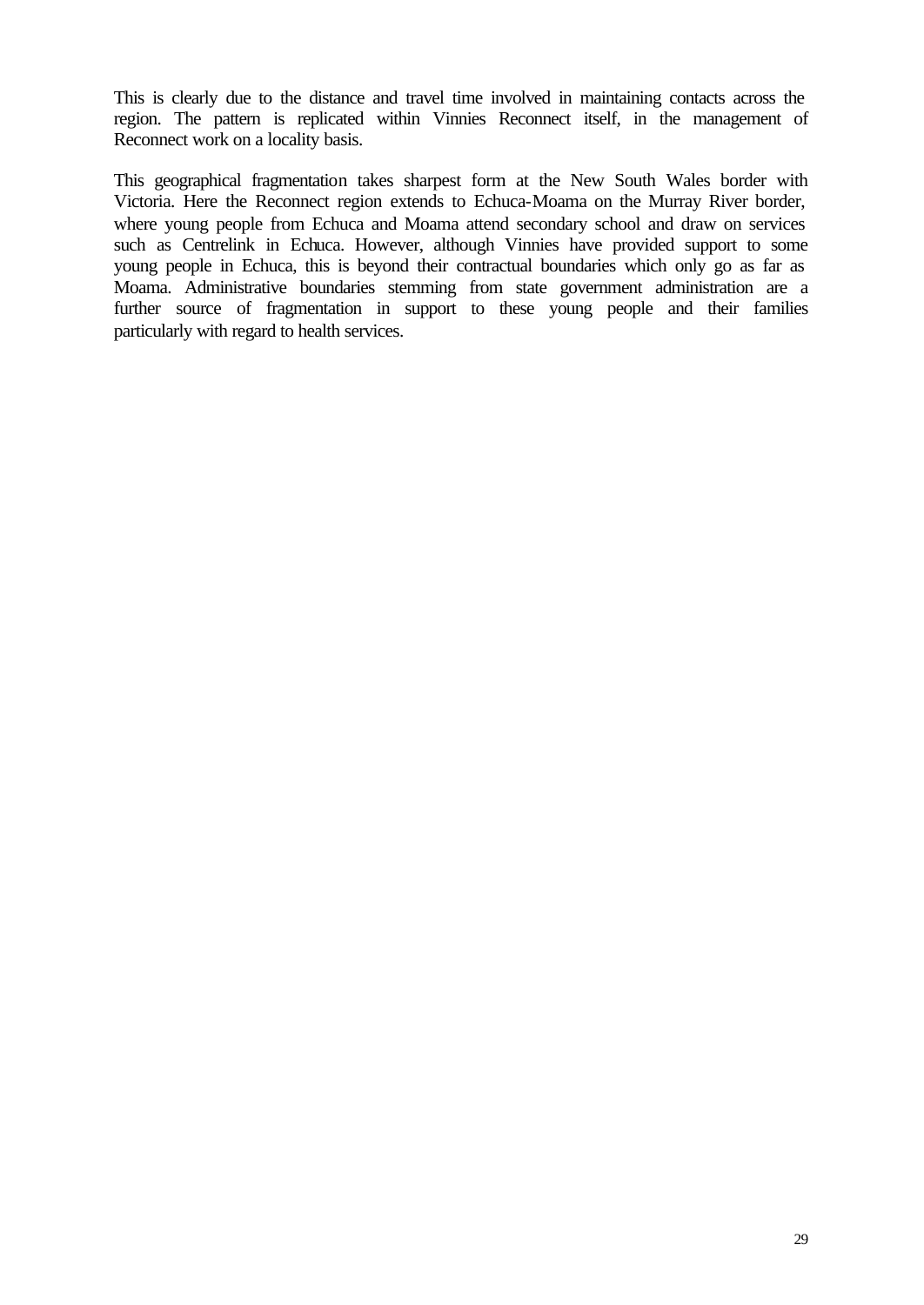|                |                     | <b>Vinnies Reconnect</b>  |                                      |                           |  |  |  |  |  |  |  |                        |                      |  |  |  |                                      |                                     |                             |                                              |
|----------------|---------------------|---------------------------|--------------------------------------|---------------------------|--|--|--|--|--|--|--|------------------------|----------------------|--|--|--|--------------------------------------|-------------------------------------|-----------------------------|----------------------------------------------|
| $\overline{2}$ | 2 Centrelink Echuca |                           |                                      |                           |  |  |  |  |  |  |  |                        |                      |  |  |  |                                      |                                     |                             |                                              |
| 3              |                     |                           | 3 Deniliquin Community Health        |                           |  |  |  |  |  |  |  |                        |                      |  |  |  |                                      |                                     |                             |                                              |
| $\overline{4}$ |                     |                           | 4 Family Services - Echuca           |                           |  |  |  |  |  |  |  |                        |                      |  |  |  |                                      |                                     |                             |                                              |
| 5              |                     |                           | 5 Barham Community Health            |                           |  |  |  |  |  |  |  |                        |                      |  |  |  |                                      |                                     |                             |                                              |
| 6              |                     |                           | 6 McKillop Family Services Balranald |                           |  |  |  |  |  |  |  |                        |                      |  |  |  |                                      |                                     |                             |                                              |
| $\overline{7}$ |                     |                           |                                      | 7 Hay War Memorial School |  |  |  |  |  |  |  |                        |                      |  |  |  |                                      |                                     |                             |                                              |
| 8              |                     |                           | 8 Deniliquin High School             |                           |  |  |  |  |  |  |  |                        |                      |  |  |  |                                      |                                     |                             |                                              |
| 9              |                     |                           |                                      |                           |  |  |  |  |  |  |  | 9 Hay Community School |                      |  |  |  |                                      |                                     |                             |                                              |
| 10             |                     | 10 Centacare - Deniliquin |                                      |                           |  |  |  |  |  |  |  |                        |                      |  |  |  |                                      |                                     |                             |                                              |
| 11             |                     |                           |                                      |                           |  |  |  |  |  |  |  |                        |                      |  |  |  | 11 Balranald Aboriginal Land Council |                                     |                             |                                              |
| 12             |                     |                           |                                      |                           |  |  |  |  |  |  |  | 12 2 Hay FM            |                      |  |  |  |                                      |                                     |                             |                                              |
| 13             |                     |                           |                                      |                           |  |  |  |  |  |  |  |                        |                      |  |  |  |                                      | 13 Mathoura Community Health Centre |                             |                                              |
| 14             |                     |                           |                                      |                           |  |  |  |  |  |  |  |                        |                      |  |  |  |                                      |                                     |                             | 14 Greater Murray Community Health - Finley  |
| 15             |                     |                           |                                      |                           |  |  |  |  |  |  |  | 15 Deniliquin Police   |                      |  |  |  |                                      |                                     |                             |                                              |
| 16             |                     |                           |                                      |                           |  |  |  |  |  |  |  |                        | 16 Jerilderie Police |  |  |  |                                      |                                     |                             |                                              |
| 17             |                     |                           |                                      |                           |  |  |  |  |  |  |  |                        |                      |  |  |  |                                      |                                     | 17 Echuca Secondary College |                                              |
| 18             |                     |                           |                                      |                           |  |  |  |  |  |  |  |                        |                      |  |  |  |                                      |                                     |                             | 18 Deniliquin Council for Social Development |
| 19             |                     |                           |                                      |                           |  |  |  |  |  |  |  |                        |                      |  |  |  |                                      |                                     |                             | 19 The Listening Place - Deniliquin          |
| 20             |                     |                           |                                      |                           |  |  |  |  |  |  |  |                        |                      |  |  |  |                                      |                                     |                             | 20 Family Support Services - Deniliquin      |
| 21             |                     |                           |                                      |                           |  |  |  |  |  |  |  |                        |                      |  |  |  |                                      |                                     |                             | 21 Barham High School                        |
| 22             |                     |                           |                                      |                           |  |  |  |  |  |  |  |                        |                      |  |  |  |                                      |                                     |                             | 22 Dept of Education and Employment          |
| 23             |                     |                           |                                      |                           |  |  |  |  |  |  |  |                        |                      |  |  |  |                                      |                                     |                             | 23 DoCS Deni                                 |
| 24             |                     |                           |                                      |                           |  |  |  |  |  |  |  |                        |                      |  |  |  |                                      |                                     |                             | 24 Viney Morgan Aboriginal Health Centre.    |
| 25             |                     |                           |                                      |                           |  |  |  |  |  |  |  |                        |                      |  |  |  |                                      |                                     |                             | 25 Centrelink - Deniliquin                   |
| 26             |                     |                           |                                      |                           |  |  |  |  |  |  |  |                        |                      |  |  |  |                                      |                                     |                             | 26 Juvenile Justice - Deniliquin             |

| Contact at least weekly  |
|--------------------------|
| Contact at least monthly |
| Less frequent contact    |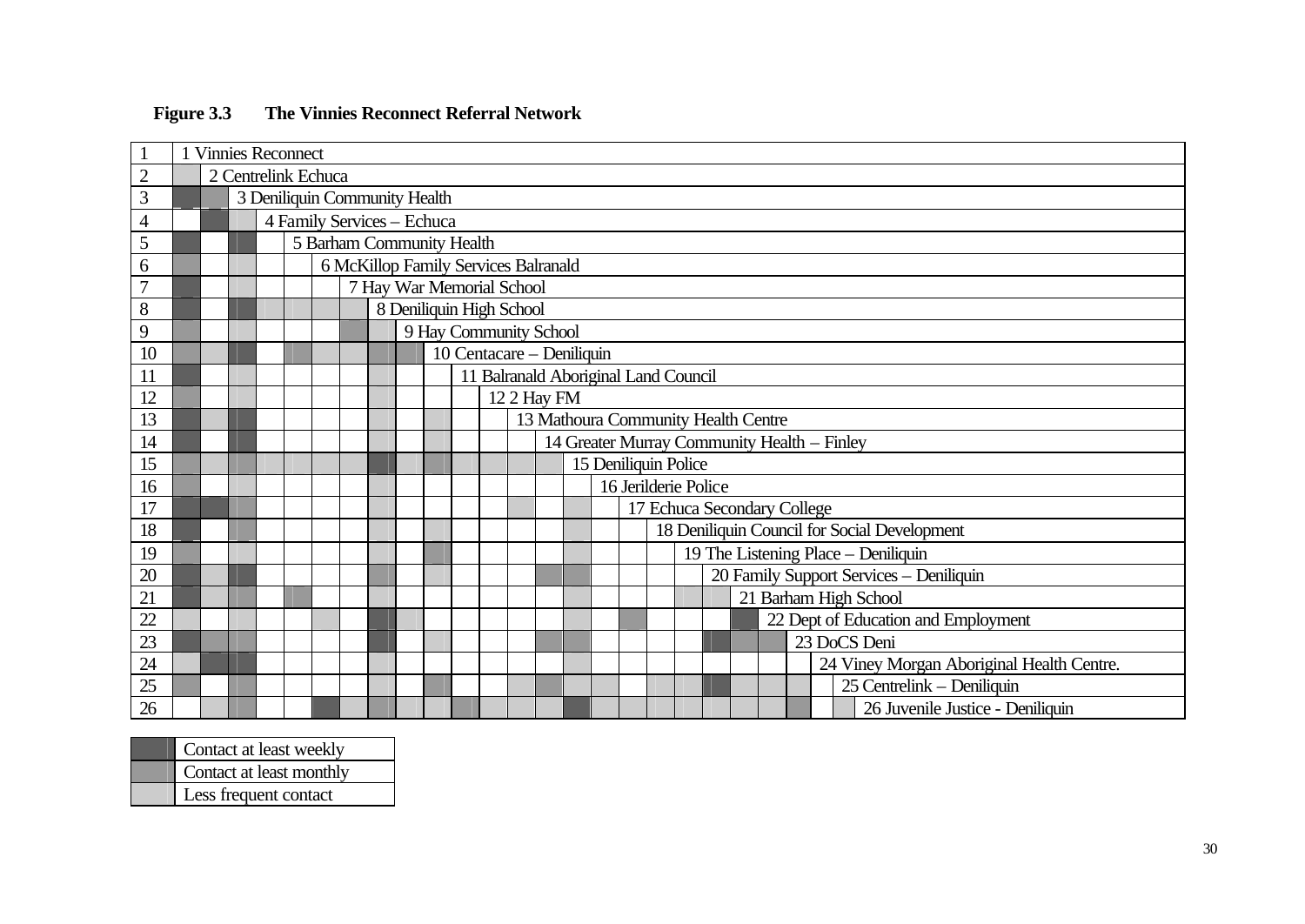## **Other agencies**

- Hay Police (Vines)
- Balranald Police (Vines)
- Centrelink, Albury (Centrelink Deniliquin) Hay Community School changed to Hay Community Health (Townsend, DET)
- Centrelink Hay (Hay Community Health)
- Southern Riverina Rural Advisory Service (Centacare)
- Relationships Australia Shepparton (Centacare)
- Griffith Adolescent and Family Service (Centacare)
- Centacare Bendigo (Centrelink Echuca)
- Echuca Police (Centrelink Echuca)
- DET Victoria (Centrelink Echuca)
- Juvenile Justice, Deniliquin (DoCS Deniliquin, Centrelink Echuca)
- CPIT (Sexual Assault Workers, Dei Community Health Centre)
- Mental Health (Sexual Assault Workers, Dei Community Health Centre)
- Family Support Service (Sexual Assault Workers, Dei Community Health Centre)
- Balranald Central School (Balranald Land Council)
- Balranald Hospital (Aboriginal Health Worker) (Balranald Land Council)
- DoCS Gol Gol (Balranald Land Council) (MacKillop Rural Community Services)
- Centrelink Swan Hill (MacKillop Rural Community Services) (Barham Community Health) (Juvenile Justice, Deniliquin)
- Barham Police (Barham Community Health) (Barham High School)
- Murray Mallee Training Employment Service (Barham Community Health)
- St Vincent de Paul (Deniliquin Police)
- Oznam Shelter (Deniliquin Police)
- Human Services Victoria (Deniliquin Police) [Barham?] Anglican Church (Barham High School) [Barham?] Baptist Church (Barham High School)
- St Lukes (Bendigo) (Echuca SC) (Echuca Centrelink)
- Centrelink -Echuca (Echuca SC)
- Cummeragunja (Echuca SC)
- Njernda Co-op (Echuca SC)
- Health House (Echuca SC)
- Moamaland (Echuca SC)
- Centrelink Albury (Greater Murray Community Health)
- Finley Police (Greater Murray Community Health)
- Deniliquin Aboriginal Land Council (Juvenile Justice Deniliquin)
- Community Health Echuca (Echuca Centrelink)
- Youth Worker Echuca (Echuca Centrelink)
- Women's Health Service Echuca (Echuca Centrelink)
- Juvenile Justice Echuca (Echuca Centrelink)
- Drug and Alcohol Services Echuca (Echuca Centrelink)
- Tooleybuc Central School (Reconnect/St. Vincent de Paul) (Deniliquin Community Health) (Deniliquin High School) (Deniliquin Police) (Juvenile Justice Deniliquin)
- Finley High School (Reconnect/St. Vincent de Paul) (Deniliquin Community Health) (Deniliquin High School) (Greater Murray Community Health) (Deniliquin Police) (Echuca Secondary College) (Centrelink Deniliquin) (Juvenile Justice Deniliquin)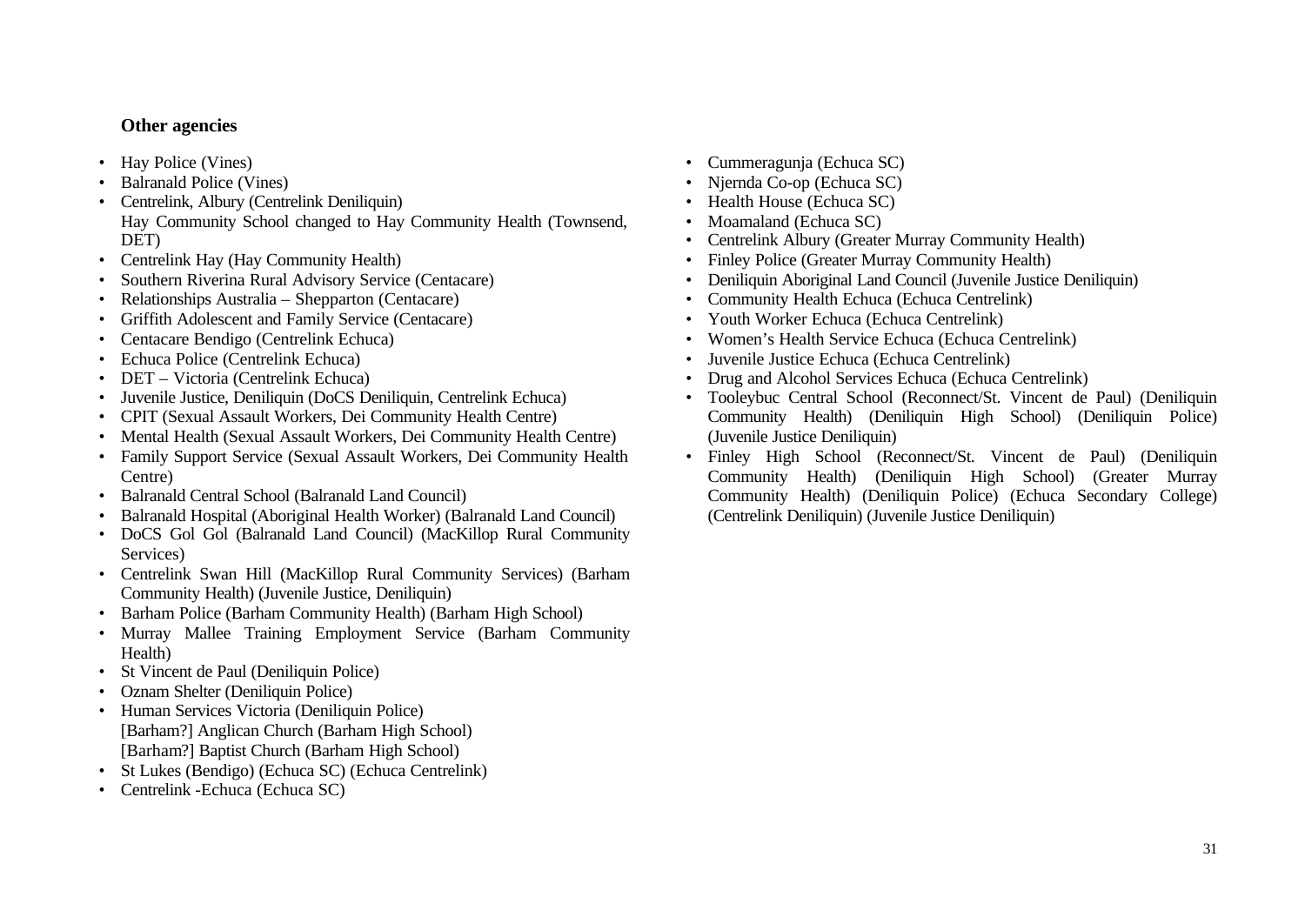

**Figure 3.4 Towns in the Vinnies Reconnect Region**

Thanks and acknowledgments to the Riverside Centre, Deniliquin for the basis of this map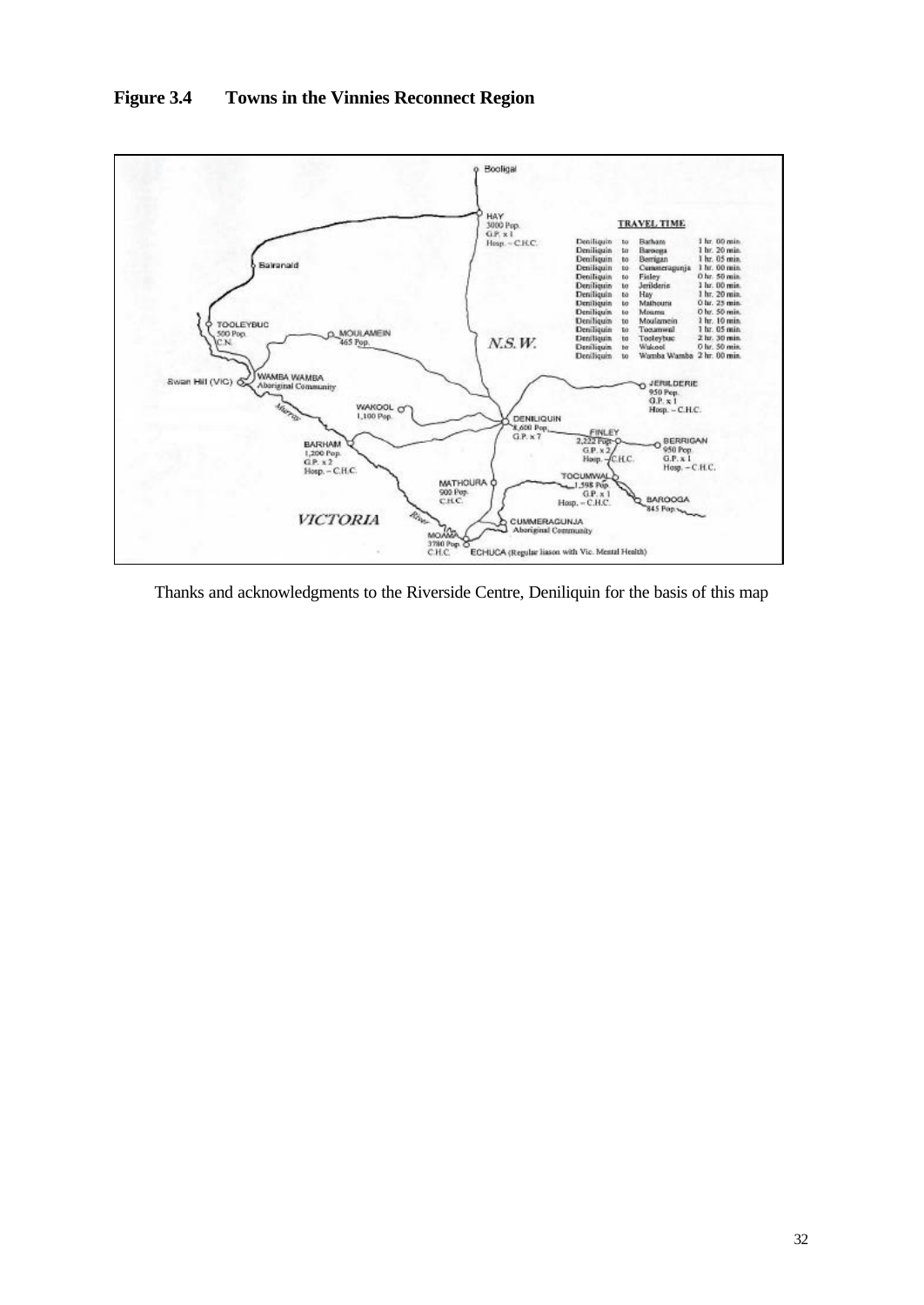## **3.4 The RAFT Reconnect Network**

Like REFS in Ringwood, the Resourcing Adolescents and Families Team (RAFT) that has responsibility for providing Reconnect services in the Wollongong Region has a strong and well developed network of relations with other agencies in the region. This network is shown in Figure 3.5 below. Like REFS, RAFT has frequent contact, at least monthly in most cases, with most of the other agencies on the list provided for the study. Other agencies in the area are well informed about RAFT and the counselling and support services it provides to young people and their families. RAFT's participation as a Youth Homeless Pilot Project has also contributed to network development.

Together, RAFT and six of the other agencies interviewed as members of the SYFS Association<sup>1</sup> I have the capacity to provide a full spectrum of services to young people and their families from counselling and early intervention assistance to crisis accommodation and long-term support. These agencies form the core of the Reconnect network in the Wollongong region. Most of the agencies belonging to the Association are well linked, both to each other and to other key providers of youth services. In turn, these services have frequent contact with social workers in the Wollongong and Shellharbour offices of Centrelink; contacts with social workers at the Corrimal office of Centrelink are less frequent, and indeed many locals do not have such contact. There are some tensions in these relationships about the relative roles of Reconnect and Centrelink officers in the verification of circumstances supporting allowances at the rate for young people unable to live at home. Members of the Association also have frequent interaction with the three offices of DoCS serving the area, though the discussion of these relationships reported a good deal of frustration in making contact and especially in securing assistance for a young person aged 15 or older. The network has two adolescent mental health services, one of which provides early intervention in mental health problems.

Links with schools and education services are more uneven. Not all schools view themselves as having a welfare role, and this is reflected in the pattern of their network connections. We interviewed school counsellors in two schools in the area. RAFT and some other SYFS agencies have links with both, but the strength of these relations and the frequency of RAFT's contact with them are rather different. Two SYFS member agencies provide JPET services to young people and are well connected with RAFTS and local high schools. Mission Australia also operates a JPET program, but this appears less well integrated in the network.

The location of SYFS in Wollongong centres the network in that city, some distance from the northern end of the region in Helensburgh, but it is notable that RAFT workers will meet young people and their families in their own area. The telephone service operated by Lifeline Southcoast helps to extend network coverage to outlying areas as well as to provide support out of hours.

As Reconnect provider, RAFT have extended their coverage considerably further down the south coast, with Durras marking the southern limit. Because this coverage is only recently established, this research did not examine network development in the new territory. The office RAFT has opened in Nowra will give it a presence in the new area. The concentration of existing network resources in Wollongong and greater needs for services suitable to Aboriginal families and young people will be problems for network development in this new territory.

 1 SYFS have a total of 13 services, 6 of which were identified as part of the research: JPET Wollongong Youth Refuge, Independent Living Situation, RAILS, Youth Refuge, Link Inn Housing, and Young Independent People in Housing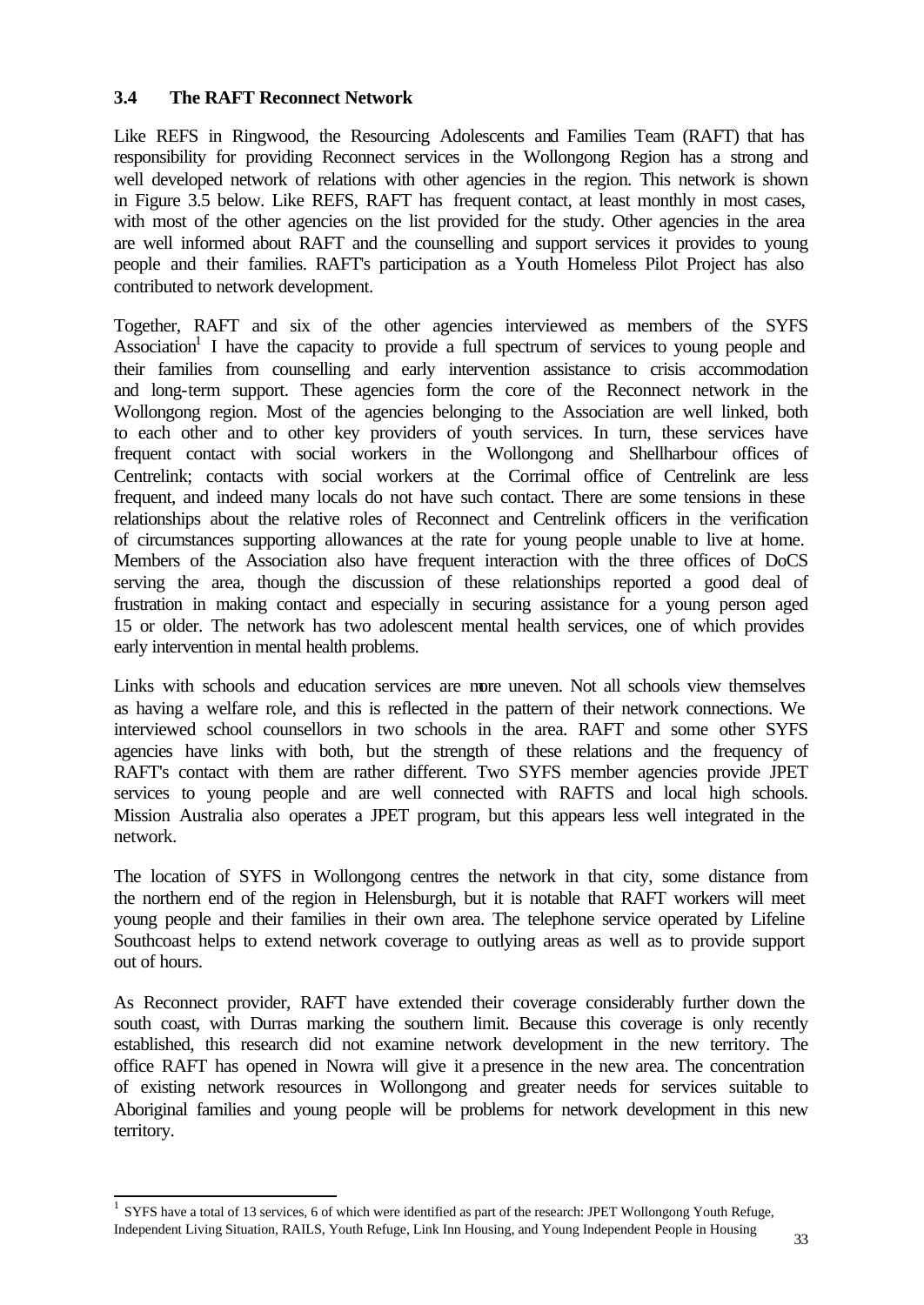|                | 1 RAFT/Reconnect |  |                                    |  |  |                                                 |  |  |  |                            |                                     |  |                          |                      |  |  |  |                                |  |
|----------------|------------------|--|------------------------------------|--|--|-------------------------------------------------|--|--|--|----------------------------|-------------------------------------|--|--------------------------|----------------------|--|--|--|--------------------------------|--|
| $\overline{2}$ |                  |  | 2 JPET Wollongong Youth Refuge     |  |  |                                                 |  |  |  |                            |                                     |  |                          |                      |  |  |  |                                |  |
| 3              |                  |  | 3 JPET Mission Australia           |  |  |                                                 |  |  |  |                            |                                     |  |                          |                      |  |  |  |                                |  |
| 4              |                  |  | 4 Independent Living Situation     |  |  |                                                 |  |  |  |                            |                                     |  |                          |                      |  |  |  |                                |  |
| 5              |                  |  | 5 Rails – Juvenile Justice Program |  |  |                                                 |  |  |  |                            |                                     |  |                          |                      |  |  |  |                                |  |
| 6              |                  |  |                                    |  |  | 6 Child and Family South - Corrimal (DoCS)      |  |  |  |                            |                                     |  |                          |                      |  |  |  |                                |  |
| 7              |                  |  |                                    |  |  | 7 Community Services Shellharbour Square (DoCS) |  |  |  |                            |                                     |  |                          |                      |  |  |  |                                |  |
| 8              |                  |  | 8 Lifeline South Coast             |  |  |                                                 |  |  |  |                            |                                     |  |                          |                      |  |  |  |                                |  |
| 9              |                  |  |                                    |  |  |                                                 |  |  |  | 9 Corrimal High School     |                                     |  |                          |                      |  |  |  |                                |  |
| 10             |                  |  |                                    |  |  |                                                 |  |  |  |                            |                                     |  |                          | 10 Dapto High School |  |  |  |                                |  |
| 11             |                  |  |                                    |  |  |                                                 |  |  |  | 11 DoCS Intake Wollongong  |                                     |  |                          |                      |  |  |  |                                |  |
| 12             |                  |  |                                    |  |  |                                                 |  |  |  | 12 Early Psychosis Service |                                     |  |                          |                      |  |  |  |                                |  |
| 13             |                  |  |                                    |  |  |                                                 |  |  |  |                            | 13 Adolescent Mental Health Service |  |                          |                      |  |  |  |                                |  |
| 14             |                  |  |                                    |  |  |                                                 |  |  |  |                            |                                     |  | 14 Centrelink Wollongong |                      |  |  |  |                                |  |
| 15             |                  |  |                                    |  |  |                                                 |  |  |  |                            |                                     |  |                          |                      |  |  |  | 15 Centrelink Shellharbour     |  |
| 16             |                  |  |                                    |  |  |                                                 |  |  |  |                            |                                     |  |                          |                      |  |  |  | 16 Centrelink Dapto            |  |
| 17             |                  |  |                                    |  |  |                                                 |  |  |  |                            |                                     |  |                          |                      |  |  |  | 17 Wollongong Youth Refuge     |  |
| 18             |                  |  |                                    |  |  |                                                 |  |  |  |                            |                                     |  |                          |                      |  |  |  | 18 Link Inn - Housing          |  |
| 19             |                  |  |                                    |  |  |                                                 |  |  |  |                            |                                     |  |                          |                      |  |  |  | 19 Young Independent People in |  |
|                |                  |  |                                    |  |  |                                                 |  |  |  |                            |                                     |  |                          |                      |  |  |  | Housing                        |  |
| 20             |                  |  |                                    |  |  |                                                 |  |  |  |                            |                                     |  |                          |                      |  |  |  | 20 Centrelink Corrimal         |  |

# **Figure 3.5 The RAFT Reconnect Referral Network**

| Contact at least weekly  |
|--------------------------|
| Contact at least monthly |
| Less frequent contact    |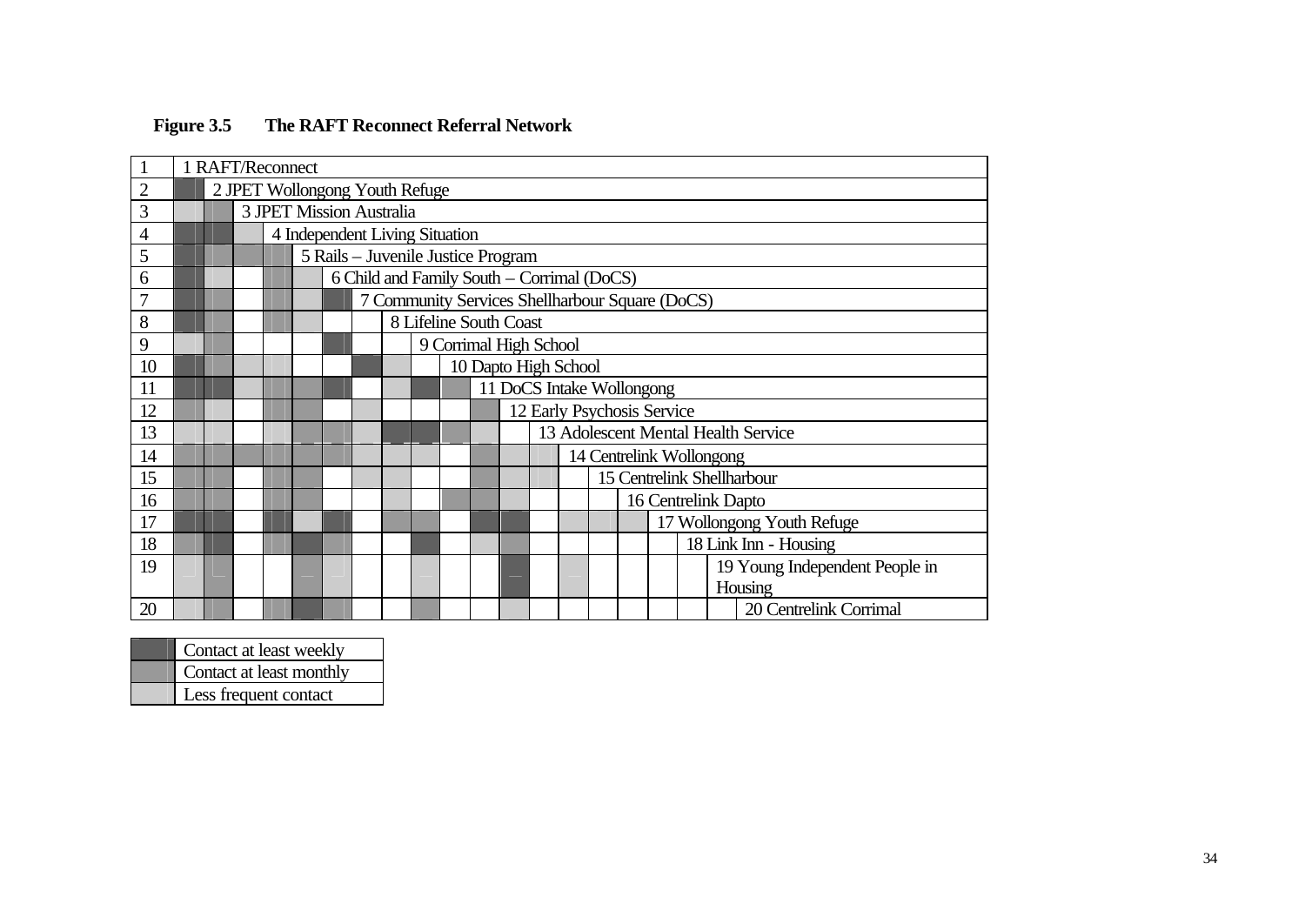#### **Other agencies in contact**

- Illawarra Youth Housing (Centrelink Shellharbour) (Centrelink Wollongong), (Centrelink Dapto), (Independent Living Situation (ILS)), (RAILS), (DoCS Woll.) (Early Psychosis Centre)
- Juvenile Justice (Centrelink Shellharbour) (Centrelink Wollongong) (Centrelink Dapto, RAILS) (Adolescent Mental Health Service)
- Barnardos (Centrelink Shellharbour)
- St Mary's Wollongong (Centrelink Wollongong)
- Illawarra Senior College (Centrelink Wollongong)
- DoCS Substitute Care (Centrelink Wollongong)
- Eddie's Place (Centrelink Wollongong)
- Community Health Adolescents in Need (CHAIN) (Centrelink Wollongong), (RAILS), (ILS), (Corrimal High School), (DoCS Wollongong.)
- Illawarra Legal Centre (Centrelink Wollongong)
- Northfields Clinic, Woll. Uni (Centrelink Wollongong)
- Kadesh House D& A (Centrelink Wollongong) (Centrelink Dapto)
- Orana D & A (Centrelink Wollongong)
- Sexual Assault Service (Centrelink Wollongong)
- Touchstone -Relationships Aus Adolescent Counselling (Centrelink Wollongong)
- Relationships Australia (Dapto High)
- Resourcing Adolescents to Gain Equipment RAGE (Independent Living Situation)
- Community Tenancy Service (Independent Living Situation) (RAILS)
- Anglicare (Independent Living Situation) (RAILS)
- Youth Drug and Alcohol (Independent Living Situation)
- St Vinnies (RAILS)
- Salvation Army (RAILS)
- Youth Centre (RAILS) (DoCS Woll.)
- Barkley Neighbourhood Centre (RAILS)
- Bellambi Neighbourhood Centre (RAILS) (Corrimal High School)
- Access Community Group (RAILS)(DoCS Woll.)
- Tree House (RAILS)
- Department of Housing (RAILS)
- Smith Family Educate (Corrimal High School)
- Family Planning (Dapto High)
- Unifam (Lifeline Southcoast)
- Mobile Treatment Team (Lifeline Southcoast) (Adolescent Mental Health Service) (Early Psychosis Service)
- Police (Lifeline Southcoast)
- Illawarra Housing Trust (Early Psychosis Service)
- A & E (Early Psychosis Service)
- Edmund Rice College (RAFT/Reconnect) (JPET Wollong Youth Refuge) (DoCS Wollongong) (Adolescent Mental Health Service)
- Kanahooka High School (RAFT/Reconnect) (JPET Wollongong Youth Refuge) (Independent Living Situation) (DoCS Wollongong) (Adolescent Mental Health Service)
- Lake Illawarra High School School (RAFT/Reconnect) (JPET Wollongong Youth Refuge) (Independent Living Situation) (DoCS Wollongong) (Adolescent Mental Health Service)
- Full-Services School Shellharbour District Office (Dapto High School) (Centrelink Wollongong)
- Illawarra Sports High School (RAFT/Reconnect) (JPET Wollongong Youth Refuge) (DoCS Wollongong) (Adolescent Mental Health Service)
- Bulli High School (RAFT/Reconnect) (JPET Wollongong Youth Refuge) (Child and Family South) (DoCS Wollongong) (Adolescent Mental Health Service) (Centrelink Dapto)
- Warilla High School (RAFT/Reconnect) (JPET Wollongong Youth Refuge) (Independent Living Situation) (DoCS Wollongong) (Adolescent Mental •Health Service) (Centrelink Shellharbour)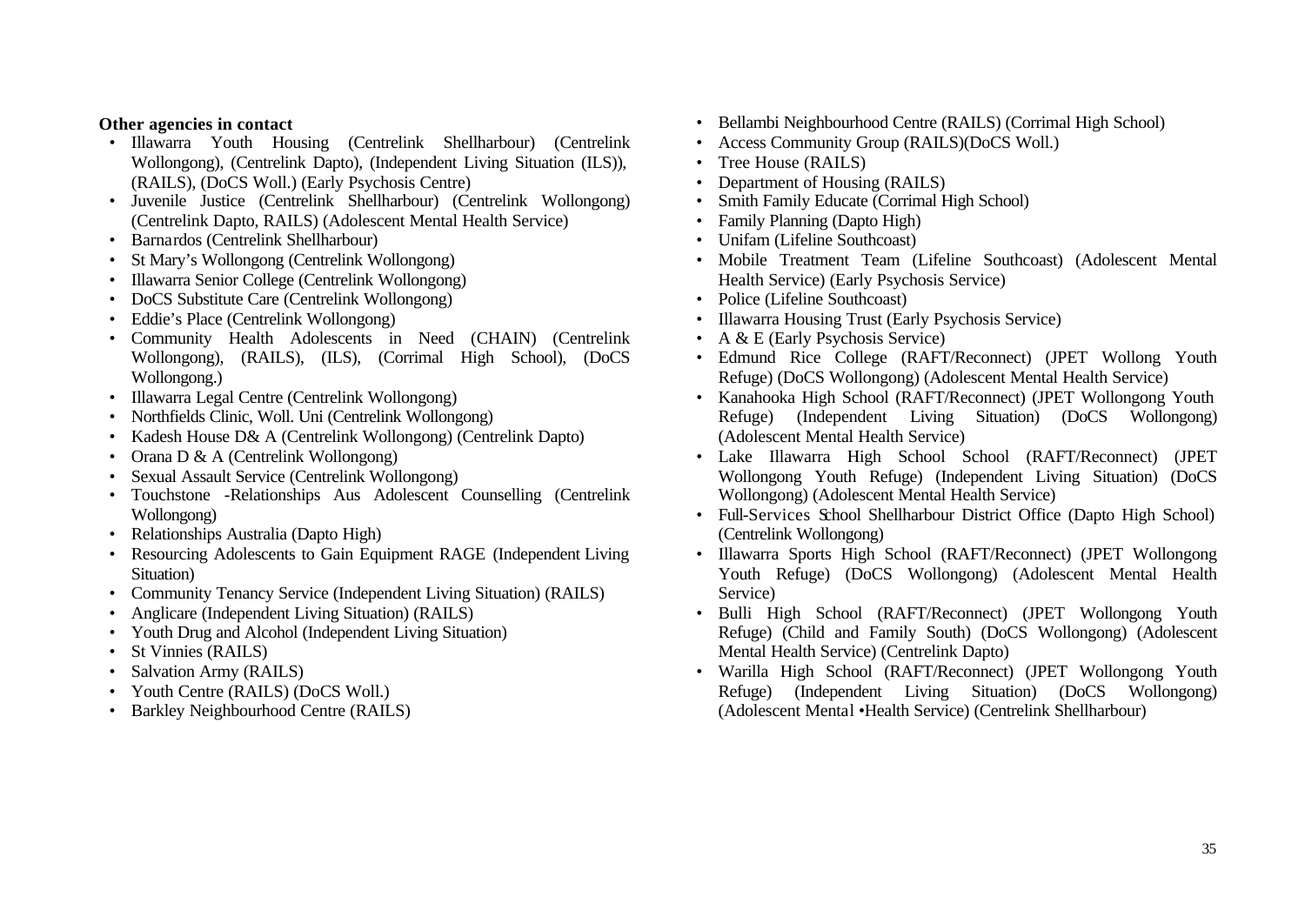### **3.5 Factors Accounting for Differences in Reconnect Networks**

Comparison of the networks of the four Reconnect projects considered in the study shows that a number of factors contribute to the development of strong and effective networks.

#### *Time and Continuity of Focus on Youth Homelessness*

REFS, RAFT and Vinnies were Youth Homelessness Pilot Projects, and have long and continuous histories of work in this area both as organisations and in the staff giving leadership. Their networks are better developed, and we would suspect also function more reliably, than those in regions where Reconnect has been established more recently. The only exception may be with regard to Vinnies which, although offering a valuable service and the only one of its type in the whole region, are circumscribed to a certain extent by the size of their area.

One factor which has worked against the development of strong networks and a particular issue in the urban schemes has been Compulsory Competitive Tendering (CCT). CCT is antithetical to any network approach in the provision of services as it explicitly encourages competition between service providers. The issue seems to have abated slightly for Victorian services with the change of state administration but improvements in some relationships may be slow to appear.

The networks of the Reconnect provider rest, of course, on those of the auspicing agency. In the Werribee region, the partner agencies of Reconnect West have local networks on which a stronger system of inter-agency relations will be able to be built in time. REFS, RAFT and Vinnies history shows, continuity is potentially undermined by breaks and delays in Reconnect funding. In REFS' case temporary funding from the au spicing agency enabled the program to be sustained through such a period while Vinnies were able to rely on the St Vincent de Paul Society. However, it cannot be assumed that non-government organisations will always be able to do this.

Finally, the retention of skilled and experienced staff by the Reconnect provider, and indeed by all agencies, clearly makes a difference to the development of relations between agencies. Continuity of funding is also important in this respect.

#### *Location and Geography*

In our view, the networks of all four providers were required to be stretched across areas that were too large and diverse to be well served. The resulting service systems require young people and families either to travel to areas outside their familiar social environment, and/or expect workers to maintain inter-agency relationships in areas beyond the natural reach of their work. In Deniliquin, the area is affected by the administrative boundaries of state government and the lack of services for some border towns.

As is clear from the discussion of Deniliquin-based Vinnies Reconnect, this is especially problematic for service in a rural or regional area. However, it was also evident, though to a lesser degree, in the area REFS covers to the east, where it extends into the mountains and countryside. Reconnect West which now stretches into the City of Hobson' s Bay is expected to establish completely new areas of networks some distance away from the service itself. We found this to be a particular problem with schools in Hobson's Bay, which had minimal or no knowledge of the Reconnect program as yet.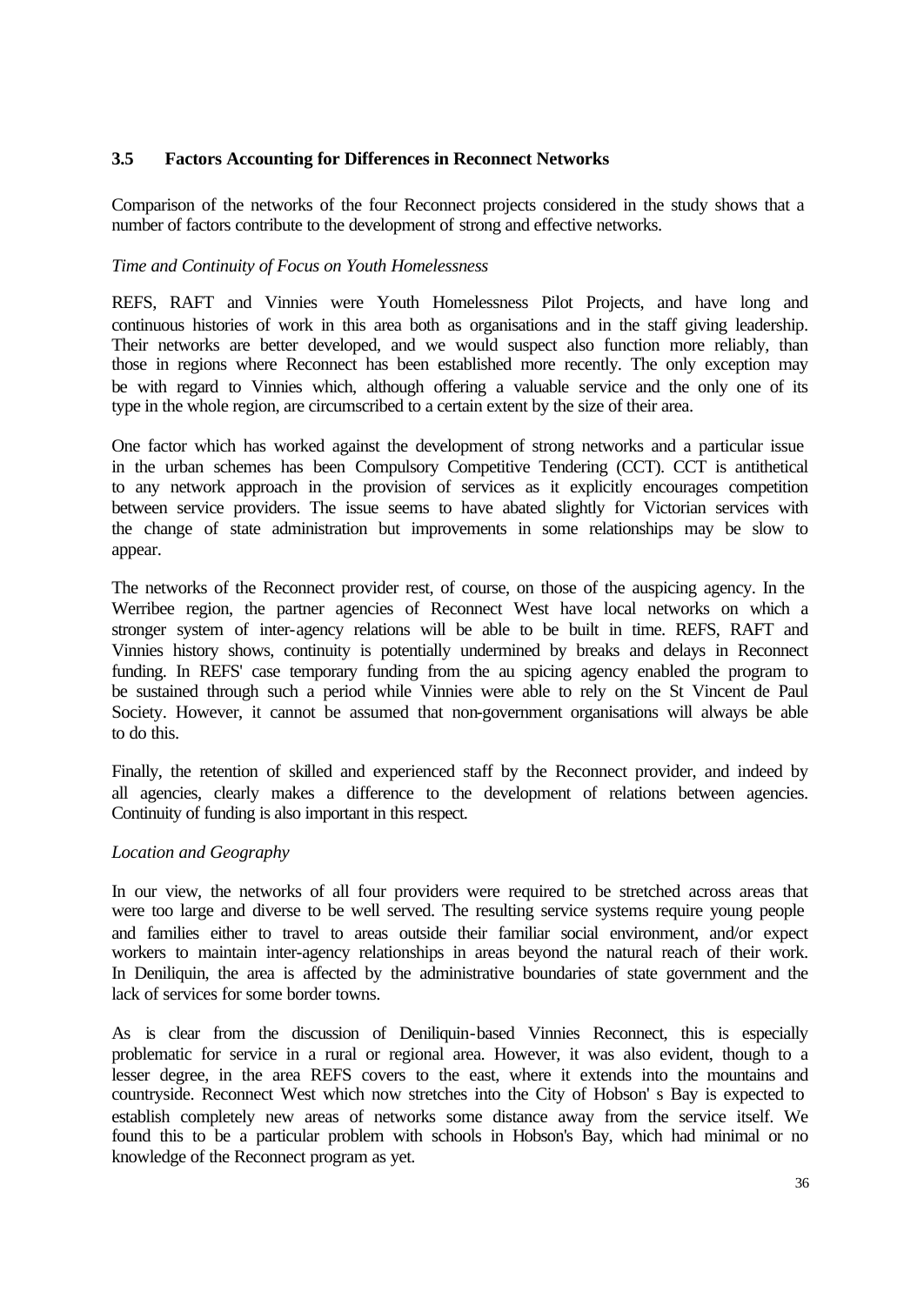Already existing services are expected to cross historical and natural boundaries while establishing networks in new areas. The networks providers are required to develop and maintain are to some extent artificial. The size of the Reconnect areas requires workers to spend a considerable amount of time travelling which they could otherwise be spending helping clients. REFS are attempting to cover unserviced areas in a number of ways. There is a satellite office in Lilydale to reach East into the Yarra Ranges. However, such alternatives are expensive and other services may not be able to afford this.

It was suggested by a few that the distances involved in serving the rural network placed immense pressure on workers in these areas and had led to some staff turnover in the Reconnect service. In some areas, the new staff had not yet made contact with some of the other agencies in the area. The same observations can be made of other services in the rural areas, some of which also experience quite high staff turnover. This point was made in particular with reference to school counsellors.

It may not be appropriate to attempt to develop what is essentially an urban model of working in rural areas which are so spread out and diverse. The increasing cost of petrol was seen by many as affecting the rural communities immensely because of the driving involved in accessing services. The lack of public transport is a huge problem for the rural communities. It means that many young people and their families cannot access services without their own transport, which many cannot afford. Vinnies have used the Home and Community Care Program (HaCC) funded Community Transport to transport young people to appointments. However, this is dependent on there being space, and a service directed primarily to the elderly is not necessarily congenial for young people.

A number of respondents in the rural areas pointed to a difficulty in recruiting staff to services, which can create problems for the continuity of service to young people and their families and the development of networks in the area. In one example, a community health centre had lost their counsellor and although they had advertised the position, they did not have even one application. The post has been unfilled for a number of months and in the meantime, there is no permanent counselling service located in the area.

Workers don't want to come to the country and people in country areas have a hard time accessing services. Basically rural communities do it hard. (Community Health Worker)

In rural communities, the vast majority of services operate on a sole-worker model. Consequently, if the sole worker is not there, the area has no service. Also, many services are provided by outreach because of the distances, so that workers do not often have a local presence in the communities they cover. Importantly, outreach makes it difficult for workers to respond quickly as they are often some distance away from the young person or family in need of support.

#### *The Variety of Services Available*

The strength of a network depends vitally on the nature and variety of services available within it. As Figure 2.1 above showed, there are gaps in the services available in some areas. The gaps in services in the rural area served by Vinnies Reconnect stand out clearly, as does the absence of School Focused Youth Services in the New South Wales education system.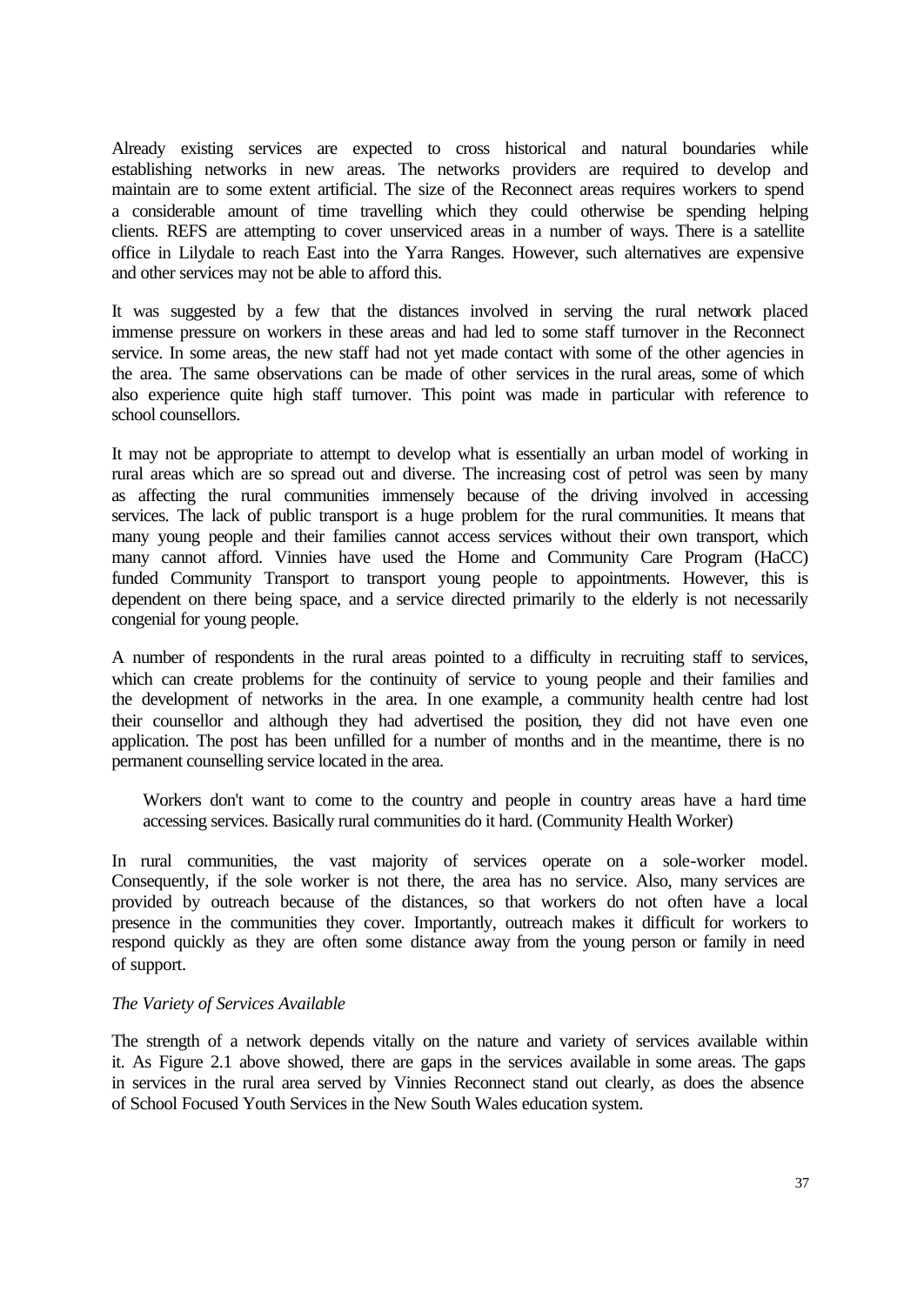### **3.6 Perceptions of the Reconnect Services**

Analysis of the network relations in the four areas shows that the Reconnect providers are generally perceived positively by the other support services in their areas. The introduction of a prevention and early intervention program was received positively by service providers in the four Reconnect areas. A considerable number of participants pointed out that the Reconnect services are the only services of their kind in the areas and are considered invaluable in the network of services for young people and families. As discussed above, the research found some tensions in certain networks which are primarily related to competing services and a lack of information. At the time of the research, there were some differences between the established services and the new service which are largely explained by the newness of the developing service. Reconnect West are aware of the need to develop stronger links with some of the other agencies and first-to-know services in the area and are currently working to build links.

On the whole, the Reconnect services' role in early intervention is well understood, particularly among the key first-to-know agencies in the networks. Schools in the Reconnect networks are especially aware of the role of Reconnect, although the services have generally had problems integrating some local schools into the network. As the discussion above points out, the state welfare agencies and income support providers are key agencies in the four Reconnect networks both as sources and receivers of referrals. The research found some tension between the Reconnect services and the state welfare agencies which regard to expectations of the Reconnect providers. Section 4 analyses these issues in more detail.

The research showed that good practices could make effective contributions to network functioning. Such practices included:

- meetings among members of the local network, held regularly and at convenient times, particularly for members from schools;
- information exchanges within and between agencies;
- regular updates and reminders;
- realistic expectations; and
- appropriate referrals.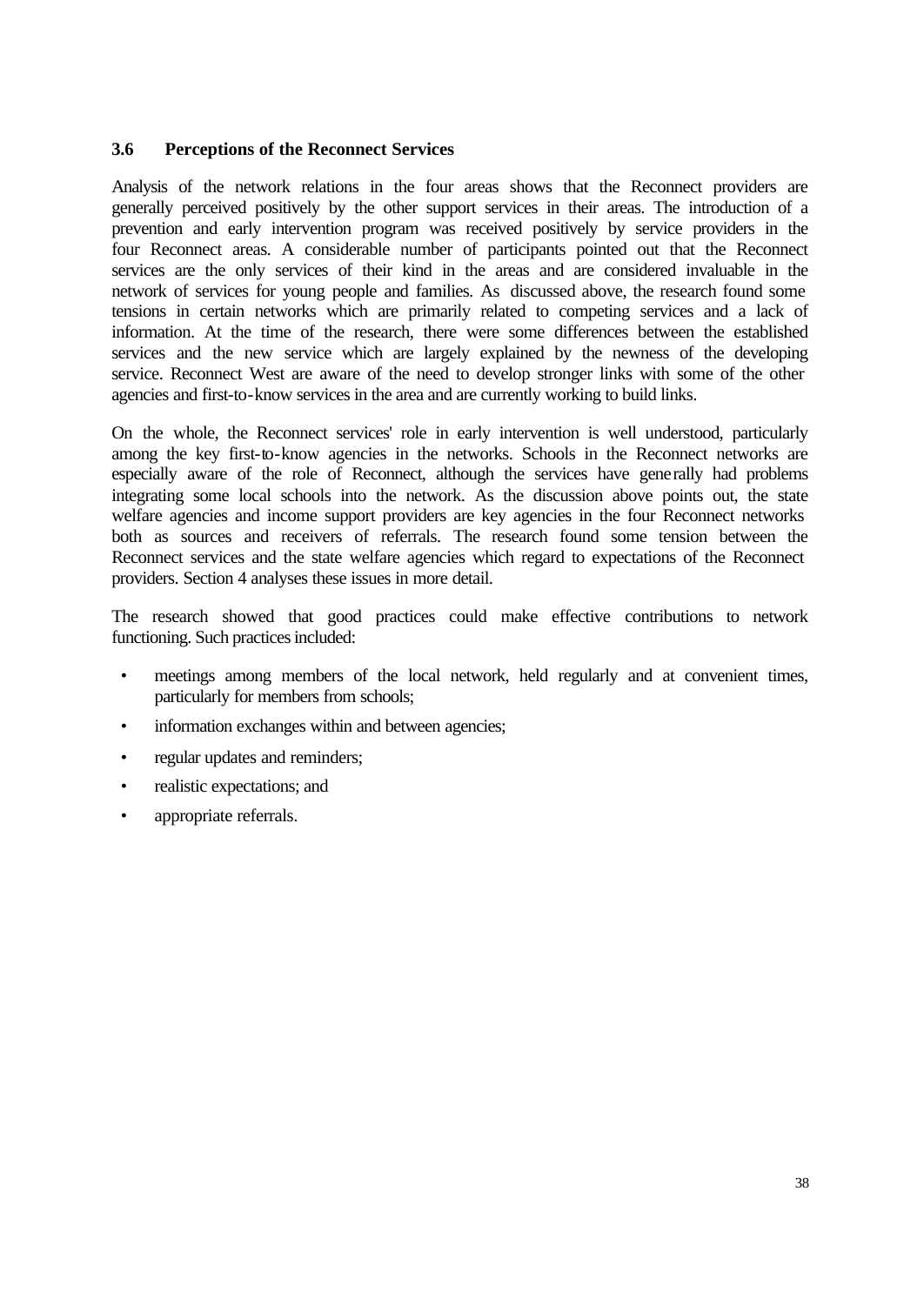# **4. Issues in Prevention and Early Intervention**

Sections 2 and 3 have described the network of services that are available in the four areas covered by this study. These networks of services play an important role in the provision of support and assistance to young people at risk and specifically, those at risk of early home leaving or homelessness. In Section 4 we discuss some of the issues which have arisen from the fieldwork with regard to the provision of prevention and early intervention services for youth homelessness. Section 4.1 looks at how each of the four Reconnect services are placed on a continuum of prevention and early intervention services for this group of young people. Section 4.2 discusses in more detail the issues these services and networks face in providing a prevention and early intervention approach to young people and their families in the area.

The issues raised in this research complement and extend many of the findings from the evaluations of the YHPP, particularly in regard to schools, income support services and the police (Prime Ministerial Youth Homelessness Taskforce, 1998). In Section 4.3 we look at issues regarding the concept of community capacity and how it is being perceived and put into practice in the four Reconnect networks.

## **4.1 Continuum of Prevention and Early Intervention Services**

It is possible to place the Reconnect service and its network upon a continuum of services for youth homelessness. Figure 4.1 illustrates where each of the four Reconnect services currently fits on such a continuum of prevention and early intervention services. Their location on the continuum is determined by the services they offer through the Reconnect program and as part of their organisation' s wider work with young people and their families.

The Reconnect program is funded for 12-18 year olds and their families. However, some of the services also work with primary schools. In Figure 4.1 it is shown that through their work in primary schools REFS and Reconnect West cover the widest span on the continuum. The ability of REFS and Reconnect West to offer accommodation through the wider organisation (in REFS case) and the consortium partners (in Reconnect West's case) is illustrated by the hollow line. Vinnies occupy a smaller position on the continuum of services; Vinnies work in secondary schools, counselling and support, but there is no provision of accommodation for young people in their area. Like REFS and Reconnect West, RAFT offer a broad continuum of support for young people and their families in the Wollongong area from work in secondary schools to accommodation for the homelessness provided by the broader Association, hence the hollow line. However, RAFT does not operate in primary schools in the area and so starts its prevention and early intervention work slightly later than REFS and Reconnect West.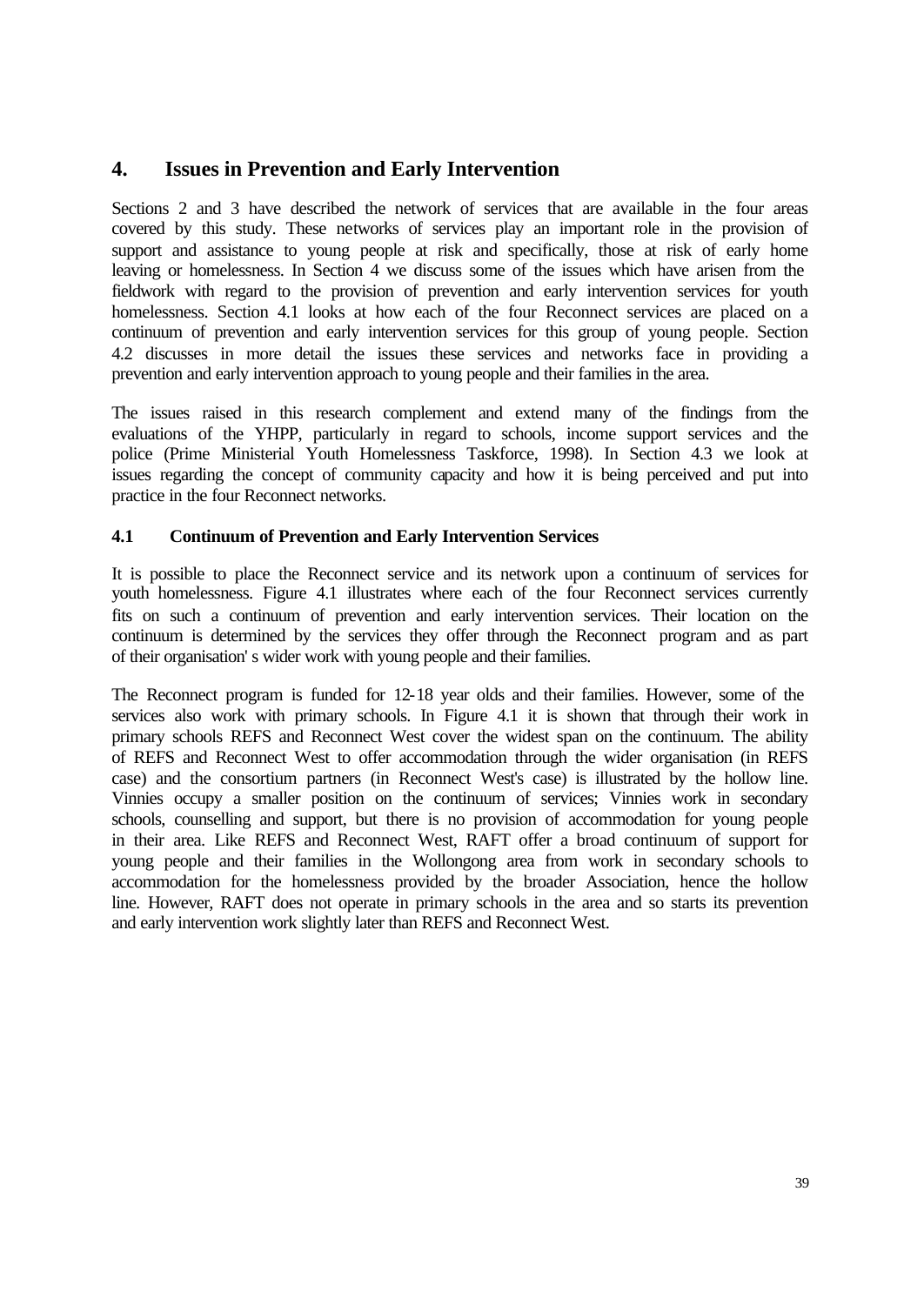

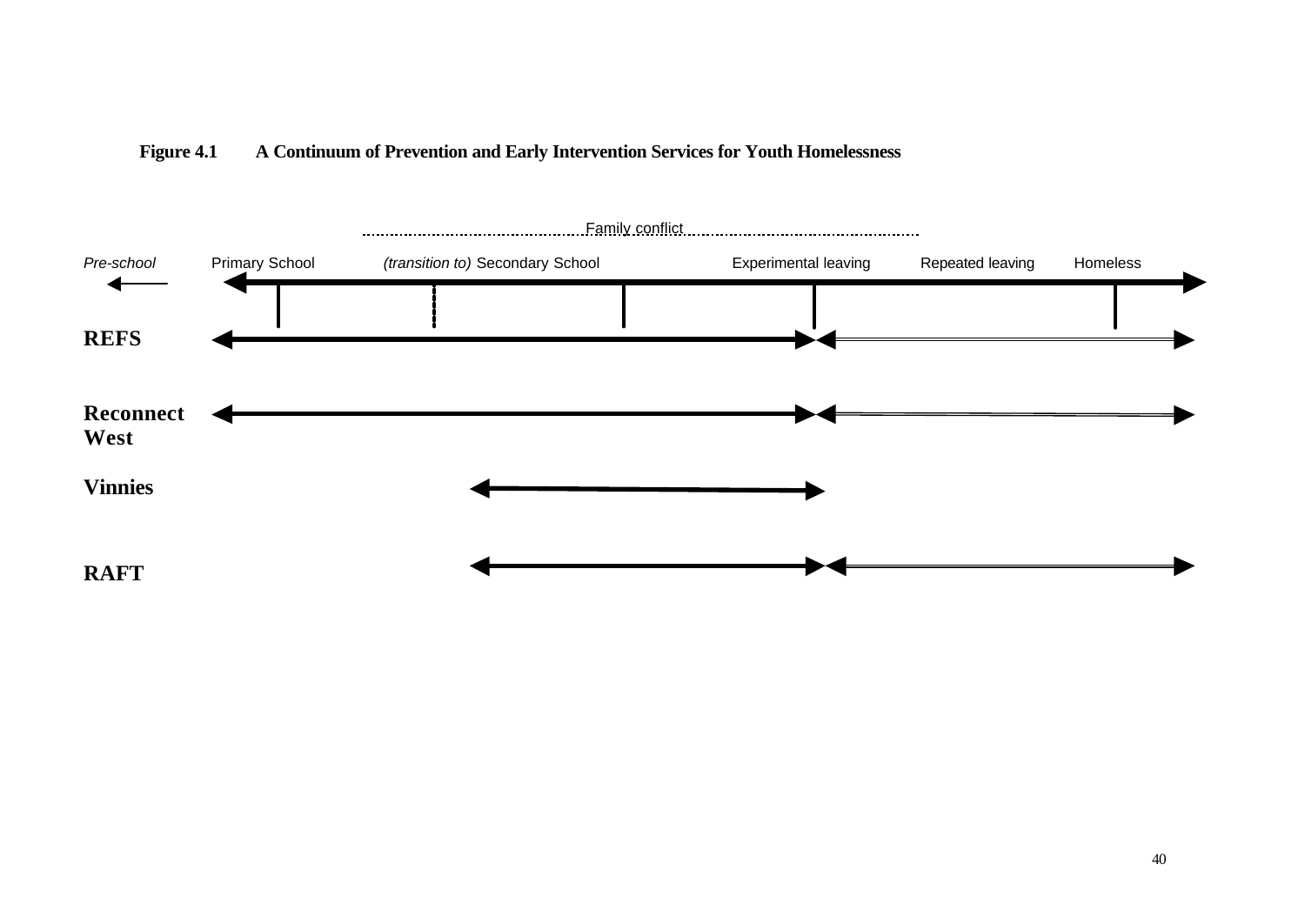As already noted, many respondents thought that the stage for prevention and early intervention could be earlier than the current Reconnect remit of 12-18 years old. In terms of factors such as mental health, behavioural problems and criminal activity, workers in these areas thought the services should also be working with young people below 12 who may show signs of problems which can lead to family conflict and possible home-leaving and homelessness<sup>1</sup> Therefore, the continuum shows how services can develop prevention and early intervention work at primary school and even earlier, moving through secondary school and family conflict into different stages of homelessness.

## **4.2 Problems and Barriers for Prevention and Early Intervention**

The section below outlines some of the problems identified in the research for the development of prevention and early intervention services.

Major problems for a prevention and early intervention approach are caused by a lack of resources available in other services and agencies in the network. One example is in regard to mental health services. Workers in all four areas have problems accessing mental health services. However, many identify mental health problems as one of the causes of family conflict and possible breakdown. The early identification of mental health problems is crucial to avoid a young person leaving home or being thrown out of home. However, early identification and diagnosis is affected by the paucity of mental health services and specifically, services for adolescents in the Reconnect areas. The biggest problem is waiting times, the very nature of which are antithetical to a prevention and early intervention approach. As discussed above, some of the Reconnect services use inventive ways to by-pass some of these waiting times, by negotiating secondary consultations with mental health experts in their areas. Such arrangements are viewed positively by both sides. However, if a mental illness is diagnosed, treatment can still be slow to become available, and in the process family relations can worsen. For the rural areas in NSW, Sydney is the nearest hospital for a psychiatric assessment and although tele-conferencing assessments have been carried out, a number of respondents questioned the appropriateness of such a technique for children and young people. The issues with regard to mental health problems are replicated in situations where either the young person or another family member has a drug and/or alcohol problem.

### *Education and Schools*

Schools are a critical element in any prevention and early intervention approach for children and young people. Schools are one of the key first-to-know agencies in any network of services to young people and as such, have an integral role to play strategies for early identification and response.

Schools have long varied in their approach to welfare issues of its students. Some schools place significant emphasis on their role in the health and welfare of their students. The same schools tend to be more community minded and to seek integration with the community as a whole. Other schools concentrate on more academic aspects of their work, and give less attention to welfare issues. The position of schools with regard to welfare issues can be an indicator of how they work with other agencies and the extent to which they fit into a network which promotes prevention of risk and early intervention into

<sup>&</sup>lt;sup>1</sup> Families First in New South Wales and Strengthening Families in Victoria are prevention and early intervention programs which target children at antenatal stages and families with young children. These are current examples of how 'early' early intervention programs can begin to minimize risk factors and build resilience.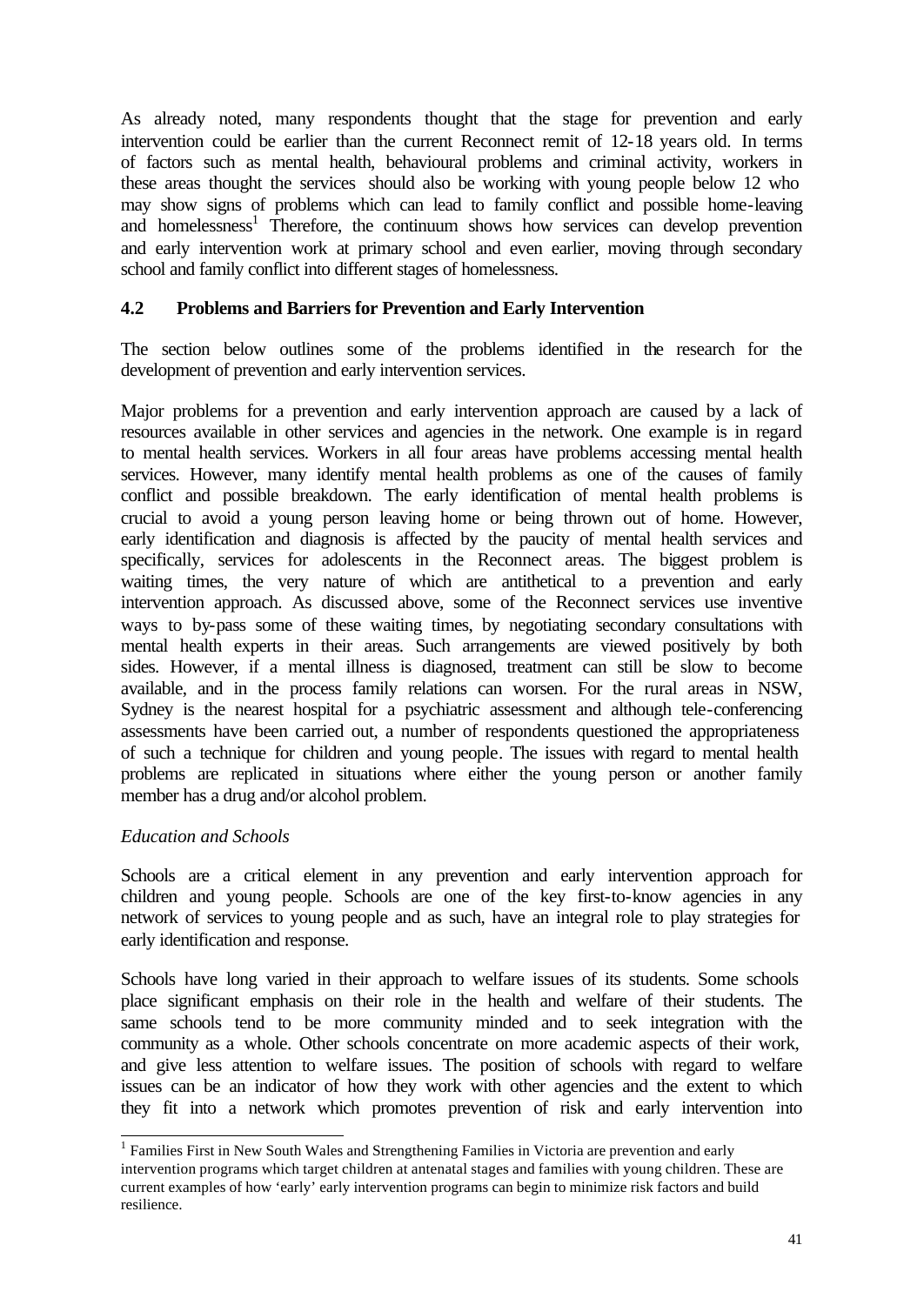emerging issues for young people. Integration of schools, as key first-to-know services in the early intervention network is considered vital in the development and operation of the Reconnect program. As discussed in section 2, the Reconnect services are working hard in a number of schools to develop relations and include schools in the networks.

In the study, the position of schools on what could be called the academic-welfare continuum was varied. The method of sampling schools from lists provided by the Reconnect services imposed certain biases towards those schools which were, to differing degrees, working with the Reconnect services. It is likely, therefore, that more welfare oriented schools are disproportionately represented in our data. Even so, there were notable variations among the schools which participated in the study.

Different state education policies in New South Wales and Victoria can explain one of the major differences between the four Reconnect areas with regard to the schools. These differences were evident in a number of ways, the most important of which was the position of a school welfare counsellor  $(SWC)$  in schools<sup>2</sup> As key first-to-know people, SWCs are in the position to identify students at risk and in need earlier than most others. The same was said of school nurses in a number of cases. There was a marked difference between the amount of time SWCs had allocated to them, with SWCs having a larger and increasing role in Victoria than their counterparts in New South Wales. Many of them also had teaching responsibilities, though these had generally decreased as their counselling role had increased. Teaching responsibilities were seen as good because they meant SWCs stayed in touch with students in a 'non-welfare' capacity while also 'keeping a hand in' with teaching.

In New South Wales, except in secondary schools where there are more than 500 girls, the schools use what is called an itinerant system where counsellors are responsible for a number of schools in an area. The itinerant system means that counsellors divide their time between at least two and often more schools, and these schools are generally a mix of primary and secondary schools. Secondary schools with more than 500 girls also have a Head Teacher of Student Welfare who is at the school full-time and a member of the senior management team.

A number of problems were raised with the itinerant system. Trust is an important element of working with young people, and often trust comes from familiarity. Students have to feel comfortable to approach people for support and they are more likely to do this with people they already know. The itinerant system often means that counselors spend as little as one day per week in each school and so take longer to become known and familiar to the students.

Schools in New South Wales were more variable with regard to their position on the academic-welfare continuum. Most of the schools which participated in the study have a strong welfare component to their work, while a few others are less welfare oriented. It was the impression of some Reconnect workers that certain schools in their areas are not open to the prevention and early intervention of problems and question the role of schools in a Reconnect network. The differences in schools may depend on the outlook of key individuals; in particular, if the Principal is not welfare or community minded then this strongly influences the overall nature of the school. Clearly resources are an issue, and teachers were quick to point out that any extra responsibilities they are expected to acquire must not be simply added to their existing responsibilities.

<sup>&</sup>lt;sup>2</sup> In Victoria there are Student Welfare Coordinators (SWCs) and in New South Wales, school counselors. For ease, we will use SWC to discuss these positions in both states.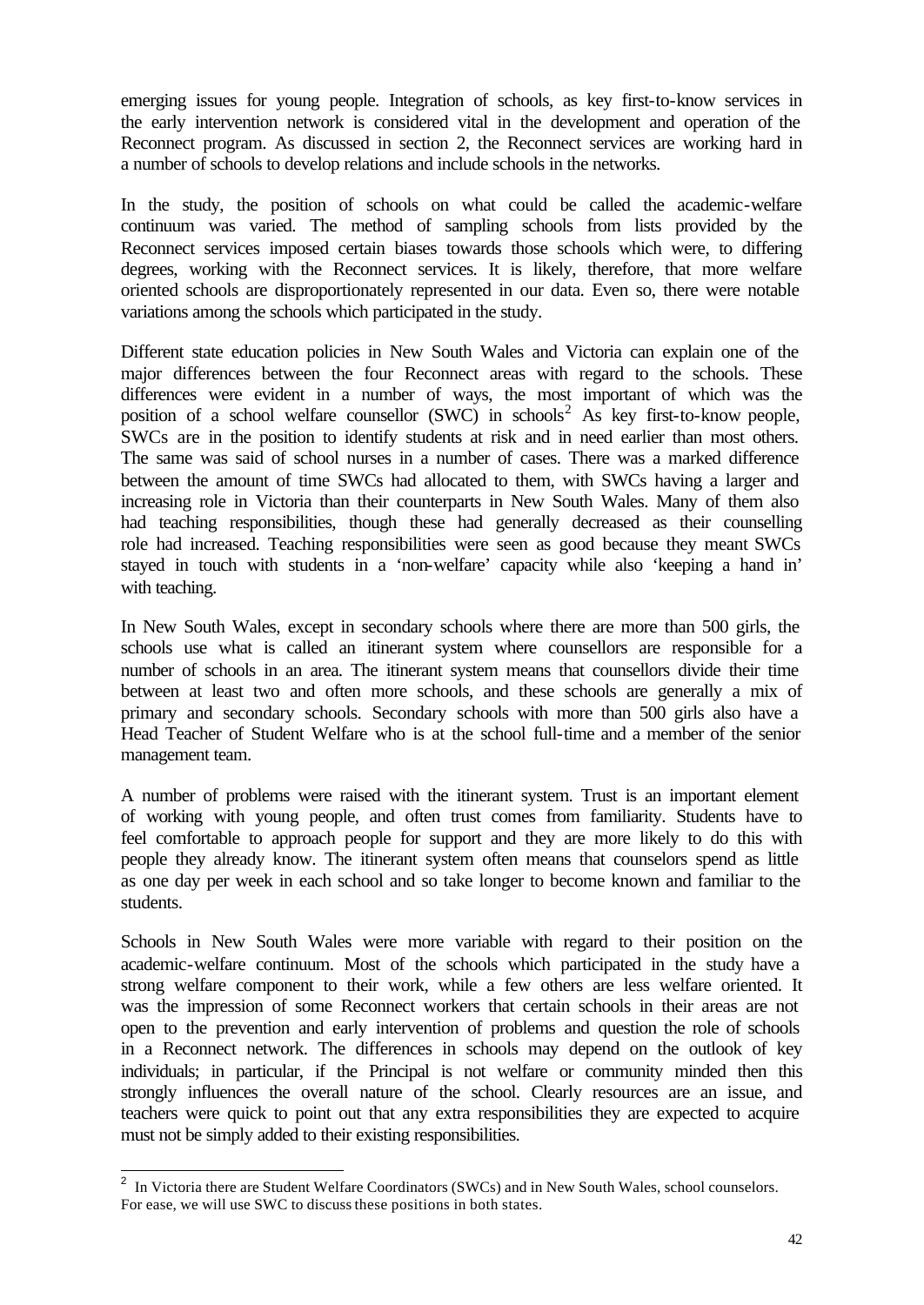The position of Catholic schools on the academic-welfare continuum is of note. The Catholic school system is quite large, particularly in Victoria. The study involved the participation of one Catholic School the details of which were not provided on the original list from the Reconnect service but contacted during the course of the field work. Although only one school, it is interesting to note developments in that school with regard to welfare issues. As with the Victorian schools in the study more generally, the Catholic school was committing notable resources to the welfare positions and a number of staff were enrolled on a diploma in counselling. The Catholic School system has its' own network of services to refer young people and their families to for support such as counselling and mediation. Consequently, the Catholic school which participated in the research was not part of the Reconnect network.

Another distinction between the services in the two states is the existence of the school focused youth services in Victoria. In the established network of REFS the SFYS play a crucial role in linking schools with agencies in the local communities. Brokerage funds are used to develop programs and address unmet needs in schools.

#### *Income Support Services*

Income support services as represented by Centrelink, are potential first-to-know agencies in any network of youth service providers. As the key provider of income for young people who cannot live at home or have left home, in the assessment and payment of the Unreasonable to Live at Home (UTLH) rate of youth allowance, Centrelink social workers come into regular contact with young people in their area.

The role of Centrelink in prevention or early intervention approaches to youth homelessness was viewed with varying degrees of support within the various offices which participated in the study. A number of Centrelink social workers maintained that by the time a young person comes to Centrelink for support, they have often already left home and were not potential clients for Reconnect services. In these situations, social workers did not consider themselves to be well positioned for a preventative or early intervention role. However, the same social workers stated they would refer to a service like Reconnect if they considered a family relations approach was appropriate and reconciliation was possible. There is no doubt that Centrelink social workers were positive about the Reconnect program and welcomed a prevention and early intervention service in the area.

Centrelink offices were invariably part of the Reconnect network, although there were variations between and within the four areas. In each of the Victorian areas studied, there was one Centrelink office which was not integrated into the Reconnect network.

In one case, this reflected geography and the distance of the office from the Reconnect service; in the other, it was a result of the misdirection of information and communication from Reconnect. These gaps were being addressed during the time of the study. There were problems in one of the New South Wales areas due to the dual factors of staff turnover in the Centrelink office and socio-economic characteristics of the area which meant very few referrals were coming from that area as a whole.

In all four of the areas studied, Centrelink social workers made referrals to their local Reconnect service on a fairly regular basis. In some cases social workers referred young people and their families to Reconnect for support such as mediation or counselling when they thought the family would benefit from such an approach. Referrals from Centrelink to Reconnect were also used to acquire third-party verification of the young person' s home situation. SWCs are regular sources of third party information as they are often aware of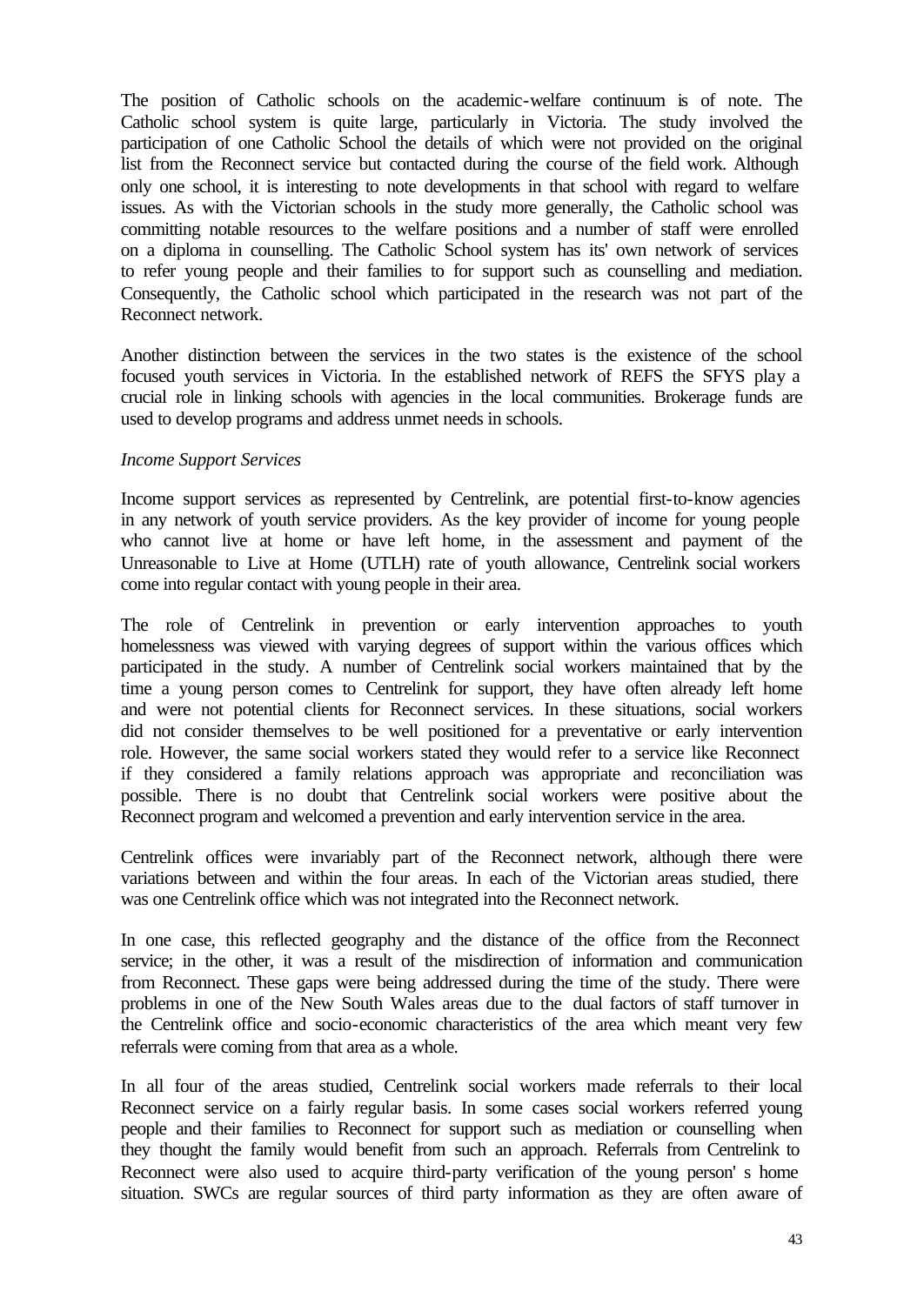the problems the young people are facing. If the Reconnect service is already working with the young person and the family, the young person might indicate that the Reconnect workers could provide information for the assessment. In situations where there are no other sources for third party verification, Centrelink social workers may refer the young person to the Reconnect service for a report on the family situation. Centrelink staff generally thought well of the information provided by Reconnect workers on a young person's home situation. Although one social worker would have preferred Reconnect to be clear and make a decision as to whether it was unreasonable for a young person to stay at home, others believed the information provided was adequate for them to make their own assessment. During the study we were told that some social workers were making the assessment of the allowance dependent on a young person's participation in the Reconnect program. The Reconnect services were concerned that some agencies were forcing young people to attend what is fundamentally a voluntary service<sup>3</sup>. Such compulsion may potentially negate the value of any help the service may offer the young person and divert resources from other cases.

In most cases, social workers were positive about the work Reconnect did with the families they had referred for support. There was one exception where a social worker was disappointed with the Reconnect service's involvement in the case. In the social worker's opinion the Reconnect worker appeared relatively inexperienced and unable to handle the family situation. The family were very disappointed with the service and frustrated with the social worker for referring them to it.

Reconnect staff expressed no major concerns about their involvement in the assessment process although in certain cases it caused problems for them. The time spent on preparing the assessment reports can be quite consuming. There are issues of confidentiality, and the workers generally ensure they discuss their report with the family before sending it to Centrelink. Reconnect workers found there was still a certain degree of suspicion among some parents who thought services such Centrelink and Reconnect encouraged young people to leave home. Reconnect are very clear in this respect and provide a factual report of relations in the family and the home situation. It was considered important that Reconnect tell the family what they put in their report to Centrelink to 'set their fears at ease'. There were cases where a young person has been supported by Reconnect through the assessment process and have received the allowance.

Within a few months, with Reconnect's support, the young person returned home and came off the allowance after having had some time out and worked on reconciling with the family.

Reconnect workers are in a key position to help young people and their families through the income support assessment process. In a number of cases, Reconnect staff acted as advocates for young people in their dealings with Centrelink regarding the UTLH allowance. This often involved explaining the process to young people, giving them information, helping them complete the application and accompanying the young person to their appointment at the Centrelink office. We also found a number of others in the network, particularly SWCs and SAAP youth workers, who advocated with Centrelink on behalf young people.

An issue raised by a number of people was the slowness of the assessment process, which adversely effects work aimed at prevention and early intervention. Workers assisting

<sup>&</sup>lt;sup>3</sup> The issue of compulsion was also a problem for one of the Reconnect services with regard to a local magistrate's court that was making involvement with the Reconnect service a requirement of the court.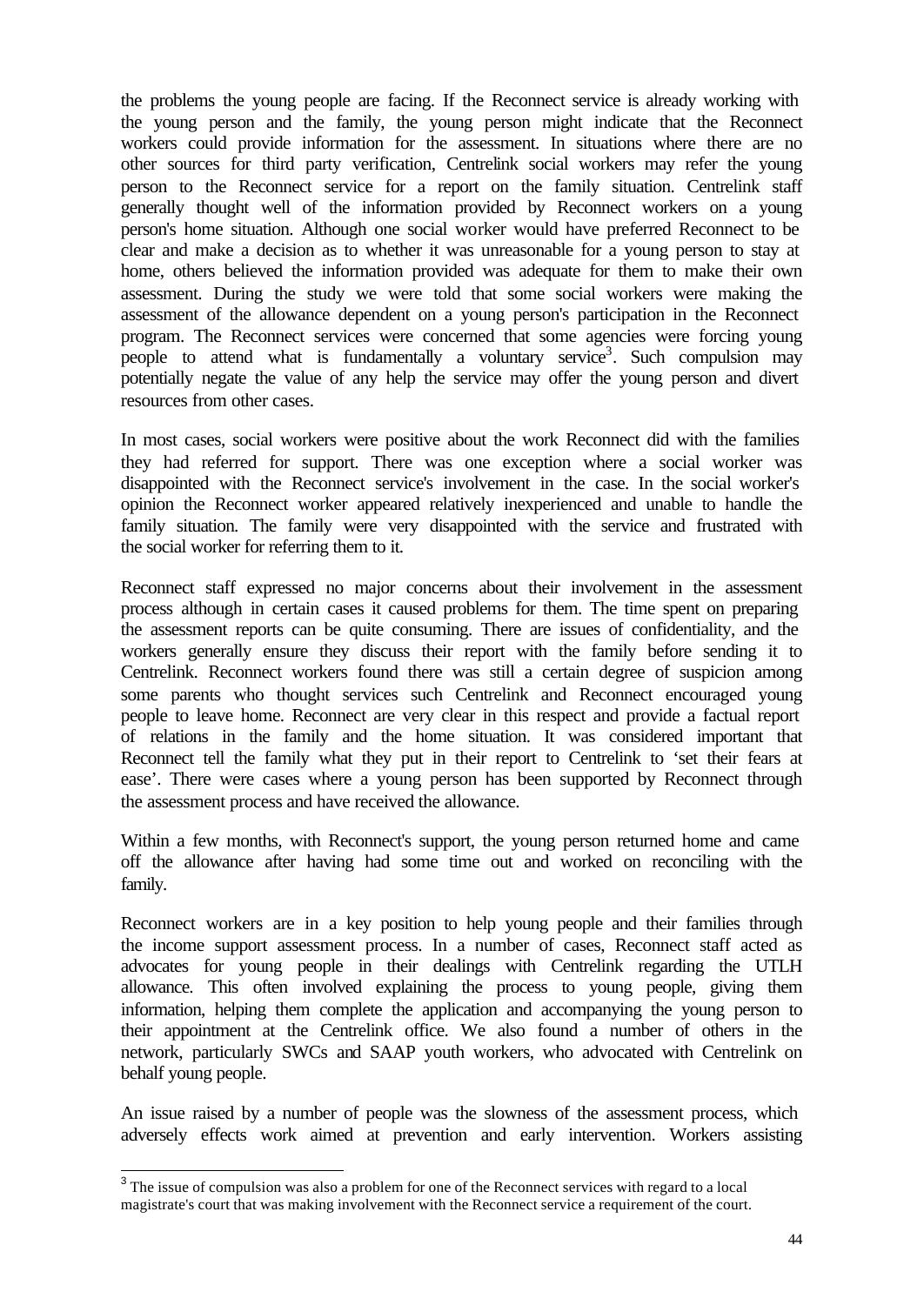young people through the income support process were concerned that if the process is too slow, the young person may leave home, leave school, possibly leave the area and become homeless. In such cases, Reconnect cannot work with the family to reconcile relations. These workers argued that if income support is provided quickly, the young person can move out while various people such as Reconnect family workers and SWCs are actively involved with them, and hence may be able to facilitate an early return home. Some SWCs suggested that Centrelink could have an emergency fund which they could use in certain situations. The fund would provide young people with an income to enable them to maintain connections with family, school and community while the case is assessed.

It is not clear from the study what role Centrelink counter staff have in a prevention and early intervention approach. Counter staff are in a potential first-to-know position when young people enter Centrelink offices and ask for advice regarding youth allowance. Field evidence from the study suggested they were not fully integrated in the system of referrals to Centrelink social workers and other services in the locality. It was clear that a young person presenting to them with the claim that they are unable to live at home and need youth allowance should be referred to the Centrelink social work team and that this is the established procedure. After fieldwork was concluded new guidelines have been issued enabling staff to also make other referrals.

The issues regarding accessing income support services in rural areas were slightly different. For people living in rural areas, distances and transport are a problem when accessing all services, and Centrelink is no exception. The added problem for people in Deniliquin and the surrounding area is that there are no social workers at the Deniliquin Centrelink office. All decisions for UTLH allowance are made in the Albury office with applications being made via telephone and/or fax.

### *State Welfare Departments*

As with schools and income support services, state welfare departments are well positioned as one of the first-to-know that a child or young person is at risk. The two state systems are very similar in their approaches to welfare with both receiving notifications of risk and abuse of children and young people.

DHS in Victoria and DoCS in New South Wales are a regular source of referrals to all four of the Reconnect services. If a notification of abuse has been made by another individual or agency in the community, state welfare departments can contact the Reconnect services for information about the case if the Reconnect workers are involved with the family. Although the Reconnect services are legally bound to disclose information, this is problematic for them as they assure confidentiality to clients when they work with them. In such situations Reconnect workers cannot get client permission from the young person as this may affect the investigation. DoCS and DHS can also ask Reconnect to keep them informed of the family situation.

In other cases, state welfare departments can directly refer the case to the Reconnect service for family relations work as part of their investigation. Participants from state welfare departments welcomed the presence of an early intervention service for young people in their area and were very positive about the work their local Reconnect services had done with families. However, the three established Reconnect services expressed concerns about some of the referrals coming from state welfare departments. There was a perception, particularly with the DoCS referrals, that the Reconnect service was being used inappropriately, being called on in cases where prevention and early intervention family relations approaches were not necessarily suitable. In such cases, reconciliation within the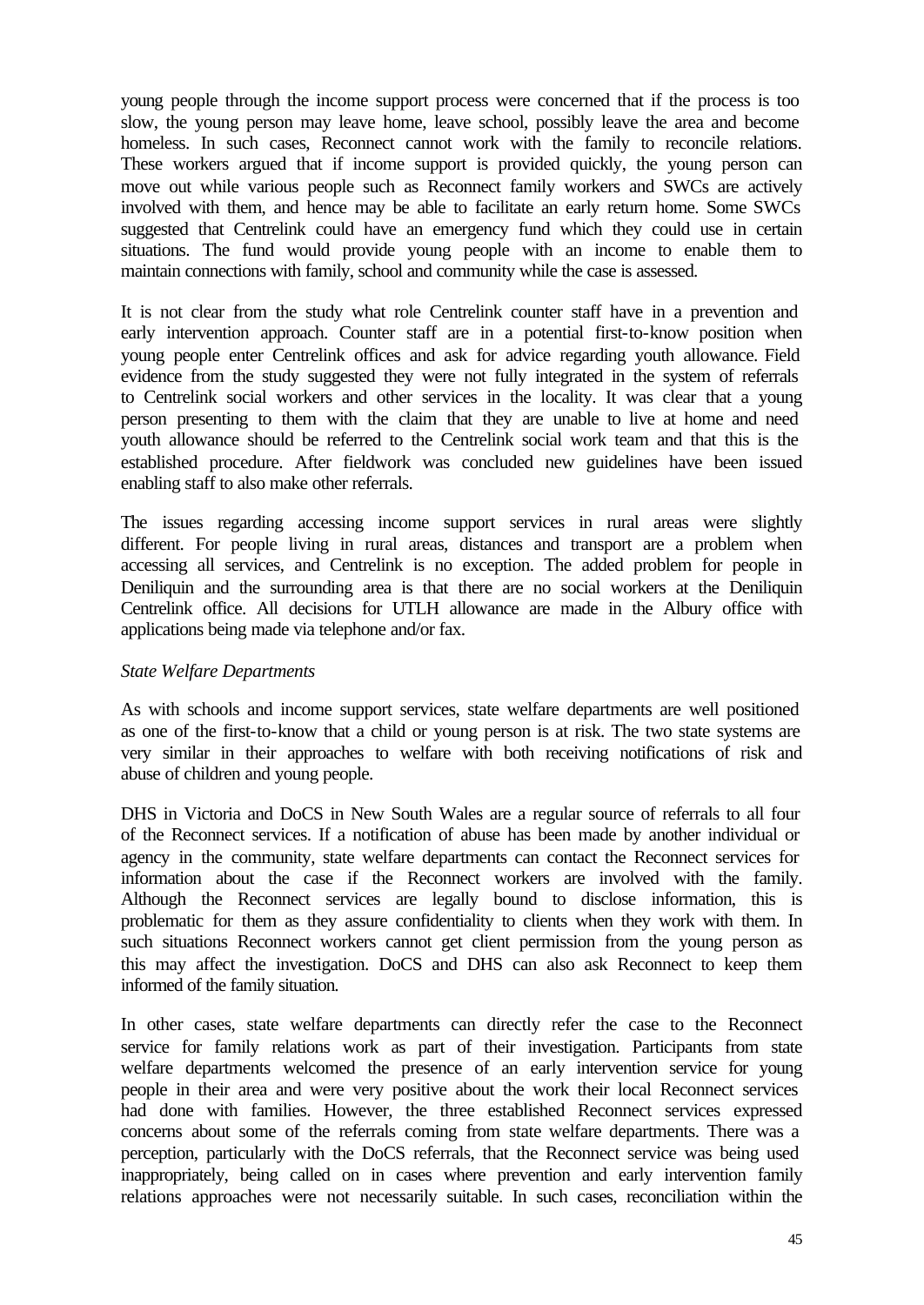family is not viable and ensuring the young person remains at home is not the safest option for them. Reconnect staff thought that a lack of resources within the state welfare departments is forcing them to refer cases to other agencies in the network such as Reconnect. Some Reconnect workers felt that they were being expected to do the state welfare department's jobs for it. There may be a need for clearer guidelines as to what the Reconnect services are funded to provide in the area.

At the time of the study, Reconnect services were not mandatory notifiers under legislation in either of the two states. However, if workers consider a young person is at risk, they will notify the state welfare department. Workers from agencies within the four areas expressed problems with making referrals and notifications to DoCS and DHS. There were two main issues raised. The first was that it is proving incredibly difficult to actually make notifications to the welfare department as the intake system is constantly busy. This was particularly the case in the Wollongong area. In addition, the experience of a large number of people working with young people in the four areas was that DoCS and DHS are unlikely to respond to notifications involving a young person over the age of 14. This situation proves frustrating for the services working in the area who are expected to respond to DHS' and DoCS' requests for information and support but are not able to receive the same response back. DoCS officers were aware of this situation and argued that with their limited resources, they had to make decisions which inevitably prioritise children over young people. The lack of response by state welfare departments can, in some cases, jeopardise a prevention or early intervention approach.

A number of participants in New South Wales, particularly those from DoCS offices, discussed the impact new legislation being implemented then would have upon services in the area. *The Children and Young Persons (Care and Protection) Act* 1998 has a separate section on youth homelessness. From December 2000, any service working with children and young people, including Reconnect services, have become mandatory reporters in NSW under the new legislation. One of the other major impacts of the new legislation in New South Wales will be an increasing role for services offering mediation and dispute resolution, such as Reconnect.

The commonwealth and state/territories Youth Protocols for the Case Management of Unsupported Young People 1994 confirms state and territory governments' statutory responsibility for meeting the needs of:

- Young people up to the age of 17 years (8 in some states) who are at risk of significant harm through abuse or neglect; and
- Young people under 15 years of age who are homeless or unsupported

The subject of the youth protocols did not arise very often during the fieldwork and when they did, views of them were varied. Income support and state welfare staff were generally supportive of the protocols and found them useful in ensuring workers in the 'opposite' agencies are aware of their responsibilities. However, there were issues regarding some workers' understanding of the protocols which made some cases unclear. We were told of one case where a DoCS worker had to write a letter to the income support agency on behalf of the young person outlining Centrelink's responsibilities under the protocol. Conversely, we were also told about cases where DoCS workers withdrew financial support to a young person and required Centrelink to provide the support. Workers in other agencies had varying levels of knowledge of the protocols, ranging from no awareness of them to a good understanding of the requirements. Some of the Reconnect workers have noticed a change due to the protocols, in that whereas a few years ago welfare agencies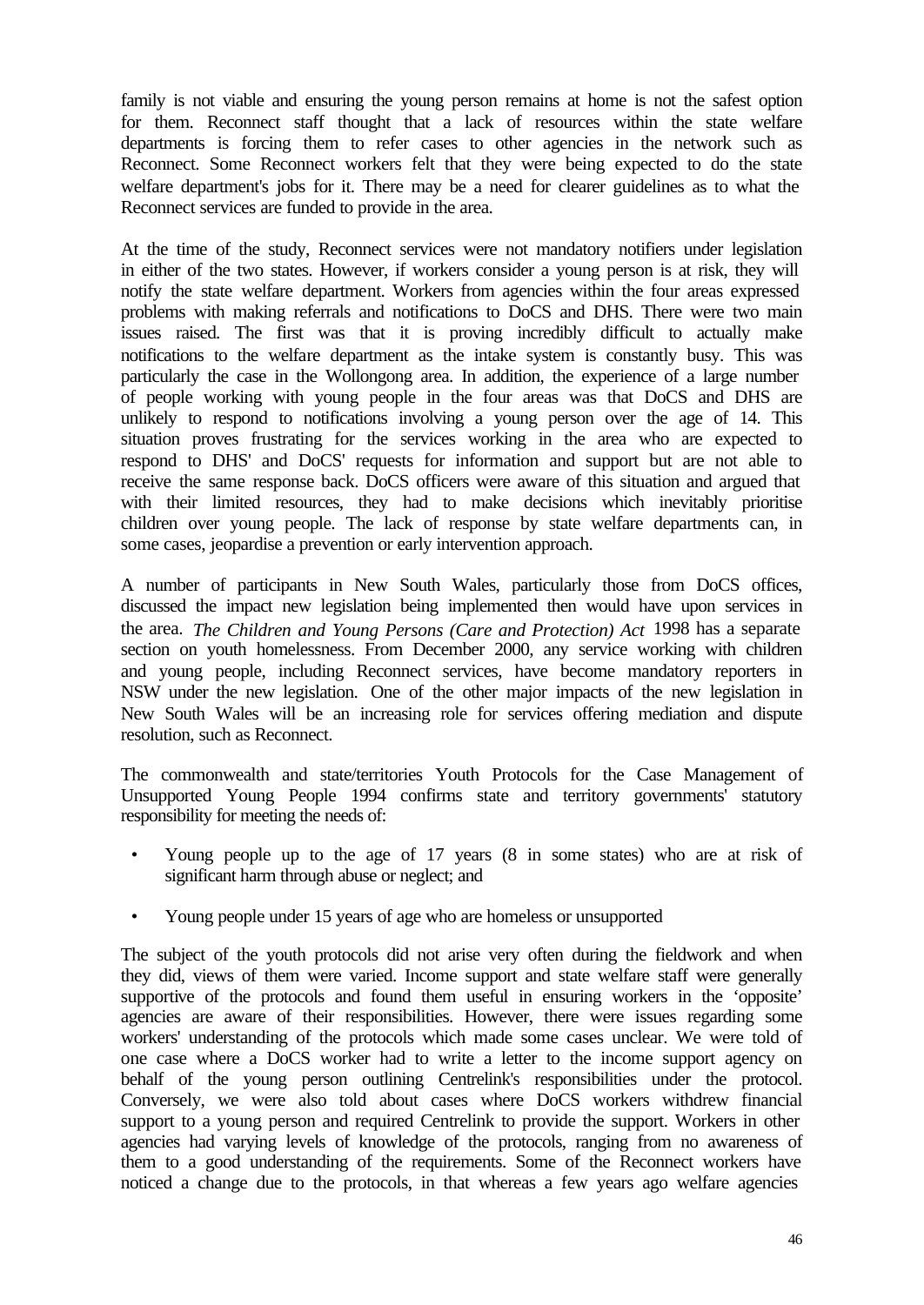would not have financially supported a 14 year old, under the protocols they now must do so. Reconnect staff in one of the areas find the protocols useful in some cases for ensuring that the income support and welfare agencies involved met their responsibilities.

#### *Accommodation and SAAP*

SAAP placements are an integral part of any network of services for young people in a community. The program offers various forms of accommodation from refuge and crisis to long-term placements. SAAP funding is also available to provide other forms of assistance to those who are homeless or at risk of homelessness. As mentioned in section 2, REFS receive SAAP funding for family reconciliation. SAAP-funded accommodation was evident to varying degrees in each of the four Reconnect areas although their integration into the Reconnect network was varied. As an early intervention and prevention service, Reconnect would ideally not have need for SAAP provision since this would indicate that the young person had left home. However, in reality, Reconnect services work with SAAP services for a number of reasons. In some cases, it is not always appropriate for the young person to stay at home or return home. In such cases Reconnect workers attempt to find suitable alternative accommodation for the young person. In other cases respite accommodation may be sought to give the family to have some time out from each other.

SAAP providers were a source of referrals to the Reconnect service as well as to other agencies in the area such as mental health, drug and alcohol and income support. There were questions as to how appropriate the Reconnect program is for some SAAP clients. One SAAP provider found it difficult to refer cases to their local Reconnect service as most SAAP clients have multiple problems and have been out of home too long for an early intervention approach to be appropriate<sup>4</sup>.

The major problem for all services with regard to SAAP provision was the lack of youth specific accommodation. The problems posed for Reconnect were two-fold; there was a lack of suitable short-term accommodation and a paucity of more medium to long term accommodation where required. The key requirement of any youth accommodation service in a prevention and early intervention model is access to accommodation that is suitable and appropriate. It has to be safe for young people and not expose them to any extra risks, and must ensure that young people are able to maintain contact with family and/or school, friends and community. Workers in all four areas highlighted the lack of such accommodation as a major problem in working with young people in a preventative or early intervention way. One SAAP worker told us that there is a need for safe and suitable accommodation for some young people available that is not part of the crisis accommodation system. In crisis centres, they will come into contact with older homeless people with potentially more serious concerns such as drug and alcohol use and mental health problems. In such an environment, young people who are initially 'green' may be attracted by this alternative life-style. When this happens, chances of reconciliation with the family are slight and they may enter the world of chronic homelessness.

The REFS supported accommodation program for students was held in high esteem and considered a useful model for the Reconnect program. The service is invaluable as it enables young people to stay in contact with their families, school and local communities. However, there are a limited number of places.

The lack of community placements for young people was also raised as an issue in all four Reconnect areas. The impression was that although people in the community are prepared

<sup>&</sup>lt;sup>4</sup> The explicit move to prevention and early intervention of homelessness in the new SAAP IV agreements may increase the amount of contact between Reconnect services and SAAP providers. See Crane, P (2000)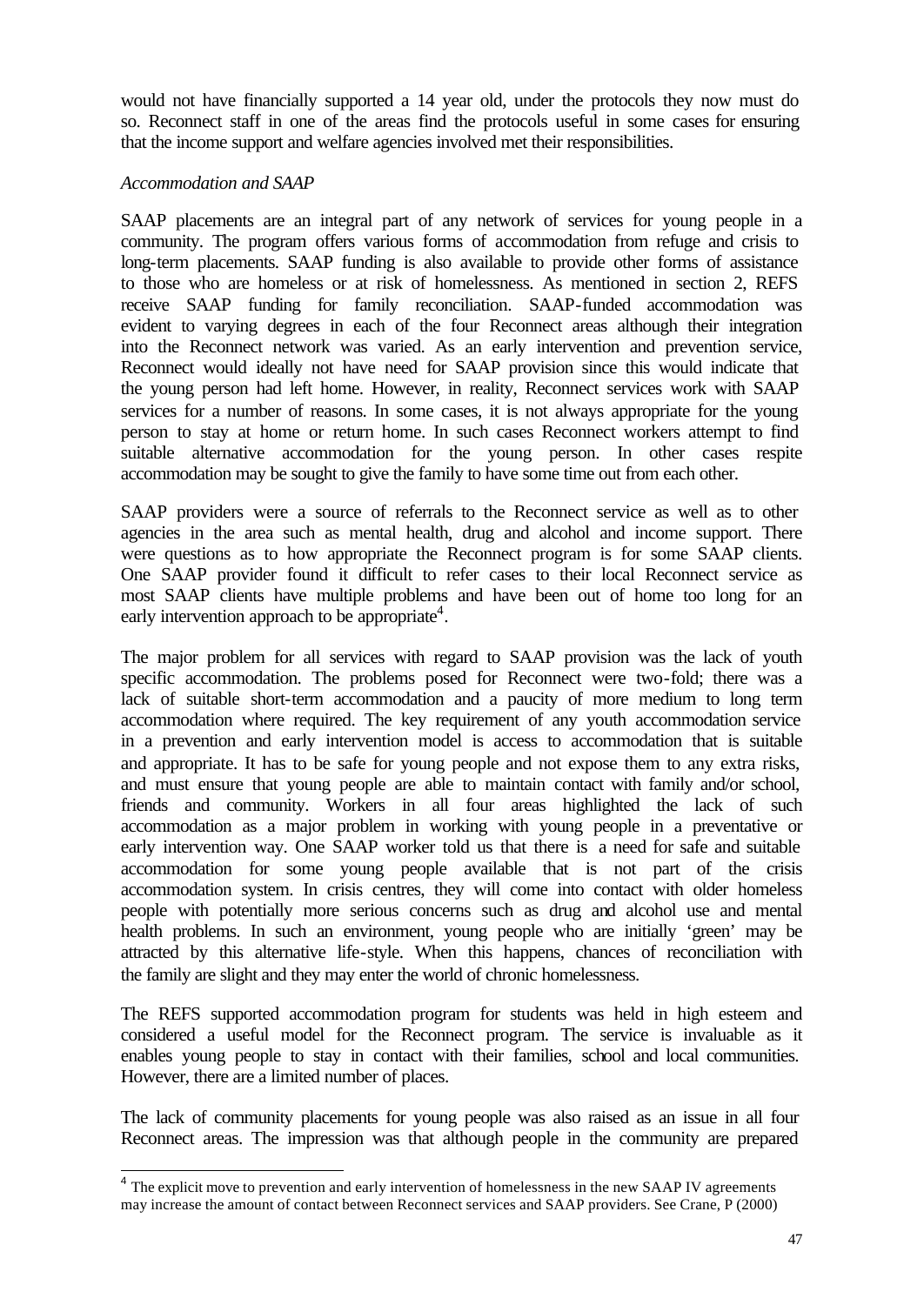to provide placement for children, very few offer placements for teenagers and adolescents and the situation is worsening. This situation poses a major problem for services trying to find accommodation for young people in the local community, for crisis through to long term. Services informed us that not all young people, especially those 14 and above, want to reside in another family home, although in some cases this may be their only alternative to becoming homeless.

The situation is exacerbated in Deniliquin and its surrounds as there is no youth specific accommodation available for under 16 year olds and limited options for the over 16s. In Deniliquin there is emergency accommodation for domestic violence cases and a house for homeless older men, but there is nothing in other towns such as Hay and Finley. This makes it difficult for young people to maintain links with family, school, and community if they leave home. In rural areas young people who leave home tend to stay with friends and relatives. This is not considered ideal, but it does mean they can remain in the local area.

Bridges, the adolescent community placement program in Werribee, is able to offer a limited number of placements for young people. WSHG and Anglicare can provide some accommodation in the Wyndham area. There are few accommodation options for Reconnect West to consider in Hobson's Bay, and young people needing a place to stay have to go outside the area to Footscray and beyond. This not only works against the Reconnect program but is a daunting thought for young people living in the area.

Of the four Reconnect areas, RAFT has the most opportunities for providing accommodation to young people. RAFT has direct access to a wide range of accommodation options provided by the SYFS Association, including a crisis refuge, medium-term and long-term accommodation. There were some, as yet unanswered, questions from workers assisting young people outside Wollongong city as to whether young people from outside central Wollongong would use refuges in Wollongong.

### *Youth Services*

Youth services such as youth centres and youth community services have a potentially crucial position in any prevention and early intervention approach. Workers involved in youth centres are potentially first to know that a young person is experiencing problems and may be at risk. However, youth services such as local youth centres have proved to be variable as sources of referrals to Reconnect services.

For a time, RAFT had a worker co-located in one of the local youth centres but young people did not approach the worker and so RAFT terminated the arrangement. It was suggested that such a setting was not congenial to young people as it lacked confidentiality. Community centres came up as alternative sources of support for young people in the Wollongong area, but they were not part of the Reconnect referral network.

Wyndham and Hobson's Bay City Councils both have Youth Services departments which are active in the area providing a range of services to young people covering many facets of support from counselling to leisure and social activities. Hobson's Bay Youth Service has close links with BayWest Youth Housing, who provide information and support to young people in the area. There is potential for the better integration of youth service within the Reconnect West area, and it would appear services are moving in this direction. As discussed above, the SFYS covers both municipalities and is working at increasing the linkages between schools and agencies across the area. At the same time, there was concern that the Reconnect programs not duplicate the work of the SFYS.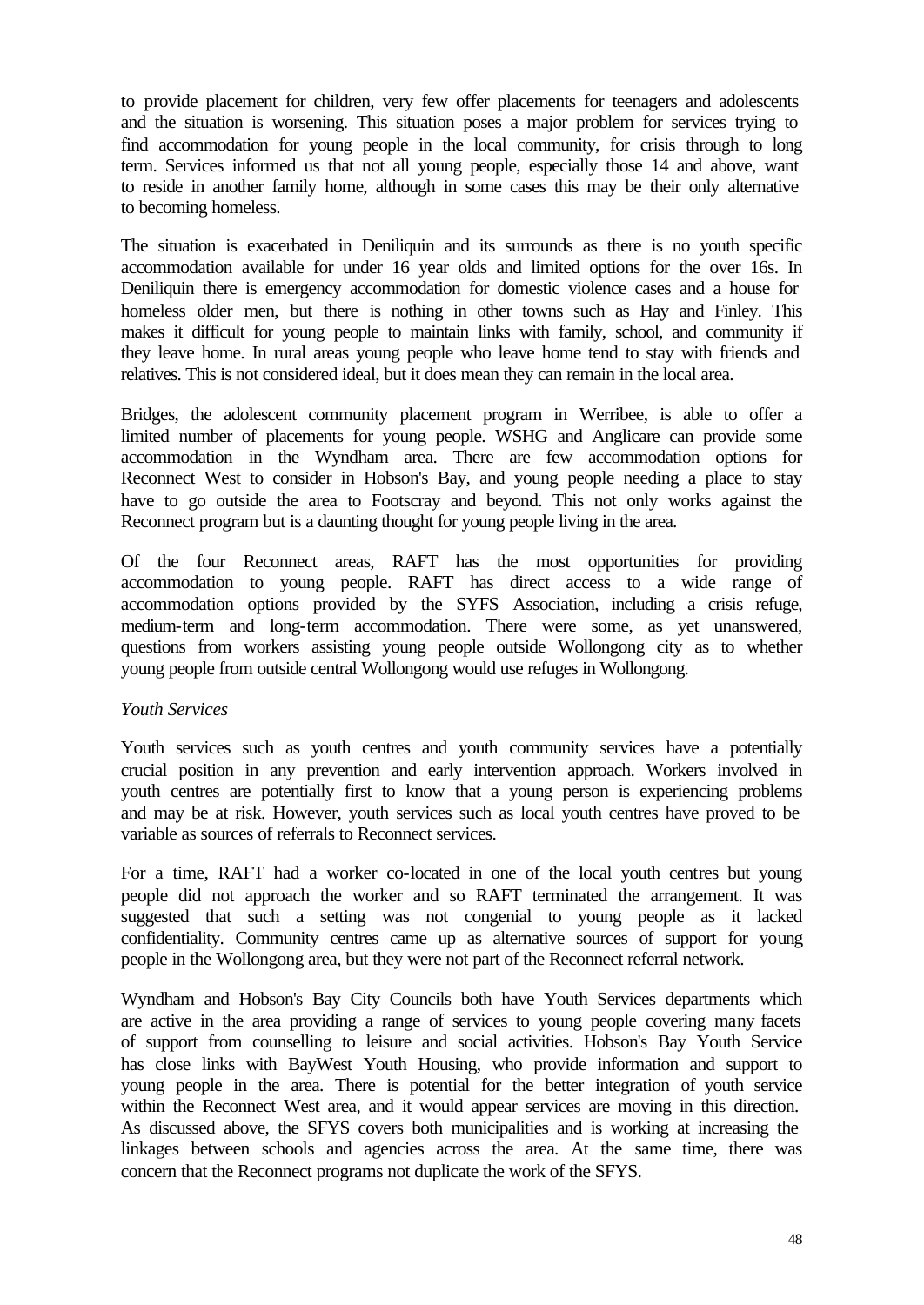There are not many options with regard to young services in Vinnies area, although there have been some improvements recently with the establishment of a youth action group. Some funding from the local council has meant the group have organised and/or funded activities for young people in the area such as a skate ramp, a music festival and an art project. This funding contributed to the TAPE's alternative to Year 10 course mentioned in section 2. However, the lack of many youth based activities in the area was identified as a problem for the local community. As well as being a potential source of referrals to the Reconnect program, youth work in small rural communities such as Deniliquin gives an outlet for young people which may avoid problems arising in their relations with others either at home, school or in the wider community.

REFS covers a number of different local government areas, all of which have youth services departments. The main form of contact between these has focused on the SFYS program. REFS have recently assumed responsibility for the Youth Adult Bureau (YAB) in Nunawading to their west. YAB is a resource centre providing youths in the area with a range of supports from basic facilities for the homeless to recreation and leisure activities.

### *Police and Juvenile Justice*

Potentially, the police are in a position to be important first-to-know agencies. In all communities, and particularly in smaller, rural ones, the police are often one of the first to know that a young person is having problems that are being played out in risk-taking and/or criminal behaviour. Community policing squads were mentioned by all four of the Reconnect services. However, contact with the police has been variable. The normal pattern of contact was either that the Reconnect services were working with a young person who was also in trouble with the police or that the police were in the network of services. For example, a Deniliquin police officer was on the same local domestic violence committee as a member of the Reconnect staff. WSHG describe themselves as having a good referral relationship with the police in Wyndham and work closely on a number of community agency projects. Reconnect West is currently developing referral protocols for Reconnect clients with the police services in the two municipalities.

The police are not a common source of referrals to the Reconnect services at the moment. More work is needed to bring the police into the Reconnect networks and develop a strong referral relationship. As mentioned, Reconnect West are addressing such issues at the moment. One police officer suggested that Reconnect could attend police training days organised by Education Development officers and held every few months. At these training days, the Reconnect services could to explain their services to police officers and discuss issues such as appropriate referrals. We were told that the police training program now includes community placements and RAFT regularly take police students from the local academy; this development is helping build understanding and awareness from all sides.

The juvenile justice department is funding programs for young offenders in all of the four Reconnect areas we studied. These programs work to prevent young people offending again and re-entering the juvenile justice system. Of the four Reconnect services, RAFT seem to be doing most work with juvenile justice cases, providing a family relations based approach to try and maintain the young person's links with their family.

In one of the areas, there was a question over whether magistrates courts were using the Reconnect service appropriately in making its use a compulsory requirement of a young person's conditions of court.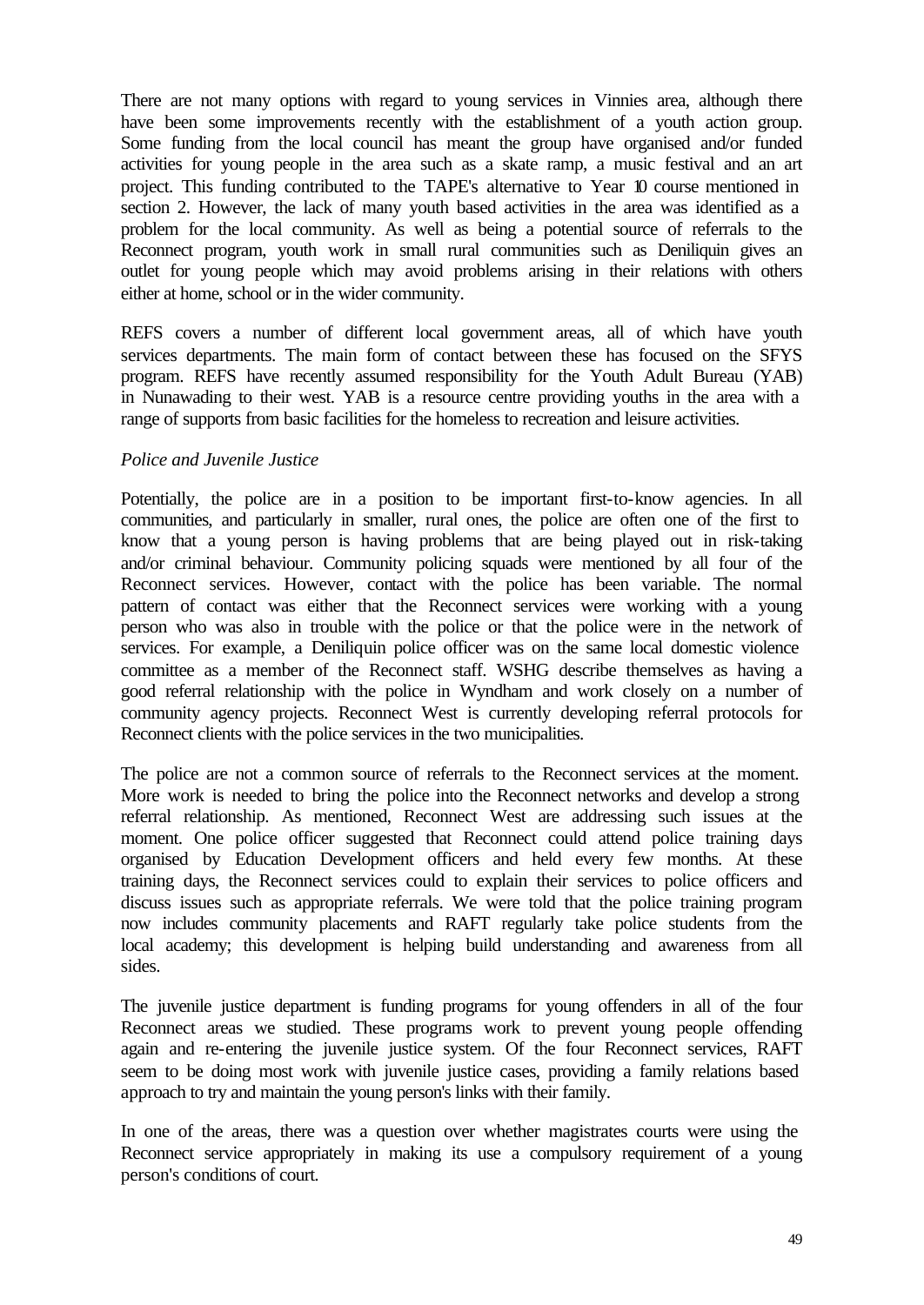### *Indigenous Communities*

The final discussion in this section concerns the involvement of Indigenous communities in the Reconnect program. As noted above, Vinnies Reconnect area includes a number of Aboriginal communities. In addition, there are Indigenous communities in and around Wollongong and particularly in the Shoalhaven area where RAFT have begun working this year.

It is too early to report on the involvement of Indigenous communities in the Shoalhaven area, although the worker responsible is gradually building up links with the various communities in the area. Over ten per cent of RAFT's referrals are from Aboriginal communities in the Illawara area. RAFT are able to tap into the Aboriginal community through the Association's attendance at the Aboriginal inter-agency network. Identified Aboriginal services such as Aboriginal Health do not refer young people and families to RAFT in large numbers.

The fieldwork in Deniliquin and the surrounding area raised a number of issues for any Reconnect scheme regarding the provision of services to Indigenous communities. Workers in Aboriginal communities found there were quite high levels of suspicion of mainly Anglo services among Indigenous communities, making it difficult for them to provide support to the local communities. Respondents considered entry into Aboriginal communities took time for trust and confidence to develop. This process is hampered by staff changes in a service, which make it necessary for new relations to be developed all over again.

It was suggested that the employment of Aboriginal workers would enable a service to be more successful<sup>5</sup>. Vinnies consider that their growing acceptance in one of the local Aboriginal communities is connected to the employment of an Aboriginal worker. However, there were concerns that inter-community conflict may make this difficult. It may be that employing staff from a different Aboriginal community than the one they will be working is more problematic than having non-Indigenous workers. The lack of suitably qualified Aboriginal workers is a further problem. A number of interviewees questioned the appropriateness of a service for homeless youth in Indigenous communities who do not use such a concept. It was argued that in situations where young people leave home early they stay with friends or family and are not considered homeless. At the same time, it was suggested that if workers demonstrate respect for Indigenous communities and share cultural differences, good relationships can develop between Reconnect services and Aboriginal communities in time.

<sup>&</sup>lt;sup>5</sup> In is our understanding that a number of the Reconnect projects funded in Round 3 plan to employ Aboriginal workers.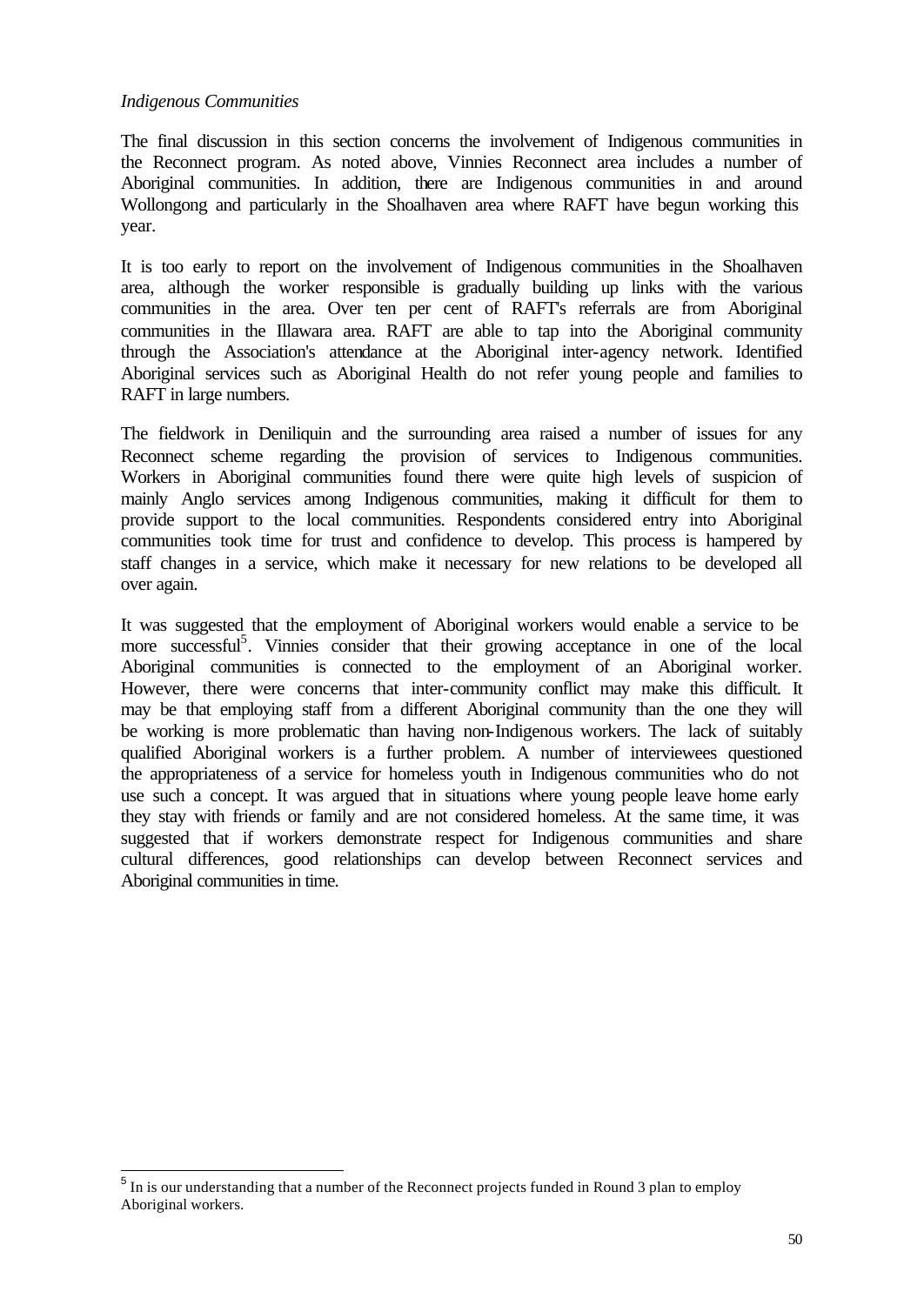# **4.3 Community Capacity**

In the interviews, participants were asked about the development of community capacity to respond to youth homelessness in the area. The issue of community capacity raised as many questions as it brought answers. Most saw community capacity as a form of community development and the building up of links with other individuals, agencies, and organisations in the area. Some were not sure what was meant by community: the local community of people, a community of service providers, the business community? There was some discussion of the Communities That Care model in a small number of the interviews (though not with Reconnect staff). The Communities That Care model arose in the United States in the 1980s as a response to alcohol and drug abuse among young people. It is a prevention model that uses the concepts of risk and protective factors to enable communities to develop programs to prevent drug and alcohol problems in young people<sup>6</sup>. The ideas are similar to those developed and extended in the National Youth Suicide Prevention Strategy (Mitchell, 2000).

For the Reconnect services, the idea of community capacity mainly involved the development of networks which assist and complement the work of Reconnect in prevention and early intervention. Reconnect staff pointed to the development of positive relationships with key agencies in communities such as schools, welfare services and income support providers. It is also clear that through the development of such networks, Reconnect programs are not only providing a service to young people and families, but also developing the ability of a community to address themselves some of the issues which can cause family conflict and early home leaving. For example, through its programs in schools, REFS work to develop the community's capacity for dealing with issues of family conflict and youth homelessness. This happens by developing the skills amongst students, parents and staff to enable them to address problems and issues which may lead to early home leaving.

Their work supports the development of resilience and protective factors among communities. The focus on schools is complemented by other programs like Parenting Support, which aims to give directly to parents the skills to manage problems they may have with their children and adolescents. Vinnies consider their approach is based on utilising the resources individuals, families and communities have themselves. Vinnies are also currently developing ways of involving local clubs and businesses in youth issues in the area and hoping to develop a scholarship program for young people to access alternative education opportunities. Reconnect West are planning to use the Critical Linkages worker to assess the services' community capacity development. What was clear in the field evidence was that the development of community capacity will not replace the position of professional workers in providing support and assistance to young people and their families.

Any discussion of community capacity must take into account the delicate balance many community based organisations have between providing a service and going further and developing some kind of structural change in the local community. The Reconnect services, through their developments of networks, is playing a crucial part in increasing awareness of prevention and early intervention approaches among providers. How much Reconnect can influence awareness in a wider sense outside the provider and stakeholder network is unclear. At the end of the day, all services have limited resources and the provision of service is after all, a crucial aspect of their role.

<sup>&</sup>lt;sup>6</sup> For further information see the discussion in the literature review in Appendix 2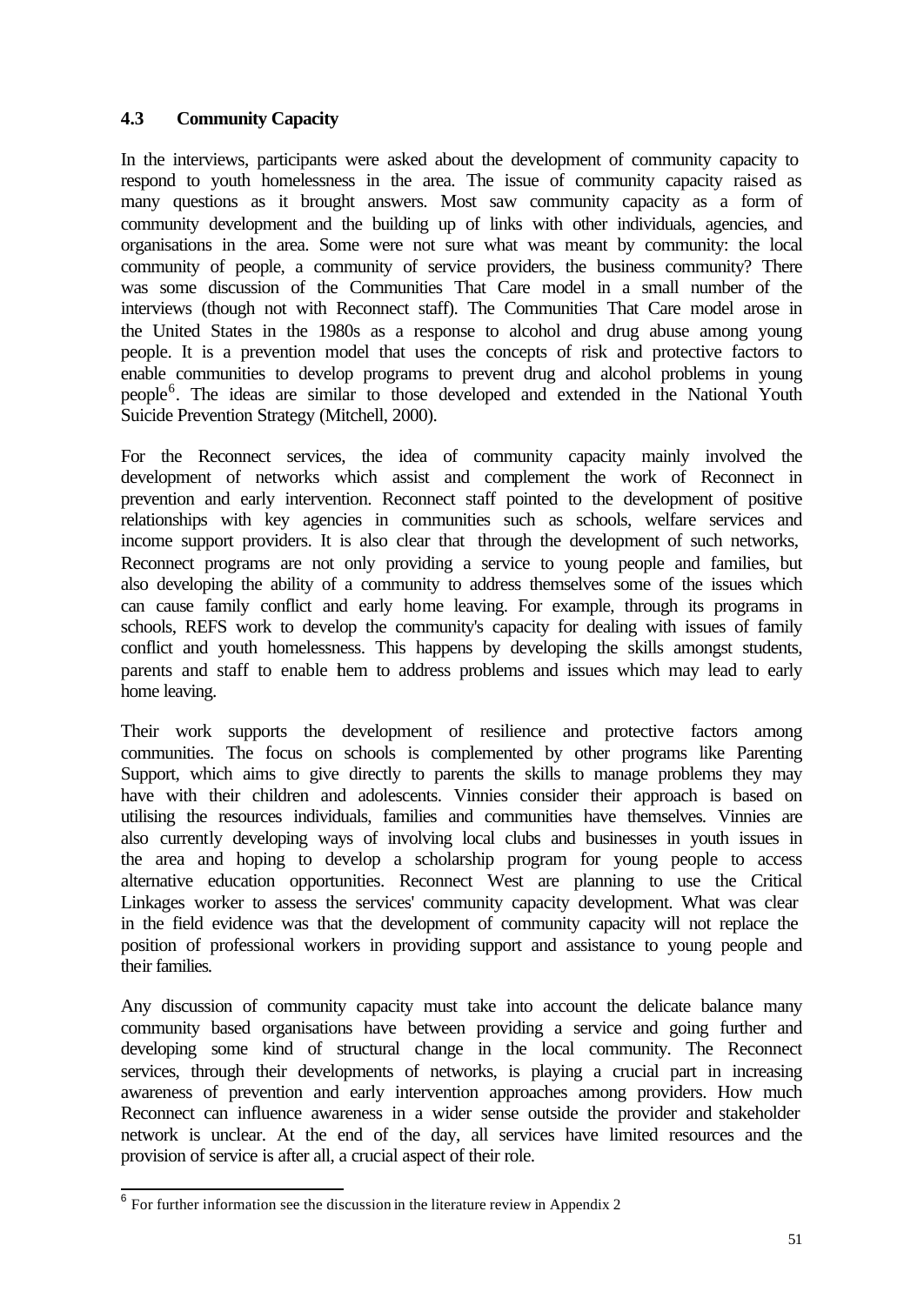Reconnect workers in the three established services raised the issue of action research during the discussions on community capacity. Opinions towards action research were very positive and the staff considered it an invaluable aspect of their work for young people and families in the area. They clearly saw a link between the on-going process of action research and developing the communities' capacity for addressing issues for youth at risk. Further work with regard to community capacity is necessary as lack of time in the interviews meant these issues were not fully addressed in the research.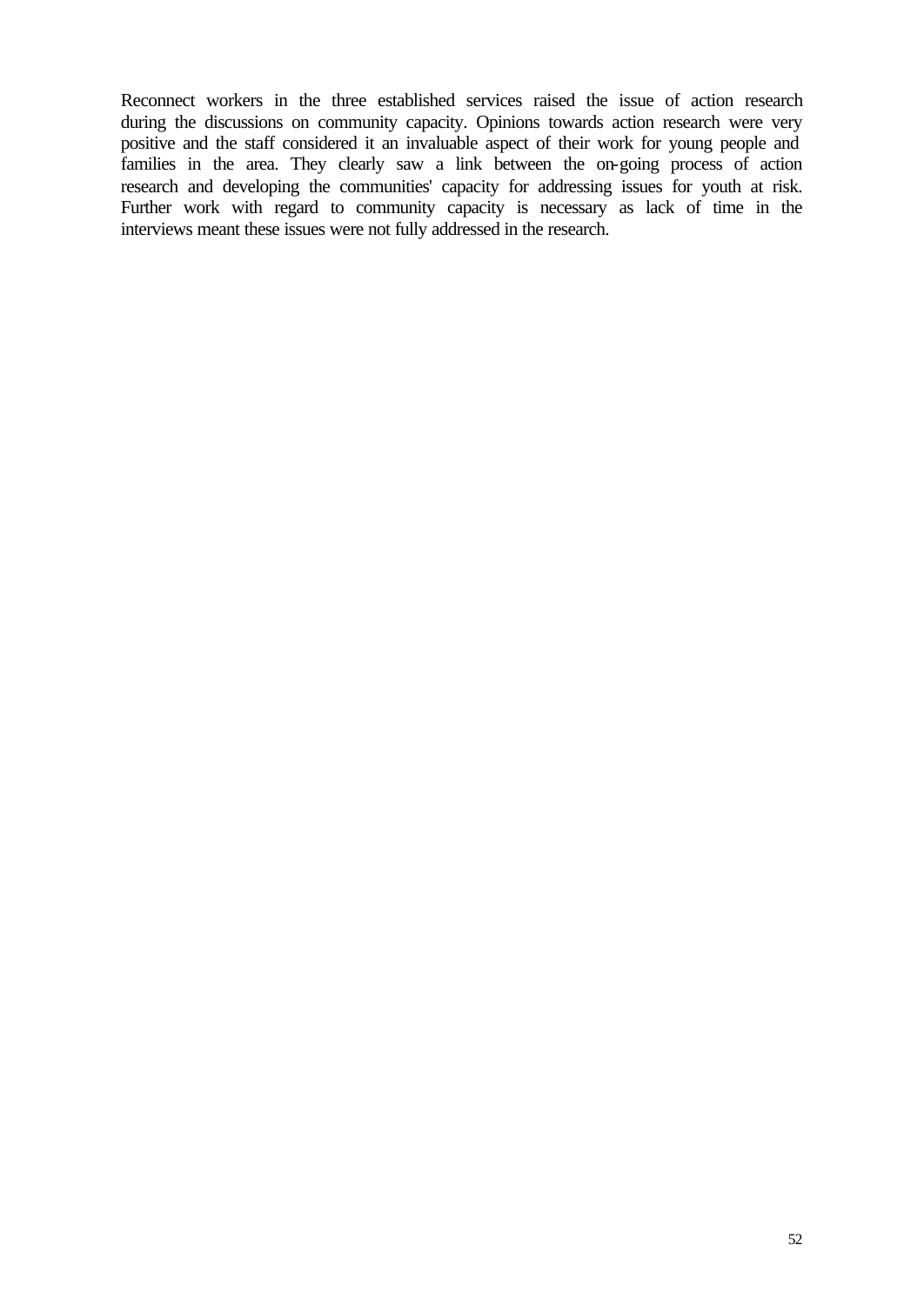# **5. Summary and Conclusion**

The research has been centrally concerned with the early development of Reconnect services oriented to early intervention in the context of their local areas and area needs. It has had particular focus on the approaches taken by the Reconnect services included in the study, their place in a larger local network of services and support arrangements for young people who are homeless or at risk of becoming homeless, and some of the factors that bear on the development of effective and well integrated support at the local level. The research has also sought to examine the roles of Reconnect services in building the capacity of these supports to understand and respond to opportunities for early intervention in the needs and circumstances of young people and their families before homelessness has become an established problem. The findings of the research and the issues arising from them can usefully be addressed under these themes.

The basis of these findings is a set of case studies of Reconnect services and the networks of relationships linking them with other sources of support and assistance to young people who are homeless or at risk of becoming homeless and their families in the area served by Reconnect. Four Reconnect services were included in the research: Regional Extended Family Services, Inc. (REFS), based in Ringwood, Victoria; Reconnect West, in Werribee, Victoria; Vinnies Reconnect, in Deniliquin, New South Wales; and Resourcing Adolescents and Families Team (RAFT), in Wollongong, New South Wales. Taken together, these comprised two Reconnect services operating in outer metropolitan areas and one each working in regional and rural settings; two services in each of Victoria and New South Wales; and three well established and one newly developed service. These contrasts allow some conclusions to be drawn about the development of early intervention services and their networks in different social and geographical settings.

The case studies found wide support for the Reconnect programs in each of the four areas. The clear consensus was that without the Reconnect services, there would be nothing else like it for young people and their families in the community. This was particularly apparent in the rural area. Section 2 of the report outlines the range of provision which is available in each of the four areas in prevention and early intervention approaches to youth homelessness. It is clear from the fieldwork that the three established Reconnect services are working well at providing a family relations approach for young people at risk of early home leaving. The newly introduced project Reconnect West in Wyndham and Hobson's Bay is beginning to develop the prevention and early intervention work building on their existing profiles in the area.

## **5.1 Reconnect Services and Approaches to Early Intervention**

The overarching question informing this study has been, how does Reconnect assist in developing early intervention capacity within a community? The research addressed this question in terms of both the nature of the work that that the four Reconnect services do, and of how Reconnect and its work are understood by other individuals and organisations in the area who are also concerned with young people at risk of homelessness and their families.

• How do Reconnect services perform their roles as service providers and builders of community capacity?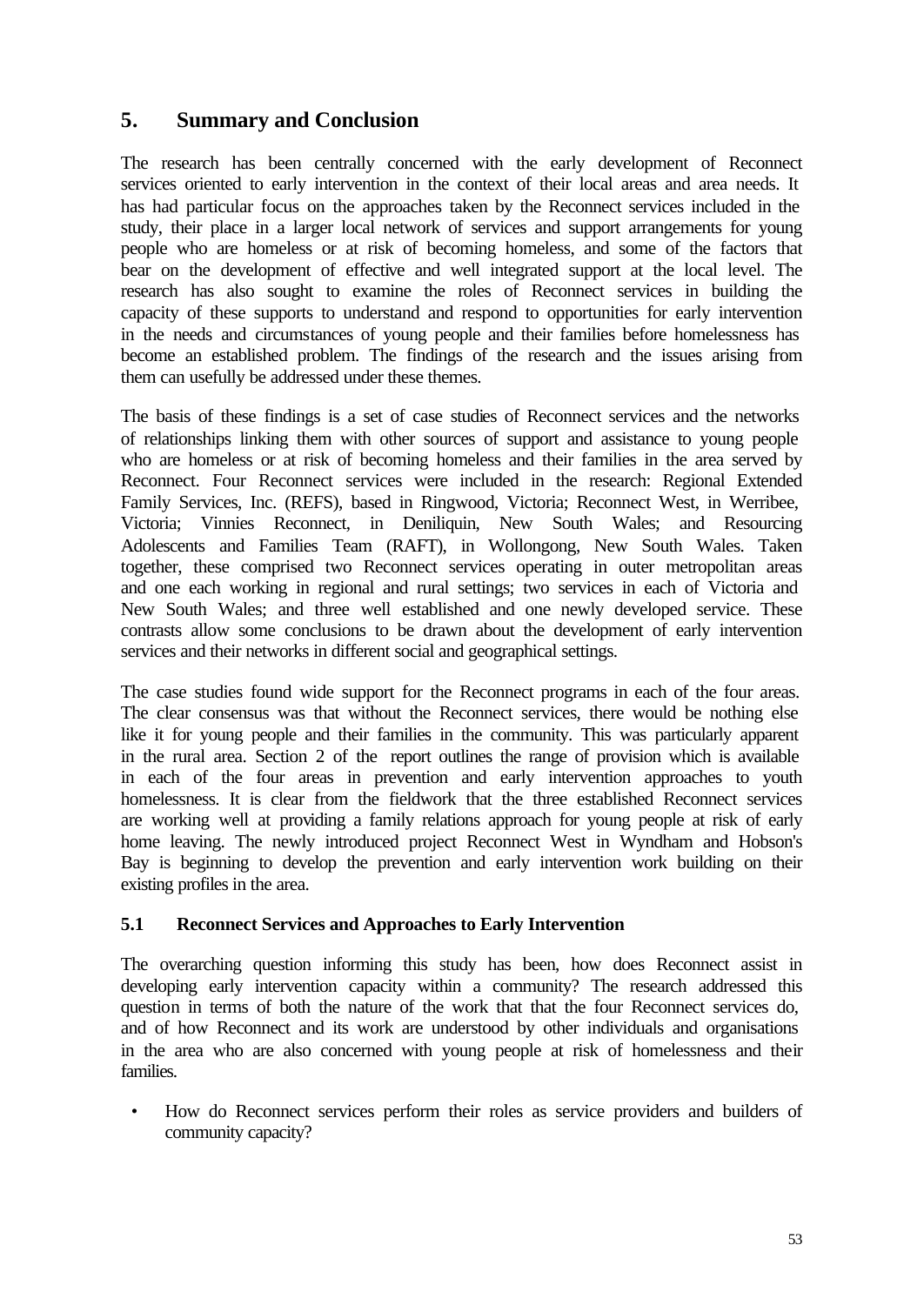The approaches to early intervention covered in the study are largely a consequence of the selection of particular Reconnect services for inclusion. Of these, two provide early intervention services mainly in the form of family mediation, including peer and comediation. Two others rely more centrally on individual and family counselling. In both cases, the services deal with young people who are either still at home, or have left home only recently, and with the parents of young people in these circumstances.

All services stressed the need for immediate and flexible response to the needs of young people and families with relationship problems, and the various Reconnect services have developed a variety of strategies to achieve this. REFS has a full-time intake worker; both Vinnies and RAFT make their services accessible out of business hours and in the places where their clients are comfortable. Reconnect West is only beginning its work as a Reconnect provider, and has not yet addressed this issue. Its plans for a Critical Linkages element focus on the need to monitor and review need and service performance.

Discussions of prevention and early intervention during the interviews led a number of participants to argue that programs using such an approach could start earlier than the current remit of Reconnect. Some of the Reconnect services studied in the research are working in primary schools and/or during the transition to secondary school, although the Reconnect funding is for the 12-18 years old group. However, this was not consistent and it may mean than extra support is needed for Reconnect programs to widen their target group.

• How do Reconnect providers present themselves to the other support services in the area?

All of the Reconnect services covered in the research also undertake significant outreach activities. All four Reconnect services have given particular attention to their relationships with schools; REFS and RAFT, with continuity from the Youth Homeless Pilot Program, have achieved significant depth in these connections. REFS provides training to school personnel and young people, while RAFT are developing outreach clinics responding to the needs of students and their families. Reconnect West is also providing mediation training in schools. Although the remit of Reconnect services does not extend to children of primary school age, some of the services are also running programs in primary schools. REFS is a leader in this respect. Distance and the lack of resources in rural areas have hampered the ability of Vinnies to work with schools to significant degree.

Three of the four services have run support groups for parents, REFS and RAFT with the parents of adolescents and Reconnect West with adolescent parents. REFS and especially RAFT also maintain close links with mental health services in their areas. Relations with other services are discussed in section 5.2 below.

What role do Reconnect services play in assisting young people and parents through the income support assessment process?

Reconnect staff are called upon to participate in the income support assessment process both immediately, in support of young people and parents whom they refer to Centrelink, and secondarily when Centrelink ask them to assist with the verification of information.

In a number of cases, Reconnect staff act as advocates for young people in their dealings with Centrelink regarding the UTLH allowance. This often involves explaining the process to young people, giving them information, helping them complete the application, and accompanying the young person to their appointment at Centrelink. In the rural area served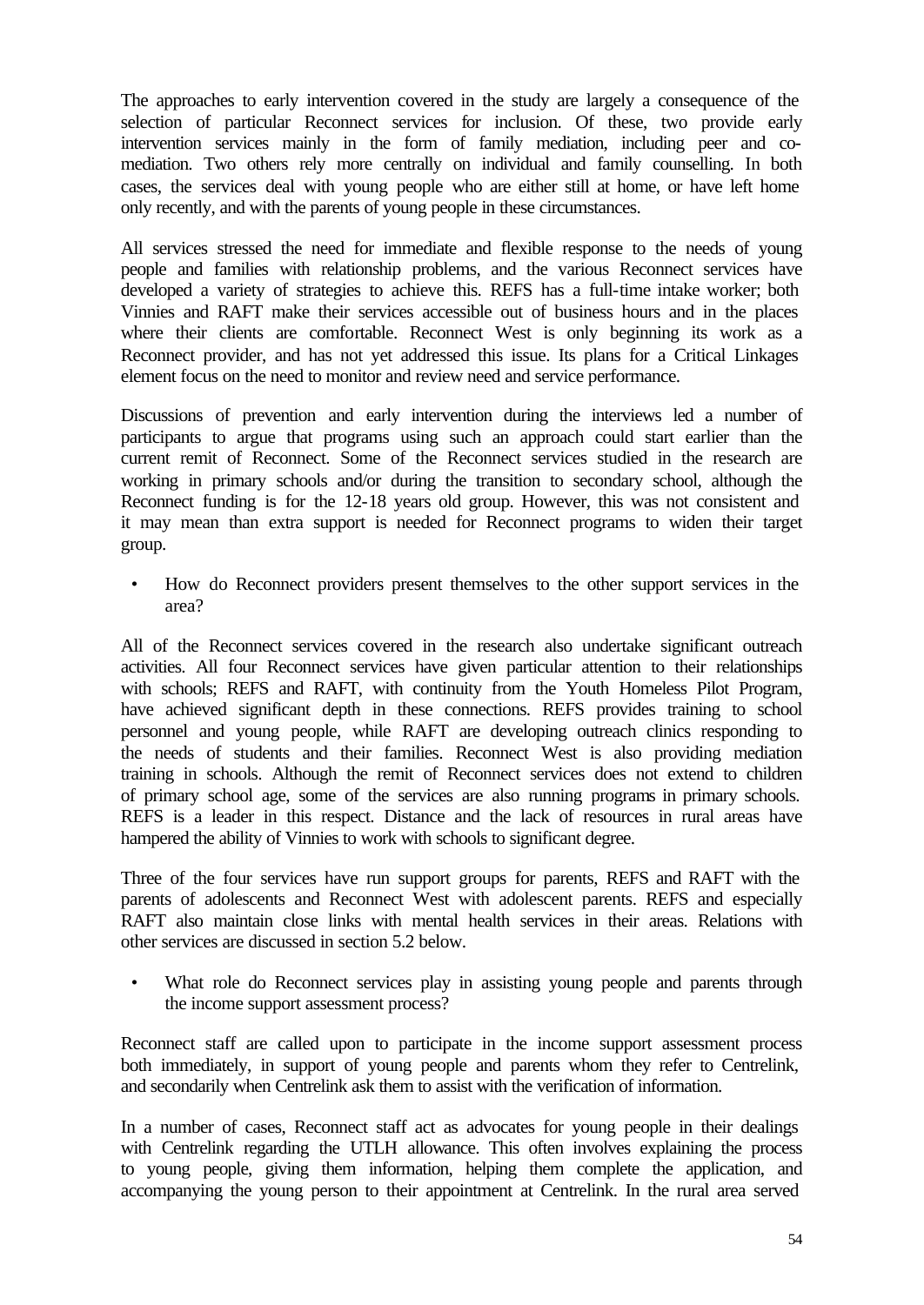by Vinnies Reconnect staff face particular difficulties associated with the lack of social work staff in the Deniliquin office of Centrelink. Decisions for UTLH allowance are made in the Albury office, and contact and advocacy must be conducted by telephone or fax.

Centrelink social workers in all four areas make referrals to Reconnect services on a fairly regular basis. Some of these referrals are made to gain third-party verification of the young person' s home situation, most commonly in circumstances where Reconnect has already been working with the young person. In situations where there are no other sources for third-party verification, Centrelink social workers may refer the young person to the Reconnect service for a report on the family situation. Although this is voluntary, it is necessary for the assessment process and hence difficult for the young person to refuse. During the study we were told that some social workers were making the assessment of the allowance dependent on a young person's participation in the Reconnect program. The Reconnect services were concerned that this contradicts the voluntary basis of participation necessary for successful early intervention work. In some cases social workers refer young people and their families for support such as mediation or counselling, although in other cases Centrelink social workers regard a young person's claim for UTLH as evidence that it is already too late for reconciliation strategies to be pursued.

Reconnect staff expressed no major concerns about their involvement in the assessment process, although in certain cases it caused problems for them. The time spent on preparing the assessment reports can be quite time consuming. Confidentiality is an important issue, and the workers ensure they discuss their report with the family before sending it to Centrelink. Reconnect workers have found there is still suspicion among some parents that the support to young people encouraged them to leave home. Reconnect staff are very clear in this respect and provide a factual report of relations in the family and the home situation. They consider it important to tell the family what they have put in their report. Centrelink staff appeared to think well of the information provided by Reconnect staff.

Some of the field evidence suggests the need for improvement in the awareness of Centrelink staff of their role in a prevention and early intervention approach. There is a particular need for greater clarity of understanding of whether and when it is appropriate to refer a young person or family member to mediation services once a young person has left home. The research also suggested a lack of clarity about whether counter staff have a role as possibly first to know of the prospect of homelessness. We understand that this has been clarified in guidelines enabling counter staff to make referrals.

Reconnect staff noted that the slowness of the assessment process can have adverse effects on prospects for reconciliation between parents and young people. When the process is slow, the likelihood is increased that the young person will leave school and perhaps the area. When it is quicker, there is more opportunity for a period away from home to serve as 'time out' and for Reconnect workers to negotiate an early return home.

• How do other key 'first-to-know' players perceive the role of Reconnect, and how important are they in determining that role?

Reconnect services have been positively received in the four areas studied. On the whole, the Reconnect services' role in early intervention is well understood, particularly among the key first-to-know agencies in the area. A considerable number of participants pointed out that the Reconnect services are the only services of their kind in the areas, and that they are considered invaluable parts of the local: service system.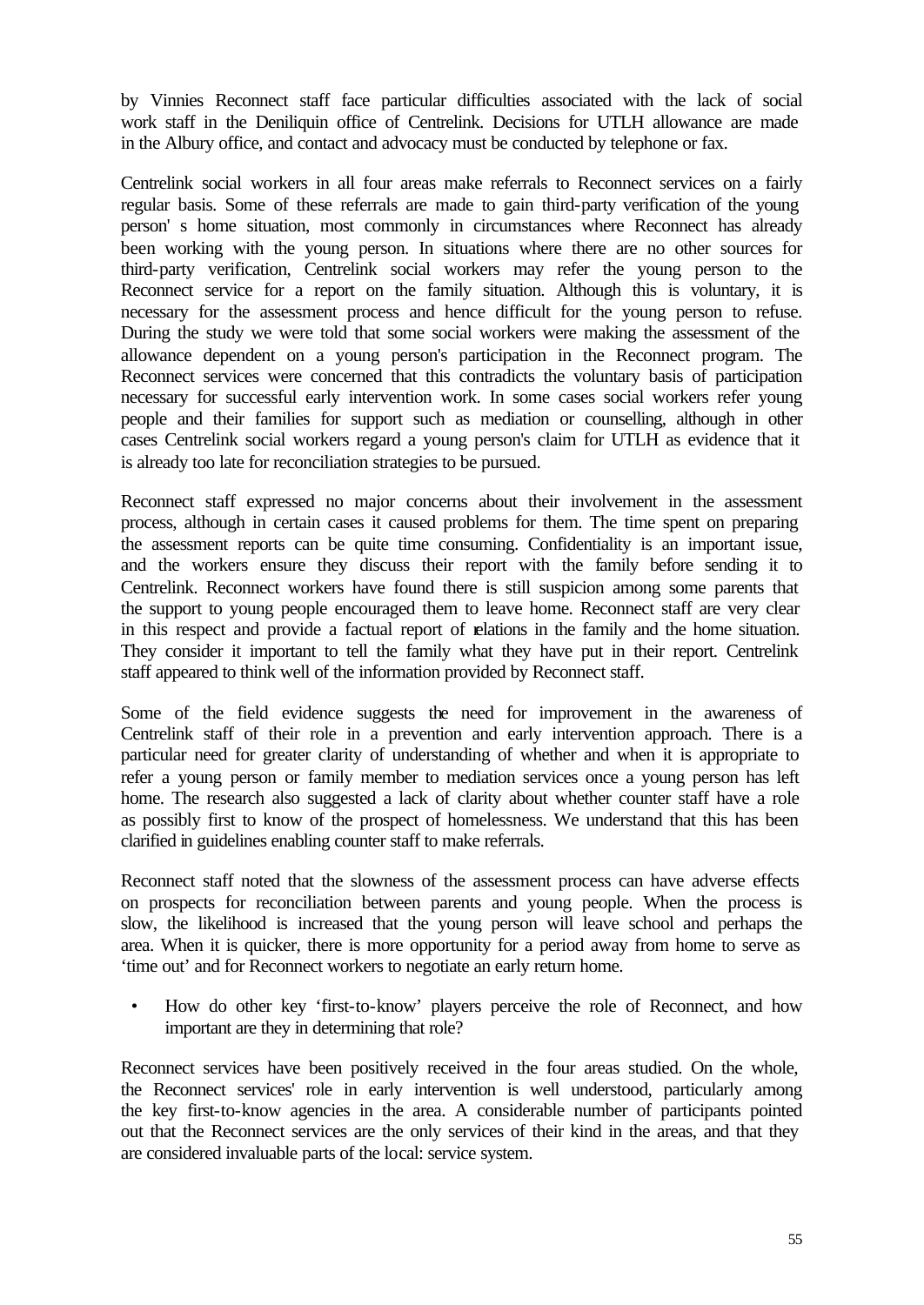The research found some tension between the Reconnect services and the state welfare agencies with regard to the latter's expectations of the Reconnect providers. Interviewees from DHS in Victoria and DoCs in New South Wales were very positive about the work that Reconnect has done with families in their areas, and regularly refer young people to Reconnect Services. However, the three established Reconnect services expressed concerns about some of the referrals coming to them from state welfare departments. They considered that some of these families are not suitable for work seeking reconciliation, and that remaining at home may not be safe, for the young people concerned. At the same time, Reconnect workers reported difficulties in referring young people to these departments, especially in New South Wales. It was their experience that both DoCS and DHS are unlikely to respond to notifications involving a young person over the age of 14. It is as yet unclear what will be the impact of new legislation in New South Wales for mandatory notification of young persons at risk of harm.

The commonwealth and state/territories Youth Protocols for the Case Management of Unsupported Young People 1994 was not often mentioned in interviews, but when these did come up for discussion respondents had varied opinions about them. Income support and state welfare staff generally find these protocols helpful in ensuring, workers in the 'opposite' agencies are aware of their responsibilities. However not all workers understand the protocols, and we received reports about workers having to take action to ensure responsibilities under the protocol were fulfilled.

Police are potentially important as first-to-know agencies, especially in the case of young people playing out their problems in risk-taking behaviour. They were mentioned by Reconnect staff of all four services included in the study, but most frequently in the country area of Deniliquin. However, police were not reported as a common source of referrals to Reconnect services in any of the areas. Similarly, there were fewer mentions of connections with juvenile justice programs than might have been expected.

• Are there differences between the way Reconnect services operate in different locations, and why? To what extent are these due to geography, state differences, and length of time that the Reconnect service has been in place?

The research suggested that a number of factors affect the way Reconnect services work with the other local sources of support and assistance to young people at risk of homelessness and their families.

Time and the continuity of focus on youth homelessness is one such factor. Three of the four Reconnect services included in the study have long and continuous histories of work with young people and homelessness, both as organisations and in the staff giving leadership to them. REFS and RAFT, both of which were Youth Homelessness Pilot Projects, are particularly strong examples of effective service development. The significance of continuity for service and network development points to the importance of retaining skilled and experienced staff by the Reconnect provider, and to continuity of funding (two Reconnect services had had to depend on their auspice agencies for support during gaps in funding).

Location and geography also matter for the effectiveness of Reconnect services. These factors stood out most sharply in the case of Vinnies, and the difficulty of serving a large and poorly provided rural area. Reflecting the costs of time and transport, service provision tended to work in the sub-areas of the towns rather than as an integrated area system.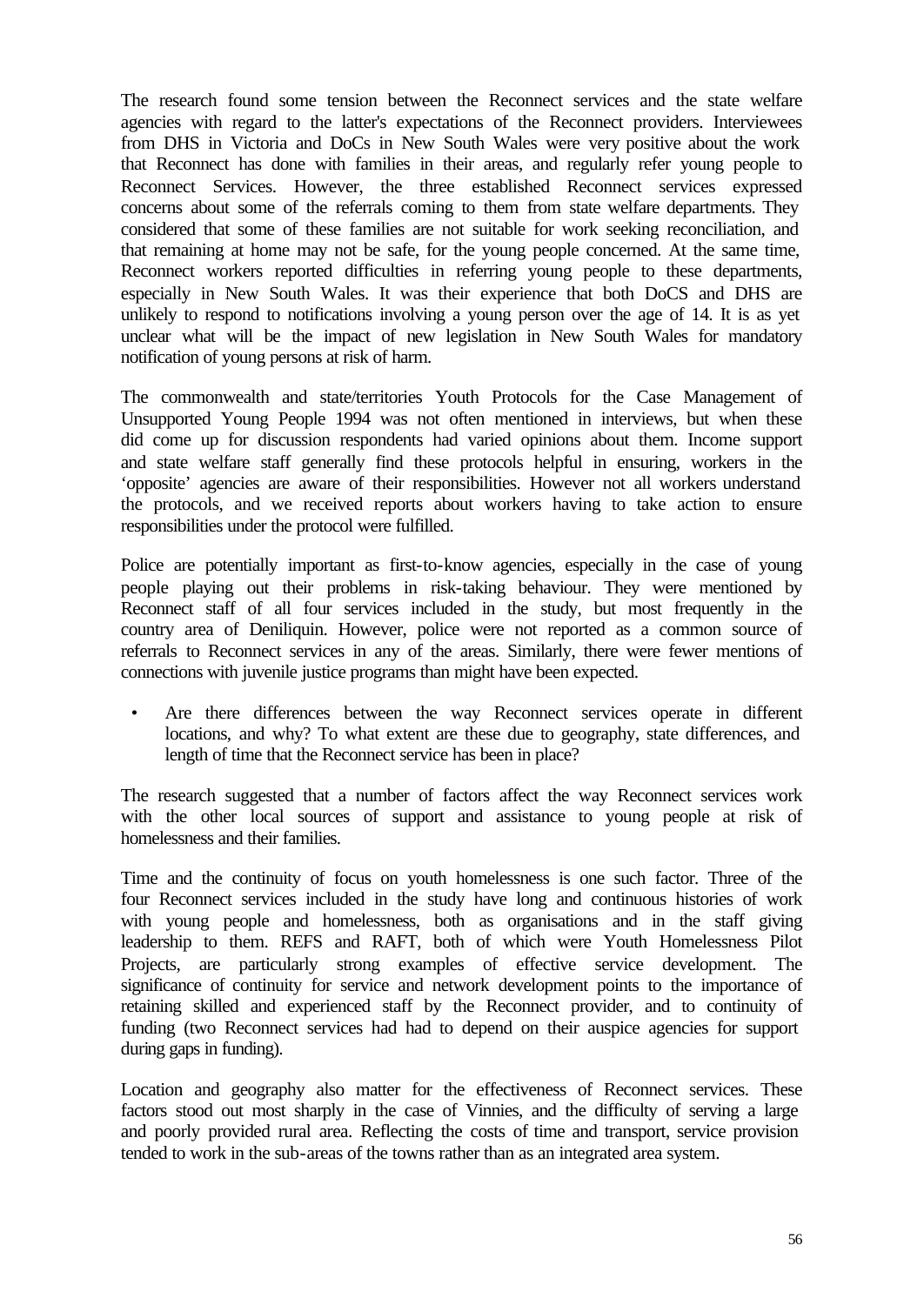The size of the area to be served is nevertheless a problem for all four of the Reconnect services we studied. In our view, all are attempting to stretch themselves across areas that are too large and diverse to be well served, and which may also extend across social and geographical boundaries. Moreover, the size of the areas requires workers to spend a considerable time travelling which they could otherwise be spending helping clients. We consider all the Reconnect services we examined as required to serve too large a territory.

We also found differences in Reconnect services associated with differences in service provision by state and local governments in New South Wales and Victoria. The Victorian SFYS provides a natural point of connection for Reconnect services which is not available in New South Wales. Similarly, the youth services departments of local government authorities seem better developed in Victoria than New South Wales, and able to create better pathways to early intervention assistance in that state.

## **5.2 Reconnect Local Service Networks**

One of the main objectives of the research was to identify and describe the patterns of relationships between the main providers of support and services to young people and their families in the areas where Reconnect services operate. In each of the four areas, Reconnect services have working relationships a variety of other services. The strength of these networks, as evidenced by the number and range of services with which they are connected and the frequency of contact between them, is an important indicator of both their on-going work in assisting clients and their wider work in building community capacity for assisting young people and their families.

Inter-agency relations exist at a variety of levels, ranging from interaction in the course of assistance to individual young people or their families, to common membership in local service co-ordination groups, and to formal inter-agency contacts in planning and service development. For the purposes of the present study, we took inter-agency contact in the provision of assistance to young people and their families-the referral of clients, and the referral of clients to them-as offering the best indication of the way in which services are linked together in an area. We have traced networks of relationships between agencies on the basis of referral of clients as frequently as once per week, once per month, less frequently than that, or not all.

Detailed discussions of the networks of service provision for young people, who are homeless or at risk of homelessness and for their families are provided in section 3 of this report.

• How do various forms of support articulate ('join up') with one another at a local level?

All four Reconnect services have connections with a wide range of first-to-know agencies and providers of other services, and in addition these other agencies and service providers also have relationships with one another. However, the strength of these local networks varies. Both REFS and RAFT have strong, well connected networks, the REFS network being visibly stronger than the RAFT one. In both cases, Reconnect services have regular and often weekly contact with a wide variety of other services and agencies in their areas, and in addition, many other agencies and services are also in regular contact with one another. The network of Reconnect West is less well developed, reflecting its new status as a Reconnect provider. Built on the pre-existing relationships of the three agencies making up the Reconnect West consortium, this network comprises weaker relationships and less frequent contact than the REFS and RAFT networks. Many of the other agencies and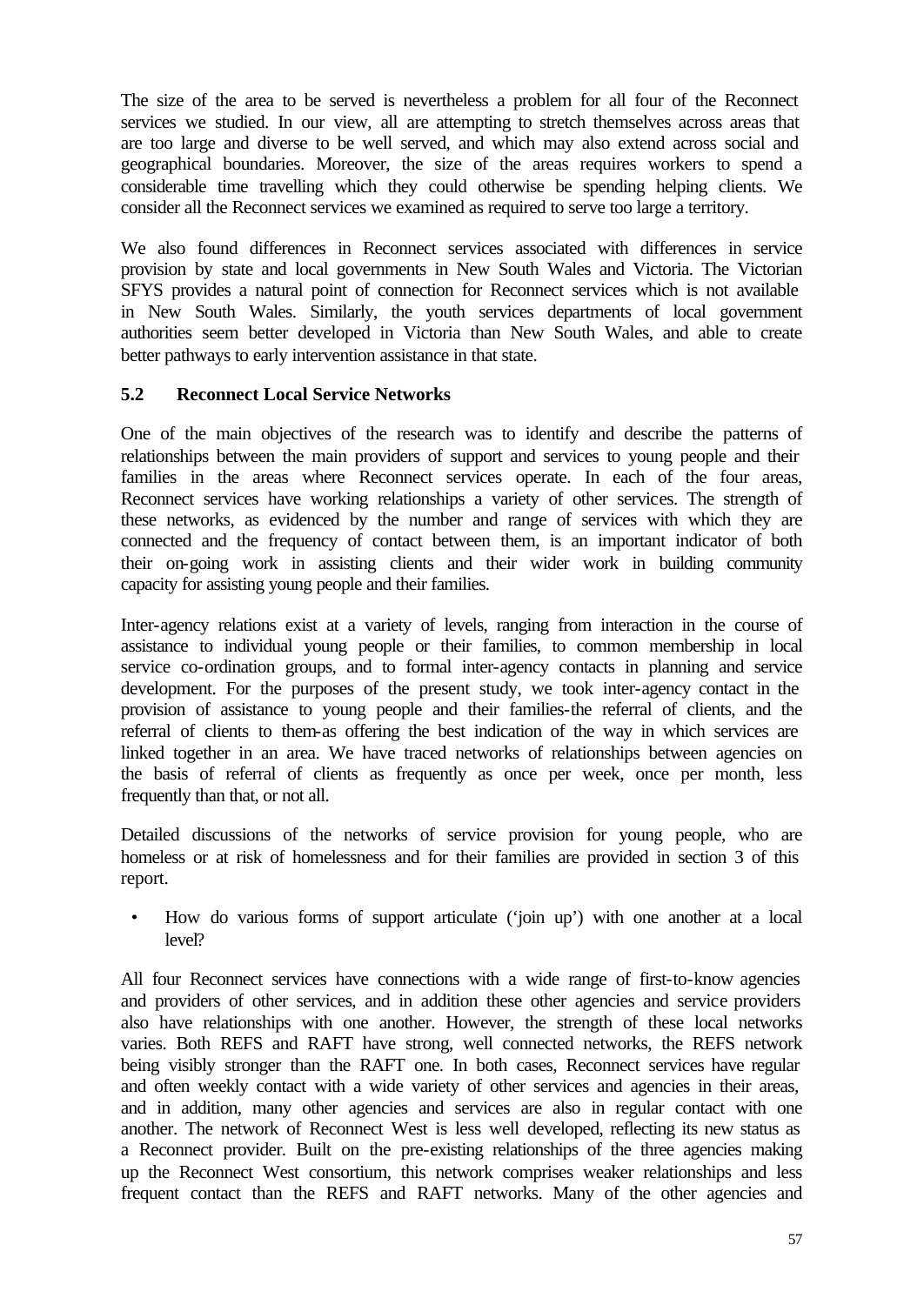services had links to one another, but contact between these was not frequent. Vinnie's local service network is the least well connected of the four. Vinnies' Reconnect is in touch with a variety of first-to-know agencies and providers of complementary services, but generally those other agencies and providers have little contact with one another.

Generally, the Reconnect local service networks are well integrated in functional terms. There appear to be established bonds between the providers of advice, support, counselling and family mediation, and the providers of accommodation, income support, employment and health services. In general, there do not appear to be systematic cleavages between services provided by different levels of government, or by government and nongovernment providers<sup>1</sup>. Most weaknesses in connections between different parts of the service system seem to reflect local issues such as geography and the availability of services in the area. Thus network fragmentation in the Knox area of the REFS network appears to reflect the existence of an alternative, and in part competing service in that area and a residue of tension following the competitive tendering of Reconnect services. Besides general network under-development, gaps in the Reconnect West network reflect the location of DHS services outside the local area and fewer accessible resources especially in the areas of accommodation and sexual health services. The fragmentation of the Vinnies Reconnect network is undoubtedly a product of its rural location, exacerbated by divisions of responsibility between the Victorian and New South Wales governments at the state border.

As key first-to-know agencies, the place of schools and education-related services in Reconnect service networks has particular importance for early intervention and prevention strategies. All four Reconnect providers have links to many of the schools in their area, with varying degrees of contact with counsellors and social welfare co-ordinators. There were variations in how well developed relations with schools were in each of the four Reconnect areas, and in at least one area the research found schools lacking links to the Reconnect provider. Of the four providers, REFS is most strongly linked with schools, but schools in the Reconnect West area also are well linked to other services. Victoria's school focused youth service is important in facilitating these connections. Both of the New South Wales providers include in the research, RAFT and Vinnies, also have clearly established relations with schools in their area; more of those in the RAFT network than in the Vinnies network have direct contact with other local services. Reconnect West need to develop the program in Hobson's Bay schools, many of which have programs of their own for young people at risk but who could benefit from the resources of a specific early intervention service.

## **5.3 Building Community Capacity for Early Intervention**

• What approaches do Reconnect services use in 'building capacity' through their impact on existing networks and developing new networks? How do their roles in direct service provision and developing community capacity interrelate?

Reconnect services find it difficult to separate their work in developing community capacity for prevention and early intervention from their primary roles a direct service providers. This work brings Reconnect workers in contact with other services, and in the course of this work they have the opportunity to increase the understanding of other local service providers of the part that these other agencies can play in prevention and early intervention strategies.

<sup>&</sup>lt;sup>1</sup> There are, however, tensions about the relative roles of Reconnect and Centrelink officers in the RAFT network, and problems with access to DoCS services.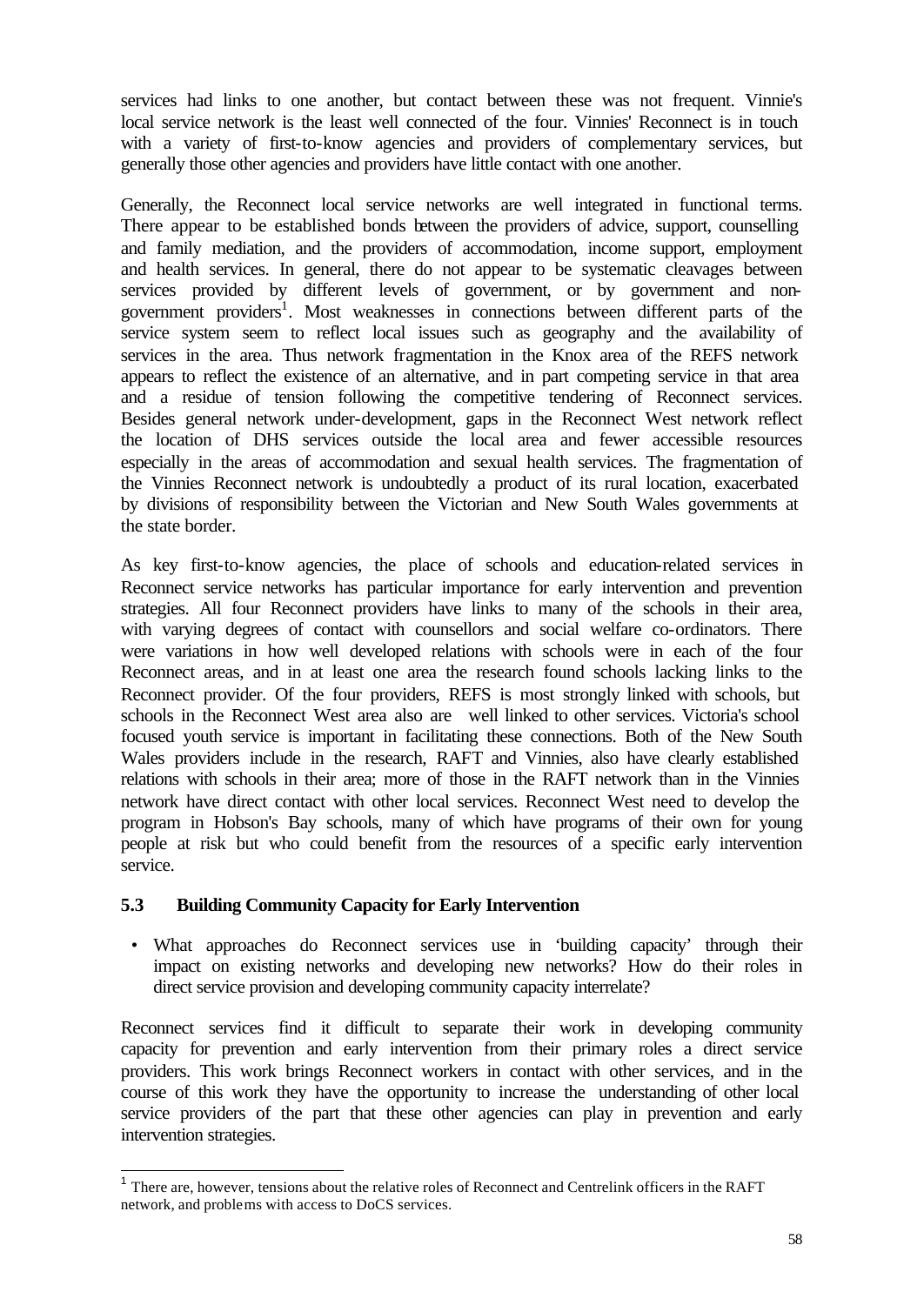Reconnect staff emphasise the importance of developing positive relationships with key community agencies such as schools, welfare services and income support providers.

Reconnect services also pointed to the enhancement of community capacity through the development of networks which assist and complement their own work in prevention and early intervention. Through the development of such networks, Reconnect programs are not only providing a service to young people and families but also developing the ability of a community to address themselves some of the issues which can cause family conflict and early home leaving. For example, through its programs in schools, REFS work to develop the community's capacity for dealing with issues of family conflict and youth homelessness. This happens by developing the skills amongst students, parents and staff to enable them to address problems and issues which may lead to early home leaving. Their work supports the development of resilience and protective factors among communities. The focus on schools is complemented by other programs like Parenting Support, which aims to give directly to parents the skills to manage problems they may have with their children and adolescents. Vinnies consider their approach is based on utilising the resources individuals, families and communities have themselves. Vinnies are also currently developing ways of involving local clubs and businesses in youth issues in the area and hoping to develop a scholarship program for young people to access alternative education opportunities. Reconnect West are planning to use the Critical Linkages worker to assess the services' community capacity development.

What was clear in the field evidence was that the development of community capacity will not replace the position of professional workers in providing support and assistance to young people and their families. Any discussion of community capacity must take into account the delicate balance many community based organisations have between providing a service and going further and developing some kind of structural change in the local community. The Reconnect services, through their developments of networks, is playing a crucial part in increasing awareness of prevention and early intervention approaches among providers. How much Reconnect can influence awareness in a wider sense outside the provider and stakeholder network is unclear. At the end of the day, all services have limited resources and the provision of service is after all, a crucial aspect of their role.

Reconnect workers in the three established services raised the issue of action research during the discussions on community capacity. Opinions towards action research were very positive and the staff considered it an invaluable aspect of their work for young people and families in the area. They clearly saw a link between the on-going process of action research and developing the communities' capacity for addressing issues for youth at risk. The Communities That Care model developed in the United States during the 1980s was also of interest to some interviewees, though Reconnect workers were not among these. Further work with regard to community capacity is necessary as lack of time in the interviews meant these issues were not fully addresses in the research.

## **5.4 Other Issues**

## *Auspice Organisation*

It was apparent from the case studies that the base of established services provides important support for the development of early intervention services by Reconnect. In this case Reconnect services are implemented by a service that already has a presence in the area. An important element of the established services was the support that is provided to them by the auspicing organisations: the Lutheran Church for REFS; Southern Youth and Family Services for RAFT, St Vincent de Paul Society for Vinnies Reconnect, and the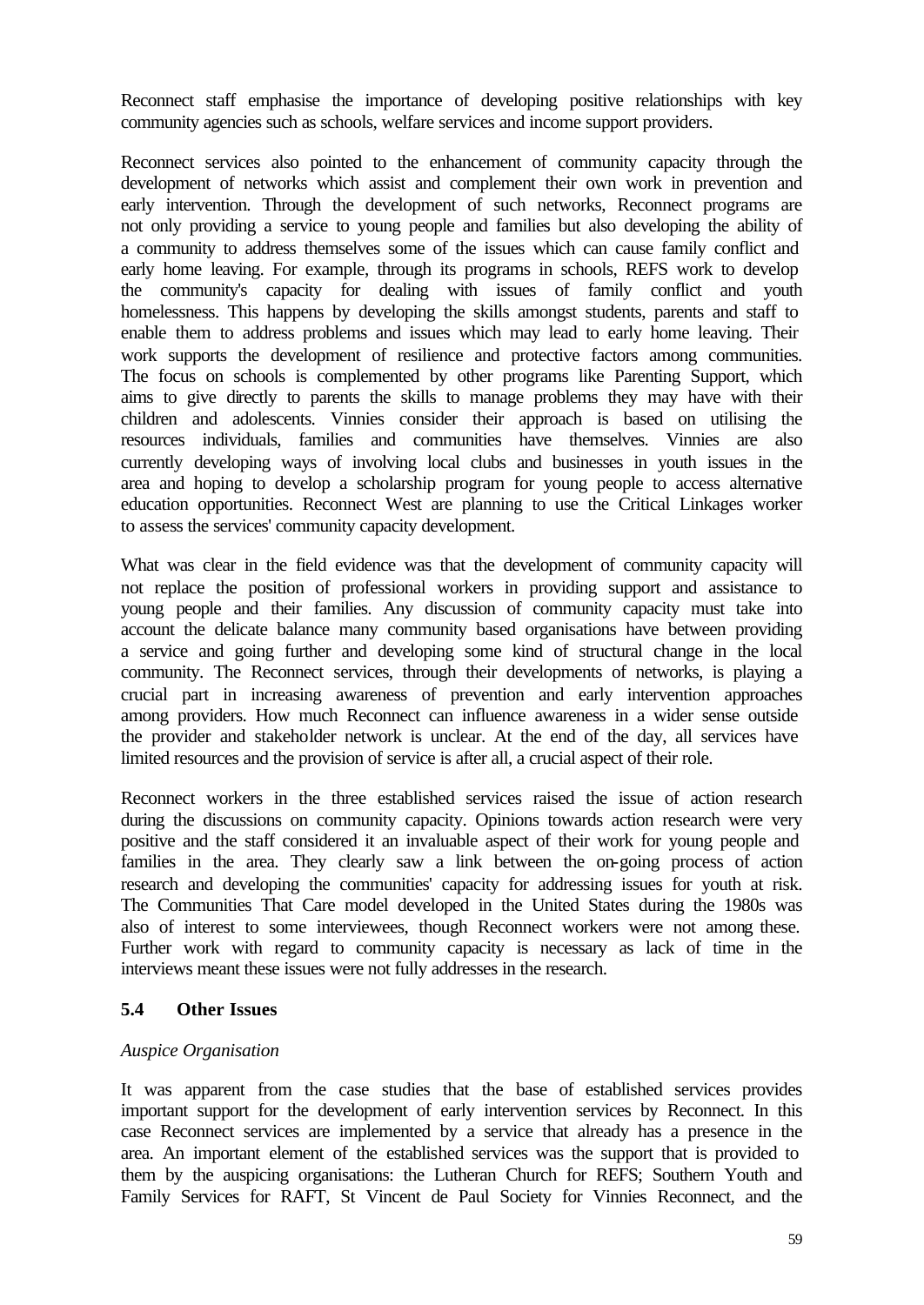three consortium partners for Reconnect West. Without the support of these organisations, none of the services would be able to operate as effectively as they do. The support of auspicing agencies has been critical to the survival of early intervention services through discontinuities in funding. REFT could have lost their staff during the period between their existence as Youth Homelessness Pilot Projects and the commencement as Reconnect provider. The same transition also caused financial problems for Vinnies.

### *Accommodation*

Early intervention to reduce the prospects of youth homelessness is assisted to an important degree by access to accommodation services appropriate to the needs of the young people concerned, ranging from short-term respite accommodation to long-term supported accommodation. Such accommodation enables young people to maintain connections to their family, school and local community. In all four areas, there are needs for greater access to youth specific accommodation than is available at present. This need is greatest by far in Deniliquin and its surrounding area, but there is also unmet need in the Hobson's Bay area served by Reconnect West. The lack of community places for young people was also raised as an issue in all four Reconnect areas. On the other hand, the REFS supported accommodation program for students is held in high esteem and considered a useful model for the Reconnect program. However, there are a limited number of places.

## *Schools and State Differences*

Different state education policies in New South Wales and Victoria can explain one of the major differences between the four Reconnect areas with regard to the schools. There was a marked difference between the amount of time SWCs had allocated to them, with SWCs having a larger and increasing role in Victoria than their counterparts in New South Wales. Many of them also had teaching responsibilities, though these had generally decreased as their counselling role had increased. Teaching responsibilities were seen as good because they meant SWCs stayed in touch with students in a 'non-welfare' capacity while also 'keeping a hand in' with teaching. In New South Wales, except in secondary schools where there are more than 500 girls, the schools use what is called an itinerant system where counsellors are responsible for a number of schools in an area. The itinerant system means that counsellors divide their time between at least two and often more schools, and these schools are generally a mix of primary and secondary schools. Secondary schools with more than 500 girls also have a Head Teacher of Student Welfare who is at the school fulltime and a member of the senior management team.

Another distinction between the services in the two states is the existence of the school focused youth services in Victoria. In the REFS network, and the Reconnect network also to some degree, SFYS playa crucial role in linking schools with agencies in the local communities. Brokerage funds are used to develop programs and address unmet needs in schools.

Schools vary in the relative weight they give to welfare and social development and to academic achievement. The position of schools with regard to welfare issues can be an indicator of how they work with other agencies and the extent to which they fit into a network which promotes prevention of risk and early intervention into emerging issues for young people. Because of the methodology employed in which contacts were drawn from the agencies that Reconnect services were in touch with the study has done more to reflect the views of welfare oriented than academically focused schools. Even so, there were notable variations among the schools participating in the study. Schools in New South Wales were more variable than those in Victoria with regard to the relative weight they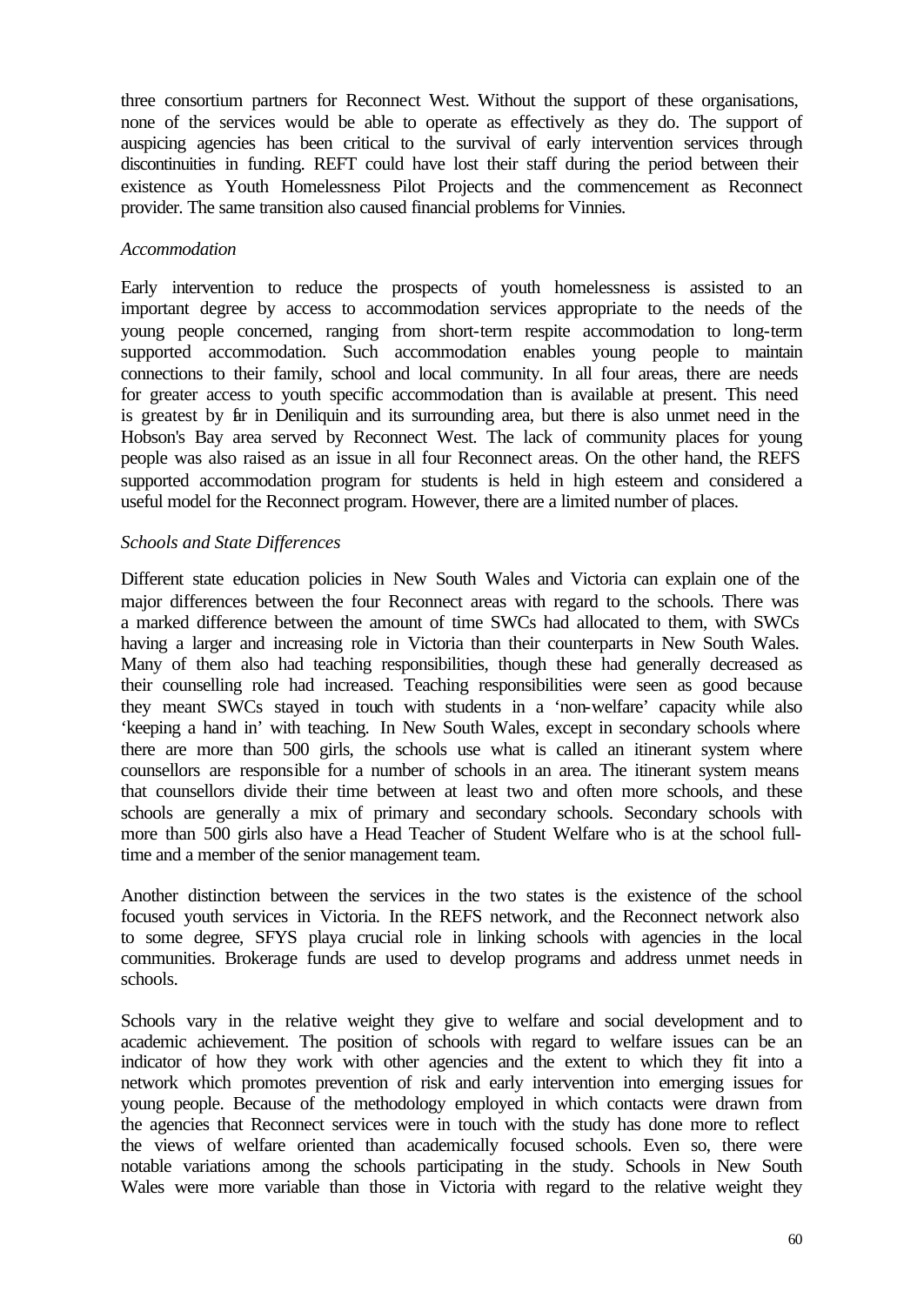accord to student welfare and academic performance. It was the impression of some Reconnect workers that certain schools in their areas are not open to the prevention and early intervention of problems and question the role of schools in a Reconnect network. There is a need for more consistent approaches to welfare issues in schools, particularly in New South Wales.

#### *Indigenous Communities and Young People*

The most effective way of providing early intervention services to Indigenous young people and their families was not a specific focus of the present study. Such as insight as it is able to provide is an indirect result of the presence of Aboriginal communities in the areas of Vinnies Reconnect and RAFT.

Reconnect workers considered that their prospects of providing effective service to Indigenous communities takes time for trust and confidence to develop. This process is hampered by staff changes. It is considered that the employment of Indigenous workers is important for acceptance in Indigenous communities, as is intended in the Round 3 funding of Reconnect services. It was also noted, however, that employing staff from a different Aboriginal community than the one to be served may also be problematic, and that there is a shortage of suitably qualified Aboriginal workers. There were also suggestions that the concepts of service provision and early intervention and service provision developed in 'Anglo' contexts may not be appropriate in Indigenous communities, and that there may be a need to develop approaches grounded in Indigenous cultural beliefs.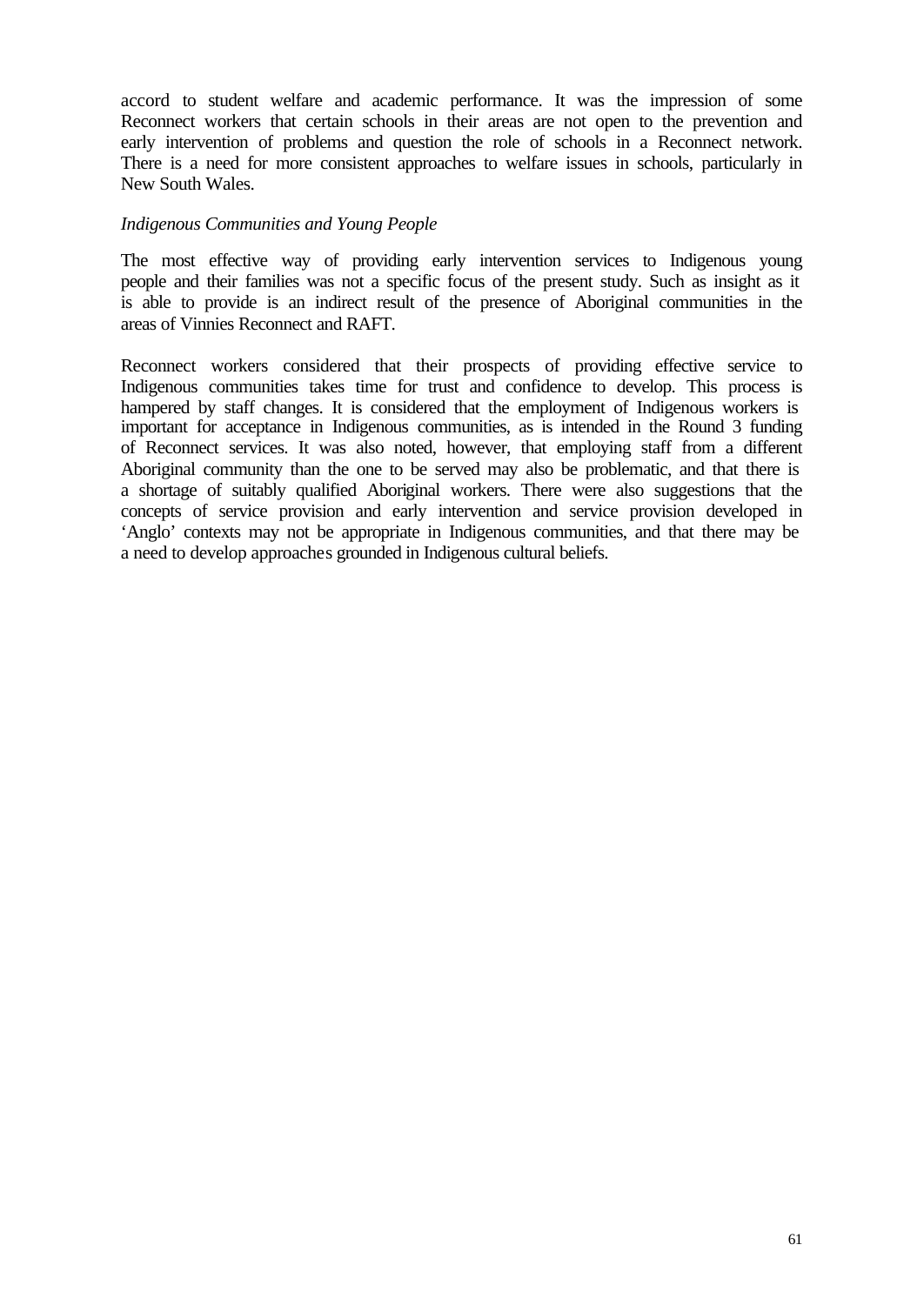# **Appendix 1: Review of the Key Literature on the Prevention of and Early Intervention in Youth Homelessness**

Literature on homelessness has been prolific, with the focus on youth homelessness growing over the last 15 years or so. The literature covers definitions of homelessness, measurement of the extent of homelessness, the causes of homelessness and solutions to homelessness. Some recent texts include Neil and Fopp (1992); Hutson and Liddiard (1994); Downing-Orr (1996); Encel and Sitsky (1997); and Burrows et a1 (1997); although this list is not exhaustive. Literature on the prevention and early intervention into youth homelessness is a fairly recent addition to the long established work on the general subject of homelessness.

The main purpose of the literature review was to inform the design of the primary research instrument while providing background information salient in prevention and early intervention into youth homelessness. This review provides an overview of certain key issues and texts in the field. It draws primarily on the small number of publications which focus on youth homelessness and prevention of and early intervention into youth homelessness. A number of texts with this focus informed the research: Sykes (1993); Crane and Brannock (1996); Pinkney and Ewing (1997); Chamberlain and MacKenzie (1998); the Prime Ministerial Youth Homelessness Taskforce Report (1998), and MacKenzie and Chamberlain (1999). The section below outlines the main aspects of these sources, while drawing on other publications where relevant.

## **A1.1 Background**

For many years, the literature has focused on homelessness among men or families<sup>1</sup>. Chamberlain and MacKenzie (1998) point to the recognition of the problem of youth homelessness in Australia. 'The Senate's Report on Homeless Youth (1982) was the first 'milestone' on the itinerary of youth homelessness to public recognition as a social problem. (1998: 7)

However, it was only with the publication of the Human Rights and Equal Opportunity Commission (1989) Report *Our Homeless Children,* widely known as the 'Burdekin Report' after the Chairperson Brian Burdekin, that the problem of youth homelessness became widely recognised. Sykes argues that the Burdekin Report

stripped away the social veneer covering the extent of youth homelessness and the experiences of homeless children. It documented these experiences vividly in the words of the children themselves. It also documented the inadequacy of government and community responses. Since the release of the Burdekin Report there has been a new urgency generated about the needs of homeless young children. (Sykes, 1993: 1- 2)

Crane and Brannock (1996) provide a very thorough discussion of background issues in youth homelessness. They note two identifiable policy responses to homelessness among young people. One has been to respond to homelessness itself by providing crisis and transitional accommodation (SAAP) together with some attempts to improve access to longer term housing tenures. The second policy response identified by Crane and Brannock has a preventative focus and involved a range of policies and strategies. The most tightly focused of these aim to minimise the number of young people who leave home before they

<sup>&</sup>lt;sup>1</sup> The literature is immense and beyond the scope of this review however, some starting points might include: Bartholomew (1999), Burke (1998); Burrows et al (1997); Coleman (1997); Cultrane and Homburg (1997); Encel and Sitsky (1997), Hutson and Liddiard (1994), Neil and Fopp (1992).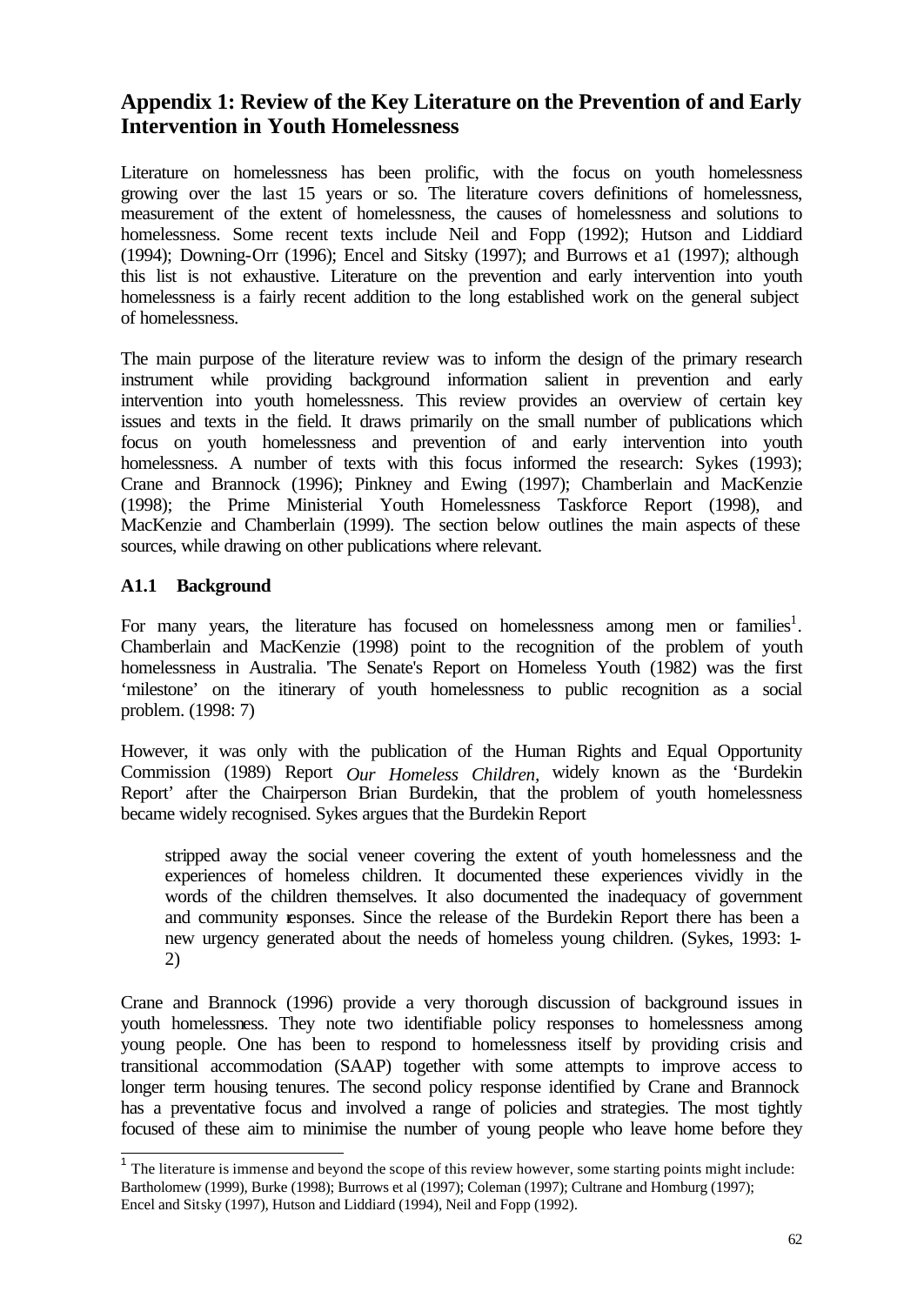have the resources to sustain an independent or shared household. The authors argue that an examination of the policy literature during the 1990s shows the emerging 'home retention' policy agenda which is in some respects an extension of the central youth policy objective of the 1980s, school retention. (Crane and Brannock, 1996: Ch 4) The Reconnect Program fits squarely within this policy agenda of enabling young people to remain at home and school.

## **Al.2 The Shift Towards Early Intervention**

Crane and Brannock identify a precursor to Reconnect in the commonwealth government's *Youth Social Justice Strategy,* a family mediation approach started in 1989 in response to the Burdekin Report. In 1989 the commonwealth government announced the *Youth Social Justice Strategy* which included a specific focus on the prevention of homelessness. Over four years, \$5.5 million was dedicated for adolescent/parent mediation services' directed at preventing young people leaving home through intervening at an early stage in the cycle of family conflict.' (Crane and Brannock, 1996:29) There was an extension of existing marriage counselling services to family counselling with adolescents with the goal of creating avenues for young people to return to their family, or at least to ensure that lines of communication were sufficiently open to maintain support between the family and the young people. Other strategies announced in the package included: innovative health care services for disadvantaged and particularly for homeless young people; additional funding to allow the development of innovative supported accommodation models, particularly those which provided medium to long-term accommodation to young people; and increasing numbers of Youth Access Centres supplemented by grants to rural community groups to establish information services for young people. Themes of increased coordination, co-location of services, the use of outreach strategies, and the targeting of services to "at risk" young people underpinned the package. (Crane and Brannock, 1996:29)

Crane and Brannock point to 1994 as marking a policy shift when the *Working Nation*  policy framework further consolidated the place of education retention and vocational training as the central strategies for the commonwealth's response to disadvantage among young people. The most significant feature of this policy was the elevation of case management as the principal mechanism for improving the access of disadvantaged young people to the labour market. Centrality of a case management approach in framing early intervention and prevention can be seen in the Commonwealth Government's response to the Morris Report. (House of Representatives Standing Committee on Community Affairs, 1995). Case management is presented as an adequate framework for early intervention and prevention. The second shift of relevance in the *Working Nation* policy was the absence of homeless young people as a specific group experiencing specific disadvantage and therefore warranting specific targeting. Crane and Brannock argue there was also evidence of this shift in the place of young people in social justice policy: *The Social Justice Statement* 1995-1996 does not specify young people as a target group as did the Youth Social Justice Strategy 1989. Young People were now subsumed in the context of other social indicators (Crane and Brannock, 1996:30).

MacKenzie and Chamberlain argue that it was in fact the Report on Youth Homelessness by the Senate Handling Committee in 1982 that was important in raising the issue of youth homelessness. They argue that this was followed by a period of rigorous advocacy during which the supported accommodation assistance program (SAAP) came into being, consolidating Commonwealth and state programs. The Burdekin report was to follow. However, agreeing with Crane and Brannock, MacKenzie and Chamberlain argue that it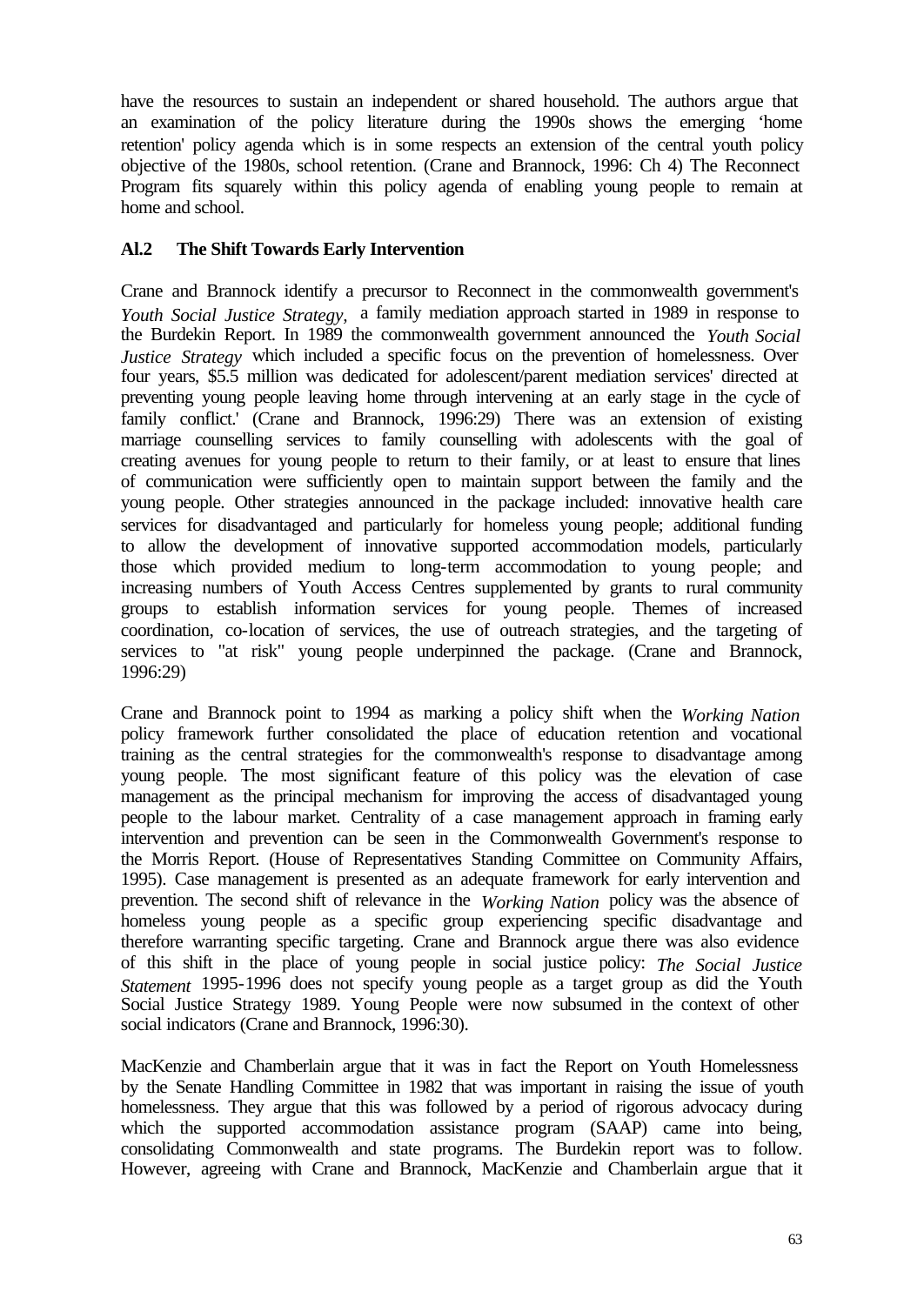was not until the 1990's and the *House of Representatives* (1995) *Report on Aspects of*  Youth Homelessness<sup>2</sup> that the notion of early intervention gained force:

The potential of early intervention was proposed in the following terms: 'early intervention is probably the one area of social policy which could deliver the greatest returns in terms of increased social cohesion through the reduction in the levels of family breakdown and long-term welfare dependency. (MacKenzie and Chamberlain, 1999)

Crane and Brannock point to the 1995 Commonwealth Government policy statement, *An Agenda for Families* as a shift in policy to prioritising family reunification or family restoration. The policy stated:

The Government's first priority is to reunite the young person with their family and through family mediation seek to resolve the issues which have led to the young person leaving home. If this is not possible, income support, accommodation and help to stay at school or find employment or training are available for young people. (Crane and Brannock, 1996:30)

An important factor discussed in some of the literature on youth homelessness is the role of income support policies. The Brotherhood of St Laurence conducted some work in the early 1990s looking at income support provision for young homeless people (Taylor, 1993; Thomson, 1993; Tasker, 1995). However, there has been little discussion of the role of such policies in a prevention and early intervention approach. In addition, the organisation of income support provision has changed over the last few years. The independent homeless rate is administered by Centrelink on behalf of the Department of Social Security which also administers the student homeless rate for the Department of Employment, Education, Training and Youth Affairs. The current term for the homeless rate is the Unreasonable to Live at Home allowance. In 1993 the Commonwealth and State/Territory welfare departments adopted the youth protocols which were developed to improve coordination of services to unsupported, homeless under 18-year-olds (Crane and Brannock, 1996:30).

Prevention and early intervention approaches have gained prominence in many aspects of public policy. Recent policies include the Youth Suicide Prevention Strategy (Mitchell, 2000); and the National Mental Health Strategy (AUSINET, 1999; Commonwealth Department of Health and Aged Care, 2000; Davis et al, 2000). The current SAAP IV program requires providers to 'contribute actively to homelessness prevention' (Supported Accommodation Assistance Program, 1999b; Crane, 1999).

Crane and Brannock argue that in the literature, 'the terms prevention and early intervention are used interchangeably, inconsistently, and with little specificity (Crane and Brannock, 1996:14)<sup>3</sup>. The authors discuss the work of MacKenzie and Chamberlain, Carter, and Hargreaves and Hadlow in developing definitions of prevention and early intervention. A layering approach is common in the literature, 'a primary focus aimed at strategies which would prevent the emergence of a problem, a secondary focus which would address problems identified in their early stages, and a tertiary focus which would address mitigation of their most damaging effects' (Crane and Brannock, 1996: 14 quoting Hargreaves and Hadlow). Crane and Brannock developed and utilised definitions of prevention and early intervention incorporating Carter's four levels of prevention where early intervention exists as one level of prevention (Carter, 1993:140). The definitions used by Crane and Brannock were:

<sup>2</sup> Known as the Morris Report

 $3$  See this section in Crane and Brannock for a thorough discussion of the definitional issues.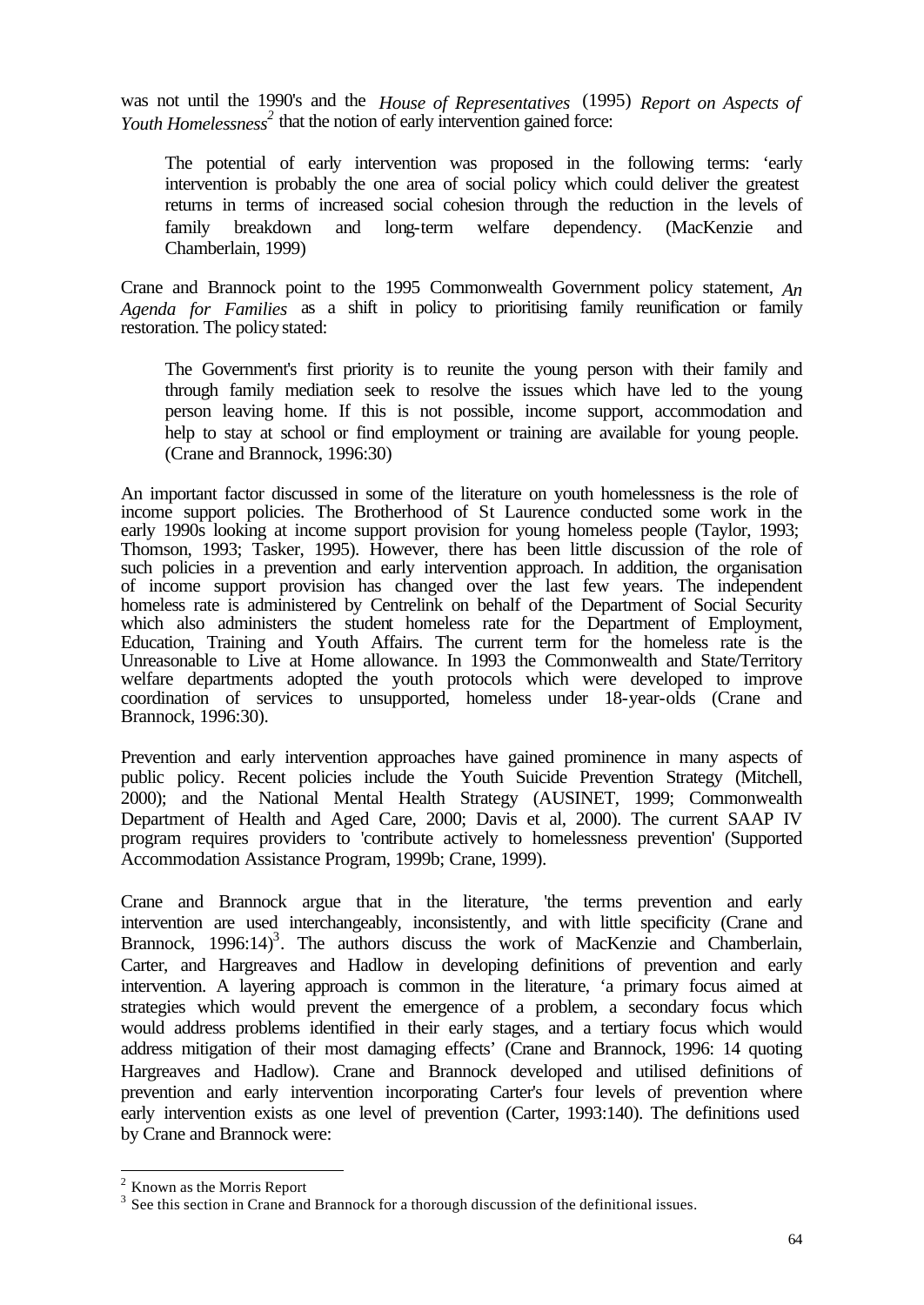- **Prevention** involves the development and implementation of policies, practices and strategies which address structural or external factors contributing to youth homelessness, or which focus on factors which are both protective and situational. These responses are not targeted to specific individuals or families on the basis that they are considered vulnerable to homelessness.
- **Early intervention** involves the development and implementation of polices, practices and strategies which address situational factors affecting specific young people. These a) respond to a perceived difficulty or crisis which may be a precursor to a specific instance of homelessness, or b) respond after homelessness has occurred, but before such time as the shift to chronic homelessness has taken place (Crane and Brannock, 1996: 15).

In Crane and Brannock's research, a number of policies and programs oriented towards addressing youth homelessness prevention and early intervention were identified. These were divided into four types:

- Family relations services;
- Services targeting particular young people;
- Universal protective services at the situational level; and
- Social policy and service delivery infrastructure.

The literature regarding youth homelessness sits within the broader area of work looking at youth at risk (see Withers and Russell, 1998 and Withers and Batten, 1995). Crane and Brannock (1997) discuss the literature on risk and protective factors at length, as do Chamberlain and MacKenzie (1998). Crane and Brannock found a lack of consensus and large variability in the use of "at risk" terminology as it applies to young people. (Crane and Brannock, 1996:15) Chamberlain and MacKenzie found the concept elusive and being used in many different ways and for many different purposes.

Sometimes it has been used to refer to the likelihood of young people taking up harmful practices such as drug and alcohol abuse; in other contexts it has been used to refer to young people experiencing 'social disadvantage', and sometimes it has not been clear what it refers to. (Chamberlain and MacKenzie, 1998:89-90)

There are also connections with the Communities that Care (CTC) model developed in the United States which developed a framework of risk and protective factors for young people (Hawkins et al, 1992). The CTC model focuses on prevention and early intervention approaches to a range of risk taking behaviours among young people such as juvenile delinquency offences, substance abuse and homelessness.

It is as if we were providing expensive ambulances at the bottom of a cliff to pick up the youngsters who fall off, rather than building a fence at the top to keep them from falling in the first place. This book is about building that fence. (Hawkins et a1, 1992:xii)

The strategy is based on more than 10 years of research into the social factors which exist in the community that place young people at increased risk of developing problem behaviours during their adolescence. It has been applied successfully in more than 400 communities in the United States and is being trialed in the United Kingdom. (Victorian Community Care Division, 2000:34)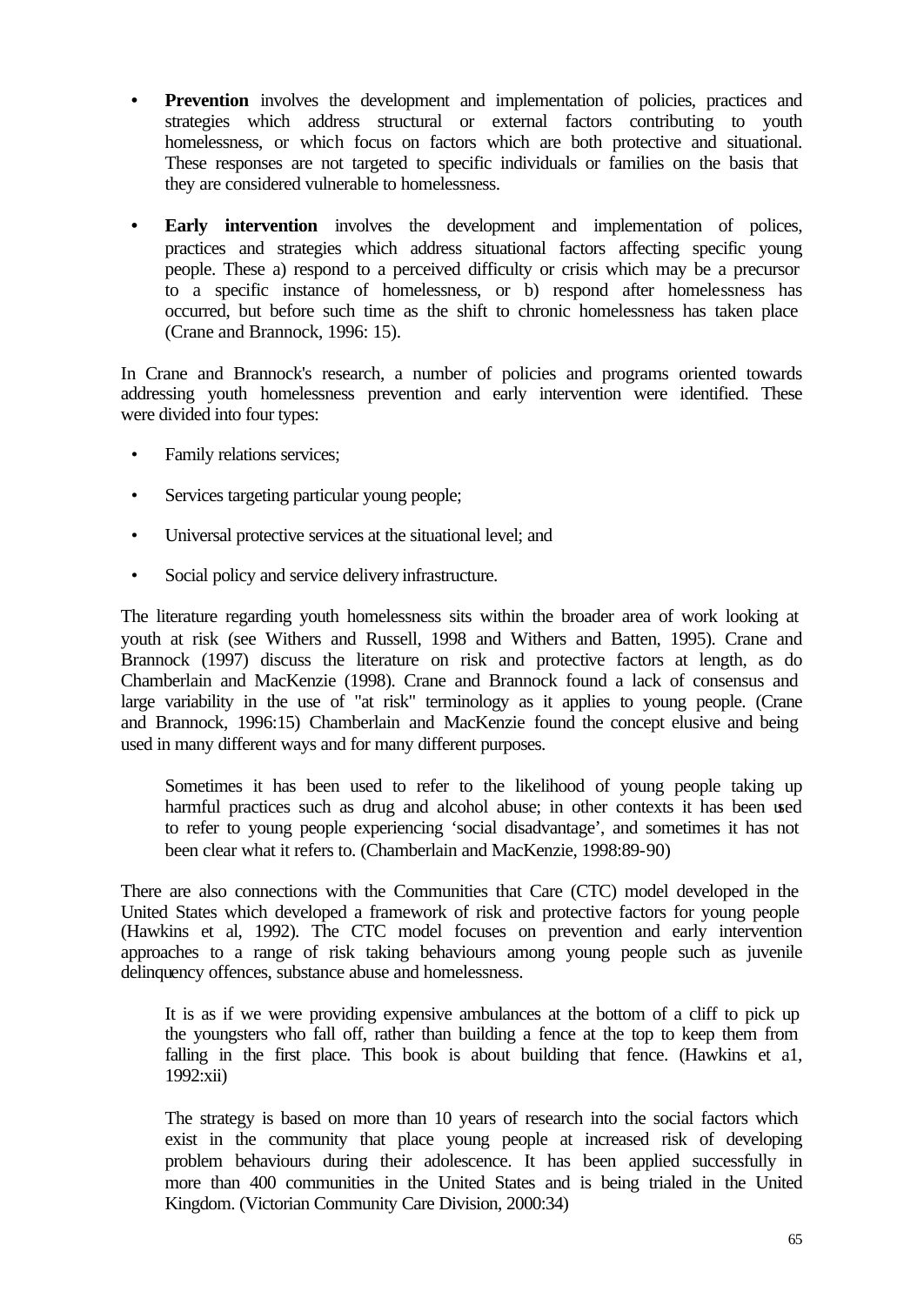A similar framework has been developed in Victoria by the Department of Human Services which conducted a survey of young people in 1999 (Victorian Community Care Division, 2000).

One of the new approaches to the prevention of young people's problem behaviours is the risk-focussed approach to prevention. This approach is based on a simple premise: To prevent a problem from occurring, and to enhance the resilience of young people, we need to find ways to identify the factors which **increase** the risk of that problem developing and identify the protective factors that **decrease** the risk of that problem developing. We need to look at prevention strategies, which minimise the risk factors and maximise the protective factors. (Victorian Community Care Division, 2000: 12)

# **A1.3 Measuring the Extent of Youth Homelessness**

One area of work within the literature on youth homelessness is measuring the extent of the problem.<sup>4</sup> Chamberlain and MacKenzie point to 'the extensive literature on the difficulties of counting the homeless population (Rossi 1989, Ch.3; Wright 1989, Ch.2; Appelbaum 1990; Momeni 1990), and the main problems are widely recognised.' (Chamberlain and MacKenzie, 1998:38) As part of the Burdekin Inquiry, the Commission initiated an exploration into the extent of youth homelessness which estimated that between 50 and 70 thousand young people between the ages of 12 and 24 were homeless. (Chamberlain and MacKenzie, 1998:9). As Chamberlain and MacKenzie point out. 'The number of homeless youth was an important signifier in the public debate and it continues to be a salient issue' (Chamberlain and MacKenzie, 1998:10).

One area of research with regard to the number of homeless people is measuring the extent of homelessness among school students.<sup>5</sup> The argument propounded by Chamberlain, MacKenzie and others is that:

If the number of homeless schools students is substantial, then schools become potential sites for early intervention, where it is possible to take action before young people have made a transition to chronic homelessness. (Chamberlain and MacKenzie, 1998:73)

Consequently, in 1994 a national census of schools was carried out in the final school week to collect information on homeless students in schools. The results of the Census identified 10,440 homeless school students in that week across Australia. This represented nine out of every 1,000 students.

# **A1.4 The Role of Schools in Prevention and Early Intervention**

According to the literature on prevention and early intervention of youth homelessness, schools are crucial in any such approach. The current work in prevention and early intervention of youth homelessness is heavily centred on schools and the education system.

 $4$  An analysis of the extent of youth homelessness was not an aim of this review, however it is useful to briefly summarise some of the issues at this stage and point readers to some relevant materials. Regarding the number of homeless people see Chamberlain 1999 and the Consilium Group Pty Ltd 1998.

 $<sup>5</sup>$  Chamberlain and MacKenzie (1998: 69) point to a number of studies of homeless school students</sup> completed in the late 1980s and early 1990s including Lambert 1987; Maclean 1992; Morris and Blaskett 1992, and Sykes 1993.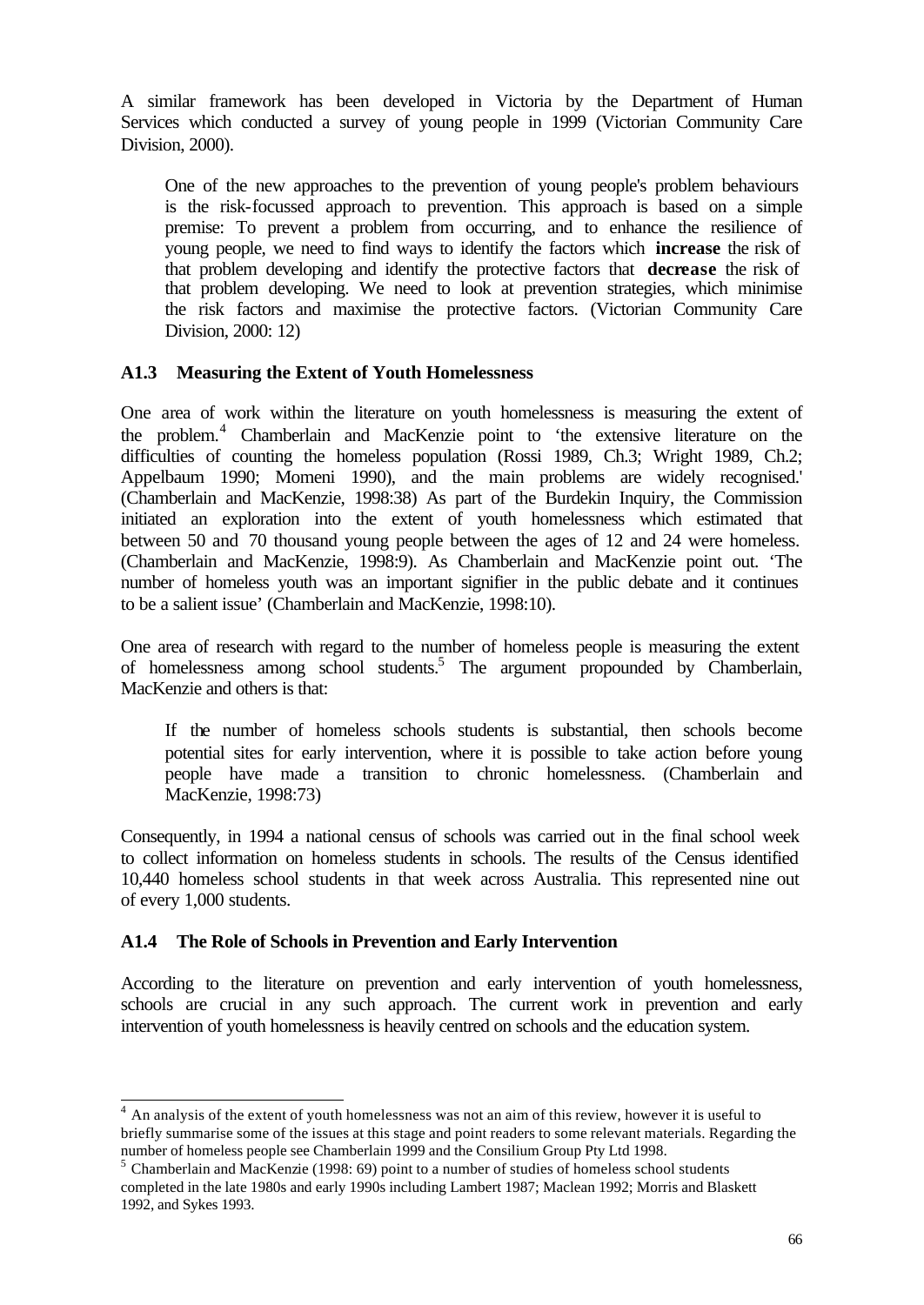There is also a body of work which looks at the costs of youth homelessness and the costs of school based interventions. Pinkney and Ewing estimate the economic costs to the community if young people leave home and school before they can support themselves independently. As they argue, taking Chamberlain and MacKenzies' census, a large number of young people leave home but remain in the school system long enough to be identified by welfare and teaching staff (10,440 according to the census):

This has significant policy implications. It underscores the possibility that support can be channelled to young people before they are forced out of school and long before they reach the street. (Pinkney and Ewing, 1997:1)

Daryl Dixon (1993) analyses the economic benefits of supporting homeless young people while Robyn Hartley (1993) discusses the social costs of youth homelessness (Sykes, 1993).

Crane and Brannock evidence research which indicates that young people who leave school at an early age also leave home early, and the connections between leaving school early and becoming homeless are strong. (Crane and Brannock, 1996:9). The factors noted as contributing too early school leaving include: inflexible structures in schools; poor quality of teacher-student relationships; rejection and neglect of underachievers; and policies of suspension or expulsion of difficult students. (Crane and Brannock, 1996:10)

The Burdekin Report recognised the role of schools in assisting homeless youths and children and their ability to identify and respond to difficulties faced by them. However, the Burdekin Report found that some schools can actually be part of the problem. 'The report catalogues the many ways in which schools have failed homeless children' (Sykes, 1993: 2). Crane and Brannock argue that despite the attention in the research to schools, 'there is little evidence that schools are assuming systematic measures to address the needs of the broadest cross-section of students' (Crane and Brannock, 1996:10).

Sykes refers to O'Connor who, having reviewed the statements of homeless children interviewed as part of the research for the Burdekin Inquiry, observed that 'for most of the young people interviewed their school experience was not a happy one. The process of marginalisation, rejection and exclusion experienced in their families was also reflected in their school experiences'. O'Connor found that almost all of the young people interviewed has severed all links with their schools before they had completed Grade 12. O'Connor concluded that the school system had failed those young people. (Sykes, 1993:7)

In response to the Burdekin Report, the Brotherhood of St Laurence's Prevention of Youth Homelessness Project (PYHP) was run between 1992 and 1997. Its aim was to explore ways of preventing youth homelessness in two Victorian communities. The research found that homelessness may be prevented by schools and community agencies intervening early to help young people who are at risk. With regard to schools, the project concluded 'The experience of the PYHP confirms that schools are strategically located to respond to the needs of young people at risk of homelessness' (Charman et al, 1997:xvi).

Chamberlain and MacKenzie point to *the House of Representatives* (1995) *Report on Aspects of Youth Homelessness* which highlighted the importance of welfare provision in schools. The 1995 Report stated:

The Committee tried to ascertain the number of counsellors in schools in States and Territories and their various roles and qualifications in order to establish a national picture. It was not possible, with the information available, to make any reasonable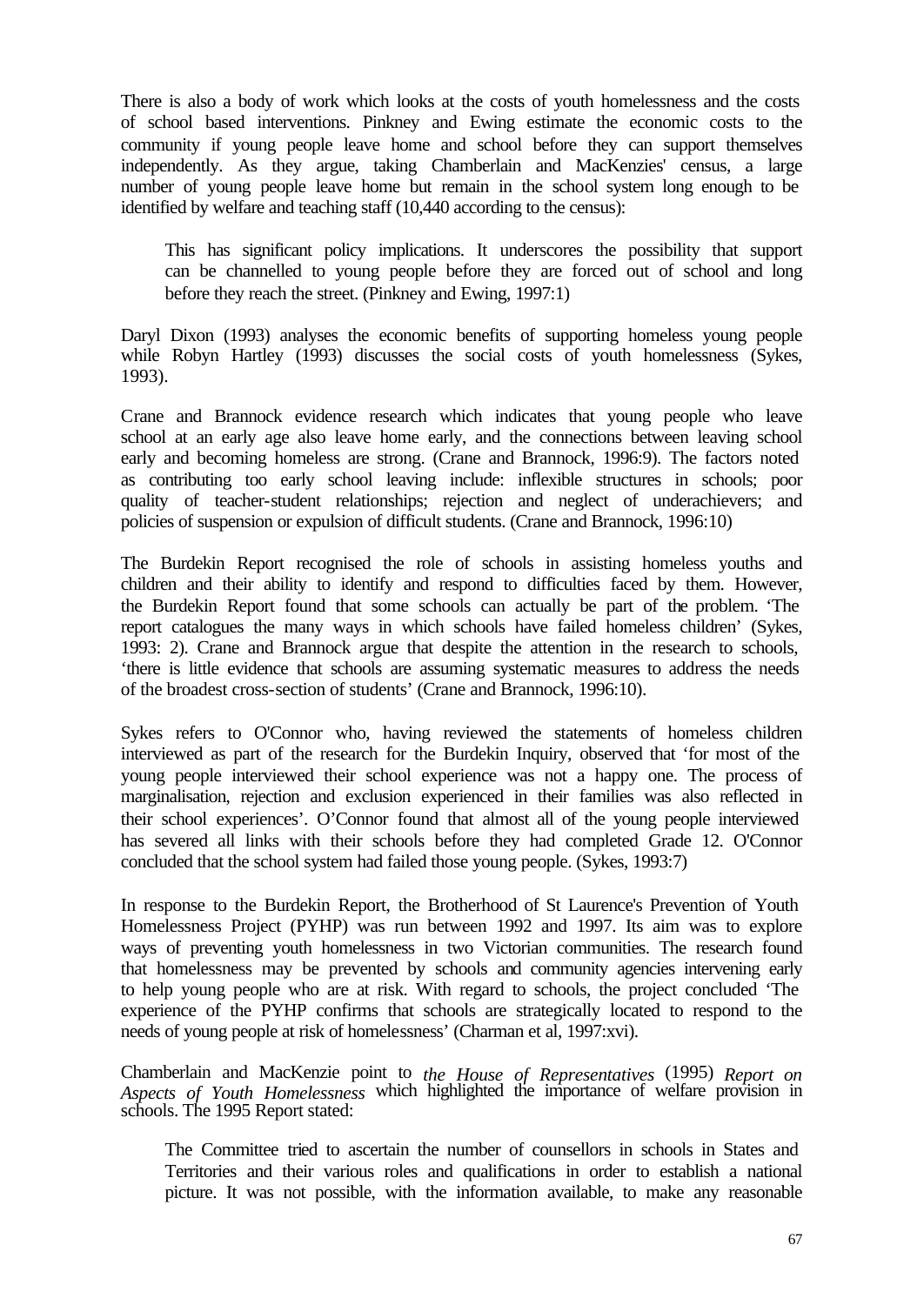assessment. What can be said, however, is that resources are too few and seem to be diminishing in some States, and our education system lacks any national approach to standards within the area of pastoral support for children. (House of Representatives, 1995:258)

In keeping with the House of Representatives 1995 report,

Many young people become homeless while they are still at school (about one-third of homeless youth at any point in time). Clearly, reaching as many of these young people as possible before they have reached the streets is preferable to interventions that are designed to respond to young people in the later stages of homelessness. (MacKenzie and Chamberlain, 1999)

Schools must embrace a broad responsibility for the education and welfare of young people in the 21st century and become full-service schools. Student support and welfare have to become a secure part of the curriculum and schools must work closely with community agencies. ( Chamberlain and MacKenzie, 1998: 116)

The importance of schools became evident in discussions regarding youth homelessness. Prevention, that is, measures designed to build up the resilience of individuals and communities so that homelessness does not occur, became the aim of a number of programs, such as the school focused youth services in Victoria. The Youth Homelessness Pilot Programme and Reconnect which followed, explicitly acknowledged the importance of the education system in any prevention and early intervention model. Schools are integral to the Reconnect program as one of the key first to know agencies in contact with young people:

Building on the findings of earlier work in this area, the pilot programme highlighted the need for a broad network of first-to-know agencies, including schools, to be most effective in providing access to early intervention support for young homeless people. (Prime Ministerial Youth Homelessness Taskforce, 1998b: 19)

The literature with regard to schools and youth homelessness is placed within a longer tradition of work which has analysed the outlook of schools with regard to welfare and pastoral care. Schools vary as to how much emphasis they place on welfare issues and how important they consider schools in providing students with welfare support. Literature on prevention and early intervention points to the inconsistent approach schools take to youth homelessness. Sykes argues that:

The school has a special role to play as an institution with which all homeless children have some association, as a potential source of social contact and stability and as a means of personal and social rehabilitation. (Sykes, 1993:9)

Crane and Brannock's research found that schools were often considered part of the problem for youth homelessness.

A number of common themes emerged from the case studies. Schools are clearly conceptualised as part of the problem of young people becoming homeless.

- By what schools usually do (alienate many students by the content and processes commonly employed in secondary schooling) and,
- by what they usually do not do (provide opportunities for the sharing or identification of significant problems and a platform for response),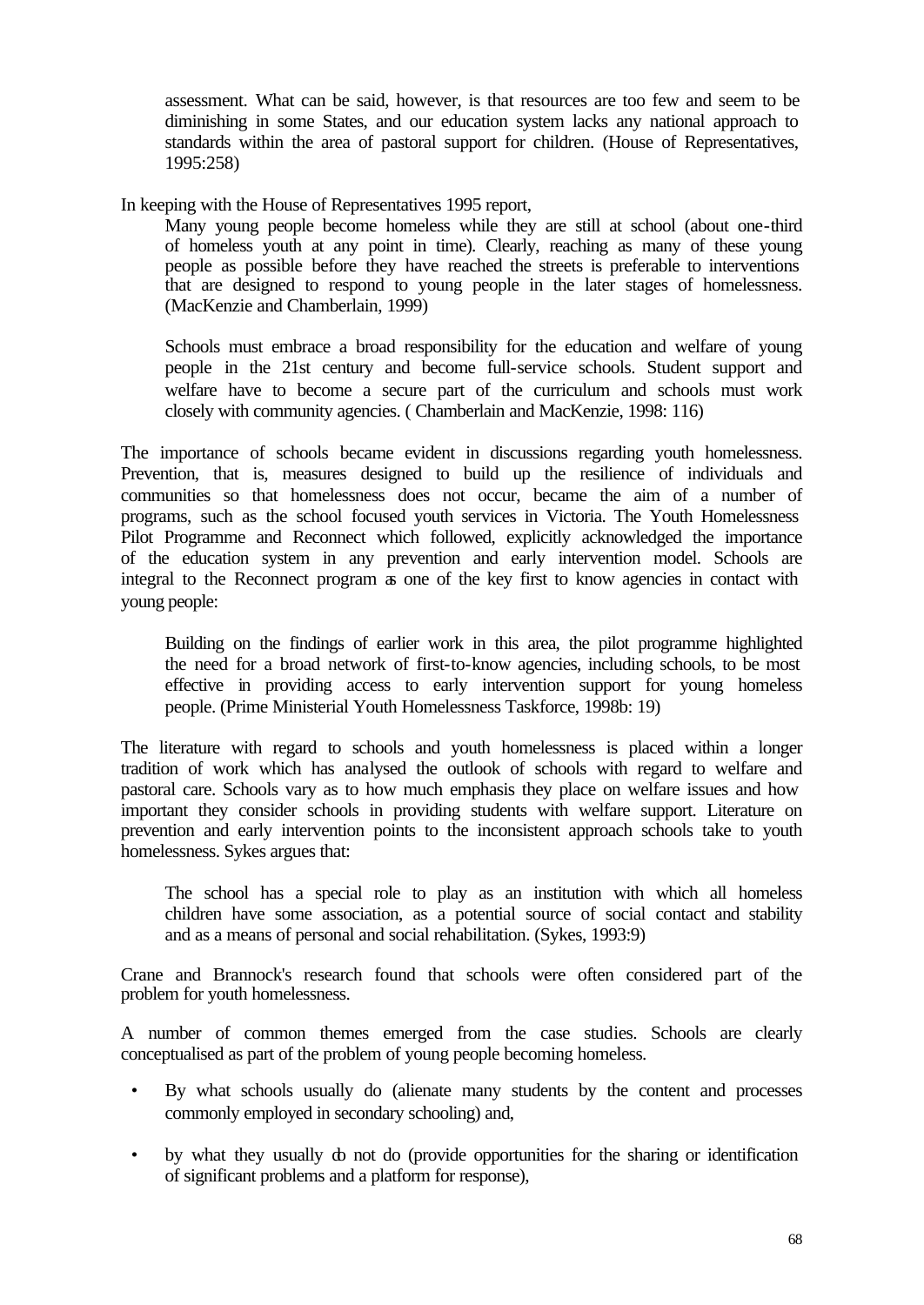• the institution of secondary schooling is consistently cited by school personnel and community service providers alike as a significant part of the problem of young people becoming homeless. (Crane and Brannock, 1996:88)

Crane and Brannock's survey of service providers found that many considered the school curriculum too narrowly academic in focus and oriented to tertiary entrance which does not meet the needs of young people with diverse needs. There is variation among schools in their approach to issues such as homelessness. Sykes points to a number of schools which responded to the Burdekin Report and address issues such as homelessness amongst their students (Sykes, 1993). Crane and Brannock identify a number of school based programs which coordinate education and welfare services to better support young people who are homeless or at risk of homelessness and risk leaving school (Crane and Brannock, 1996:35-36). The premise of such programs is that schools 'can provide a stabilising and protective influence for students who are experiencing difficulties at home. Retention in school can itself be a protective factor against early home leaving leading to homelessness' (Crane and Brannock, 1996:88). The literature points to the notion that young people in school should have a positive and engaging relationship with at least one member of school personnel (Crane and Brannock, 1996:88). The move from primary school to secondary school is identified as an unsettling time for young people. In Chamberlain and MacKenzies' research it was found that schools vary greatly in their effectiveness in assisting young people who are homeless or at risk of homelessness. The number of school counsellors varies, and they are also responsible for many issues other than homelessness. The writers argue that most welfare staff cannot work effectively with a caseload of more than ten homeless students at anyone time (Chamberlain and MacKenzie, 1998: 84).

An important aspect of the literature on schools which links into the Communities That Care model is the work around full-service schools or school linked services. The concept centres on the idea that schools are in a position to provide much more than educational services through the introduction and coordination of education, health and welfare programs. The idea has been developed in the United States (Dryfoos, 1994). The Australian Centre for Equity through Education (ACEE) has published a number of pieces on full-service schools (ACEE 1996, ACEE, 1998)<sup>6</sup>. The idea of full service schools, as with CTC, is heavily embedded in a community based approach to issues such as mental health problems and youth homelessness:

The idea of full-service schooling appears to have gained momentum as one response to the fragmentation of some communities for various reasons. Coordination and integration of health and welfare service provision may assist in prevention and/or reduction of current problems facing many young people and their schooling, problems such as homelessness, drugs, violence, self -esteem, apathy, and emotional disturbance. (ACEE, 1998:19)

# **Al.5 Supported Accommodation Assistance Program**

The Supported Accommodation Assistance Program (SAAP) is a program that supports homeless people including homeless young people. SAAP was developed as a joint Commonwealth and State/Territory to assist homeless people:

Up until 1985 policy and program reforms to homelessness in Australia were diffuse, and the States/Territories operated a range of independent programs. Since 1985, under bilateral agreements, the Commonwealth Government and the State/Territory

<sup>&</sup>lt;sup>6</sup> See also Semmens et al (1998) for examples of integration of services in the Port Phillip area of Victoria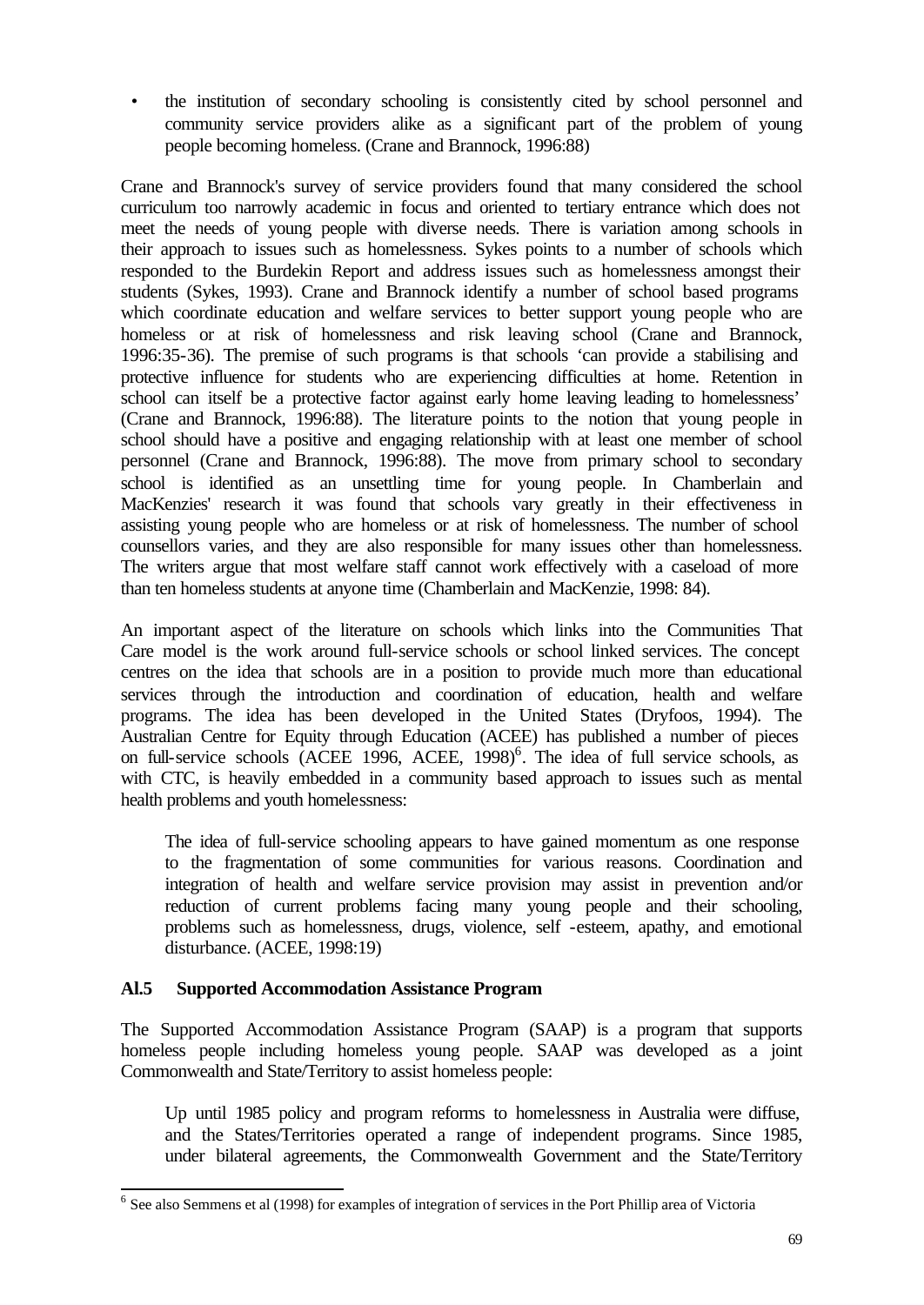Governments have jointly funded the Supported Accommodation Assistance Program (SAAP) to provide a nationally coordinated policy approach to address the social phenomenon of homelessness, and to provide support and services to homeless people. (www.facs.gov.aulsaap/supp-accom.htm)

SAAP recognised the role of early intervention in its services as early as 1993 (Crane and Brannock, 1996; Crane, 2000).

SAAP policy in the document Supported Accommodation Assistance Program (SAAP) Strategic Directions 1993 reveals a shift in the objective of SAAP to include early intervention as a strategy to prevent homelessness. (Crane and Brannock, 1996:30)

However, implementation of early intervention services in SAAP provision has been uneven and often reactive rather than proactive (Crane, 2000). In their research, Crane and Brannock found that some states had made funding available for specific positions within SAAP funded services to undertake early intervention and family reconciliation work (Crane and Brannock, 1996:33). Other models of support within SAAP found by Crane and Brannock were community placement programs and services for young parents. 'Community placement programs often include a goal of family restoration or reconciliation' (Crane and Brannock, 1996:33).

The Memorandum of Understanding of SAAP IV for 2000-2005 makes an explicit reference to prevention and community collaboration. All signatories to SAAP IV 'aspire' to:

Contribute actively to homelessness prevention through timely intervention and linking with other services with a prevention and early intervention focus to prevent the reoccurrence of homelessness. (Supported Accommodation Assistance Program, 1999b).

There were concerns, prior to SAAP IV, that the implementation of prevention services by SAAP providers may divert resources away from the immediate need of crisis accommodation and support (Crane, 2000). It is expected that these issues will become clearer during the operation of SAAP IV.

# **Al.6 Community Services**

Evident in much of the literature on prevention and early intervention is the importance of a community wide approach to the issue of youth homelessness.

Unless welfare support in schools and early intervention work through community agencies operates in a well-coordinated way at the community level, then early intervention will not yield its full potential. The most effective early intervention projects have adopted a realistic community-wide collaborative. (MacKenzie and Chamberlain, 1999)

As discussed above, a community approach is central to CTC and the full service school model.

In addition to the importance of schools in the prevention of youth homelessness as discussed above, The Brotherhood of St Laurence's Prevention of Youth Homelessness Project found that homelessness may be prevented by schools and community agencies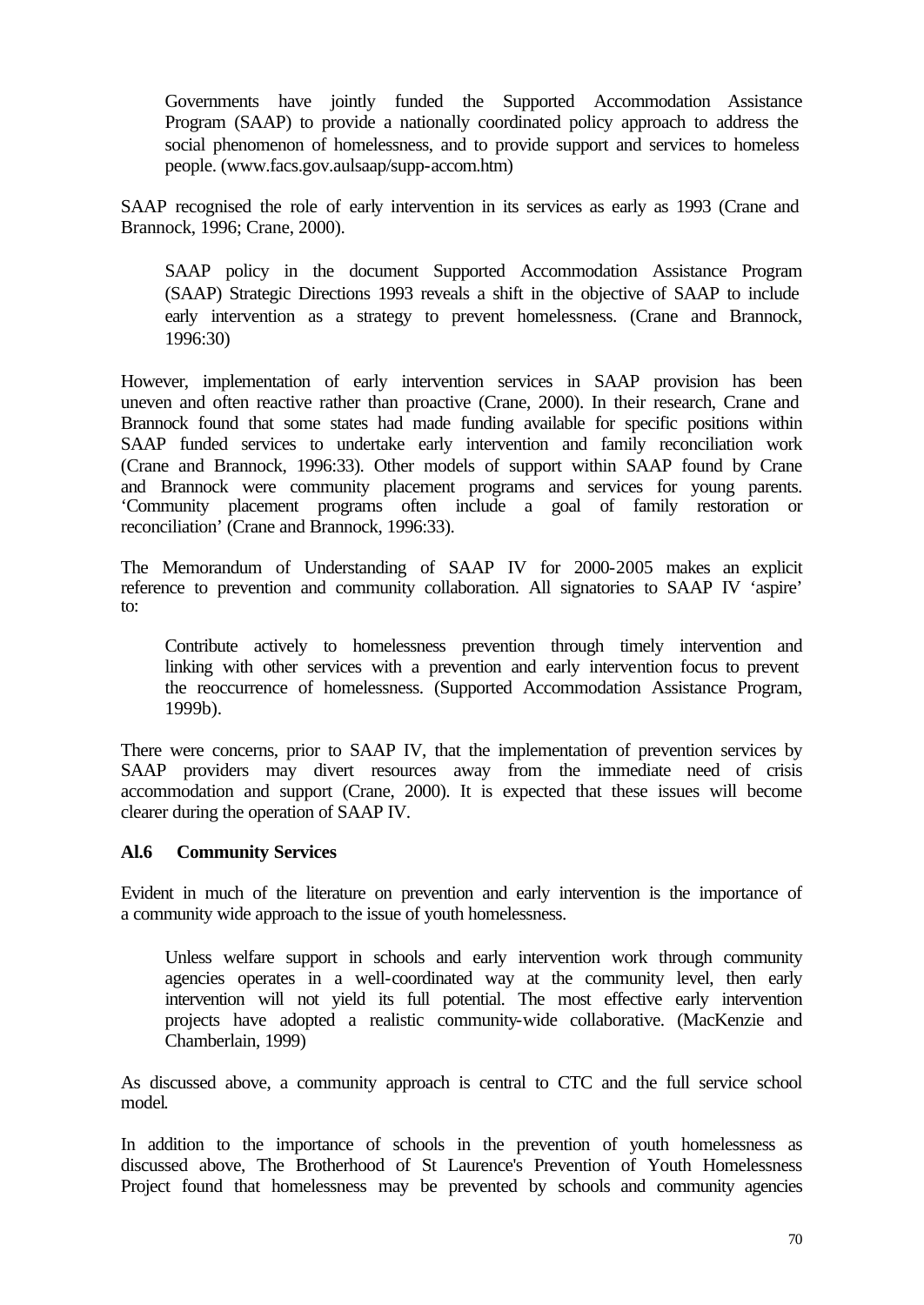intervening early to help young people who are at risk. The Project suggested a number of ways community agencies could become more effective in assisting young people at risk of homelessness:

- The Project's work with the young service users of community agencies also indicated that community agencies could have greater success in strengthening the attachment of young people to their families if they:
- involved family members in the case plan and other decision making at the point of referral;
- intervened earlier in the young person's life; and
- aimed more effort at family reconciliation, where appropriate (Charman et at, 1997:xvi).

The PYHP found that coordination was a problem for community agencies supporting young people and their families, especially for different levels of government. The project also found a number of areas which required further work including working with families where a member experiences mental illness, improving recreational opportunities for at risk young people and engaging with Aboriginal communities (Charman et al, 1997: xvi).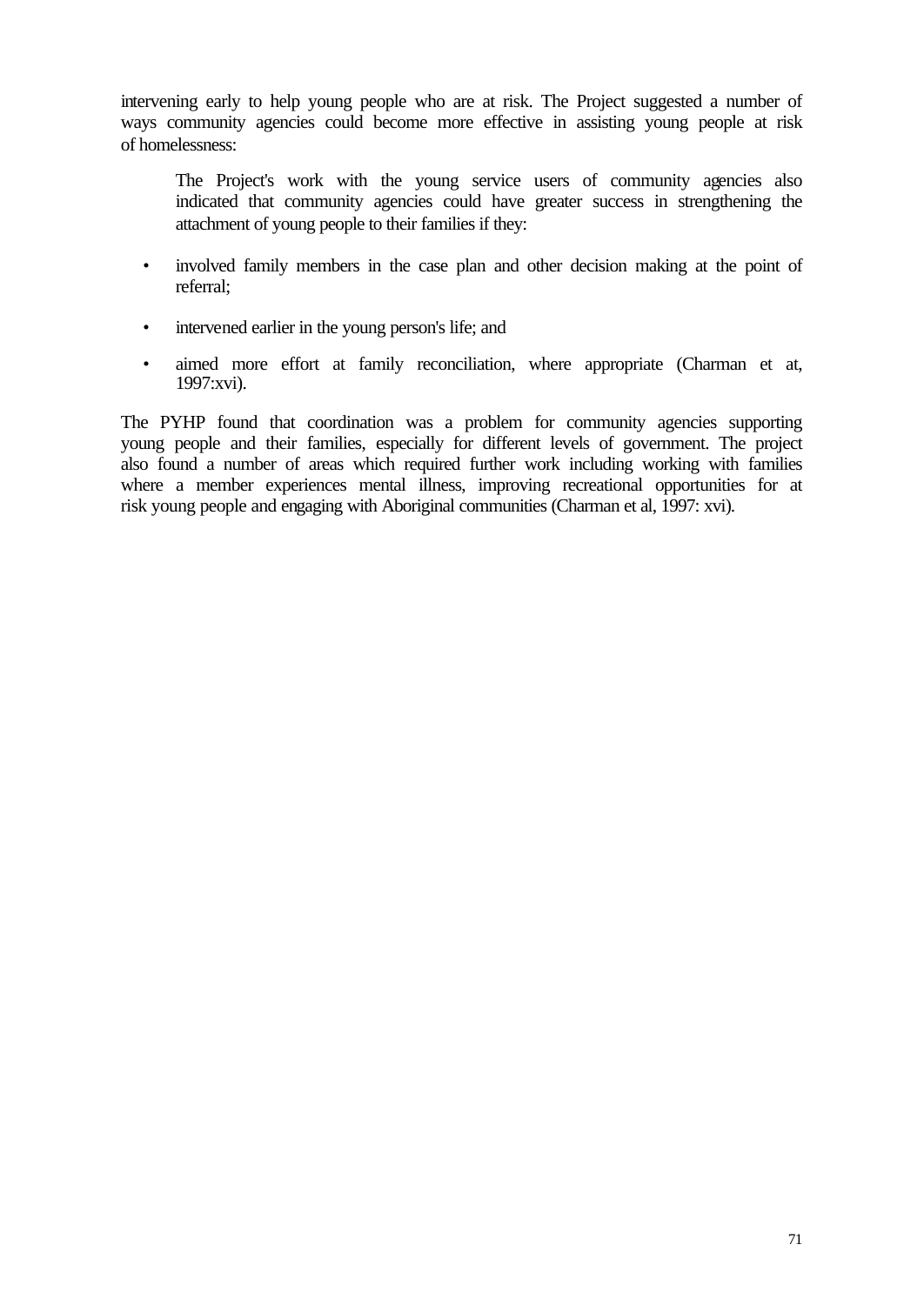# **Appendix 2: A Note on Social Network Analysis**

Social network analysis began to be developed in the 1950s, initially by anthropologists seeking to extend the application of their discipline from small scale societies living in relative isolation to understand the ideas and actions of peoples living in more complex social environments. The network construct gave them a way of conceptualising the social environment of the individual person in the context of complex society. The essential idea of network analysis was first stated by John Barnes:

Each person is, as it were, in touch with a number of other people, some of whom are directly in touch with each other and some of whom are not. Similarly each person has a number of friends, and these friends have their own friends; some of anyone person's friends know each other, others do not. I find it convenient to talk of a social field of this kind as a *network*. The image I have is of a set of points some of which are joined by lines. The points of the image are people, or sometimes groups, and the lines indicate which people interact with each other (1954: 43).

This simple idea has since come to be applied across the social sciences, and to problems as diverse as social integration and the enforcement of social norms, social structure and the structuring of power and influence, communication and the spread of ideas, information and resources, national and international migration, and policy needs in transport, community health and family and community support to frail aged people (Wellman, 1999; Wellman and Berkowitz, 1988).

Network analysis is generally conducted as the study of the networks of a sample of individual people (ego-centered networks). Often, it takes the form of comparative study of individuals of differing social groups, or in differing personal circumstances. Such studies have pursued a variety of themes:

- *• Studies of the size and composition of people's networks,* and the capacity of these networks to supply critical resources such as social support, economic assistance, and access to employment or training opportunities. Research may also focus on the spatial and behavioural dimensions of the networks of different social groups. In a classic Australian study, Jean Martin (1970) compared the networks of residents in three Adelaide suburbs, showing significant differences in the social content and geographical spread associated with social class and economic circumstances.
- *• Studies of social integration,* and the role of networks in maintaining traditional patterns of relations between kin, neighbours and friends, and in facilitating change in these patterns in the context of new social and economic opportunity. One important finding in this area is that weak social ties may be more important than strong ones for social integration, since it is these which connect individuals across the cleavages of social difference including race, class and generation (Granovetter, 1973; Feld, 1997).
- *Studies of networks and social behaviour*, and the role of networks in shaping norms, values and expectations. Frankenburg (1966) showed how the closed networks of traditional British villages and urban working class neighbourhoods enabled their members to support one another but also to resist change; in contrast, the more open networks of urban and professionals provided little support but facilitated geographical and especially upward social mobility. A recent study showed that runaway and homeless young Americans whose networks contained strong affective and supportive relationships were less likely to engage in risky behaviours than those whose networks lacked such bonds (Ennett, Bailey and Federman, 1999).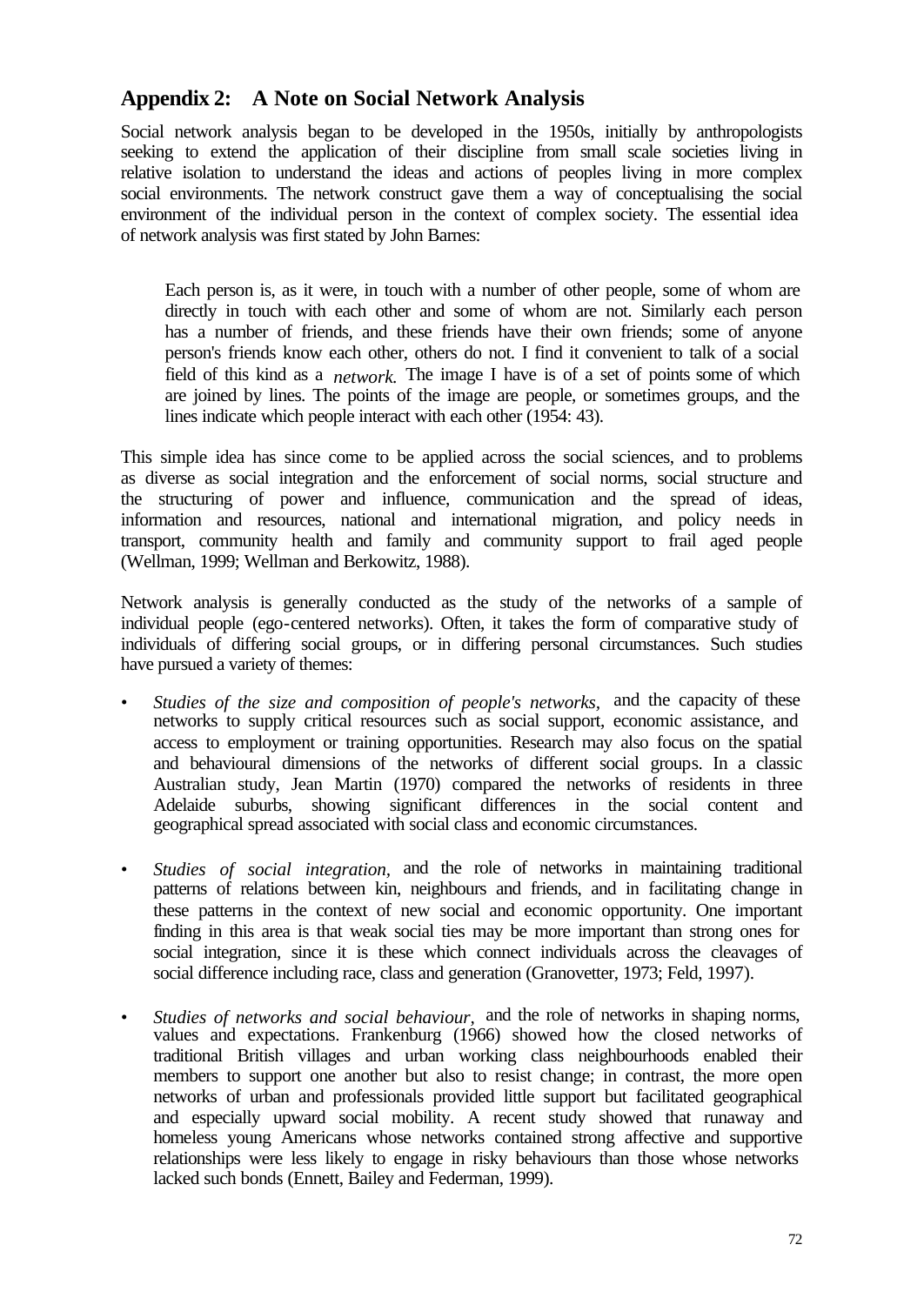• The network construct provides a powerful way of examining the *exchange processes that operate in social life,* and the operation of social power in the negotiation or imposition of (usually informal) exchange relationships. Such research is useful in the study of organisations and their informal structuring and the interaction of market and non-market incentives in shaping social behaviour (Blau, 1964; Lazega and Pattison, 1999).

There is a much smaller literature on study of the networks of organisations. This research has focused primarily on two themes:

- the structuring of *power in and among community organisations and private corporations,* and the elite that control them. The main interest in this research is to identify the hidden structures of influence and power operating in and through these organisations, and to link these with wider dimensions of social structure.
- the structure of inter-organisational relations and social systems. A relevant theme of this work is the examination of service delivery structures, and the factors that shape their structure and performance (Kahn, 1969; Shaver, 1977, 1979). The present report has been developed in this tradition.

The network idea is a common sense one, and even in the social science literature the term is often used informally and impressionistically. The power of the idea depends however on more carefully specified usage. While early studies were largely qualitative, contemporary network analysis is methodologically sophisticated. There are an established terminology and measures of network characteristics (Barnes, 1972; Wellman and Potter, 1999).

Data requirements are potentially exacting. The most basic requirement is to have information about each of the members of the network, and data describing the actual or potential relationship or pattern of contact between each pair of members. In some cases it is possible to use existing administrative or other data, providing this is systematic and appropriate assumptions can be made about relationships for which data are not available. Where new data are collected, it is possible to examine not only the existence or otherwise of relationships between members, but the frequency and character of contact between them and the direction from which it is initiated. It is desirable to be able to add new respondents to the data set as their connections with members of the network is discovered, and this inevitably requires a degree of backtracking to check what relationships these new individuals have with other members of the network. It is easy for the data set to become very large very quickly. For this reason, network data are frequently treated as samples of a larger underlying network of social relationships.

The resulting network data are represented in matrices with a cell to represent the relationship between each pair of network members. In a simple application, the study of this matrix may be sufficient, but the resulting network data is often subjected to statistical analysis. A variety of mathematical and statistical techniques are available (Muller, Wellman and Marin, 1999; Doreian 1999; Anderson, Wasserman and Crouch, 1999; van Meter, 1999).

The network construct is not itself a social theory. Conceptually it stands midway between a theory and a fully operationalised construct. The interpretation of social network data thus requires, implicitly or explicitly, a further set of concepts and arguments linking network form and social behaviour.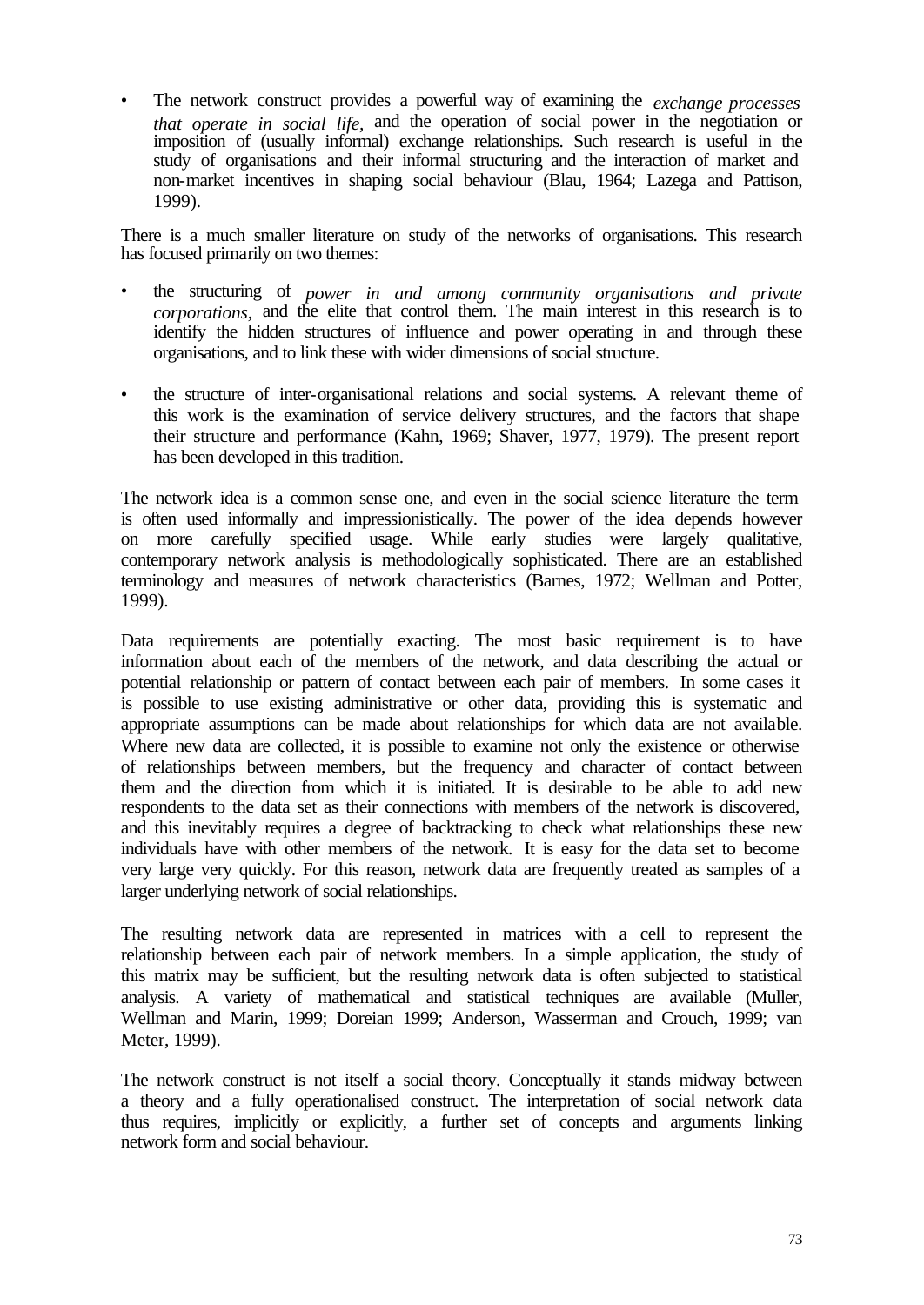#### **A2.1 References on Social Network Analysis**

- Anderson, Carolyn J., Stanley Wasserman, and Bradley Crouch (1999), A Primer: Logit Models for Social Networks', *Social Networks* 21: 37-66.
- Barnes, John A. (1954), 'Class and Committees in a Norwegian Island Parish', *Human Relations* 7: 39-58.
- Blau, Peter M. (1964), *Exchange and Power in Social Life.* New York, Wiley. Doreian, Patrick (1999), An Intuitive Introduction to Blockmodeling with Examples', *Bulletin de Methodologie Sociologique,* 61: 5-34.
- Ennett, Susan T., Susan L. Bailey, and E. Belle Federman (1999), 'Social Network Characteristics Associated with Risky Behaviors among Runaway and Homeless Youth', Journal of Health and Social Behaviour 40(1): 63-78.
- Feld, Scott L. (1997), 'Network Analysis Using the Method of Path Lists: Testing the Weak Ties Hypothesis', Social Networks 19(2), *Social Networks:* 97-111.
- Frankenburg, Ronald J. (1966), *Communities in Britain: Social Life in Town and Country.*  Harmondsworth: Penguin.
- Granovetter, Mark S. (1973), 'The Strength of Weak Ties', *American Journal of Sociology*  78: 1360-1380.
- Kahn, Alfred J. (1969), 'The Service Network as Heuristic and as Fact', in William Ryan (ed.), Distress in the City. The Press of Case Western Reserve University, Cleveland.
- Lazega, Emmanuel and Philippa E. Pattison (1999), 'Multiplexity, generalised exchange and cooperation in organisations: a case study', *Social Networks* 21(1): 67-90).
- Martin, Jean I. (1970) 'Suburbia: Community and Network', in A. F. Davies and S. Encel (eds.), *Australian Society: A Sociological Introduction*. 2<sup>nd</sup> Edition. Cheshire, Melbourne.
- Muller, Christoph, Barry Wellman and Alexandra Marin (1999), 'How to USE SPSS to Study Ego-Centered Networks', *Bulletin de Methodologie Sociologique,* 64: 83- 100.
- Shaver, Sheila (1977), 'The Care-taker Network', in Jean McCaughey, Sheila Shaver, Helen Ferber and Others, Family Problems, Community Links and Helping Services. Sun Books, Melbourne.
- Shaver, Sheila (1979) *Networks of Personal Assistance, A Study in Three Melbourne Municipalities.* Unpublished PhD Thesis, La Trobe University, 1979.
- Van Meter, Karl M. (1999) 'Classification, Cross-Classification Analysis and Generalised Blockmodeling', *Bulletin de Methodologie Sociologique,* 61: 35- 51.
- Wellman, Barry (1999), Networks in the Global Village, Life in Contemporary Communities. Westview Press, Boulder, Colo.
- Wellman, Barry and Stephanie Potter (1999), 'The Elements of Personal Communities', in Barry Wellman, Networks in the Global Village, Life in Contemporary Communities. Westview Press, Boulder, Colo.
- Wellman, Barry and S. D. Berkowitz, eds. (1988), *Social Structures, a Network Approach.*  Cambridge University Press, Cambridge.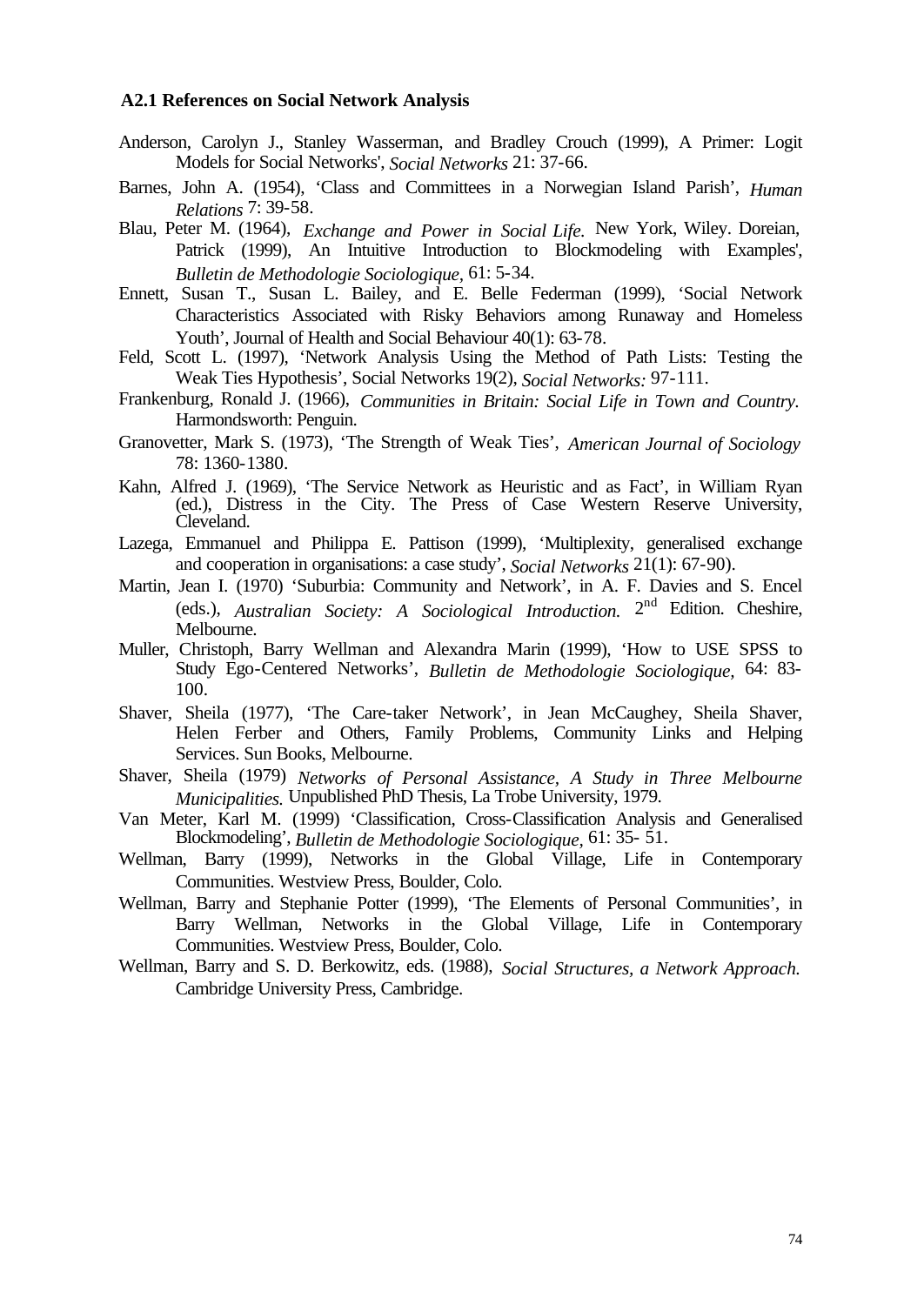# **Appendix 3: Discussion Guide**

# **Introduction**

*Establish who we are*: independent researchers from the SPRC at the UNSW

*and why we are interviewing them:* a project for FaCs providing an early analysis of a small number of Reconnect networks developed to respond to youth homelessness in four localities in NSW and VIC.

*Ensure confidentiality:* everything we discuss today is completely confidential. No individuals or organisations will be identified in the results.

The interview should last no longer than about an hour.

Ask if they mind if we record the interviews, for our own purposes only.

#### **Background of the organisation and individual**

#### **The organisation**

Please could you tell me a little about \_\_\_\_\_\_\_ (the organisation). Eg, how long has the service been established? *How* many people are employed? What role(s) does the organisation serve?

#### **The individual**

Could you also tell me a bit about yourself? Eg, what is your position in the organisation? What are your main roles and responsibilities? How long have you been employed by the organisation?

# **Networks**

One of the main objectives of this research is to develop a picture or map of the network in which you and your organisation are placed for responding to youth homelessness.

We are interested in what occurs at a number of levels. In this section we would like to talk about the referral of cases within networks, who is involved and the frequency of these referrals. *Check they understand what we mean by referral.* When we talk about referrals we mean the referral of a client (young person or family) or a case. We understand that this may only be part of what this service does for young people at risk of homeless or homeless and their families and we would like to talk about some of these issues later.

I am going to hand you a form which lists some of the other agencies which you may have had contact with in regard to young people, who are either homeless or at risk of homelessness, and their families.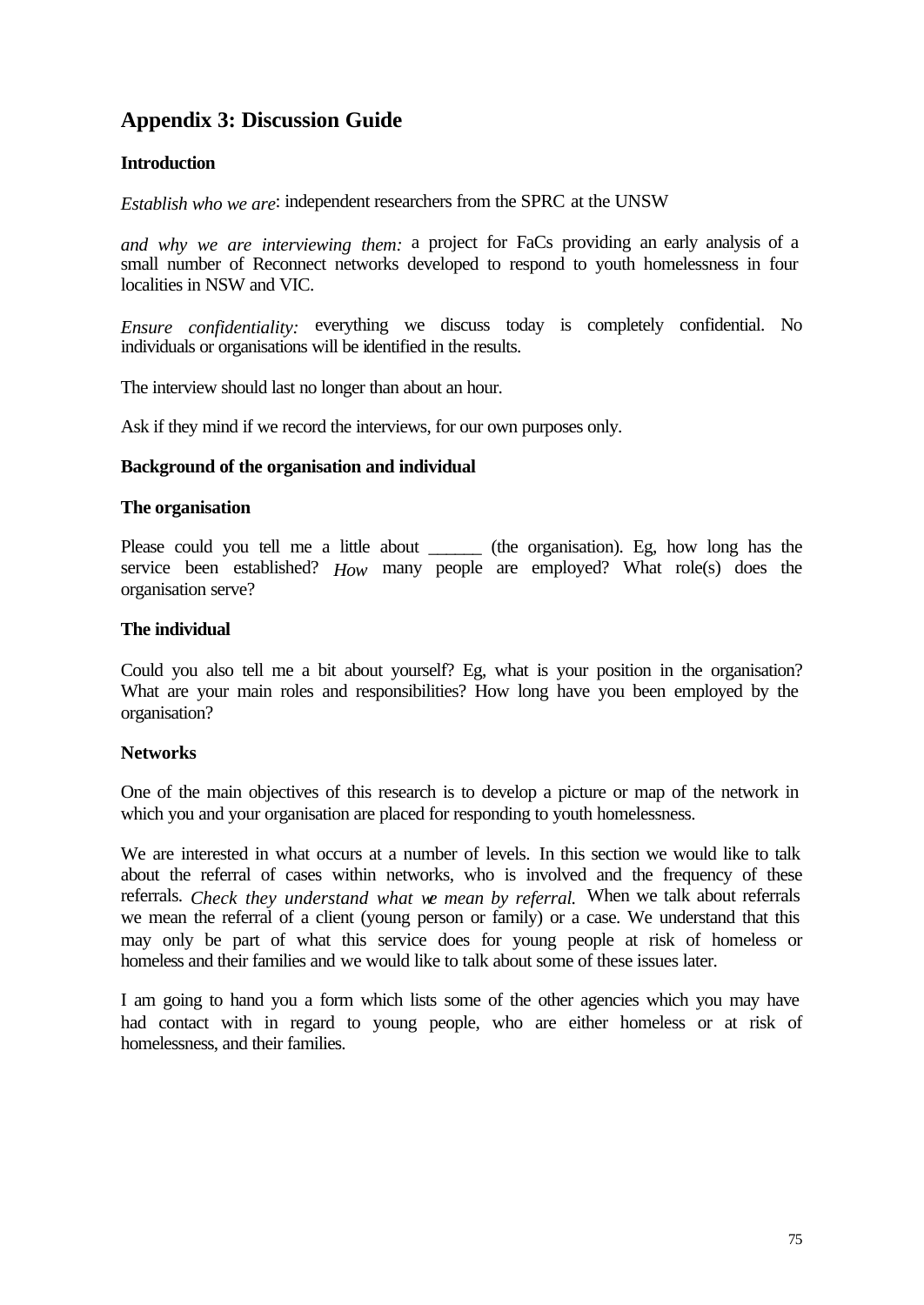On the form I would like you to indicate how regularly your organisation either refers young people and or their parents to these organisations or have received referral cases from these organisations. We would like to know about the timing of these referrals so please could you indicate whether these referrals are once a week, once a month or less frequently.

Please could you also add to the bottom of the list any agencies we have not listed and indicate the frequency of referrals to and from these agencies.

### **Reconnect Referral Network List**

Note participant name and organization:

|                                       | Frequency of referral |                     |                   |
|---------------------------------------|-----------------------|---------------------|-------------------|
|                                       | Once a week           | Once a month        | Less frequently   |
|                                       | Please <sup>†</sup>   | Please <sup>†</sup> | Please $\ddagger$ |
| Organisation, agency, Department      |                       |                     |                   |
| Reconnect                             |                       |                     |                   |
| Centrelink I                          |                       |                     |                   |
| Local council I                       |                       |                     |                   |
| Parenting agency                      |                       |                     |                   |
| SAAP provider I                       |                       |                     |                   |
| Family support agency                 |                       |                     |                   |
| <b>Child Adolescent Mental Health</b> |                       |                     |                   |
| Service                               |                       |                     |                   |
| Sexual Assault agency                 |                       |                     |                   |
| Local community agency                |                       |                     |                   |
| SAAP provider II                      |                       |                     |                   |
| State welfare department              |                       |                     |                   |
| Centrelink II                         |                       |                     |                   |
| Local council II                      |                       |                     |                   |
| Employment/education/training         |                       |                     |                   |
| services                              |                       |                     |                   |
| JPET provider                         |                       |                     |                   |
| $\overline{\text{School I}}^1$        |                       |                     |                   |

Please could you also add to the bottom of the list any agencies we have not listed and indicate the frequency of referrals to and from these agencies.

Describe your contact with other services? Prompt for government ie Centrelink, state Welfare Dept, and SAAP.

*(We want to know what happens* ? *We know whether cases are transferred but what else happens between services at the different levels ie, information and advice, meetings etc)* 

<sup>&</sup>lt;sup>1</sup> The methodology for schools varied between areas. REFS for example listed over 20 schools so we relied on interviewees to add any schools in their network to the list. Where a smaller number of schools were provided such as with Reconnect West who listed six schools, these were included on the list.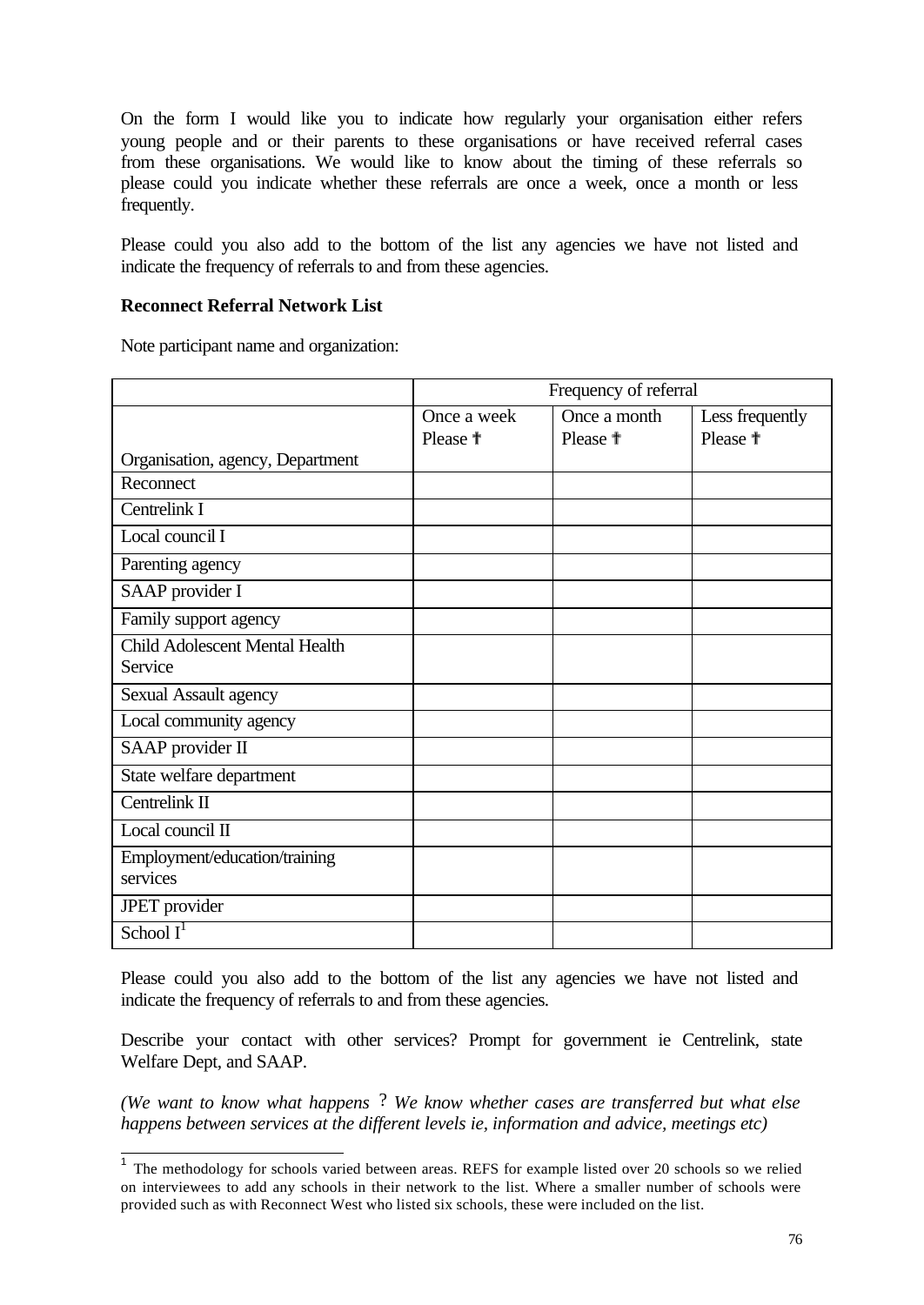Are the organisation's services for young people and their families being coordinated with other network agencies? If so, how does this occur and to what extent? How much collaboration occurs? Do they use 'case management'? What do they mean by case management?

What practices do you feel are critical to a coordinated/partnership approach to youth homelessness?

If the Commonwealth and state/territory Youth Protocols are mentioned we want to know how it works, could it work better? If so, how?

# **Approaches to Youth Homelessness and Early Home Leaving**

# **Early intervention and prevention strategies**

How do you see yourselves fitting into an early intervention/prevention strategy? How is that strategy developing in this area?

Is it developing as you expected it to? If so, how and if not, why and how not?

(*Prompt for any changes in direction and development and if so, why and what.*)

Are there particular issues in this area which affect the strategy?

What do you think the role of Reconnect is in the prevention and/or early intervention of early home leaving among young people?

To what extent does Reconnect assist young people and their parents through the income support assessment process?

How do you see the role of other agencies in the prevention and/or early intervention of early home leaving among young people?

Community activity and 'capacity building'?

To what extent is the organisation contributing to building the local communities capacity for early intervention and prevention of youth homelessness?

What activities undertaken by the organisation build community capacity? Do you think these activities are right for the local area?

What are the most important factors in developing a 'community capacity' with regard to youth homelessness?

Are there any activities the organisation would like to undertake but can't at the moment? If so, what are these activities? Why can't they?

What do you think the impact of the Reconnect program has been on building community capacity in this area?

How do Reconnect perform their role as service providers and builders of community capacity? Are there any problems with this approach?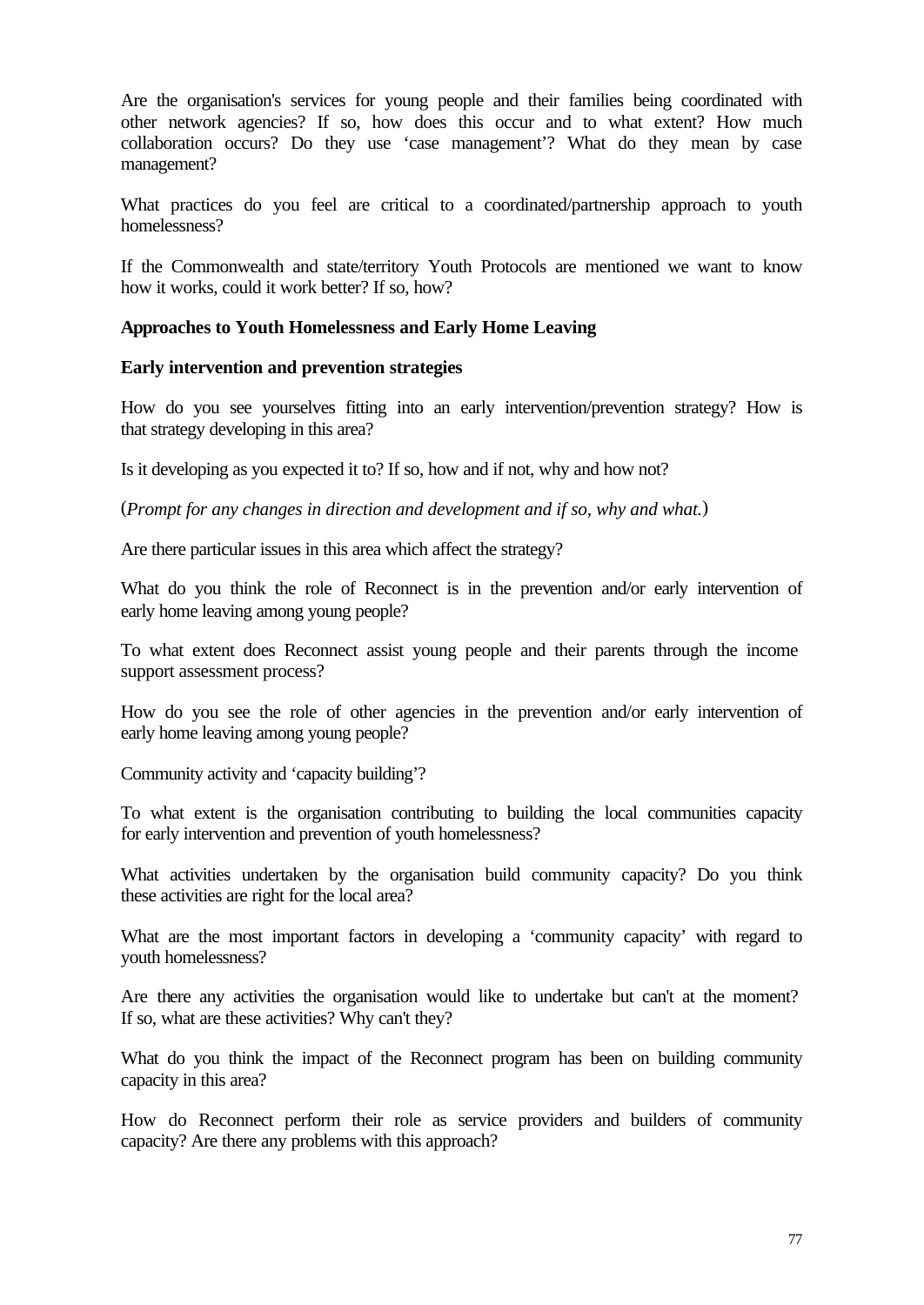What are the most significant constraints faced by the service in providing an early intervention/prevention strategy?

# **The future**

Where do you see the organisation in the future with regard to early intervention and/or the prevention of youth homelessness? What are the opportunities and barriers ?

Finally, do you have any suggestions as to how the Reconnect program could be improved?

Do you have any other comments to make?

Thank you for your co-operation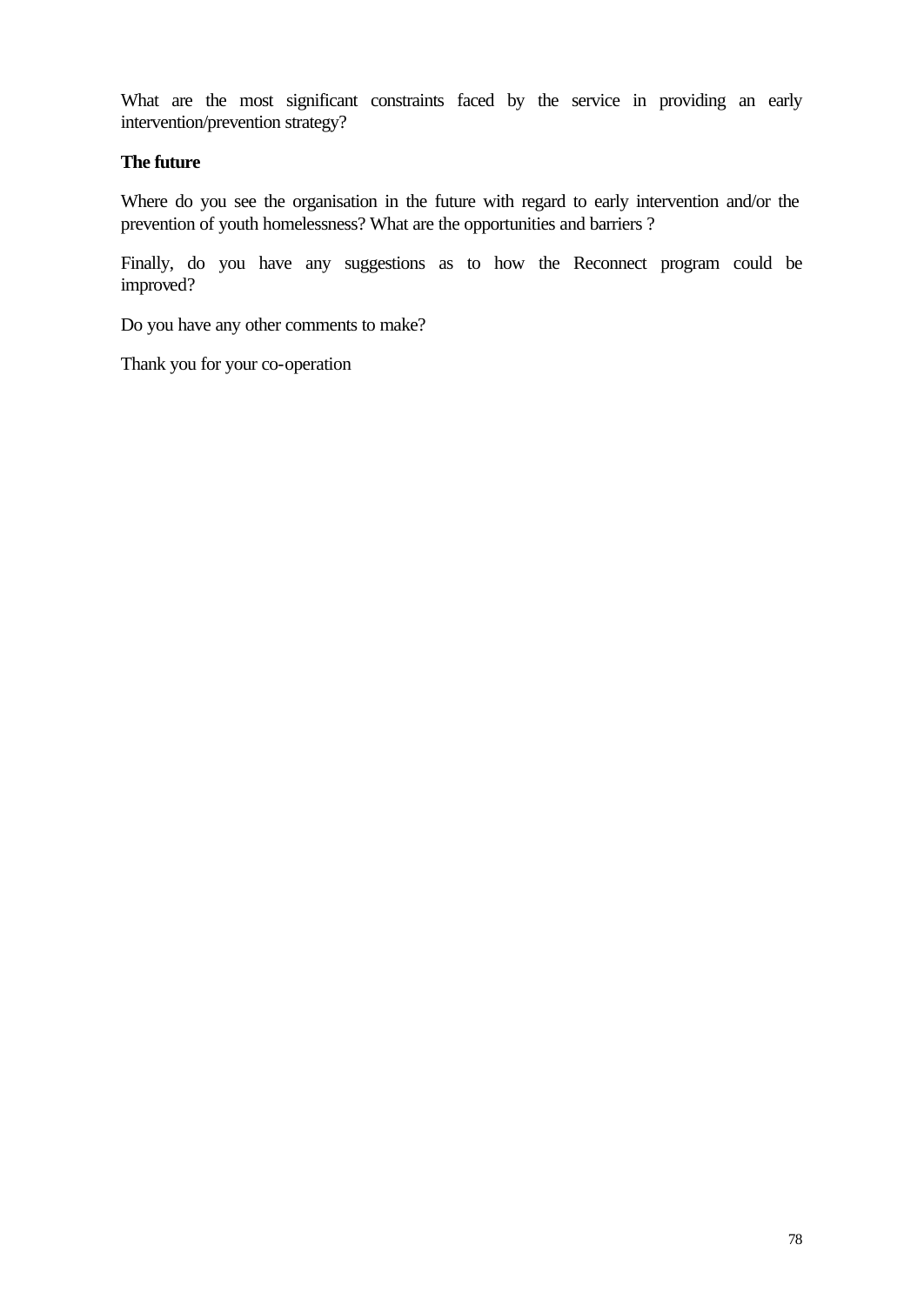# **References**

- Abbott, Martin L and Gerald F. Blake (1988), 'An intervention model for homeless youth', *Clinical Sociology Review,* 6, 48-58.
- Australian Centre for Equity Though Education (1996), *School and Community Action for Full Service Schools: Making it Work,* Thinking About Full Service Schools No.1, ACEE, Sydney.
- Australian Centre for Equity Through Education (1998), *Three Perspectives on Schools, Communities and Citizenship,* ACEE, Sydney.
- Australian Early Intervention Network for Mental Health in Young People (AUSEINET) (1999), *National Stocktake of Prevention and Early Intervention Programs,* AusEikit No.2, Flinders Medical Centre, Bedford Park, SA.
- Australian Youth Foundation (1995), *Young People Have Their Say on Being Homeless, No Place that's Home,* Australian Youth Foundation, Melbourne.
- Bartholomew, Terry (1999), *A Long Way From Home: Family Homelessness in the Current Welfare Context,* Deakin University Press, Geelong.
- Bisset, Hal, Susan Campbell and Julie Goodall (1999), *Appropriate Responses for Homeless People Whose Needs Require a High Level and Complexity of Service Provision*, Summary, prepared for Department of Family and Community Services, Ecumenical Housing Inc. and Thomson Goodall Associates Pty. Ltd., Sydney.
- Boyd, William Lowe (1998), *Competing Models of Schools and Communities: The Struggle to Reframe and Reinvent their Relationship,* Thinking About Full Service Schools No.2, Australian Centre for Equity though Education, Sydney.
- Brann, Peter (1996), *Paths to Homelessness: A Study of Homeless Young Suburban People in Melbourne's Outer-east,* Youth Mental Health Outreach Project, Eastern Health Care Network, Maroondah Hospital, Victoria.
- Breiger, Ronald L. (1988), 'The duality of persons and groups', in B. Welman and S.D. Berkowitz, eds, *Social Structures: A Network Approach,* Cambridge University Press, Cambridge, 83-98.
- Brotherhood of St Laurence (nd), *Getting it Together: The Value of Alternative Behaviours to Violence and Peer Mediation Programs,* Prevention of Youth Homelessness Project, Brotherhood of St Laurence, Melbourne.
- Brotherhood of St Laurence (nd), *Strengthening Attachments: How Schools and Community Agencies can Help to Prevent Youth Homelessness,* Prevention of Youth Homelessness Project, Brotherhood of St Laurence, Fitzroy, Victoria.
- Burke, Peter (1998), 'The poverty of homelessness', in Ruth Fincher and John Nieuwenhuysen, eds, *Australian Poverty: Then and Now,* Melbourne University Press, Melbourne, 293-366.
- Burrows, Roger, Nicholas Pleace and Deborah Quilgars, eds (1997), *Homelessness and Social Policy,* Routledge, London.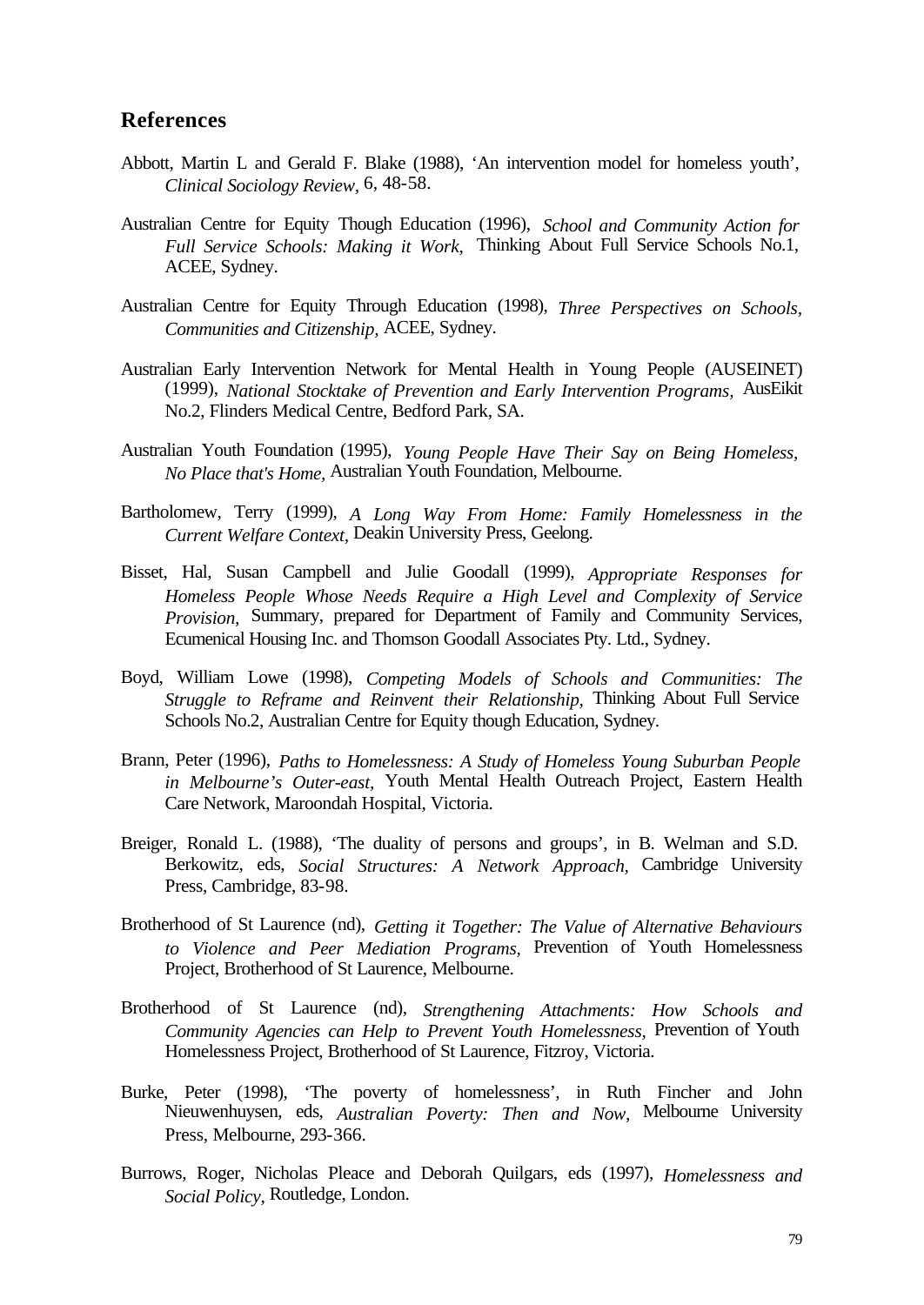- Burt, Martha R. (1997), 'Future directions for programs serving the homeless', in Denis P. Cu1trane and Steven P. Homburg, eds, *Understanding Homelessness: New Policy and Research Perspectives,* Fannie Mae Foundation, Washington, DC, 361-80.
- Carter, J. (1993), 'The School, Youth Homelessness and the Fututre', in Sykes H *Youth Homelessness. Courage and Hope,* Melbourne University Press, Melbourne.
- Centrelink (1998), *Report of Centrelink's Participation in the Youth Homelessness Programme (YHPP),* Centrelink, Youth and Student Customer Segment, National Support Office Tuggeranong.
- Centrelink (2000), *Community,* whole issue, 'On your marks', 11, June. Chamberlain, Chris (1999), 'How many homeless Australians', *Just Policy,* 17, December, 43-52.
- Chamberlain, Chris (1999), 'Counting the Homeless Implications for Policy Development', *ABS Occasional paper* ABS Catalogue no. 2041.0.
- Chamberlain, Chris and David MacKenzie (1993), 'Temporal dimensions of youth homelessness', in Peter Saunders and Sheila Shaver, eds, *Theory and Practice in Australian Social Policy: Rethinking the Fundamentals,* Proceedings of the National Social Policy Conference, July, Vol. 2: Contributed Papers, Reports and Proceedings No.12, Social Policy Research Centre, University of New South Wales, Sydney, 59- 83.
- Chamberlain, Chris and David MacKenzie (1995), *House of Representatives Report on Aspects of Youth Homelessness: A Summary and a Commentary,* Centre for Youth Affairs Research and Development, Royal Melbourne Institute of Technology, Melbourne.
- Chamberlain, Chris and David MacKenzie (1998), *Youth Homelessness: Early Intervention and Prevention,* Australian Centre for Equity through Education, Sydney.
- Charman, Mandy, Alison McClelland, Meg Montague and Vincent Sully (1997), *Strengthening Attachments: The Report of the Prevention of Youth Homelessness Project,* Brotherhood of St Laurence, Fitzroy, Victoria.
- Clohesy, Michael (1988), *Nowhere to Sleep: Providing Youth Accommodation Services,* Department of Employment, Education and Training, Youth Bureau, AGPS, Canberra.
- Coleman, Anne (1997), 'Empty streets: current policy relating to long-term homelessness', in Peter Saunders and Tony Eardley, eds, *States, Markets, Communities: Remapping the Boundaries, Proceedings of the National Social Policy Conference, July, Vol. 1,* Reports and Proceedings No.136, Social Policy Research Centre, University of New South Wales, Sydney, 59-71.
- Commonwealth Department of Health and Aged Care (2000) *National Action Plan for Promotion, Prevention and Early Intervention for Mental Health* 2000, National Mental Health Strategy, Mental Health and Special Programs Branch.
- Commonwealth Department of Health and Aged Care (2000) *Promotion, Prevention and Early Intervention for Mental Health, A Monograph* 2000, National Mental Health Strategy, Mental Health and Special Programs Branch.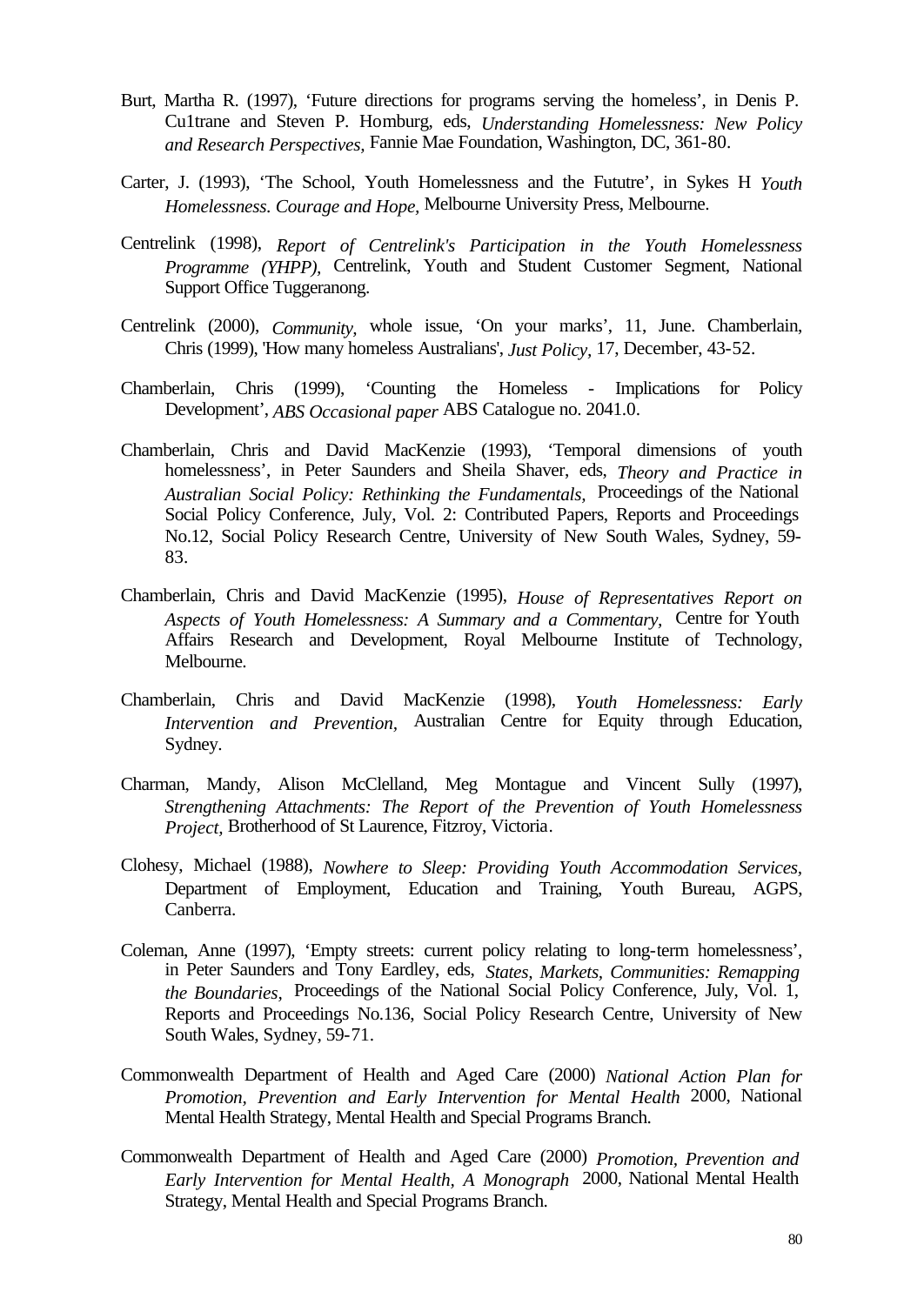- Consilium Group Pty Ltd (1998), *Estimating the Number of Homeless People in Australia,*  report prepared for the Commonwealth Department of Family and Community Services and the Homelessness and Family Violence Services Unit, Victorian Department of Human Services, November.
- Council to Homeless Persons (1999), *Parity,* whole issue, 'Youth homelessness revisited', 11(7), August.
- Council to Homeless Persons (2000), *Parity,* whole issue, 'The future of homelessness', 13(1), January.
- Crane, Phil (2000), 'Early intervention and SAAP', insert in *Parity,* 13(1), January. Crane, Phil and Jillian Brannock with Linda Ray, Jenny Campbell, Georgia Smeal and Bill Atweh (1996), *Homelessness Among Young People in Australia:*
- *Early Intervention and Prevention,* A Report to the National Youth Affairs Research Scheme, National Clearinghouse for Youth Studies, Hobart.
- Cultrane, Denis P. and Steven P. Homburg, eds, (1997) *Understanding Homelessness: New Policy and Research Perspectives* Fannie Mae Foundation, Washington, D.C.
- Davis, Cathy, Graham Martin, Robert Kosky and Anne O'Hanlon (2000), Early intervention in the mental health of young people -A literature review, AUSEINET, Commonwealth of Australia.
- de Vaux, David and Ilene Wolcott (1997), *Australian Family Profiles, Social and Demographic Patterns,* Australian Institute of Family Studies, Melbourne.
- Dixon, D. (1993), 'Economic Benefits of Supporting Homeless Young People' in Sykes H *Youth Homelessness,. Courage and Hope,* Melbourne University Press, Melbourne.
- Downing-Orr, Kristina (1996), *Alienation and Social Support: A Social Psychological Study of Homeless Young People in London and in Sydney,* Avebury, Aldershot.
- Dryfoos, Joy G. (1994), *Full-service Schools: A Revolution in Health and Social Services for Children, Youth and Families,* Jossey-Bass, San Francisco.
- Dusseldorp Skills Forum (1998), *Australia's Youth: Reality and Risk,* Dusseldorp Skills Forum, Sydney.
- Encel, D and Lynn Sitsky (1997) *Homelessness in Australia,* 1990-1996: *an annotated bibliography,* SAAP, Department of Health and Family Service, Canberra
- Fopp, Rodney (1997), *Shutting the Door in Their Faces: Barriers to Housing Experienced by Young People,* National Youth Coalition for Housing, Griffith, ACT.
- Foyer Foundation (nd), 100 *Foyers:* 2500 *New Futures,* Foyer Federation, England. Goldman, Juliette D.G. and Lindsey D. La Castra (2000), 'The education of homeless youth in Australia', *Youth Studies Australia,* 19(2), June, 43-5d.
- Hawkins, J. David, Richard F. Catalano and Associates (1992), *Communities That Care,*  Jossey-Bass, San Francisco.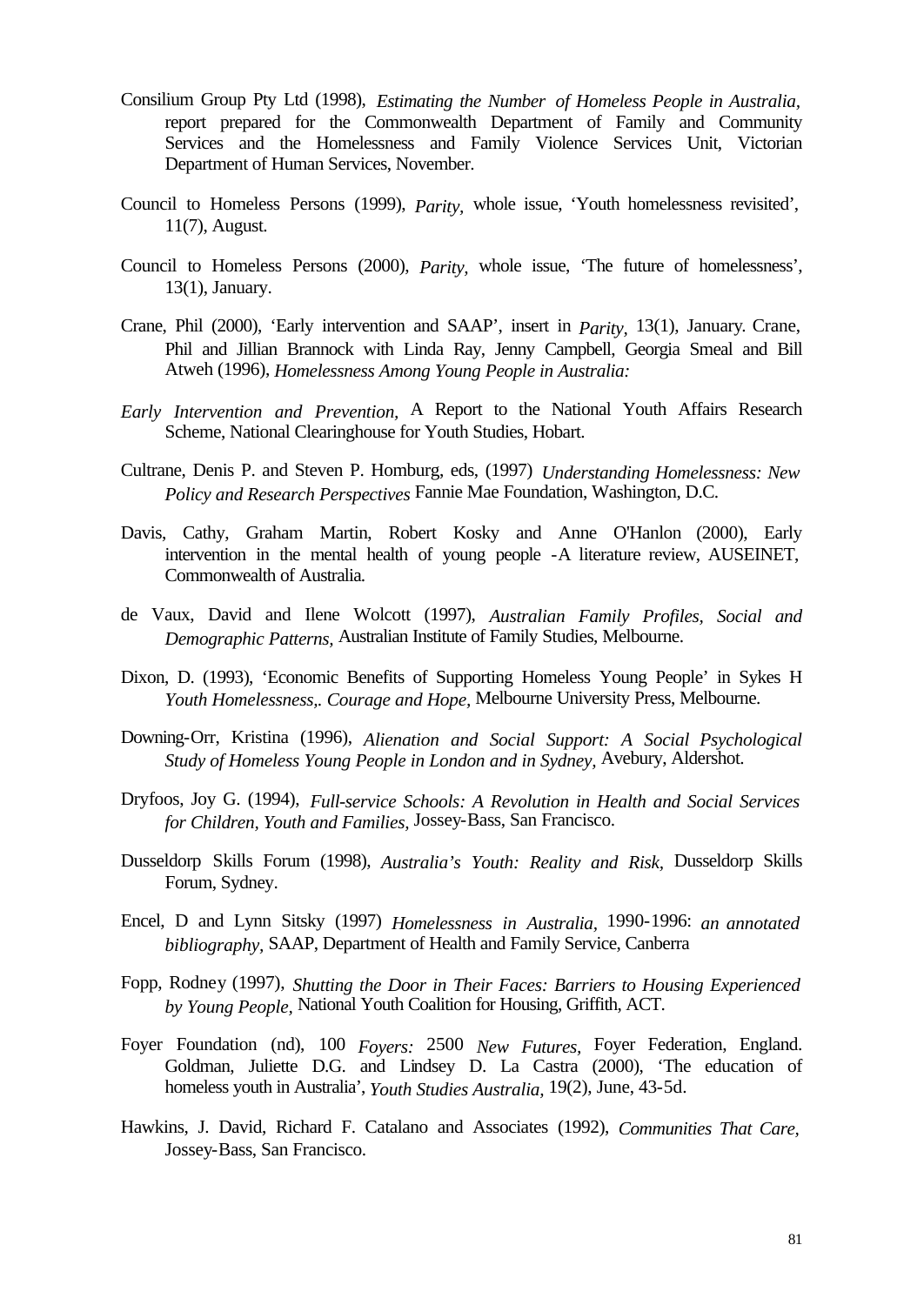- Hartley, R. (1993), 'The Social Costs of Youth Homelessness', in Sykes H *Youth Homelessness, Courage and Hope,* Melbourne University Press, Melbourne.
- Hutson, Susan and Mark Liddiard (1994), *Youth Homelessness: the Construction of a Social Issue,* MacMillan, London.
- Horn, Michael (1998), 'Expectations for the Future of Homeless Young Adults', *Youth Studies Australia,* 17(3), September, 12-19.
- House of Representatives Standing Committee on Community Affairs (1995), *A Report on Aspects of Youth Homelessness,* Parliament of the Commonwealth of Australia, AGPS, Canberra.
- Lazega, Emmanuel and Philippa E. Pattison (1999), 'Multiplexity, generalized exchange and cooperation in organizations: a case study', *Social Networks,* 21(1), January, 67- 90; also at www.sciencedirect.com
- Lindblom, Eric N. (1997), 'Toward a comprehensive homelessness-prevention strategy', in Denis P. Cultrane and Steven P. Homburg, eds, *Understanding Homelessness: New Policy and Research Perspectives,* Fannie Mae Foundation, Washington, D.C., 265- 327.
- MacKenzie, David and Chris Chamberlain (1999), 'Early Intervention: five key issues', *Youth Studies Australia,* 14 (1), 22-28.
- MacKenzie, David and Chris Chamberlain (1995), 'The National Census of Homeless School Students', *Parity*, May, 14-15.
- MacLean, Sarah (1992), *Booked Out: The Housing Needs of Homeless Secondary Students in the North West Region,* North West Regional Housing Council and the North West Youth Accommodation Group, Victoria.
- Maginn, Andrew, Robert Frew, Siobhan O'Regan and Jenny Kodz (2000), *Stepping Stones: An Evaluation of Foyers and Other Schemes Serving the Housing and Labour Market Need of Young People,* Department of the Environment, Transport and the Regions, London; see also www.housing.detf.gov.uk
- Magree, Catherine and Deborah Elkington (1993), *Attaining Independence: Addressing the Needs of Homeless People,* A Summary of Material Produced by the Brotherhood of St Laurence 1991-93, Brotherhood of St Laurence, Melbourne.
- McCaughey Jean (1992), *Where Now? Homeless Families in the 1990s,* Policy Background Paper No.8, Australian Institute of Family Affair, Melbourne.
- McCaughey, Jean, Sheila Shaver, Helen Ferber and Others (1977), *Who Cares? Family Problems, Community Links and Helping Services,* Sun Books for the Institute of Applied Economic and Social Research, University of Melbourne, Melbourne.
- Mitchell, Penny (2000), *Valuing Young Lives: Evaluation of the National Youth Suicide Prevention Strategy,* Australian Institute of Family Studies, Melbourne.
- Mitchell, Penny (2000), *Building Capacity for Life Promotion: Evaluation of the National Youth Suicide Prevention Strategy,* Technical Report Volume 1, Australian Institute of Family Studies, Melbourne.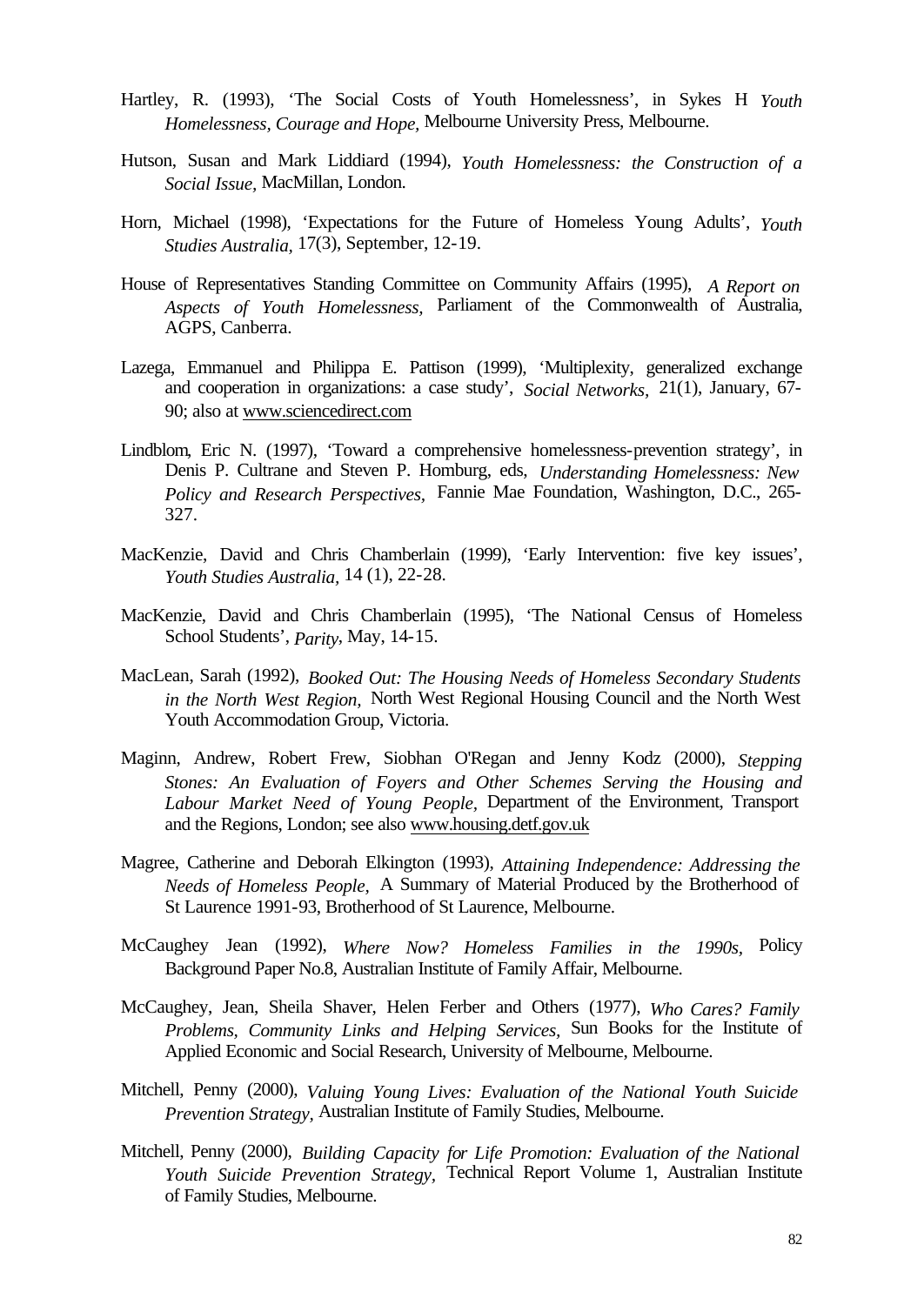- Moore, Bette (1997), 'Early intervention: keys to preventing youth homelessness', *Comment,* December, 8.
- Morris, Helen and Beverley Blaskett (1992), *Learning to Survive: 1ncome and Support for Homeless Secondary Students,* Brotherhood of St Laurence, Melbourne.
- National Homelessness Strategy (2000), *A Discussion Paper,* Department of Family and Community Services, Canberra.
- Neil, Cecily and Rodney Fopp (1992), *Homelessness in Australia: Causes and Consequences,* CSIRO, Division of Building, Construction and Engineering and Victorian Ministerial Advisory Committee on Homelessness and Housing, Melbourne.
- Pearce, Nick and Josh Hillman (1998), *Wasted Youth: Raising Achievement and Tackling Social Exclusion,* Institute for Public Policy Research, London.
- Pinkney, Sarah and Scott Ewing (1997), *Responding to Youth Homelessness: The Economic Costs and Benefits of School-Based Early 1ntervention,* Youth Affairs Research and Development in association with The Queen's Trust for Young Australians, Royal Melbourne Institute of Technology, Bundoora, Victoria.
- Pleace, Nicholas (nd), *Housing Vulnerable Single Homeless People,* Research Report, Centre for Housing Policy, University of York, York.
- Prime Ministerial Youth Homelessness Taskforce (1998a), *Putting Families in the Picture: Early Intervention into Youth Homelessness,* Report of the Taskforce, Department of Family and Community Services, Canberra.
- Prime Ministerial Youth Homelessness Taskforce (1998b), *Putting Families in the Picture: Evaluating Early Intervention into Youth Homelessness,*
- Supplementary Report of the Evaluation Committee, Department of Family and Community Services, Canberra.
- Rossiter, Ben (2000), 'The place of research', *Parity,* 13(9), October, *also* http:www. latrobe.edu.au/www/arcshs/home.htm.
- Saunders, Peter (2000), Complementing Income Support with the Provision of Services: Review of Basic Principles, Social Policy Research Centre, University of New South Wales, Sydney.
- Semmens, Bob, Helen Stokes, Leah Downey ( 1998) *Establishing an Integrated Service Model in the Port Phillip Cluster, An Evaluation,* Youth Research Centre, Working Paper 17, University of Melbourne, May
- Shaver, Sheila and Marina Paxman (1992), *Homelessness, Wardship and Commonwealth-State Relations,* SPRC Reports and Proceedings No.101, Social Policy Research Centre, University of New South Wales, Sydney.
- Shaver, Sheila and Marina Paxman (1995), *Homeless Young People and Commonwealth-State Policies and Services: A Victorian Case Study,* SPRC Reports and Proceedings No.124, Social Policy Research Centre, University of New South Wales, Sydney.